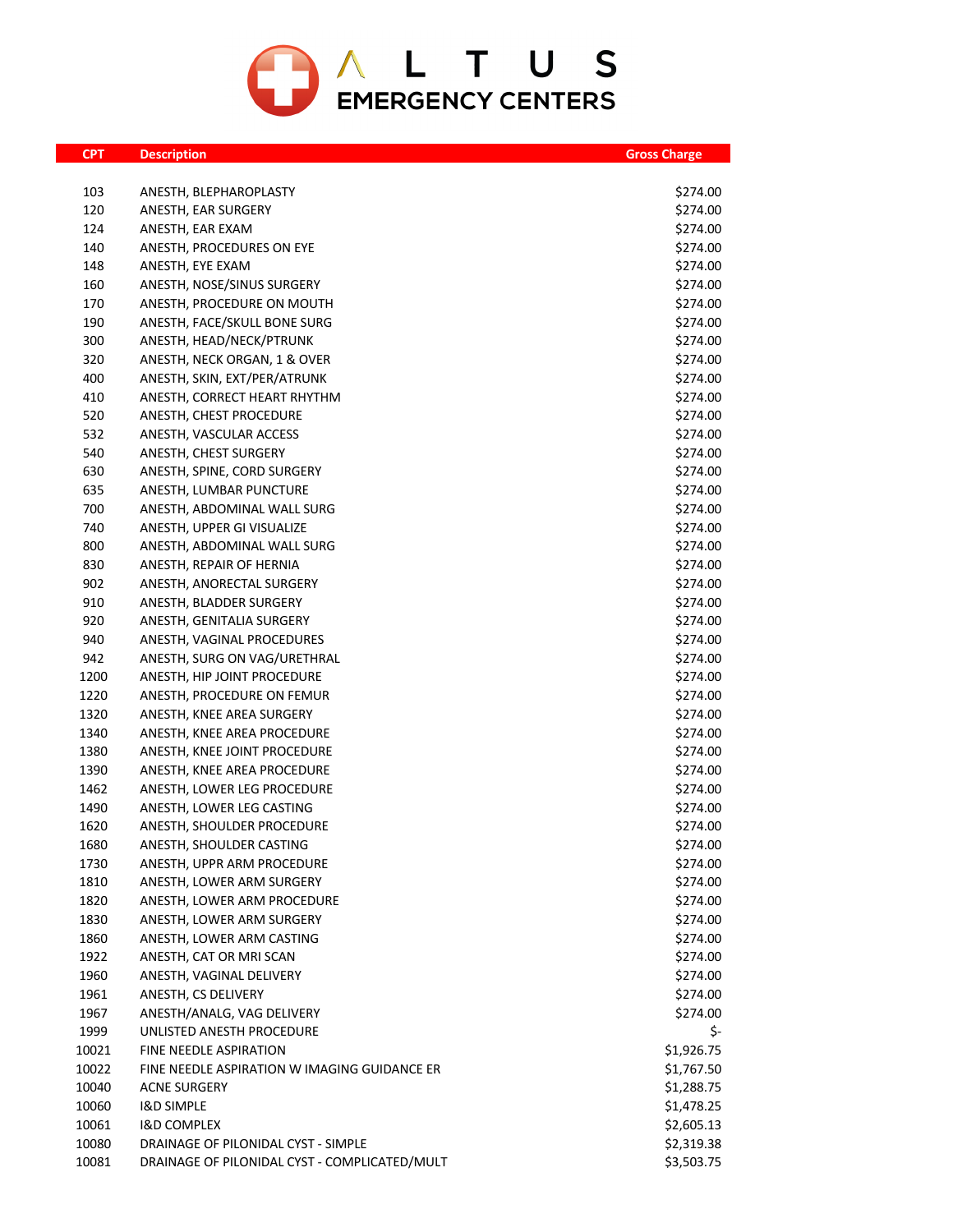| 10120 | REMOVE FOREIGN BODY - SIMPLE                                       | \$1,954.25 |
|-------|--------------------------------------------------------------------|------------|
| 10121 | REMOVE FOREIGN BODY - COMPLICATED                                  | \$3,531.38 |
| 10140 | DRAINAGE OF HEMATOMA/FLUID                                         | \$2,081.75 |
| 10160 | PUNCTURE DRAINAGE OF LESION                                        | \$1,664.50 |
| 10180 | COMPLEX DRAINAGE WOUND, POST-OP WOUND INFECTION                    | \$3,161.25 |
| 11000 | DEBRIDE INFECTED SKIN 10% BSA                                      | \$690.50   |
| 11001 | DEBRIDE INFECTED SKIN EACH ADDL 10% BSA                            | \$268.38   |
| 11004 | Debridement of skin: external genitalia and perineum               | \$7,187.38 |
| 11005 | DEBRIDEMENT OF ABDOMINAL WALL                                      | \$9,731.00 |
| 11010 | DEBRIDE SKIN AND SC TISSUE WITH OPEN FRACTURE                      | \$6,344.88 |
| 11011 | DEBRIDE, FB SKIN OPEN FX; MUSCLE                                   | \$6,868.13 |
| 11012 | DEB SKIN BONE WITH OPEN FX                                         | \$9,066.00 |
| 11042 | DEB SUBQ TISSUE 20 SQ CM/<                                         | \$1,502.88 |
| 11043 | DEB MUSC/FASCIA 20 SQ CM/<                                         | \$2,929.00 |
| 11044 | DEB BONE 20 SQ CM/<                                                | \$4,027.75 |
| 11045 | DEB SUBQ TISSUE EACH ADDITIONAL 20 SQ CM                           | \$534.75   |
| 11046 | DEB MUSC/FASCIA EACH ADDITIONAL 20 SQ CM                           | \$926.00   |
| 11047 | DEBRIDEMENT, BONE; EACH ADDTL 20SQ CM OR PART OF                   | \$1,562.50 |
| 11055 | PARING OR CUTTING OF LESION (CORN, CALLUS, ETC.), SINGLE           | \$605.50   |
| 11056 | PARING OR CUTTING OF LESION; 2-4 LESIONS                           | \$737.75   |
| 11057 | PARING OR CUTTING OF LESION; >4 LESIONS                            | \$827.25   |
| 11100 | BIOPSY OF SKIN AND SUBCUTANEOUS TISSUE, SINGLE LESION              | \$1,332.50 |
| 11101 | BIOPSY OF SKIN AND SUBCUTANEOUS TISSUE, EACH ADDL LESION           | \$408.63   |
| 11200 | REMOVAL OF SKIN TAGS <w 15<="" td=""><td>\$1,119.50</td></w>       | \$1,119.50 |
| 11300 | <b>SHAVE SKIN LESION</b>                                           | \$1,256.25 |
| 11301 | SHAVE SKIN LESION                                                  | \$1,541.25 |
| 11400 | EXC TR-EXT B9+MARG 0.5 CM<                                         | \$1,588.13 |
| 11401 | EXC TR-EXT B9+MARG 0.6-1 CM                                        | \$1,910.50 |
| 11402 | EXC TR-EXT B9+MARG 1.1-2 CM                                        | \$2,122.63 |
| 11420 | EXC H-F-NK-SP B9+MARG 0.5/<                                        | \$1,575.75 |
| 11421 | EXC H-F-NK-SP B9+MARG 0.6-1                                        | \$2,016.88 |
| 11422 | EXC H-F-NK-SP B9+MARG 1.1-2                                        | \$2,242.00 |
| 11423 | EXC BEN LES SCALP 2.1 TO 3.0 CM                                    | \$2,581.75 |
| 11424 | EXC BEN LES SCALP 3.1 TO 4.0CM                                     | \$2,963.75 |
| 11426 | EXC BEN LES SCALP OVER 4.0 CM                                      | \$4,198.63 |
| 11440 | EXC FACE-MM B9+MARG 0.5 CM/<                                       | \$1,740.63 |
| 11441 | EXC FACE-MM B9+MARG 0.6-1 CM                                       | \$2,152.75 |
| 11442 | EXC FACE-MM B9+MARG 1.1-2 CM                                       | \$2,403.25 |
| 11443 | EXC FACE-MM B9+MARG 2.1-3 CM                                       | \$2,853.63 |
| 11720 | <b>DEBRIDE NAIL 1-5</b>                                            | \$409.00   |
| 11721 | DEBRIDE NAIL 6 OR MORE                                             | \$562.75   |
| 11730 | REMOVAL OF NAIL PLATE                                              | \$1,249.13 |
| 11732 | REMOVE NAIL PLATE ADDITIONAL                                       | \$447.75   |
| 11740 | DRAIN BLOOD FROM UNDER NAIL                                        | \$630.75   |
| 11750 | <b>EXCISION OF INGROWN TOENAIL</b>                                 | \$2,838.13 |
|       | EXCISON OF NAIL AND ANIL MATRIX; WITH AMPUTATION OF TUFT OF DISTAL |            |
| 11752 | PHALANX                                                            | \$4,088.63 |
| 11760 | REPAIR OF NAIL BED                                                 | \$3,008.88 |
| 11762 | RECONSTRUCTION OF NAIL BED                                         | \$3,633.25 |
| 11765 | <b>WEDGE RESECTION TOENAIL</b>                                     | \$2,131.63 |
| 12001 | RPR S/N/AX/GEN/TRNK 2.5CM/<                                        | \$1,156.88 |
| 12002 | RPR S/N/AX/GEN/TRNK2.6-7.5CM                                       | \$1,399.00 |
| 12004 | RPR S/N/AX/GEN/TRK7.6-12.5CM                                       | \$1,641.13 |
| 12005 | RPR S/N/A/GEN/TRK12.6-20.0CM                                       | \$2,121.25 |
| 12006 | RPR S/N/A/GEN/TRK20.1-30.0CM                                       | \$2,563.00 |
| 12007 | RPR S/N/AX/GEN/TRNK >30.0 CM                                       | \$2,915.13 |
| 12011 | RPR F/E/E/N/L/M 2.5 CM/<                                           | \$1,411.63 |
| 12013 | RPR F/E/E/N/L/M 2.6-5.0 CM                                         | \$1,543.75 |
| 12014 | RPR F/E/E/N/L/M 5.1-7.5 CM                                         | \$1,802.75 |
| 12015 | RPR F/E/E/N/L/M 7.6-12.5 CM                                        | \$2,198.00 |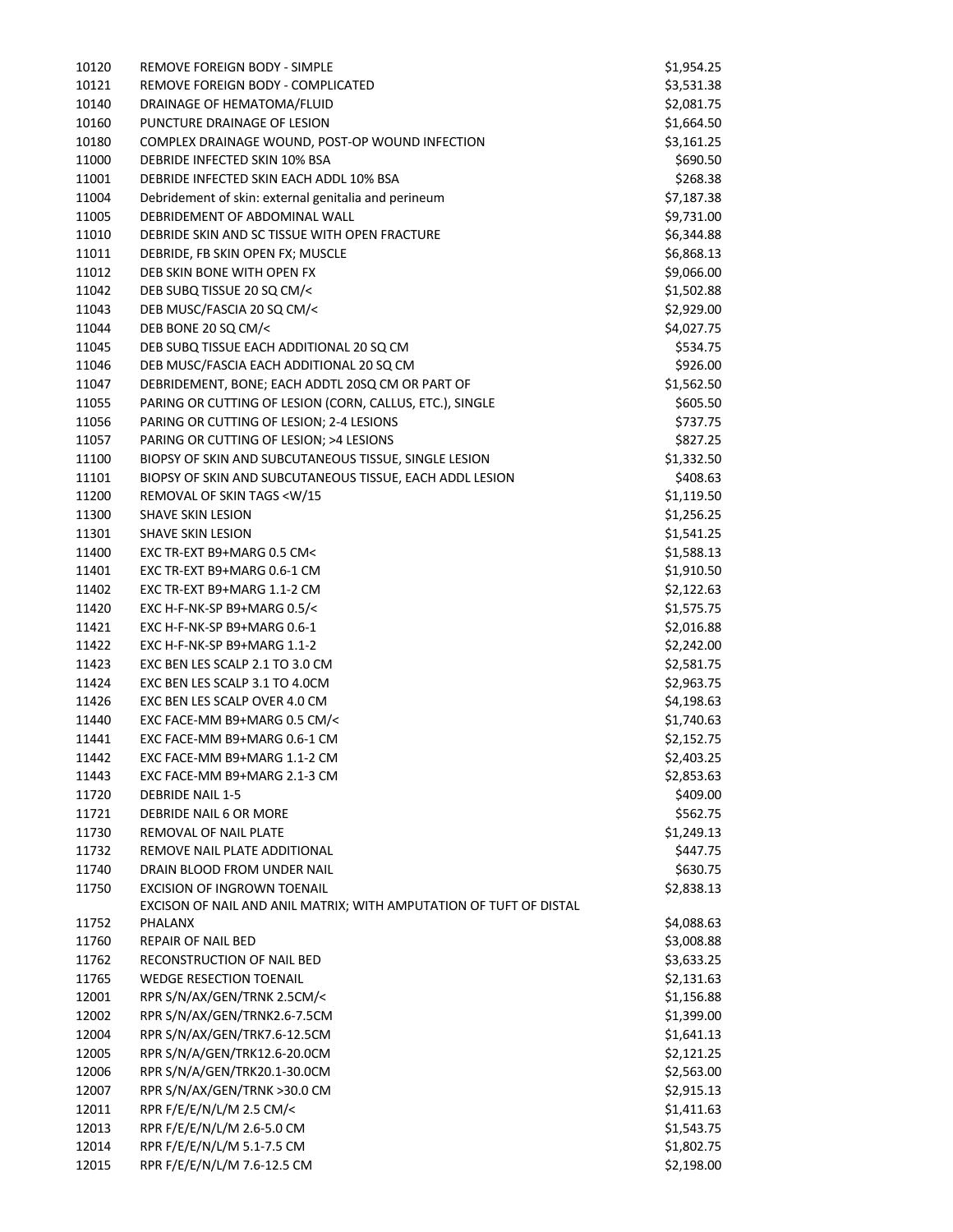| 12016 | RPR FE/E/EN/L/M 12.6-20.0 CM                               | \$2,728.38  |
|-------|------------------------------------------------------------|-------------|
| 12017 | RPR FE/E/EN/L/M 20.1-30.0 CM                               | \$1,916.75  |
| 12018 | RPR F/E/E/N/L/M >30.0 CM                                   | \$2,541.75  |
| 12020 | <b>CLOSURE OF SPLIT WOUND</b>                              | \$3,603.25  |
| 12021 | <b>CLOSURE OF SPLIT WOUND</b>                              | \$2,177.00  |
| 12031 | INTMD RPR S/A/T/EXT 2.5 CM/<                               | \$3,054.88  |
| 12032 | INTMD RPR S/A/T/EXT 2.6-7.5                                | \$3,902.38  |
| 12034 | INTMD RPR S/TR/EXT 7.6-12.5                                | \$3,993.50  |
| 12035 | INTMD RPR S/A/T/EXT 12.6-20                                | \$4,970.13  |
| 12036 | INTMD RPR S/A/T/EXT 20.1-30                                | \$5,414.38  |
| 12037 | INTMD RPR S/TR/EXT >30.0 CM                                | \$5,952.88  |
| 12041 | INTMD RPR N-HF/GENIT 2.5CM/<                               | \$3,102.00  |
| 12042 | INTMD RPR N-HF/GENIT2.6-7.5                                | \$3,689.13  |
| 12044 | INTMD RPR N-HF/GENIT7.6-12.5                               | \$4,611.38  |
| 12045 | INTMD RPR N-HF/GENIT12.6-20                                | \$5,150.25  |
| 12046 | INTMD RPR N-HF/GENIT20.1-30                                | \$6,862.50  |
| 12047 | INTMD RPR N-HF/GENIT >30.0CM                               | \$7,525.13  |
| 12051 | INTMD RPR FACE/MM 2.5 CM/<                                 | \$3,314.50  |
| 12052 | INTMD RPR FACE/MM 2.6-5.0 CM                               | \$3,757.25  |
| 12053 | INTMD RPR FACE/MM 5.1-7.5 CM                               | \$4,437.25  |
| 12054 | INTMD RPR FACE/MM 7.6-12.5CM                               | \$4,733.50  |
| 12055 | INTMD RPR FACE/MM 12.6-20 CM                               | \$6,048.50  |
| 12056 | INTMD RPR FACE/MM 20.1-30.0                                | \$6,994.75  |
| 12057 | INTMD RPR FACE/MM >30.0 CM                                 | \$7,057.75  |
| 13100 | CMPLX RPR TRUNK 1.1-2.5 CM                                 | \$4,275.88  |
| 13101 | CMPLX RPR TRUNK 2.6-7.5 CM                                 | \$5,080.38  |
| 13102 | CMPLX RPR TRUNK ADDL 5CM/<                                 | \$1,555.63  |
| 13120 | CMPLX RPR S/A/L 1.1-2.5 CM                                 | \$4,480.00  |
| 13121 | CMPLX RPR S/A/L 2.6-7.5 CM                                 | \$5,467.25  |
| 13122 | CMPLX RPR S/A/L ADDL 5 CM/>                                | \$1,704.38  |
| 13131 | CMPLX RPR F/C/C/M/N/AX/G/H/F                               | \$4,926.63  |
| 13132 | CMPLX RPR F/C/C/M/N/AX/G/H/F                               | \$6,079.88  |
| 13133 | CMPLX RPR F/C/C/M/N/AX/G/H/F                               | \$2,257.88  |
| 13150 | CMPLX RPR E/N/E/L 1.0 CM/<                                 | \$4,781.25  |
| 13151 | CMPLX RPR E/N/E/L 1.1-2.5 CM                               | \$5,381.75  |
| 13152 | CMPLX RPR E/N/E/L 2.6-7.5 CM                               | \$6,109.38  |
| 13153 | CMPLX RPR E/N/E/L ADDL 5CM/<                               | \$2,453.13  |
| 13160 | LATE CLOSURE OF WOUND                                      | \$10,218.13 |
| 14040 | TIS TRNFR F/C/C/M/N/A/G/H/F                                | \$9,735.50  |
| 15155 | CULT SKIN GRAFT F/N/HF/G                                   | \$9,716.38  |
| 15156 | CULT SKIN GRFT F/N/HFG ADD                                 | \$1,999.75  |
| 15260 | SKIN FULL GRAFT EEN & LIPS; 20 CM OR LESS                  | \$12,925.50 |
| 15782 | <b>DERMABRASION OTHER THAN FACE</b>                        | \$7,287.50  |
| 16000 | INITIAL TREATMENT OF 1ST DEGREE BURN(S)                    | \$872.25    |
| 16020 | DRESS/DEBRID P-THICK BURN SMALL                            | \$1,042.75  |
| 16025 | DRESS/DEBRID P-THICK BURN MEDIUM                           | \$1,874.75  |
| 16030 | DRESS/DEBRID P-THICK BURN LARGE                            | \$2,337.50  |
| 16035 | ESCHAROTOMY, INITIAL INCISION                              | \$2,491.38  |
| 17000 | DESTRUCT PREMALG LESION                                    | \$1,043.25  |
| 17110 | DESTRUCT B9 LESION 1-14                                    | \$1,431.25  |
| 17250 | CHEMICAL CAUTERY GRANULATION TISSUE                        | \$1,030.38  |
| 17999 | UNLISTED PROCEDURE, SKIN, MUCOUS MEMBRANE, SC TICCUE       | \$355.00    |
| 19000 | PUNCTURE ASPIRATION OF BREAST LESION                       | \$1,426.38  |
| 19020 | MASTOTOMY WITH EXP OR DRAINAGE OF ABSCESS, DEEP            | \$6,113.00  |
| 19100 | BX BREAST PERCUT W/O IMAGE                                 | \$1,942.50  |
| 20100 | <b>EXPLORE WOUND NECK</b>                                  | \$7,529.00  |
| 20101 | <b>EXPLORE WOUND CHEST</b>                                 | \$5,914.00  |
| 20102 | EXPLORE WOUND ABDOMEN                                      | \$6,351.50  |
| 20103 | <b>EXPLORE WOUND EXTREMITY</b>                             | \$7,495.50  |
| 20520 | REMOVAL OF FOREIGN BODY FROM MUSCLE - SIMPLE WITH INCISION | \$2,603.50  |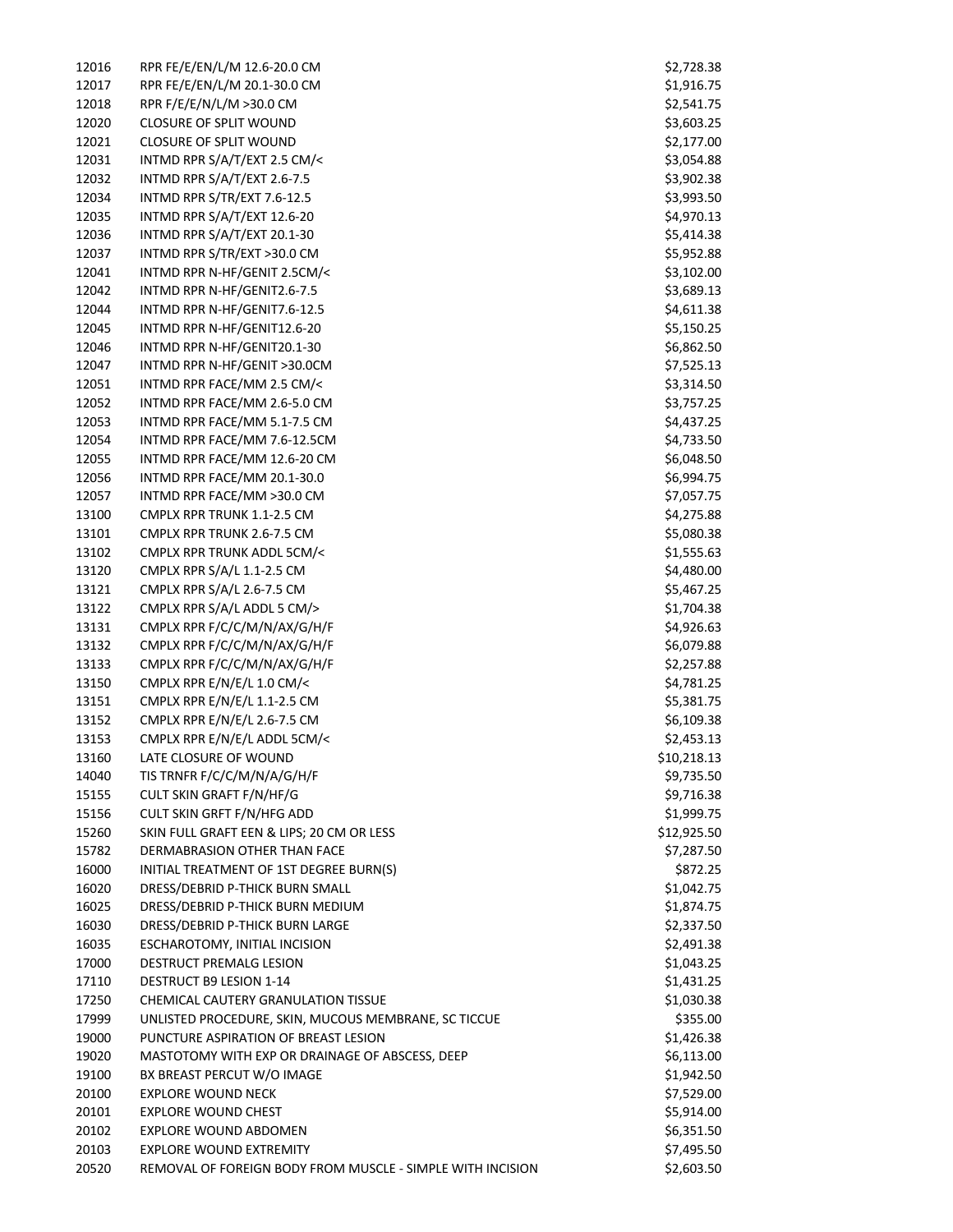|       | REMOVAL OF FOREIGN BODY FROM MUSCLE - DEEP OR COMPLICATED WITH                                                           |             |
|-------|--------------------------------------------------------------------------------------------------------------------------|-------------|
| 20525 | <b>INCISION</b>                                                                                                          | \$6,240.50  |
| 20526 | Injection, therapeutic, carpal tunnel                                                                                    | \$956.88    |
| 20550 | INJ TENDON SHEATH/LIGAMENT                                                                                               | \$732.50    |
| 20551 | INJ TENDON ORIGIN/INSERTION                                                                                              | \$758.13    |
| 20552 | INJ TRIGGER POINT 1-2 MUSCL                                                                                              | \$698.50    |
| 20553 | INJECT TRIGGER POINTS 3/>                                                                                                | \$813.75    |
| 20600 | DRAIN/INJECT SMALL JOINT/BURSA                                                                                           | \$592.00    |
| 20605 | DRAIN/INJECT INTERMEDIATE JOINT/BURSA                                                                                    | \$821.38    |
| 20606 | Athrocentesis, Aspiration Or Injection W US                                                                              | \$977.60    |
| 20610 | DRAIN/INJECT MAJOR JOINT/BURSA                                                                                           | \$756.88    |
| 20611 | Arthocentesis With Ultrasound                                                                                            | \$818.72    |
| 20612 | ASPIRATE/INJ GANGLION CYST                                                                                               | \$762.13    |
| 20650 | INSERTION OF WIRE OR PIN WITH APPLICATION OF SKELETAL TRACTION                                                           | \$2,622.00  |
| 20670 | REMOVAL OF IMPLANT, SUPERFICIAL                                                                                          | \$4,989.63  |
| 20950 | <b>FLUID PRESSURE MUSCLE</b>                                                                                             | \$3,324.13  |
| 20999 | MUSCULOSKELETAL SURGERY - UNLISTED                                                                                       | \$19,441.38 |
| 21110 | <b>INTERDENTAL FIXATION</b>                                                                                              | \$10,390.13 |
| 21310 | CLOSED TX NOSE FX W/O MANJ                                                                                               | \$1,745.50  |
| 21315 | CLOSED TX NOSE FX W/O STABLJ                                                                                             | \$3,690.38  |
| 21320 | CLOSED TX NOSE FX W/ STABLJ                                                                                              | \$3,371.50  |
| 21325 | OPEN TREATMENT OF NOSE FX                                                                                                | \$6,066.63  |
| 21337 | <b>CLOSED TX SEPTAL&amp;NOSE FX</b>                                                                                      | \$5,298.00  |
| 21345 | CLOSED TX NOSE/JAW FX WITH FIXATION                                                                                      | \$10,773.25 |
| 21390 | TREAT EYE SOCKET FRACTURE                                                                                                | \$10,261.13 |
| 21400 | CLOSED TX ORBIT FX W/O MANIP                                                                                             | \$2,526.63  |
| 21401 | CLOSED TX ORBIT FX W/ MANIP                                                                                              | \$6,089.00  |
| 21421 | CLOSED TX PALATAL OR MAXILLARY FX                                                                                        | \$10,474.00 |
| 21440 | CLOSED TX MANDIBULAR OR MAX ALVEOLAR RIDGE FX                                                                            | \$7,607.13  |
| 21450 | TREAT LOWER JAW FRACTURE W/O MANIPULATION                                                                                | \$8,047.50  |
| 21451 | TREAT LOWER JAW FRACTURE W/ MANIPULATION                                                                                 | \$9,887.50  |
| 21453 | TREAT LOWER JAW FRACTURE W/ WIRING                                                                                       | \$11,929.13 |
| 21480 | RESET DISLOCATED JAW                                                                                                     | \$1,281.13  |
| 21485 | RESET DISLOCATED JAW, COMPLICATED/RECURRING                                                                              | \$9,121.63  |
| 21501 | DRAIN NECK/CHEST LESION                                                                                                  | \$5,914.25  |
| 21550 | <b>BIOPSY OF NECK/CHEST</b>                                                                                              | \$3,384.00  |
| 21800 | TREATMENT OF RIB FRACTURE EACH                                                                                           | \$1,467.13  |
| 21810 | TREATMENT OF RIB FRACTURE(S) W/ EXTERNAL FIXATION                                                                        | \$6,613.88  |
| 21820 | TREAT STERNUM FRACTURE                                                                                                   | \$1,832.00  |
| 21930 | EXC BACK LES SC < 3 CM                                                                                                   | \$6,087.00  |
| 22305 | <b>CLOSED TX SPINE PROCESS FX</b>                                                                                        | \$2,451.38  |
| 22310 | CLOSED TX VERT FX W/O MANJ                                                                                               | \$3,880.25  |
| 22315 | CLOSED TX VERT FX W/MANJ                                                                                                 | \$11,190.25 |
| 23500 | TREAT CLAVICLE FRACTURE W/O MANIPULATION                                                                                 | \$2,805.38  |
| 23505 | TREAT CLAVICLE FRACTURE W/ MANIPULATION                                                                                  | \$4,491.50  |
| 23520 | CLOSED TX STERNOCLAVICULAR DISLOCATION; W/O MANIP                                                                        | \$2,940.88  |
| 23525 | CLOSED TX STERNOCLAVICULAR DISLOCATION; W/ MANIP                                                                         | \$4,810.63  |
| 23540 | CLOSED TX ACROMIOCLAVICULAR DISLOCATION; W/O MANIP                                                                       | \$2,869.38  |
| 23545 | CLOSED TX ACROMIOCLAVICULAR DISLOCATION; W/ MANIP                                                                        | \$4,456.00  |
| 23570 | CLOSED TX SCAPULAR FX W/O MANIPULATION                                                                                   | \$2,962.38  |
| 23575 | CLOSED TX SCAPULAR FX W/ MANIPULATION                                                                                    | \$5,094.13  |
| 23600 | CLOSED TX PROX HUMERAL FX W/O MANIP                                                                                      | \$4,199.75  |
| 23605 | CLOSED TX PROX HUMERAL FX W/ MANIP                                                                                       | \$5,922.50  |
| 23620 | CLOSED TX GREATER HUMERAL TUBEROSITY FX W/O MANIP                                                                        | \$3,459.88  |
| 23625 | CLOSED TX GREATER HUMERAL TUBEROSITY FX W/ MANIP                                                                         | \$4,848.25  |
| 23650 | CLOSED TX SHOULDER DISLOCATION W/ MANIP                                                                                  | \$4,029.75  |
| 23655 | CLOSED TX SHOULDER DISLOCATION W/ MANIP, W/ ANESTH<br>CLOSED TX SHOLDER DISLOCTION, W/ FX GREATER HUMERAL TUBEROSITY, W/ | \$5,077.00  |
| 23665 | <b>MANIP</b>                                                                                                             | \$5,413.25  |
| 23675 | CLOSED TX SHOULDER DISLO, W/ SURGICAL OR ANAT NECK FX, W/ MANIP                                                          | \$6,971.25  |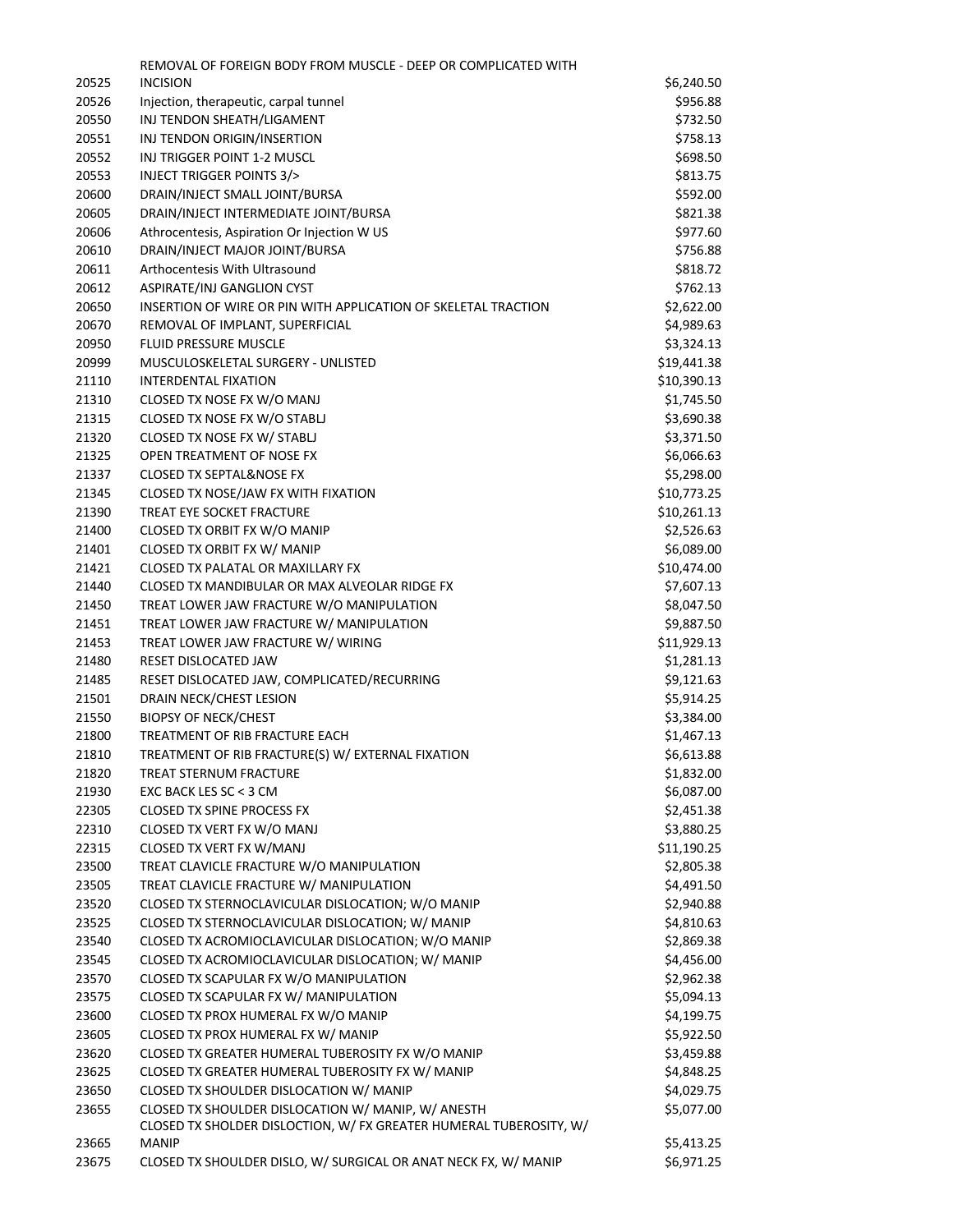| 23930 | DRAINAGE OF ARM LESION - DEEP ABSCESS/HEMATOMA                                   | \$4,577.88  |
|-------|----------------------------------------------------------------------------------|-------------|
| 23931 | DRAINAGE OF ARM BURSA                                                            | \$3,705.75  |
| 24200 | REMOVAL ELBOX/UPPER ARM FOREIGN BODY - SIMPLE/SC                                 | \$2,632.75  |
| 24201 | REMOVAL ELBOX/UPPER ARM FOREIGN BODY - DEEP                                      | \$7,193.00  |
| 24341 | REPAIR ARM TENDON/MUSCLE                                                         | \$9,473.25  |
| 24500 | TREAT HUMERAL SHAFT FX W/O MANIP                                                 | \$4,582.38  |
| 24505 | TREAT HUMERAL SHAFT FX W/ MANIP                                                  | \$6,381.38  |
| 24530 | CLOSED TX SUPRACONDYLAR OR TRANSCONDYLAR HUMERAL FX W/O MANIP                    | \$4,858.50  |
| 24535 | CLOSED TX SUPRACONDYLAR OR TRANSCONDYLAR HUMERAL FX W/ MANIP                     | \$7,807.50  |
| 24560 | CLOSED TX HUMERAL EPICONDYLAR FX, MED OR LAT, W/O MANIP                          | \$4,136.38  |
| 24565 | CLOSED TX HUMERAL EPICONDYLAR FX, MED OR LAT, W/ MANIP                           | \$6,767.25  |
| 24576 | CLOSED TX HUMERAL CONDYLAR FX, MED OR LAT, W/O MANIP                             | \$4,374.25  |
| 24577 | CLOSED TX HUMERAL CONDYLAR FX, MED OR LAT, W/ MANIP                              | \$6,962.63  |
| 24582 | PERCUTANEOUS SKELETAL FIXATION OF HUMERAL CONDYLAR                               | \$10,224.75 |
| 24600 | TX CLOSED ELBOW DISLOCATION W/O ANESTH                                           | \$4,675.00  |
| 24605 | TX CLOSED ELBOW DISLOCATION W/ ANESTH                                            | \$5,958.88  |
|       | CLOSED TX MONTEGGIA FX DISLO AT ELBOW, W/ MANIP                                  |             |
| 24620 |                                                                                  | \$7,002.88  |
| 24640 | CLOSED TX RADIAL HEAD DISLOCATION (NURSEMAID ELBOW) W/ MANIP                     | \$1,832.63  |
| 24650 | CLOSED TX RADIAL HEAD OR NECK FX W/O MANIP                                       | \$3,363.50  |
| 24655 | CLOSED TX RADIAL HEAD OR NECK FX W/ MANIP                                        | \$5,597.13  |
| 24670 | CLOSED TX ULNAR FX, PROX, W/O MANIP                                              | \$3,737.00  |
| 24675 | CLOSED TX ULNAR FX, PROX LEG, OLECRANON OR CORONOID PROCESS, W/O<br><b>MANIP</b> | \$5,817.25  |
| 24999 |                                                                                  | \$1,670.63  |
|       | UNLISTED UPPER ARM/ELBOW SURGERY                                                 |             |
| 25248 | REMOVE FOREARM FOREIGN BODY - DEEP - W/ INCISION                                 | \$5,213.50  |
| 25260 | RPR TENDON OR MUSCLE, EACH                                                       | \$7,955.75  |
| 25270 | RPR TENDON/MUSCLE FLEXOR, FOREARM, WRIST PRIM SGL EA                             | \$6,188.25  |
| 25500 | CLOSED TX RADIAL SHAFT FX W/O MANIP                                              | \$3,482.75  |
| 25505 | CLOSED TX RADIAL SHAFT FX W/ MANIP                                               | \$6,412.00  |
| 25520 | CLOSED TX RADIAL SHAFT FX/ W/ DISTAL RADIOULNAR DISLOCATION                      | \$7,186.63  |
| 25530 | CLOSED TX ULNAR SHAFT FX W/O MANIP                                               | \$3,367.88  |
| 25535 | CLOSED TX ULNAR SHAFT FX W/ MANIP                                                | \$6,233.13  |
| 25560 | CLOSED TX RADIAL AND ULNAR SHAFT FX W/O MANIP                                    | \$3,575.38  |
| 25565 | CLOSED TX RADIAL AND ULNAR SHAFT FX W/ MANIP                                     | \$6,645.25  |
| 25600 | CLOSED TX DISTAL RADIAL FX, W/O MANIP                                            | \$4,218.13  |
| 25605 | CLOSED TX DISTAL RADIAL FX, W/ MANIP                                             | \$6,988.25  |
| 25622 | CLOSED TX NAVICULAR FX W/O MANIP                                                 | \$3,911.25  |
| 25624 | CLOSED TX NAVICULAR FX W/ MANIP                                                  | \$6,069.88  |
| 25630 | CLOSED TX CARPAL BONE FX W/O MANIP, EACH BONE                                    | \$3,902.13  |
| 25635 | CLOSED TX CARPAL BONE FX W/ MANIP, EACH BONE                                     | \$5,787.50  |
| 25650 | <b>CLOSED TX ULNAR STYLOID FX</b>                                                | \$4,101.75  |
| 25660 | CLOSED TX RADIOCARPAL OR INTERCARPAL DISLO W/ MANIP                              | \$5,204.75  |
| 25675 | CLOSED TX DISTAL RADIOULNAR DISLO W/ MANIP                                       | \$5,653.00  |
| 25680 | CLOSED TX TRANS-SCAPHOPERIULNAR FX DISLO, W/ MANIP                               | \$6,067.50  |
| 25690 | CLOSED TX LUNATE DISLO, W/ MANIP                                                 | \$6,089.50  |
| 26010 | DRAINAGE OF FINGER ABSCESS - SIMPLE                                              | \$3,434.63  |
| 26011 | DRAINAGE OF FINGER ABSCESS - COMPLICATED                                         | \$5,047.63  |
| 26080 | ARTHROTOMY, INTERPHALANGEAL JOINT, EACH                                          | \$4,934.63  |
| 26350 | RPR/ADVNCE FLEXOR TENDN PRIMRY/SECONDRY W/O FREE GRFT, EA                        | \$9,018.88  |
| 26356 | REPAIR FLEXOR TENDON W/O FREE GRAFT                                              | \$13,816.63 |
| 26370 | Repair Profundus tendon with intact Superficialis tendon                         | \$9,559.88  |
| 26410 | REPAIR EXTENSOR TENDON, HAND, W/O FREE GRAFT                                     | \$7,152.63  |
| 26418 | REPAIR EXTENSOR TENDOR, W/O FREE GRAFT                                           | \$7,353.63  |
| 26432 | CLOSED TX DISTAL EXTENSOR TENDON INSERTION                                       | \$6,320.25  |
| 26433 | EXTEN TENDON REPAIR, DISTAL                                                      | \$6,713.88  |
| 26540 | REPAIR HAND JOINT                                                                | \$8,276.88  |
| 26600 | CLOSED TX METACARPAL FX, SINGLE W/O MANIP                                        | \$3,780.00  |
| 26605 | CLOSED TX METACARPAL FX, SINGLE W/ MANIP                                         | \$4,119.50  |
| 26607 | CLOSED TX METACARPAL FX, W/ MANIP, W/ EXT FIXATION                               | \$5,771.88  |
| 26608 | PERC SKELETAL FIXATION METACARPAL FX EACH BONE                                   | \$6,037.38  |
|       |                                                                                  |             |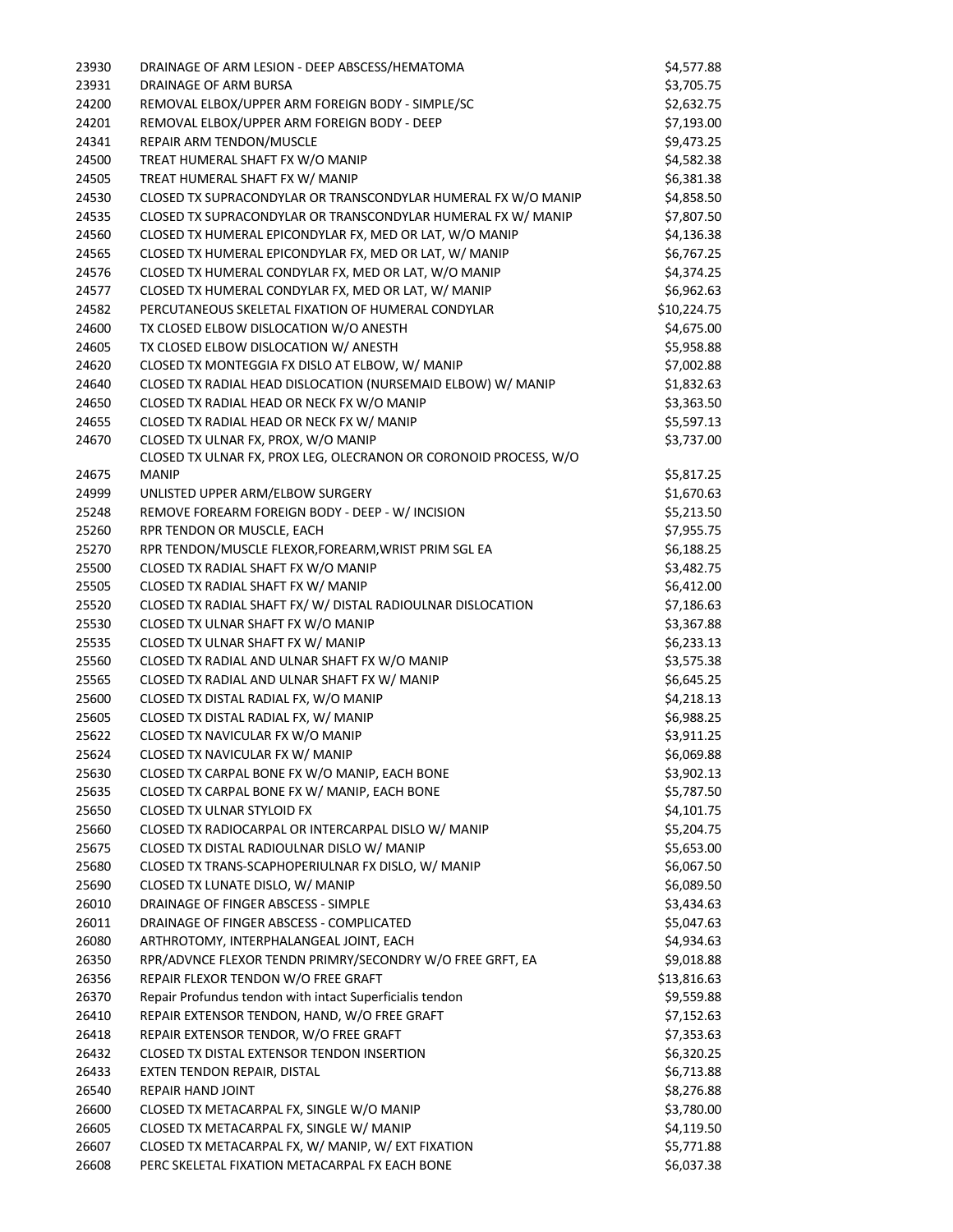| 26641          | CLOSED TX CARPOMETACARPAL DISLO, THUMB, W/ MANIP                                                                                            | \$4,688.38               |
|----------------|---------------------------------------------------------------------------------------------------------------------------------------------|--------------------------|
| 26645          | CLOSED TX CARPOMETACARPAL FX DISLO, THUMB W/ MANIP (BENNETT FX)                                                                             | \$5,417.38               |
| 26670          | CLOSED TX CARPOMETACARPAL DISLO, W/ MANIP (OTHER THAN THUMB)                                                                                | \$4,211.88               |
| 26675          | Dislocation carpometacarpal finger each with anesthesia                                                                                     | \$5,769.38               |
| 26700          | CLOSED TX MEGACARPOPHALANGEAL DISLO, W/ MANIP                                                                                               | \$4,140.13               |
| 26705          | Dislocation metacarpophalangeal W/ MANIPULATION each with anesthesia<br>CLOSED TX PHALANGEAL SHAFT FX, PROX OR MID PHALANX, FINGER OR THUMB | \$5,269.63               |
| 26720          | W/O MANIP                                                                                                                                   | \$2,551.00               |
|                | CLOSED TX PHALANGEAL SHAFT FX, PROX OR MID PHALANX, FINGER OR THUMB                                                                         |                          |
| 26725          | W/ MANIP                                                                                                                                    | \$4,305.63               |
| 26727          | PERCUTANEOUS SKELETAL FIXATION OF FINGER FX                                                                                                 | \$5,931.75               |
| 26735          | OPEN TX PHALAN SHAFT FX PROX, MID, FING/THUMB W/MNJP EA-ER                                                                                  | \$7,535.75               |
| 26740          | CLOSED TX ARTICULAR FX, W/O MANIP                                                                                                           | \$2,926.25               |
| 26742          | CLOSED TX ARTICULAR FX, W/ MANIP                                                                                                            | \$4,671.00               |
| 26750          | CLOSED TX DIST PHALANGEAL FX, W/O MANIP                                                                                                     | \$2,363.63               |
| 26755          | CLOSED TX DIST PHALANGEAL FX, W/ MANIP                                                                                                      | \$4,025.38               |
| 26756          | PERCUTANEOUS SKEL FIXATION OF DISTAL PHALANGEL FX                                                                                           | \$5,308.25               |
| 26765          | Open reduction, distal phalynx, with internal fixation                                                                                      | \$6,351.63               |
| 26770          | CLOSED TX INTERPHALANGEAL JOING DISLO W/ MANIP                                                                                              | \$3,541.00               |
| 26775          | Dislocation interphalangeal joint with manipulation with anesthesia                                                                         | \$4,914.63               |
| 26785          | OPEN TX INTERPHALANGEAL JOINT DISLOCATION                                                                                                   | \$6,912.25               |
| 26860          | ARTHRODESIS, METACARPOPHALANGEAL JOINT                                                                                                      | \$7,115.63               |
| 26951          | AMPUTATION OF FINGER/THUMB                                                                                                                  | \$8,246.75               |
| 26952          | AMPUTATION OF FINGER/THUMB W/ LOCAL ADVANCEMENT FLAPS                                                                                       | \$8,113.63               |
| 26989          | UNLISTED HAND/FINGER SURGERY                                                                                                                | \$1,670.63               |
| 27193          | CLOSED TX PELVIC RING FX, DISLO, DIASTASIS OR SUBLUXATION W/O MANIP                                                                         | \$5,956.50               |
| 27194          | CLOSED TX PELVIC RING FX, DISLO, DIASTASIS OR SUBLUXATION W/ MANIP                                                                          | \$8,927.75               |
| 27200          | TREAT TAIL BONE FRACTURE                                                                                                                    | \$2,295.13               |
| 27220          | TREAT HIP SOCKET FRACTURE W/O MANIP                                                                                                         | \$6,704.38               |
| 27222          | TREAT HIP SOCKET FRACTURE W/ MANIP                                                                                                          | \$12,162.38              |
| 27230          | CLOSED TX FEMORAL FX, PROX END, NECK W/O MANIP                                                                                              | \$6,034.38               |
| 27232          | CLOSED TX FEMORAL FX, PROX END, NECK W/ MANIP                                                                                               | \$9,581.50               |
| 27238          | CLOSED TX INTROCHANTERIC, PERITROCHANTERIC, OR SUBTROCHANTERIC FEM<br>FX W/O MANIP                                                          | \$5,847.13               |
|                | CLOSED TX INTROCHANTERIC, PERITROCHANTERIC, OR SUBTROCHANTERIC FEM                                                                          |                          |
| 27240          | FX W/ MANIP                                                                                                                                 | \$12,104.25              |
| 27246          | <b>CLOSED TX GREATER TROCHANTERIC FX</b>                                                                                                    | \$4,870.88               |
| 27250          | CLOSED TX HIP DISLO, TRAUMATIC                                                                                                              | \$2,277.25               |
| 27252          | CLOSED TX HIP DISLO, TRAUMATIC W/ ANESTHESIA                                                                                                | \$9,566.13               |
| 27256          | TX SPONTANEOUS HIP DISLO, W/O MANIP                                                                                                         | \$3,886.75               |
| 27257          | Hip dislocation reduction, with manip., with anesthesia                                                                                     | \$4,201.88               |
| 27265          | CLOSED TX POST HIP ARTHROPLASTY DISLOCATION                                                                                                 | \$5,123.63               |
| 27266          | Post arthroplasty hip dislocation reduction with anesthesia                                                                                 | \$7,335.75               |
| 27267          | CLOSED TX FEMORAL FX, PROX END, HEAD W/O MANIP                                                                                              | \$5,545.13               |
| 27268          | CLOSED TX FEMORAL FX, PROX END, HEAD W/ MANIP                                                                                               | \$6,783.88               |
| 27301          | I&D DEEP ABSCESS, BURSA, OR HEMATOMA, THIGH OR KNEE                                                                                         | \$8,607.75               |
| 27372          | REMOVAL OF FOREIGN BODY DEEP, THIGH OR KNEE                                                                                                 | \$7,813.38               |
| 27380          | REPAIR OF KNEECAP TENDON                                                                                                                    | \$7,532.50               |
| 27500          | CLOSED TX FEMORAL SHAFT FX W/O MANIP                                                                                                        | \$6,548.88               |
| 27501          | CLOSED TX SUPRACONDYLAR OR TRANSCONDYLAR FEMORAL FX W/O MANIP                                                                               | \$6,368.63               |
| 27502          | CLOSED TX FEMORAL SHAFT FX W/ MANIP                                                                                                         | \$9,714.50               |
| 27503          | CLOSED TX SUPRACONDYLAR OR TRANSCONDYLAR FEMORAL FX W/ MANIP                                                                                | \$10,127.25              |
| 27508          | CLOSED TX FEMORAL FX, M DISTAL, MED OR LATERAL CONDYLE W/O MANIP                                                                            | \$6,689.88               |
| 27510          | CLOSED TX FEMORAL FX, DISTAL END, MED OR LATERAL CONDYLE W/ MANIP                                                                           | \$8,659.25               |
| 27516          | CLOSED TX DISTAL FEMORAL EPIPHYSEAL SEPARATION W/O MANIP                                                                                    | \$6,461.25               |
| 27517          | CLOSED TX DISTAL FEMORAL EPIPHYSEAL SEPARATION W/ MANIP                                                                                     | \$8,642.88               |
| 27520          | CLOSED TX PATELLAR FX W/O MANIP                                                                                                             | \$4,161.13               |
| 27530          | CLOSED TX TIBIAL FX, PROX W/O MANIP<br>CLOSED TX TIBIAL FX, PROX W/ MANIP                                                                   | \$3,885.63               |
| 27532<br>27538 | CLOSED TX INTERCONDYLAR/TUBEROSITY KNEE FX                                                                                                  | \$7,800.88<br>\$6,041.63 |
|                |                                                                                                                                             |                          |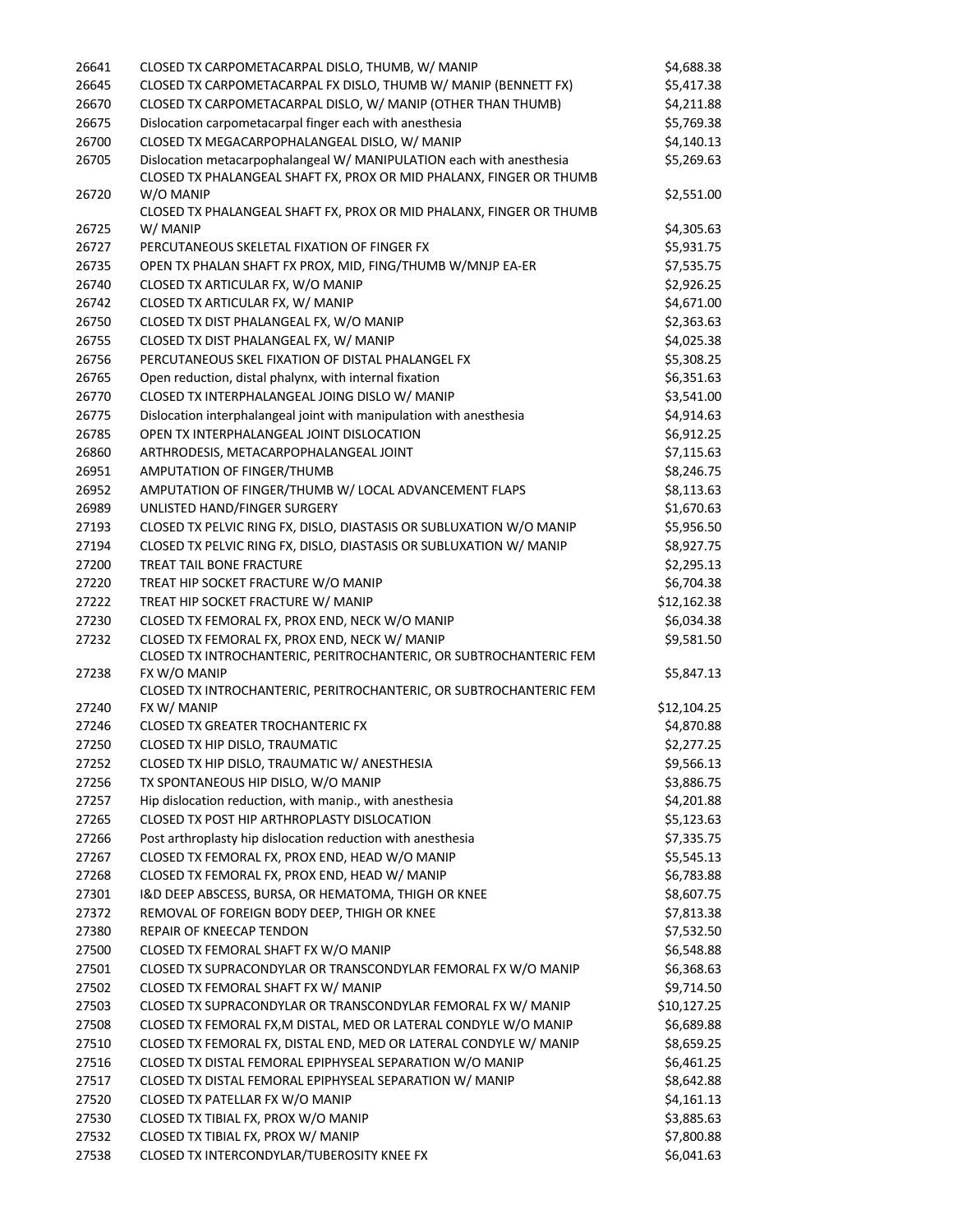| 27550 | <b>CLOSED TX KNEE DISLO</b>                                        | \$6,347.38 |
|-------|--------------------------------------------------------------------|------------|
| 27552 | CLOSED TX KNEE DISLO, W/ ANESTHESIA                                | \$7,922.00 |
| 27560 | CLOSED TX PATELLAR DISLO W/O ANESTH                                | \$4,673.88 |
| 27562 | CLOSED TX PATELLA W/ ANESTH                                        | \$6,114.50 |
| 27603 | I&D DEEP ABSCESS, BURSA, OR HEMATOMA, LEG OR ANKLE                 | \$6,923.38 |
| 27650 | REPAIR ACHILLES TENDON                                             | \$8,439.75 |
| 27658 | REPAIR FLEXOR TENDON LEG                                           | \$4,800.13 |
| 27750 | TX TIBIAL SHAFT FX W/O MANIP                                       | \$4,441.63 |
| 27752 | TX TIBIAL SHAFT FX W/ MANIP                                        | \$6,843.13 |
| 27760 | CLOSED TX MEDIAL MALLEOLUS FX W/O MANIP                            | \$4,306.50 |
| 27762 | CLOSED TX MEDIAL MALLEOLUS FX W/ MANIP                             | \$6,084.63 |
| 27767 | CLSD TX POSTERIOR MALLEOLUS FX W/O MANIPULATION                    | \$3,621.75 |
| 27768 | CLSD TX POSTERIOR MALLEOLUS FX W/ MANIPULATION                     | \$5,589.00 |
| 27780 | CLOSED TX PROX FIBULA OR SHAFT FX W/O MANIP                        | \$3,949.50 |
| 27781 | CLOSED TX PROX FIBULA OR SHAFT FX W/ MANIP                         | \$5,332.50 |
| 27786 | CLOSED TX DISTAL FIB FX (LATERAL MALLEOLUS) W/O MANIP              | \$4,077.50 |
|       |                                                                    |            |
| 27788 | CLOSED TX DISTAL FIB FX (LATERAL MALLEOLUS) W/ MANIP               | \$5,401.75 |
| 27808 | CLOSED TX BIMALLEOLAR ANKLE FX W/O MANIP                           | \$4,311.25 |
| 27810 | CLOSED TX BIMALLEOLAR ANKLE FX W/ MANIP                            | \$6,016.00 |
| 27816 | CLOSED TX TRIMALLEOLAR ANKLE FX, W/O MANIP                         | \$4,094.75 |
| 27818 | CLOSED TX TRIMALLEOLAR ANKLE FX, W/ MANIP                          | \$6,194.75 |
|       | CLOSED TX FX OF WEIGHT BEARING ARTICULAR PORTION OF DISTAL TIB W/O |            |
| 27824 | <b>MANIP</b>                                                       | \$3,995.00 |
| 27825 | TREAT LOWER LEG FRACTURE                                           | \$6,901.63 |
| 27830 | CLOSED TX PROX TIBIOFIBULAR JOINT DISLO W/O ANESTH                 | \$4,848.50 |
| 27831 | CLOSED TX PROX TIBIOFIBULAR JOINT DISLO, W/O ANESTH                | \$5,063.13 |
| 27840 | CLOSED TX ANKLE DISLO W/O ANESTH                                   | \$4,767.63 |
| 27842 | CLOSED TX ANKLE DISLO W/ ANESTH                                    | \$6,285.38 |
| 27899 | UNLISTED LEG/ANKLE SURGERY PROCEDURE                               | \$1,670.63 |
| 28024 | EXPLORATION OF TOE JOINT                                           | \$5,973.75 |
|       | HEMIPHALANGECTOMY OR INTERPHALANGEAL JOINT EXCISION, TOE, PROX END |            |
| 28160 | OF PHALANX                                                         | \$5,466.13 |
| 28190 | REMOVAL OF FOOT FOREIGN BODY - FOOT - SC                           | \$3,353.00 |
| 28192 | REMOVAL OF FOOT FOREIGN BODY - FOOT - DEEP                         | \$6,147.00 |
| 28193 | REMOVAL OF FOOT FOREIGN BODY - FOOT - COMPLICATED                  | \$6,923.50 |
| 28200 | RPR TENDON, FLEXOR, FOOT W/O FREE GRAFT                            | \$6,288.75 |
| 28208 | RPR TENDON, EXTENSOR, FOOT W/O FREE GRAFT                          | \$6,082.25 |
| 28234 | TENOTOMY, OPEN TENDON FLEXOR                                       | \$5,355.38 |
| 28400 | CLOSED TX CALCANEAL FX W/O MANIP                                   | \$3,241.63 |
| 28405 | CLOSED TX CALCANEAL FX W/ MANIP                                    | \$4,846.00 |
| 28430 | CLOSED TX TALUS FX W/O MANIP                                       | \$3,046.00 |
| 28435 | CLOSED TX TALUS FX W/ MANIP                                        | \$4,611.00 |
| 28450 | TX TARSAL BONE FX (EXCEPT TALUS AND CALCANEUS) W/O MANIP           | \$2,795.75 |
| 28455 | TX TARSAL BONE FX (EXCEPT TALUS AND CALCANEUS) W/ MANIP            | \$3,335.75 |
| 28470 | CLOSED TX METATARSAL FX W/O MANIP                                  | \$2,854.38 |
| 28475 | CLOSED TX METATARSAL FX W/ MANIP                                   | \$3,260.38 |
| 28490 | CLOSED TX FX GREAT TOE W/O MANIP                                   | \$1,898.63 |
| 28495 | CLOSED TX FX GREAT TOE W/ MANIP                                    | \$2,303.75 |
| 28505 | OPEN TX FX, GREAT TOE                                              | \$8,607.38 |
|       | CLOSED TX FX PHALANX OR PHALANGESOTHER THAN GREAT TOE, W/O MANIP,  |            |
| 28510 | <b>EACH</b>                                                        | \$1,596.75 |
|       | CLOSED TX FX PHALANX OR PHALANGESOTHER THAN GREAT TOE, W/ MANIP,   |            |
| 28515 | <b>EACH</b>                                                        | \$2,086.63 |
| 28530 | <b>CLOSED TX SESAMOID FX</b>                                       | \$1,478.25 |
| 28540 | CLOSED TX TARSAL BONE DISLO, LTHER THAN TALOTARSAL, W/O ANESTH     | \$2,487.75 |
| 28570 | CLOSED TX TALOTARSAL JOINT DISLO, W/O ANESTH                       | \$2,085.00 |
| 28600 | CLOSED TX TARSOMETATARSAL JOINT DISLO, W/O ANESTH                  | \$2,408.25 |
| 28630 | CLOSED TX METATARSOPHALANGEAL JOINT W/O ANESTH                     | \$2,025.88 |
| 28635 | Dislocation reduction metatarsal phalangeal joint with anesthesia  | \$2,227.13 |
| 28660 | CLOSED TX INTERPHALANGEAL JOINT DISLO, W/O ANESTH                  | \$1,505.63 |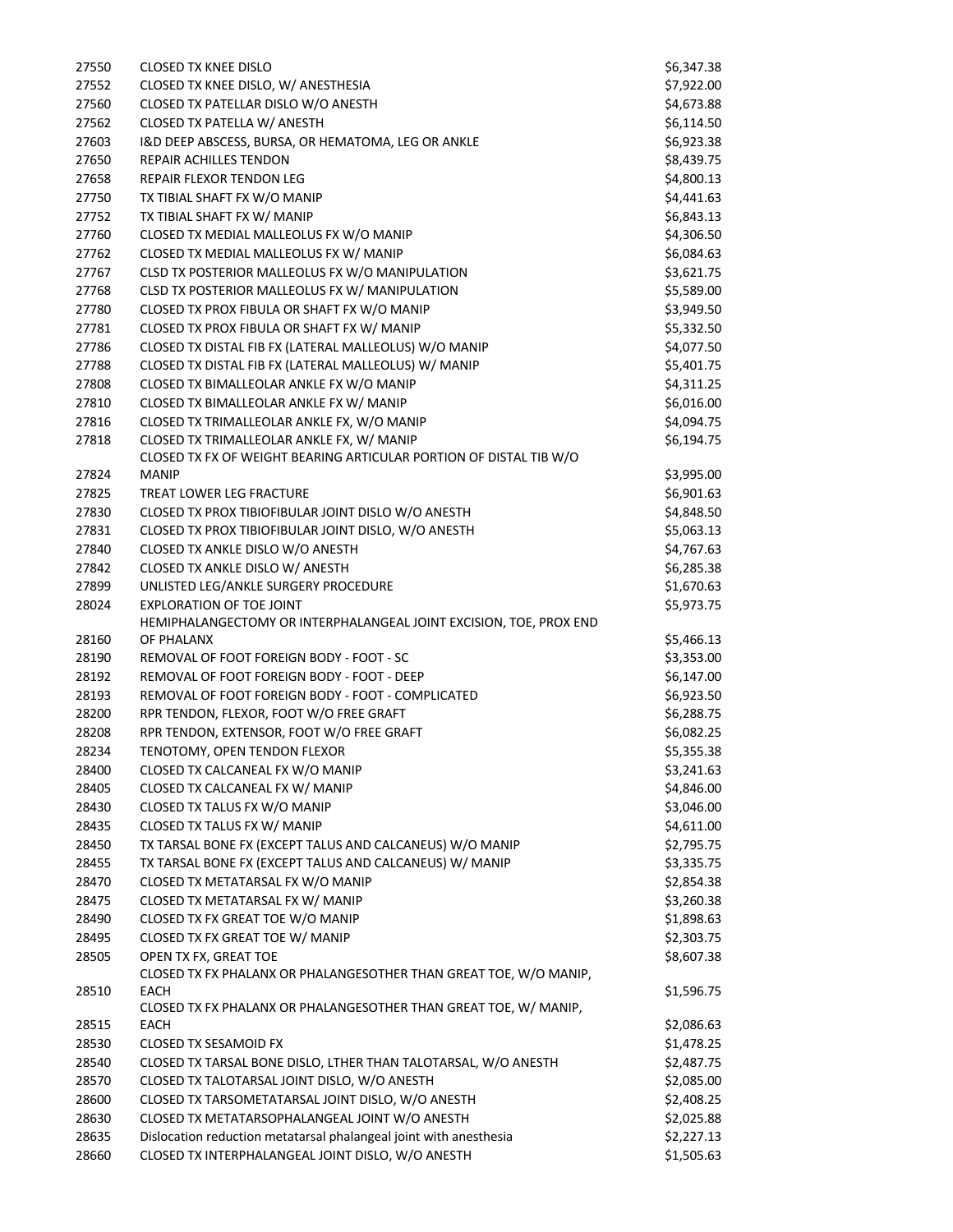| 28665 | Dislocation reduction interphalangeal joint with anesthesia | \$1,992.13 |
|-------|-------------------------------------------------------------|------------|
| 28810 | Amputation, metatarsal, with toe                            | \$5,579.63 |
| 28820 | AMPUTATION, TOE, METATARSOPHALANGEAL JOINT                  | \$7,446.13 |
| 28825 | AMPUTATION, TOE, INTERPHALANGEAL JOINT                      | \$7,077.50 |
| 29049 | APPLICATION OF FIGURE EIGHT                                 | \$1,275.00 |
| 29055 | APPLICATION OF CAST, SHOULDER SPICA                         | \$2,878.50 |
| 29058 | APPLIATION OF CAST, PLASTER Velpeau                         | \$1,572.88 |
| 29065 | APPLICATION OF LONG ARM CAST                                | \$1,241.50 |
| 29075 | APPLICATION OF SHORT ARM CAST                               | \$1,118.38 |
| 29085 | APPLY HAND/WRIST CAST (GAUNTLET)                            | \$1,225.13 |
| 29105 | APPLY LONG ARM SPLINT                                       | \$1,131.38 |
| 29125 | APPLY FOREARM SPLINT                                        | \$842.50   |
| 29126 | APPLY FOREARM SPLINT                                        | \$995.88   |
| 29130 | APPLICATION OF FINGER SPLINT - STATIC                       | \$523.25   |
| 29131 | APPLICATION OF FINGER SPLINT - DYNAMIC                      | \$668.00   |
| 29200 | STRAPPING THORAX                                            | \$677.88   |
| 29240 | STRAPPING OF SHOULDER                                       | \$733.38   |
| 29260 | STRAPPING OF ELBOW OR WRIST                                 | \$664.75   |
| 29280 | STRAPPING OF HAND OR FINGER                                 | \$652.13   |
| 29305 | APPLICATION OF HIP SPICA CAST                               | \$3,193.25 |
| 29325 | APPLICATION OF HIP SPICA CAST - 1 1/2 OR BOTH LEGS          | \$3,528.75 |
| 29345 | APPLICATION OF LONG LEG CAST                                | \$1,755.00 |
| 29355 | APPLICATION OF LONG LEG CAST - WALKER OR AMBULATORY TYPE    | \$1,823.00 |
| 29358 | APPLY LONG LEG CAST BRACE                                   | \$2,069.75 |
| 29365 | APPLICATION OF CYLINDER CAST (THIGH TO ANKLE)               | \$1,589.50 |
| 29405 | APPLY SHORT LEG CAST (BELOW ANKLE TO TOES)                  | \$1,051.25 |
| 29425 | APPLY SHORT LEG CAST - WALKING OR AMBULATORY TYPE           | \$1,009.00 |
| 29435 | APPLY PATELLAR TENDON BEARING CAST                          | \$1,542.63 |
| 29440 | ADDITION OF WALKER TO CAST                                  | \$570.00   |
| 29445 | APPLY RIGID LEG CAST                                        | \$1,744.38 |
| 29450 | APPLICATION OF CLUBFOOT CAST                                | \$1,839.75 |
| 29505 | APPLICATION OF LONG LEG SPLINT                              | \$1,080.75 |
| 29515 | <b>APPLICATION SHORT LEG SPLINT</b>                         | \$927.75   |
| 29520 | STRAPPING OF HIP                                            | \$622.38   |
| 29530 | <b>STRAPPING OF KNEE</b>                                    | \$673.38   |
| 29540 | STRAPPING OF ANKLE AND/OR FT                                | \$473.13   |
| 29550 | <b>STRAPPING OF TOES</b>                                    | \$405.25   |
| 29580 | APPLICATION OF UNNA BOOT                                    | \$676.88   |
| 29581 | APPL MLTLAYR COMPRES LEG BELOW KNEE W/ANKLE FOOT            | \$805.75   |
| 29590 | DENIS-BROWNE SPLINT STRAPPING                               | \$-        |
| 29700 | REMOVALOR BIVALVING OF CAST; GAUNTLET, BOOT OR BODY         | \$850.63   |
| 29705 | REMOVAL OR BIVALVING OF CAST; FULL ARM OR FULL LEG          | \$850.50   |
| 29710 | REMOVAL OR BIVALVING SHOULDER OR HIP SPICA CAST             | \$1,580.13 |
| 29730 | WINDOWING OF CAST                                           | \$833.75   |
| 29740 | WEDGING OF CAST (EXCEPT CLUBFOOT)                           | \$1,194.75 |
| 29750 | <b>WEDGING CLUBFOOT CAST</b>                                | \$1,371.50 |
| 29799 | UNLISTED CASTING/STRAPPING PROCEDURE                        | \$1,181.75 |
| 30000 | DRAINAGE ABSCESS OR HEMATOMA, NASAL, INTERNAL APPROACH      | \$3,043.88 |
| 30020 | DRAINAGE ABSCESS OR HEMATOMA, NASAL SEPTUM                  | \$3,091.50 |
| 30300 | REMOVE NASAL FOREIGN BODY                                   | \$3,088.00 |
| 30801 | Cauterize inner nose/superficial - simple                   | \$3,041.38 |
| 30901 | NASAL HEMORRHAGE CONTROL, ANTERIOR, SIMPLE                  | \$1,229.50 |
| 30903 | NASAL HEMORRHAGE CONTROL, ANTERIOR, COMPLEX                 | \$2,707.13 |
| 30905 | NASAL HEMORRHAGE CONTROL POSTERIOR, INITIAL                 | \$3,366.50 |
| 30906 | NASAL HEMORRHAGE CONTROL, POSTERIOR, SUBSEQUENT             | \$3,678.00 |
| 30999 | UNLISTED PROCEDURE, NOSE                                    | \$976.13   |
| 31231 | NASAL ENDOSCOPY DX                                          | \$2,739.25 |
| 31238 | <b>ENDOSCOPY NASAL/SINUS</b>                                | \$4,299.88 |
| 31500 | INSERTION OF ENDOTRACHEAL INTUBATION                        | \$1,373.00 |
| 31502 | TRACHEOTOMY TUBE CHANGE                                     | \$438.50   |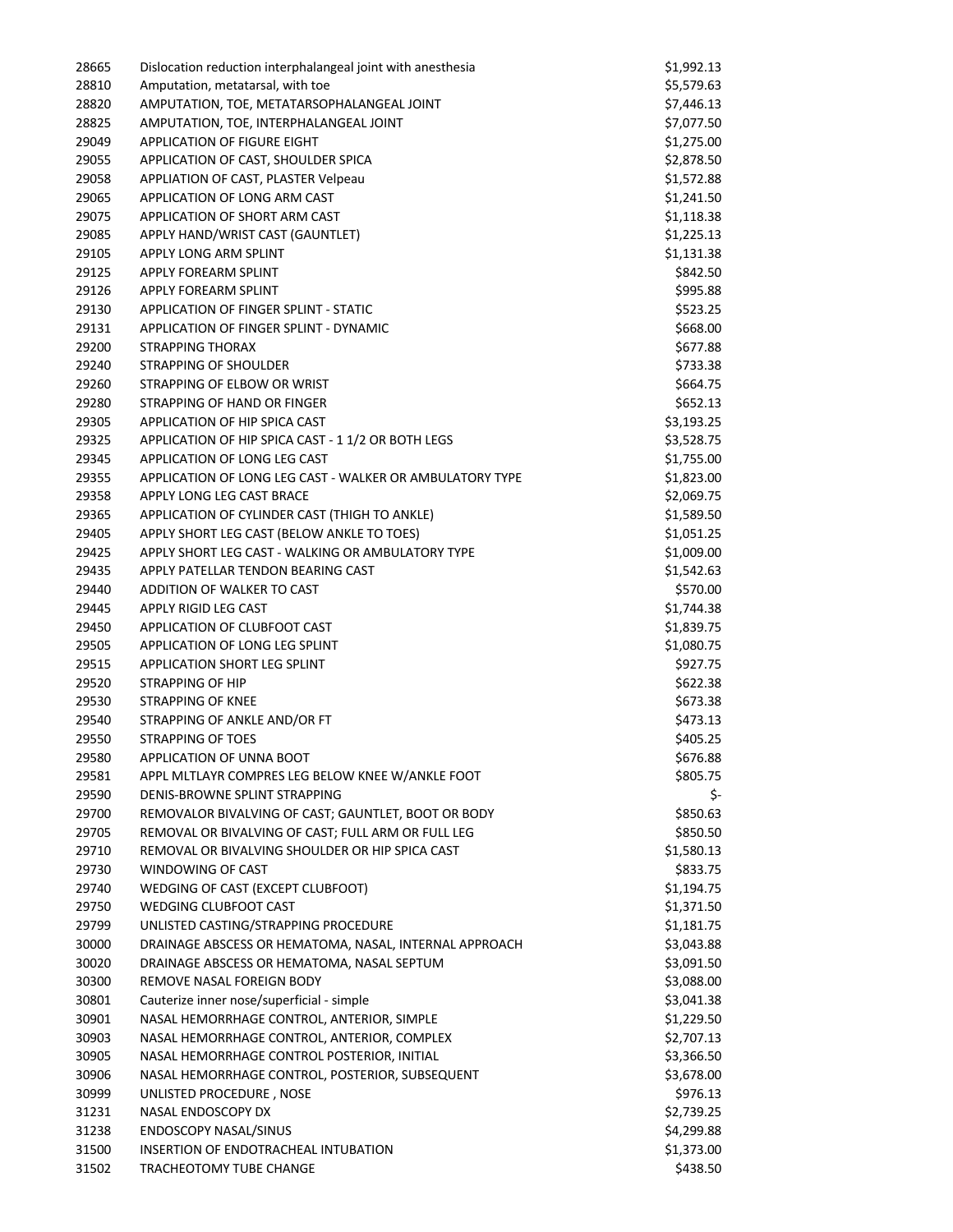| 31505 | DIAGNOSTIC LARYNGOSCOPY, INDIRECT                                                                                                               | \$1,090.38  |
|-------|-------------------------------------------------------------------------------------------------------------------------------------------------|-------------|
| 31511 | REMOVE FOREIGN BODY LARYNX                                                                                                                      | \$2,787.25  |
| 31515 | LARYNGOSCOPY FOR ASPIRATION                                                                                                                     | \$2,716.00  |
| 31525 | DX LARYNGOSCOPY EXCL NB                                                                                                                         | \$3,256.38  |
| 31530 | LARYNGOSCOPY DIRECT, OPERATIVE, W/ FB REMOVAL                                                                                                   | \$2,501.00  |
| 31575 | LARYNGOSCOPY, FLEXIBLE FIBEROPTIC, DIAGNOSTIC                                                                                                   | \$1,478.00  |
| 31576 | LARYNGOSCOPY, FLEXIBLE FIBEROPTIC, DIAGNOSTIC, WITH BIOPSY                                                                                      | \$2,912.63  |
| 31577 | LARYNGOSCOPY, FLEXIBLE FIBEROPTIC, DIAGNOSTIC, WITH REMOVAL OF FB                                                                               | \$3,166.75  |
| 31579 | LARYNGOSCOPY, FLEXIBLE OR RIGID FIBEROPTIC                                                                                                      | \$2,728.25  |
| 31599 | UNLISTED PROCEDURE, LARYNX                                                                                                                      | \$976.13    |
| 31603 | TRACHEOSTOMY, EMERGENCY PROCEDURE                                                                                                               | \$2,801.63  |
| 31605 | TRACHEOSTOMY, CRICOTHYROID MEMBRANE                                                                                                             | \$2,299.13  |
| 31615 | VISUALIZATION OF WINDPIPE                                                                                                                       | \$2,345.50  |
| 31622 | DX BRONCHOSCOPE/WASH                                                                                                                            | \$4,087.75  |
| 31624 | Bronchoscopy, including fluoro guidance; with brushing                                                                                          | \$4,073.75  |
| 31625 | <b>BRONCHOSCOPY W/BIOPSY(S)</b>                                                                                                                 | \$4,359.00  |
| 31635 | <b>BRONCHOSCOPY W/FB REMOVAL</b>                                                                                                                | \$4,502.13  |
| 31645 | BRONCHOSCOPY WITH THERAPEUTIC ASPIRATION OF TRACHEOBRONCHIAL TREE                                                                               | \$4,146.00  |
| 31720 | BRONCHOSCOPY W/ FLUOROSCOPIC GUIDANCE, DIAGNOSTIC, W/ CELL WASHING                                                                              | \$626.88    |
| 31899 | Unlisted procedure, trachea, bronchi                                                                                                            | \$9,548.50  |
| 32110 | THORACOTOMY for trauma                                                                                                                          | \$18,551.50 |
| 32124 | THORACOTOMY WITH OPEN INTRAPLEURAL PNEUMONOLYSIS                                                                                                | \$11,807.63 |
| 32160 | OPEN CHEST HEART MASSAGE                                                                                                                        | \$10,025.25 |
| 32421 | Thoracentesis (needle)                                                                                                                          | \$-         |
| 32422 | THORACENTESIS W/TUBE INSERT                                                                                                                     | \$-         |
| 32550 | <b>INSERT PLEURAL CATH</b>                                                                                                                      | \$10,357.13 |
| 32551 | <b>INSERTION OF CHEST TUBE</b>                                                                                                                  | \$2,214.00  |
| 32552 | Removal of indwelling tunneled pleural catheter with cuff                                                                                       | \$2,450.50  |
| 32999 | <b>CHEST SURGERY PROCEDURE</b>                                                                                                                  | \$5,154.88  |
| 33010 | <b>PERICARDIOCENTESIS</b>                                                                                                                       | \$1,478.75  |
| 33011 | PERICARDIOCENTESIS SUBSEQUENT                                                                                                                   | \$1,498.75  |
| 33210 | TEMPORARY TRANSVENOUS PACEMAKER                                                                                                                 | \$2,214.63  |
| 35206 | REPAIR BLOOD VESSEL LESION, UPPER EXTREMITY                                                                                                     | \$10,042.13 |
| 35207 | REPAIR BLOOD VESSEL, HAND OR FINGER                                                                                                             | \$9,526.00  |
| 35226 | REPAIR BLOOD VESSEL LESION, LOWER EXTREMITY                                                                                                     | \$10,836.38 |
| 36000 | INSERTION NEEDLE OR INTRACATHETER, VEIN (BY PHYSICIAN)                                                                                          | \$124.31    |
| 36010 | PLACE CATHETER IN VEIN, SUPERIOR OR INFERIOR VENA CAVA                                                                                          | \$6,558.00  |
| 36140 | ARTERIAL LINE PLACEMENT                                                                                                                         | \$5,796.88  |
| 36400 | BL DRAW < 3 YRS FEM/JUGULAR                                                                                                                     | \$370.25    |
| 36405 | BL DRAW <3 YRS SCALP VEIN                                                                                                                       | \$335.88    |
| 36406 | BL DRAW <3 YRS OTHER VEIN                                                                                                                       | \$251.00    |
| 36410 | NON-ROUTINE BL DRAW 3/> YRS                                                                                                                     | \$216.88    |
| 36415 | ROUTINE VENIPUNCTURE                                                                                                                            | \$42.00     |
| 36416 | CAPILLARY BLOOD DRAW                                                                                                                            | \$35.00     |
| 36420 | VEIN ACCESS CUTDOWN < 1 YR                                                                                                                      | \$655.25    |
| 36425 | VEIN ACCESS CUTDOWN > 1 YR                                                                                                                      | \$501.38    |
| 36430 | <b>BLOOD TRANSFUSION SERVICE</b>                                                                                                                | \$434.38    |
| 36440 | PUSH TRANS, BLOOD 2 YRS OR UNDER                                                                                                                | \$736.50    |
| 36550 | Declot implanted vascular device                                                                                                                | \$-         |
| 36555 | <b>INSERT NON-TUNNEL CV CATH &lt; 5 YRS</b>                                                                                                     | \$3,320.25  |
| 36556 | INSERT NON-TUNNEL CV CATH >/ 5 YRS                                                                                                              | \$3,014.13  |
| 36557 | Insertion of tunneled centrally inserted central venous catheter, < 5 YR<br>INSERTION OF TUNNELED CENTRALL INSERTED CENTRAL VENOUS CATHETER >/5 | \$10,073.88 |
| 36558 | ΥR                                                                                                                                              | \$10,251.63 |
| 36561 | INSRT TUNNELED CV CATH W PORT                                                                                                                   | \$15,667.13 |
| 36568 | INSERT PICC CATH $<$ 5 YR                                                                                                                       | \$3,775.25  |
| 36569 | INSERT PICC CATH >/ 5 YR                                                                                                                        | \$3,169.88  |
| 36575 | REPAIR OF TUNNELED OR NON-TUNNELED CV CATH                                                                                                      | \$2,214.50  |
| 36580 | REPLACEMENT, COMPLETE, OF A NON-TUNNELED CENTRALLY                                                                                              | \$2,785.50  |
| 36590 | Removal of Tunneled Catheter w/ subcu port by Incision and Sutures                                                                              | \$3,790.00  |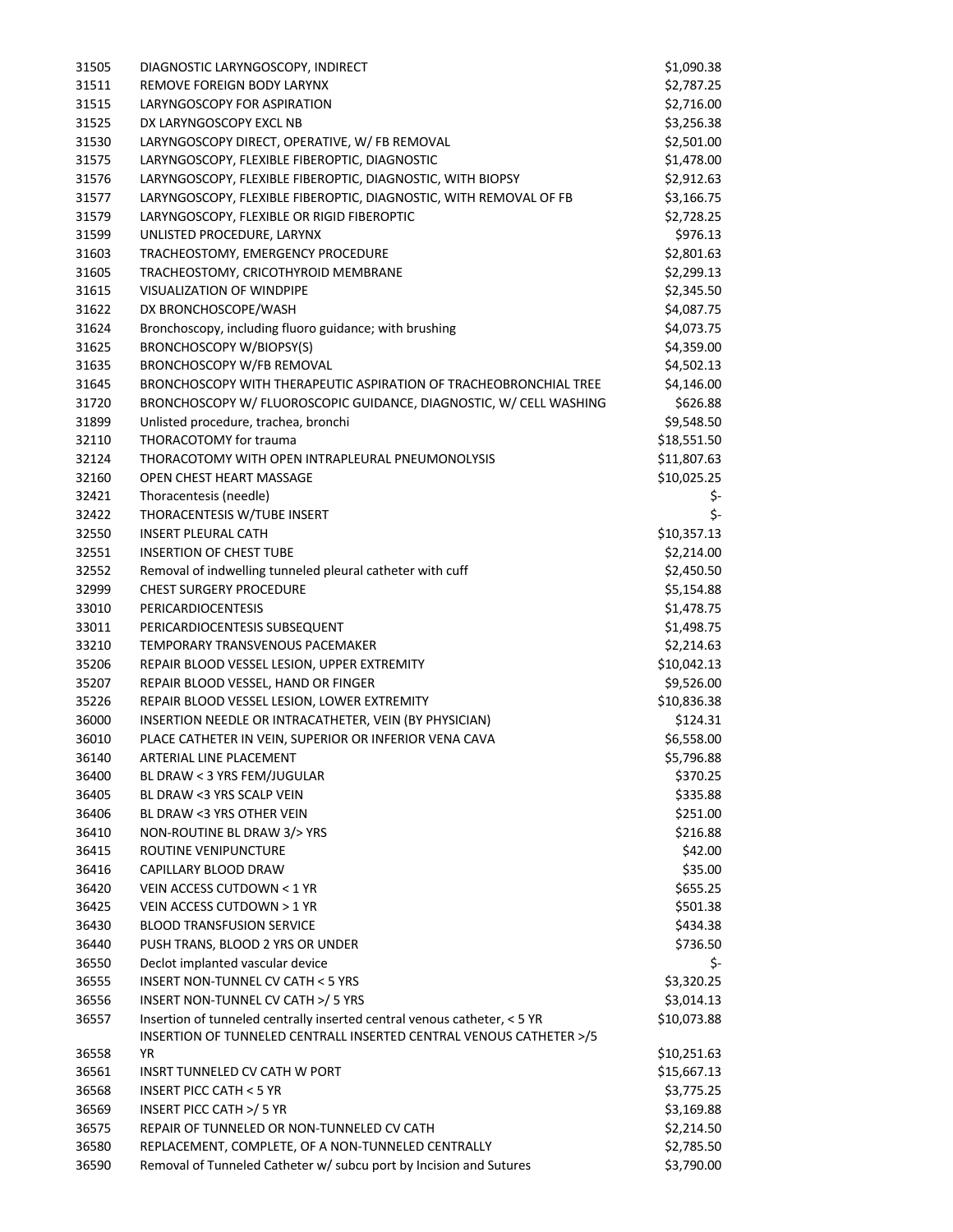| 36591 | DRAW BLOOD OFF VENOUS DEVICE                                                | \$298.00   |
|-------|-----------------------------------------------------------------------------|------------|
| 36592 | <b>COLLECT BLOOD FROM PICC</b>                                              | \$344.88   |
| 36593 | DECLOT VASCULAR DEVICE                                                      | \$396.00   |
| 36595 | MECH REMOV TUNNELED CV CATH                                                 | \$7,352.75 |
| 36600 | WITHDRAWAL OF ARTERIAL BLOOD FOR DX                                         | \$400.50   |
|       | INSERTION CATHETER ARTERY FOR SAMPLING, MONITORING, OR TRANSFUSION,         |            |
| 36620 | PERCUTANEOUS                                                                | \$635.00   |
|       | INSERTION CATHETER ARTERY FOR SAMPLING, MONITORING, OR TRANSFUSION,         |            |
| 36625 | <b>CUTDOWN</b>                                                              | \$1,330.25 |
| 36680 | <b>INSERT NEEDLE FOR INTRAOSSEOUS INFUSION</b>                              | \$746.13   |
| 37195 | THROMBOLYTIC THERAPY STROKE                                                 | \$1,522.72 |
| 37609 | <b>TEMPORAL ARTERY PROCEDURE</b>                                            | \$4,091.25 |
| 37799 | Unlisted Vascular Surgery Procedure                                         | \$614.13   |
| 38300 | DRAINAGE LYMPH NODE ABSCESS                                                 | \$3,662.25 |
| 40650 | Repair of Lip full thickness Vermilion                                      | \$5,802.00 |
| 40652 | Repair of Lip full thickness up to half vertical height                     | \$6,430.88 |
| 40654 | Repair of Lip full thickness over half vertical height                      | \$7,412.63 |
| 40799 | LIP SURGERY PROCEDURE                                                       | \$976.13   |
| 40800 | DRAINAGE OF MOUTH LESION, SIMPLE                                            | \$2,810.13 |
| 40801 | DRAINAGE OF MOUTH LESION, COMPLICATED                                       | \$4,129.00 |
| 40804 | REMOVAL FOREIGN BODY MOUTH                                                  | \$2,879.25 |
| 40805 | REMV EMBEDDED FB MOUTH-COMPLIC                                              | \$5,208.25 |
| 40806 | <b>FRENOTOMY</b>                                                            | \$1,525.13 |
| 40820 | Destruction of lesion or scar vestibule mouth                               | \$3,569.00 |
| 40830 | REPAIR MOUTH LACERATION 2.5 CM OR LESS                                      | \$3,540.50 |
| 40831 | REPAIR MOUTH LACERATION OVER 2.5 CM OR COMPLX                               | \$4,480.75 |
|       | INTRAORAL I&D ABSCESS, CYST, HEMATOMA TONGUE OR FLOOR MOUTH,                |            |
| 41000 | LINGUAL                                                                     | \$2,128.63 |
|       | INTRAORAL INCISION AND DRAINAGE OF ABSCESS, CYST, SUBLINGUAL,               |            |
| 41005 | SUPERFICIAL                                                                 | \$3,075.25 |
| 41007 | INTRAORAL INCISION AND DRAINAGE OF ABSCESS, CYST, SUBMENTAL SPACE           | \$4,657.75 |
| 41008 | INTRAORAL INCISION AND DRAINAGE OF ABSCESS, CYST, SUBMANDIBULAR SPACE       | \$4,921.63 |
| 41009 | INTRAORAL INCISION AND DRAINAGE OF ABSCESS, CYST, MASTICATOR SPACE          | \$5,223.63 |
|       | EXTRAORAL I&D OF ABSCESS, CYST, OR HEMATOMA OF FLOOR OF MOUTH,              |            |
| 41017 | <b>SUBMANDIBULAR</b>                                                        | \$5,756.00 |
| 41250 | Repair of lac <2.5 cm to floor of mouth and/or tongue                       | \$3,561.50 |
| 41251 | REP LAC 2.5 CM OR LESS POST THIRD OF TONGUE                                 | \$3,904.50 |
| 41252 | Repair of laceration of tongue, floor of mouth, over 2.6cm or complex       | \$4,156.25 |
| 41599 | Unlisted procedure, tongue, floor of mouth                                  | \$976.13   |
| 41800 | <b>I&amp;D DENTAL ABSCESS</b>                                               | \$3,661.13 |
| 41805 | Removal of embedded foreign body from dentalalveolar structure, soft tissue | \$3,275.00 |
| 41850 | Destruction Lesion, dentoalveolar Structure                                 | \$542.50   |
| 41899 | DENTAL SURGERY PROCEDURE                                                    | \$976.13   |
| 42000 | DRAINAGE OF ABSCESS OF PALATE, UVULA                                        | \$2,666.00 |
| 42100 | <b>BIOPSY OF PALATE UVULA</b>                                               | \$1,975.25 |
| 42180 | REPAIR, LACERATION OF PALATE, UP TO 2 CM                                    | \$3,213.88 |
| 42182 | REPAIR, LACERATION OF PALATE; OVER 2 CM OR COMPLEX                          | \$4,175.50 |
| 42310 | Drainage of Abscess; intraoral                                              | \$2,153.63 |
| 42330 | REMOVAL OF SALIVARY STONE                                                   | \$3,060.63 |
| 42700 | DRAINAGE OF TONSIL ABSCESS                                                  | \$2,515.75 |
| 42720 | DRAINAGE OF THROAT ABSCESS                                                  | \$5,863.13 |
| 42809 | REMOVE PHARYNX FOREIGN BODY                                                 | \$2,263.50 |
| 42900 | SUTURE PHARYNX FOR WOUND OR INJURY                                          | \$4,343.75 |
| 42960 | CONTROL OROPHARYNGEAL HEMORRHAGE                                            | \$2,195.50 |
| 42970 | CTRL NASOPHARYNGEAL HEMRRG SMPL W/PST NSL PACKS                             | \$5,281.75 |
| 42999 | Unlisted Procedures pharynx, adenoids or tonsils                            | \$976.13   |
| 43200 | ESOPHAGUS ENDOSCOPY, DIAGNOSTIC                                             | \$2,805.25 |
| 43201 | ESOPHAGOS W DIRECT SUBM INJECT                                              | \$4,091.38 |
| 43215 | ESOPHAGUS ENDOSCOPY WITH FB REMOVAL                                         | \$1,958.50 |
| 43235 | UPPR GI ENDOSCOPY DIAGNOSIS                                                 | \$3,898.13 |
|       |                                                                             |            |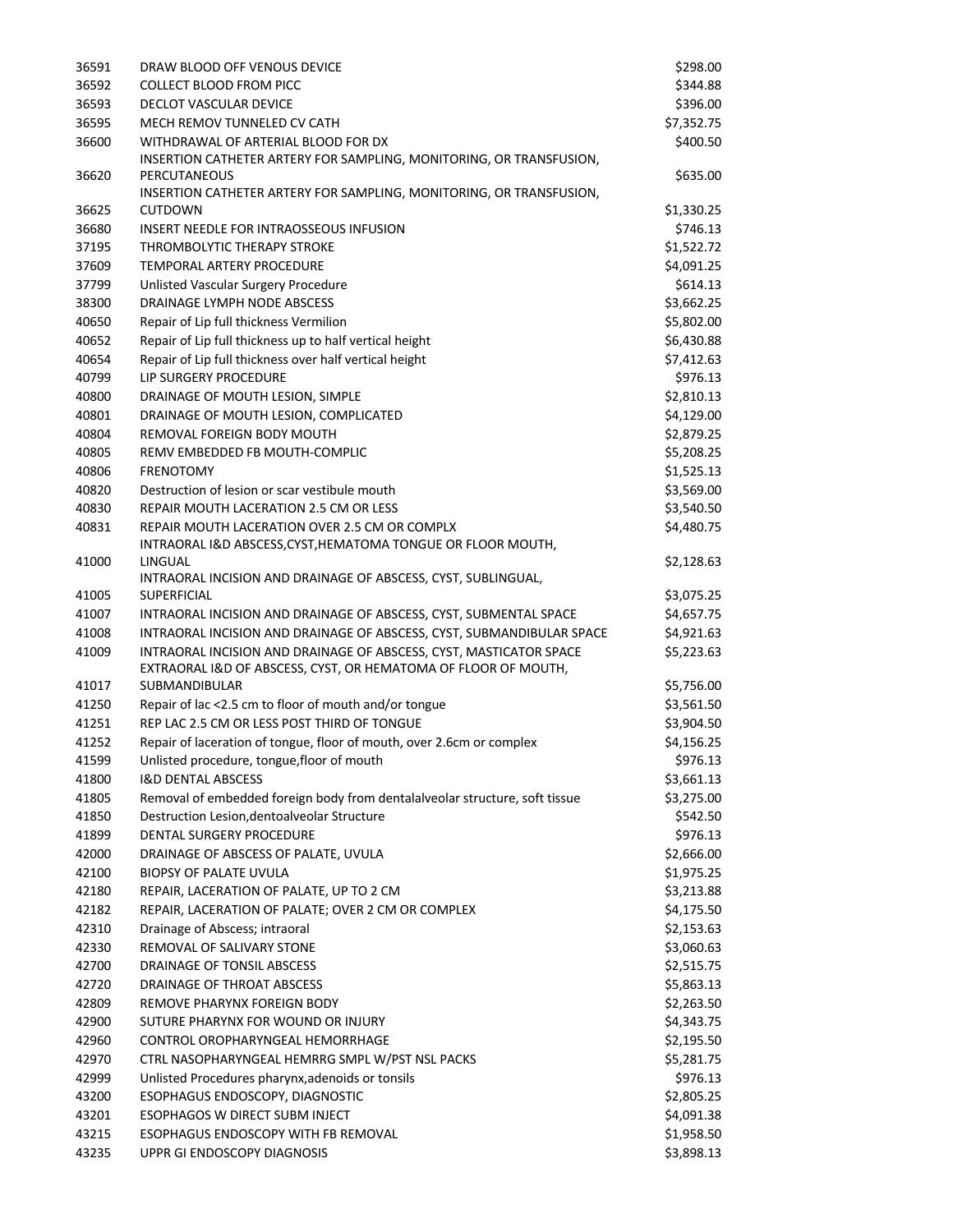| 43239 | <b>UPPER GI ENDOSCOPY BIOPSY</b>                                | \$4,494.50  |
|-------|-----------------------------------------------------------------|-------------|
| 43241 | UPPER GI ENDOSCOPY WITH TUBE                                    | \$1,980.38  |
| 43244 | Gastrointestional Endoscopy Upper with Ligation                 | \$3,727.75  |
| 43245 | Upper Endoscopy with dilation (balloon, guide wire, bougie)     | \$2,383.25  |
| 43246 | EGD with placement of percu gastrostomy tube                    | \$3,185.75  |
| 43247 | UPPER GI ENDOSCOPY WITH REMOVAL OF FB                           | \$2,540.88  |
| 43248 | UP GI ENDO W DILATION ESOPHAG                                   | \$2,384.88  |
| 43249 | Uper GI Endo with balloon dilation of esophagus                 | \$2,201.88  |
| 43255 | EGD, Control of Bleeding, Any Method                            | \$3,570.00  |
| 43260 | <b>ENDOSCOPIC ERCP SURG</b>                                     | \$4,373.50  |
| 43450 | DILATION OF ESOPHAGUS, SINGLE/MULTI PASS                        | \$2,016.63  |
| 43499 | <b>ESOPHAGUS UNLISTED PROCEDURE</b>                             | \$7,793.13  |
| 43752 | NASAL/OROGASTRIC W/STENT                                        | \$506.88    |
| 43753 | NG TUBE INSERTION AND LAVAGE (BY PHYSICIAN)                     | \$256.00    |
| 43754 | <b>GASTRIC INTUBATION AND ASPIRATION</b>                        | \$1,248.63  |
| 43760 | <b>CHANGE GASTROSTOMY TUBE</b>                                  | \$6,658.50  |
| 43761 | REPOSITION GASTROSTOMY TUBE                                     | \$1,459.63  |
| 43762 | Replacement G-tube No Imaging                                   | \$1,599.36  |
| 43763 | Replacement Gtube Requiring Revision                            | \$1,756.35  |
| 43771 | Laparoscopy; revision of adjustable gastric device              | \$15,944.00 |
| 43775 | LONGITUDINAL GASTRECTOMY                                        | \$15,996.38 |
| 43999 | UNLISTED PROCEDURE STOMACH                                      | \$7,793.13  |
| 44500 | INTRO LONG FI TUBE (SPR PROC)                                   | \$302.63    |
| 44799 | UNLISTED PROCEDURE INTESTINE                                    | \$23,157.25 |
| 45005 | DRAINAGE OF RECTAL ABSCESS                                      | \$3,543.00  |
| 45100 | BIOPSY ANORECTAL WALL ANAL APPROACH                             | \$3,840.13  |
| 45300 | PROCTOSIGMOIDOSCOPY DX                                          | \$1,621.88  |
| 45307 | PROCTOSIGMOIDOSCOPY FB REMOVAL                                  | \$3,049.38  |
| 45332 | SIGMOIDOSCOPY W/FB REMOVAL                                      | \$3,920.38  |
| 45900 | REDUCTION OF RECTAL PROLAPSE                                    | \$2,589.50  |
| 45915 | REMOVE RECTAL OBSTRUCTION                                       | \$4,261.88  |
| 45999 | UNLISTED PROCEDURE RECTUM                                       | \$5,491.88  |
| 46040 | I&D ISCHIORECTAL AND/OR PERIRECTAL ABSCESS                      | \$6,871.38  |
| 46045 | I&D INTRAMURAL, INTRAMUSCULAR, OR SUBMUCOSAL ABSCESS, TRANSANAL | \$5,526.50  |
| 46050 | INCISION OF PERIANAL ABSCESS                                    | \$2,663.25  |
| 46083 | <b>INCISE EXTERNAL HEMORRHOID</b>                               | \$2,293.13  |
| 46221 | LIGATION OF HEMORRHOID(S)                                       | \$3,513.13  |
| 46230 | REMOVAL OF ANAL TAGS                                            | \$3,554.13  |
| 46250 | REMOVE EXT HEM GROUPS 2+                                        | \$5,976.63  |
| 46320 | REMOVAL OF HEMORRHOID CLOT                                      | \$2,385.50  |
| 46600 | DIAGNOSTIC ANOSCOPY                                             | \$1,162.25  |
| 46608 | ANOSCOPY REMOVE FB                                              | \$3,072.50  |
| 46945 | REMOVE BY LIGAT INT HEM GRP                                     | \$4,020.88  |
| 46999 | UNLISTED PROCEDURE, ANUS                                        | \$5,491.88  |
| 49080 | Paracentesis / Dx lavage                                        | \$-         |
| 49082 | <b>ABD PARACENTESIS</b>                                         | \$2,262.75  |
| 49083 | ABD PARACENTESIS W/IMAGING                                      | \$4,078.00  |
| 49084 | PERITONEAL LAVAGE                                               | \$1,274.00  |
| 49450 | REPLACE G/C TUBE PERC                                           | \$8,744.38  |
| 49451 | REPLACE DUOD/JEJ TUBE PERC                                      | \$9,535.75  |
| 49452 | Replacement of gastro-jejunostomy tube                          | \$11,709.75 |
| 49520 | REPAIR ING HERNIA REDUCE                                        | \$7,932.25  |
| 49585 | RPR UMBIL HERN REDUC > 5 YR                                     | \$5,607.13  |
| 49999 | UNLISTED PROCEDURE ABDOMEN                                      | \$23,157.25 |
| 50398 | Change of Nephrostomy tube                                      | \$6,443.50  |
| 51040 | CYSTOSTOMY, CYSTOTOMY W/DRAINAGE                                | \$3,586.63  |
| 51100 | <b>ASPIRATION OF BLADDER BY NEEDLE</b>                          | \$775.25    |
| 51102 | ASPIRATION OF BLADDER W/ SUPRAPUBIC CATH INSERTION              | \$2,849.13  |
| 51700 | IRRIGATION OF BLADDER                                           | \$1,039.75  |
| 51701 | INSERT BLADDER CATHETER                                         | \$690.13    |
|       |                                                                 |             |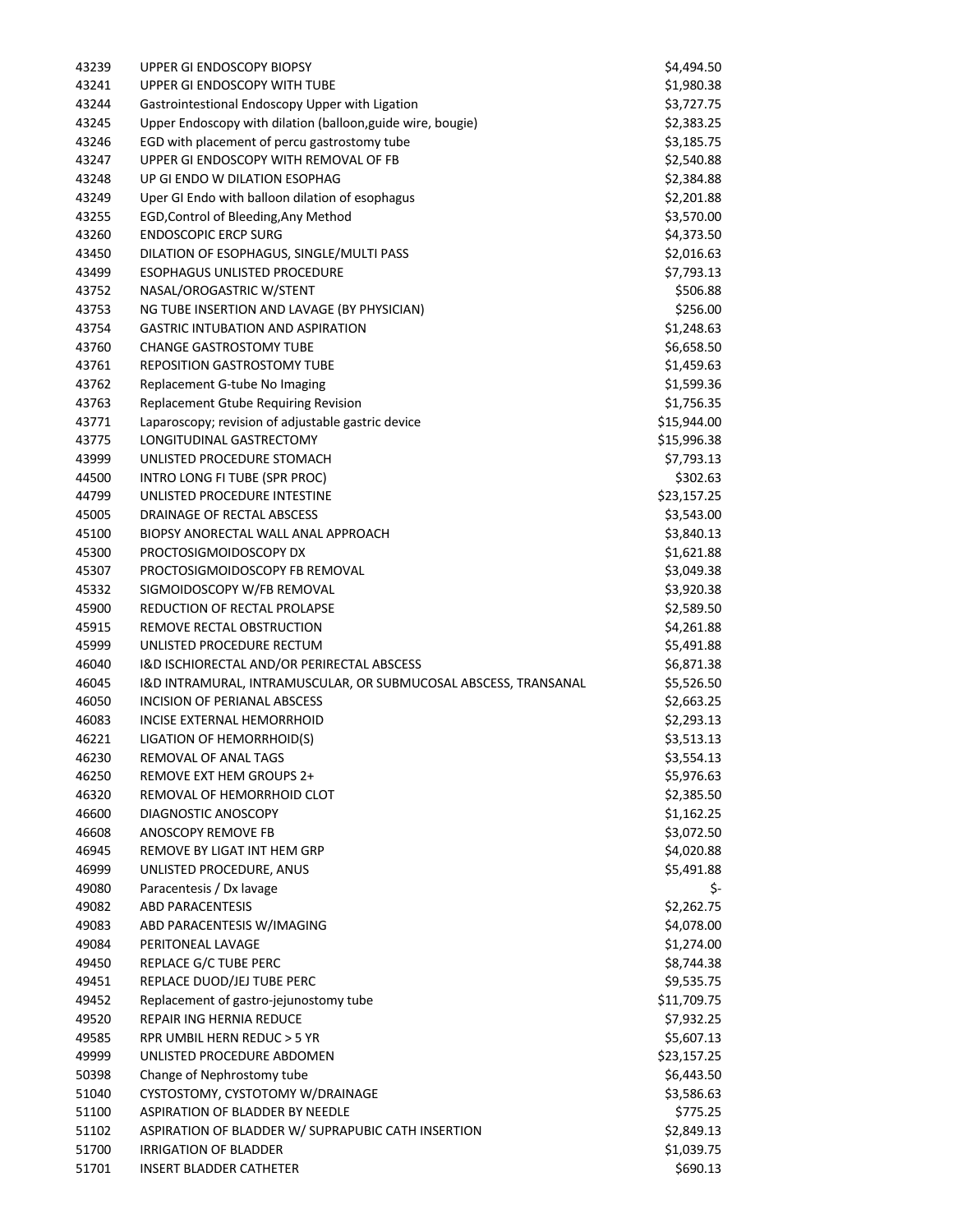| 51702 | INSERT INDWELLING BLADDER CATH (FOLEY)                                          | \$894.75    |
|-------|---------------------------------------------------------------------------------|-------------|
| 51703 | <b>INSERT BLADDER CATH COMPLEX</b>                                              | \$1,619.00  |
| 51705 | <b>CHANGE OF BLADDER TUBE</b>                                                   | \$1,141.75  |
| 51710 | CHANGE OF BLADDER TUBE, COMPLICATED                                             | \$1,163.38  |
| 51798 | US URINE CAPACITY MEASURE (BLADDER SCAN)                                        | \$246.88    |
| 52000 | <b>CYSTOSCOPY</b>                                                               | \$2,534.38  |
| 52281 | Cystoscopy, with calibration and /or dilation of urethral stricture or stenosis | \$3,390.50  |
| 52310 | CYSTOSCOPY W/ FB REMOVAL                                                        | \$3,011.38  |
| 53600 | DILATE URETHRA STRICTURE BY SOUND OR URETHRAL DILATOR, MALE                     | \$1,026.88  |
| 53620 | DILATE URETHRA STRICTURE BY PASSAGE OF FILIFORM AND FOLLOWER, MALE              | \$1,435.50  |
| 53899 | UNLISTED PROCEDURE, URINARY SYSTEM                                              | \$1,024.88  |
| 54001 | <b>SLITTING OF PREPUCE</b>                                                      | \$2,304.38  |
| 54162 | LYSIS OR EXCISION OF PENILE POST CIRCUM ADHESIONS                               | \$3,203.38  |
| 54220 | IRRIGATION OF CORPORA CAVERNOSA FOR PRIAPISM                                    | \$2,534.00  |
| 54235 | PENILE INJECTION                                                                | \$1,120.63  |
| 54435 | <b>REVISION OF PENIS</b>                                                        | \$5,150.50  |
|       | FORSKIN MANIPULATION INCLUDING LYSIS                                            | \$856.50    |
| 54450 |                                                                                 |             |
| 54670 | <b>REPAIR TESTIS INJURY</b>                                                     | \$5,009.63  |
| 54700 | <b>I&amp;D OF SCROTUM</b>                                                       | \$2,660.63  |
| 55100 | DRAINAGE OF SCROTUM ABSCESS                                                     | \$2,720.25  |
| 55899 | UNLISTED PROCEDURE MALE GENITAL SYSTEM                                          | \$1,024.88  |
| 56405 | I & D OF VULVA/PERINEUM                                                         | \$1,402.00  |
| 56420 | DRAINAGE OF GLAND ABSCESS (BARTHOLIN'S GLAND)                                   | \$1,564.38  |
| 56440 | MARSUPLIALIZATION OF BARTHOLIN'S GLAND CYST                                     | \$2,327.38  |
| 56501 | <b>DESTROY VULVA LESIONS SIM</b>                                                | \$1,674.63  |
| 56740 | EXCISION OF BARTHOLIN'S GLAND OR CYST                                           | \$3,792.00  |
| 57020 | DRAINAGE OF PELVIC FLUID (COLPOCENTESIS)                                        | \$1,193.13  |
| 57100 | Biopsy of vaginal mucosa; simple                                                | \$1,121.88  |
| 57160 | FITTING/INSERTION PESSARY OR INTRAVAGINAL SUPPORT DEVICE                        | \$978.13    |
| 57180 | <b>Vaginal Packing</b>                                                          | \$1,806.88  |
| 57200 | Colporrhaphy, suture of injury of vagina                                        | \$3,811.75  |
| 57210 | Repair of Laceration of Vagina and/or Perineum(non ob)                          | \$4,656.88  |
| 57415 | Removal Foriegn Body Vagina/w anesthesia                                        | \$2,023.38  |
| 57420 | Colposcopy of the entire vagina, with cervix if present                         | \$1,479.00  |
| 57452 | <b>COLPOSCOPY WITH BIOPSY</b>                                                   | \$1,385.63  |
| 57500 | <b>BIOPSY OF CERVIX</b>                                                         | \$1,650.25  |
| 57505 | <b>ENDOCERVICAL CURETTAGE</b>                                                   | \$1,309.38  |
| 57510 | Cautery of Cervix                                                               | \$1,674.25  |
| 58100 | <b>ENDOMETRIAL BIOPSY</b>                                                       | \$1,393.50  |
| 58300 | Insertion of Intrauterine Device (IUD)                                          | \$896.21    |
| 58301 | REMOVE INTRAUTERINE DEVICE                                                      | \$1,219.38  |
| 59160 | D & C AFTER DELIVERY                                                            | \$2,602.75  |
| 59300 | EPISIOTOMY OR VAGINAL REPAIR                                                    | \$2,477.25  |
| 59409 | <b>VAGINAL DELIVERY</b>                                                         | \$10,383.50 |
|       | <b>DELIVER PLACENTA</b>                                                         | \$1,165.50  |
| 59414 |                                                                                 |             |
| 59812 | TREATMENT OF INCOMPLETE ABORTION                                                | \$4,066.38  |
| 61070 | PUNCTURE SHUNT TUBING FOR ASPIRATION/INJECTION                                  | \$1,099.63  |
| 61107 | DRILL SKULL FOR IMPLANTATION                                                    | \$3,913.88  |
| 61210 | Burr holes(s)Ventricular Cath or other Cerebral Monitoring device               | \$4,575.38  |
| 62270 | LUMBAR PUNCTURE                                                                 | \$2,046.13  |
| 62272 | SPINAL PUNCTURE, THERAPEUTIC, FOR DRAINAGE OF CEREBROSPINAL FLUID               | \$2,626.50  |
| 62273 | INJECTION, EPIDURAL, OF BLOOD OR CLOT PATCH                                     | \$2,236.88  |
| 62282 | INJECTION/INFUSION OF NEUROLYTIC SUBSTANCE, EPIDURAL, LUMBAR, SACRAL            | \$3,687.50  |
| 64400 | BLOCK FOR DENTAL PAIN OR TMJ                                                    | \$1,578.25  |
| 64402 | <b>Block Inj-FACIAL NERVE</b>                                                   | \$1,561.63  |
| 64405 | <b>BLOCK - GREATER OCCIPITAL NERVE</b>                                          | \$1,296.13  |
| 64420 | BLOCK INJ INTERCOSTAL NERVE SNG                                                 | \$1,469.63  |
| 64421 | BLOCK INJ INTERCOSTAL NERVE MULTIPLE, REGIONAL BLOCK                            | \$1,992.63  |
| 64425 | <b>BLOCK INJ ILIOINGUINAL NERVE</b>                                             | \$1,732.88  |
| 64430 | BLOCK INJ PUDENDAL NERVE                                                        | \$1,751.13  |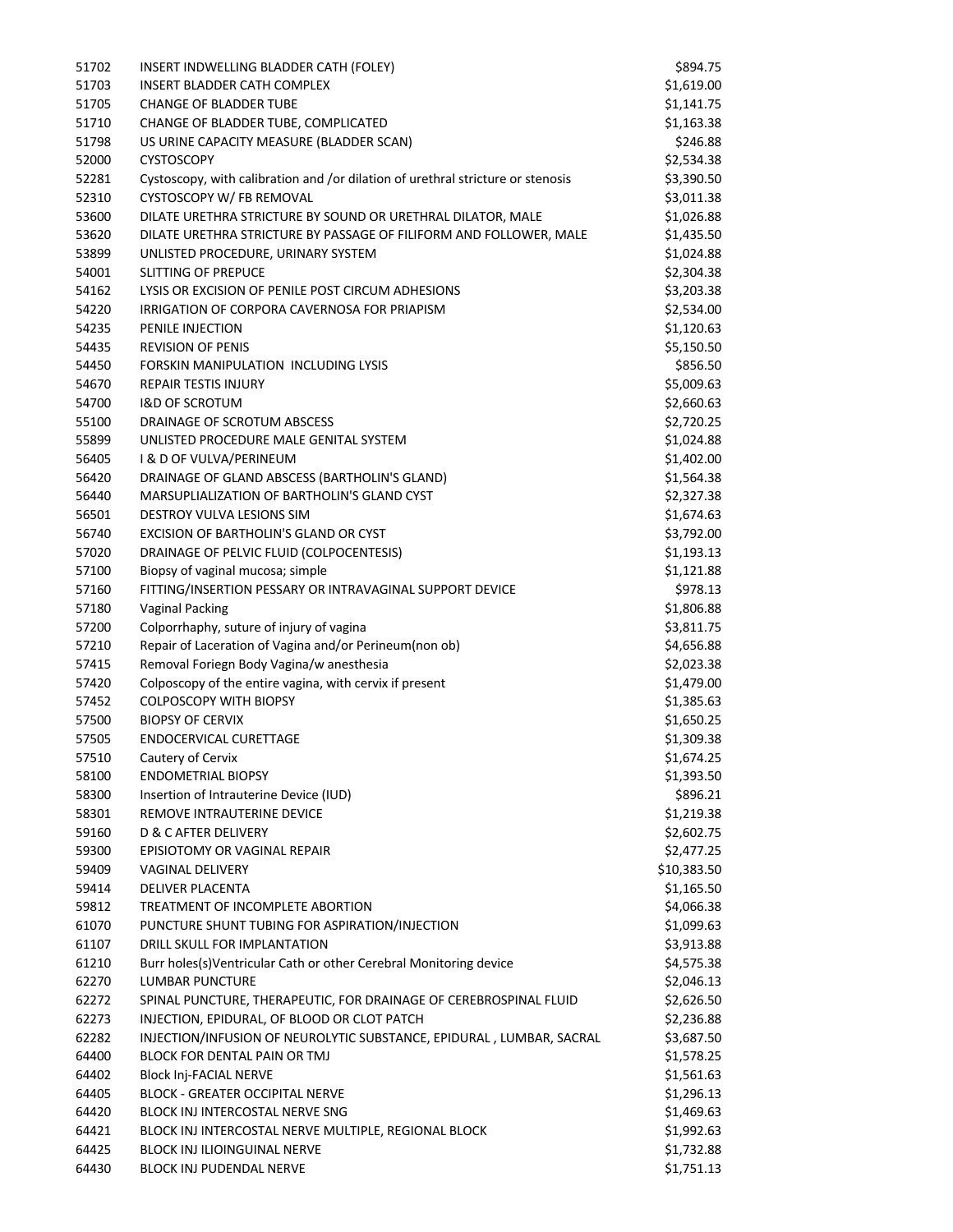| 64445 | <b>BLOCK INJ SCIATIC NERVE</b>                            | \$1,741.88  |
|-------|-----------------------------------------------------------|-------------|
| 64447 | <b>BLOCK INJ FEMORAL NERVE</b>                            | \$1,522.13  |
| 64450 | DIGITAL NERVE BLOCK OTHER PERIPHERAL                      | \$1,018.63  |
| 64455 | N BLOCK INJ PLANTAR DIGIT                                 | \$604.63    |
| 64612 | CHEMODENERV FACIAL NERVE                                  | \$1,740.13  |
| 64613 | <b>CHEMODENERV NECK MUSCLE</b>                            | \$2,180.75  |
| 64831 | Suture of digital nerve, hand or foot; one nerve          | \$8,653.00  |
| 64832 | Each additional digital nerve repair                      | \$4,218.75  |
| 64836 | REPAIR OF HAND OR FOOT NERVE                              | \$10,491.75 |
| 65205 | Removal foreign body external eye conjunctiva superficial | \$723.25    |
| 65210 | Removal foreign body external eye conjunctiva embedded    | \$893.38    |
| 65220 | FOREIGN BODY REMOVAL, CORNEA                              | \$744.13    |
| 65222 | FOREIGN BODY REMOVAL EYE W/ SLIT LAMP                     | \$876.00    |
| 66030 | INJECT MEDICATION, ANTERIOR CHAMBER OF EYE                | \$2,162.63  |
| 67700 | DRAINAGE OF EYELID ABSCESS                                | \$3,516.38  |
| 67715 | Canthotomy                                                | \$3,140.00  |
| 67800 | REMOVE EYELID LESION                                      | \$1,662.38  |
| 67820 | REVISE EYELASHES                                          | \$654.63    |
| 67935 | REPAIR EYELID WOUND                                       | \$7,817.88  |
| 67938 | REMOVE FB EYELID                                          | \$3,175.75  |
| 68810 | PROBE NASOLACRIMAL DUCT                                   | \$3,189.38  |
| 68899 | UNLISTED PROCEDURE, LACRIMAL SYSTEM                       | \$2,897.00  |
| 69000 | DRAIN EXTERNAL EAR ABSCESS OR HEMATOMA - SIMPLE           | \$2,460.13  |
| 69005 | DRAIN EXTERNAL EAR ABSCESS OR HEMATOMA - COMPLICATED      | \$2,800.63  |
| 69020 | DRAIN EXTERNAL AUDITORY CANAL, ABSCESS                    | \$3,083.13  |
| 69145 | <b>DEBRIDE EAR</b>                                        | \$5,263.38  |
| 69200 | REMOVE FB EXTERNAL AUDITORY CANAL                         | \$1,622.50  |
| 69209 | Earwax Removal By Lavage, Unilateral                      | \$138.40    |
| 69210 | REMOVE IMPACTED CERUMEN                                   | \$664.25    |
| 69399 | UNLISTED PROCEDURE EXTERNAL EAR                           | \$976.13    |
| 69420 | <b>INCISION OF EARDRUM</b>                                | \$2,529.38  |
| 70030 | X-RAY EYE FOR FOREIGN BODY                                | \$374.88    |
| 70100 | <b>MANDIBLE 1-3V</b>                                      | \$447.25    |
| 70110 | <b>MANDIBLE MIN 4V</b>                                    | \$961.55    |
| 70120 | <b>MASTOIDS 1-2V</b>                                      | \$464.38    |
| 70130 | <b>MASTOIDS MIN 3V EA SIDE</b>                            | \$758.88    |
| 70140 | FACIAL BONES 1-2 VIEWS                                    | \$781.04    |
| 70150 | ZYGOMA > 2 FILMS                                          | \$549.88    |
| 70160 | NASAL BONES MIN 3V                                        | \$637.34    |
| 70200 | ORBITS MIN 4V                                             | \$562.63    |
| 70210 | SINUSES 1-2V                                              | \$400.38    |
| 70220 | SINUSES MIN 3V                                            | \$502.88    |
| 70250 | SKULL 1-3 VIEWS                                           | \$642.35    |
| 70260 | <b>SKULL MIN 4V</b>                                       | \$605.50    |
| 70330 | TMJ BI                                                    | \$626.50    |
| 70355 | TUBING, Y BLOOD                                           | \$268.38    |
| 70360 | NECK SOFT TISSUE                                          | \$541.20    |
| 70371 | MODIFIED BA SWALLOW W/ VIDEO                              | \$1,173.00  |
| 70450 | CT HEAD W/O CONTRAST                                      | \$3,591.72  |
| 70460 | CT HEAD/BRAIN W/CONTRAST                                  | \$3,540.29  |
| 70470 | CT HEAD/BRAIN W/W/O CONTRAST                              | \$3,111.38  |
| 70480 | CT EAR IN/OUT/MID W/O CON                                 | \$2,950.00  |
| 70481 | CT POST FOSSA W/CONTRAST                                  | \$4,083.50  |
| 70482 | CT EAR IN/OUT/MID W/W/O CONT 70482                        | \$4,522.63  |
| 70486 | CT MAX-FAC MINI W/O CONTRAST 70486                        | \$3,670.38  |
| 70487 | CT MAXILLOFACIAL W/CONT                                   | \$4,541.95  |
| 70488 | CT MAXILLOFACIAL W/W/O CO                                 | \$4,202.88  |
| 70490 | CT NECK W/O CONTRAST                                      | \$2,826.38  |
| 70491 | CT NECK W/CONTRAST                                        | \$3,406.25  |
| 70492 | CT NECK W/W/O CONTRAST                                    | \$4,066.63  |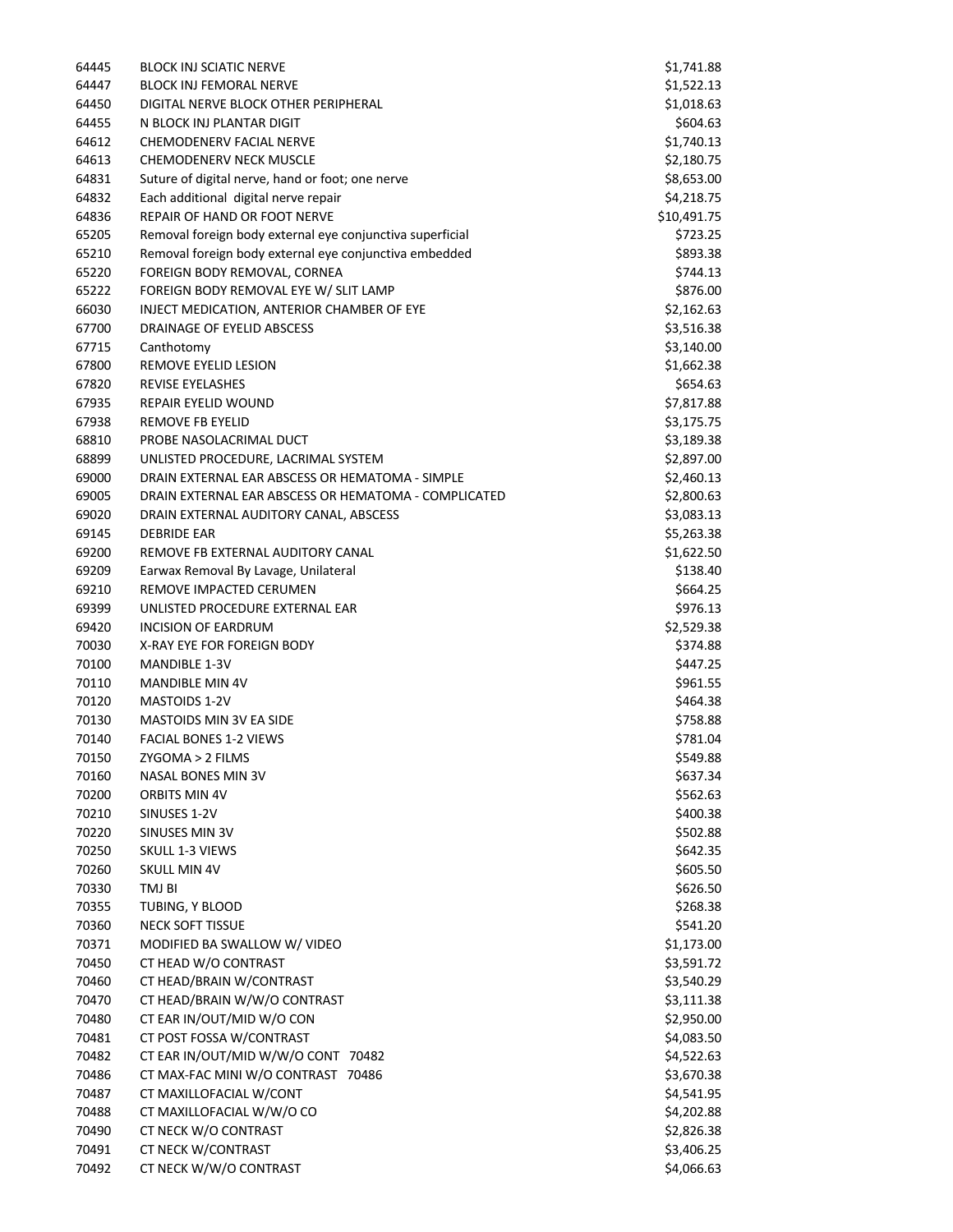| 70496 | CTA HEAD W/&W/O CONTRAST             | \$5,306.88 |
|-------|--------------------------------------|------------|
| 70498 | CTA NECK W&W/O CONTRAST              | \$5,306.88 |
| 70540 | MRI ORB/FACE &/OR NECK WO CONT 70540 | \$5,055.00 |
| 70542 | MRI ORB/FACE/NECK W/CONT             | \$5,843.50 |
| 70543 | MRI ORB/FACE/NECK W&WO CONT          | \$7,173.88 |
| 70544 | MRA HEAD WO CONT                     | \$4,965.38 |
| 70545 | MRA HEAD W/CONT                      | \$5,749.50 |
| 70546 | MRA HEAD W&WO CONT                   | \$7,974.38 |
| 70547 | <b>MRA NECK WO CONT</b>              | \$4,969.63 |
| 70548 | MRA NECK W/CONT                      | \$6,188.38 |
| 70549 | MRA NECK W&WO CONT                   | \$7,970.50 |
| 70551 | MRI IAC WO CONT<br>70551             | \$5,136.38 |
| 70552 | MRI IAC W/CONT<br>70552              | \$6,116.38 |
| 70553 | MRI IAC W&WO CONT<br>70553           | \$7,165.38 |
| 71045 | Chest Xray Chest, Single View        | \$619.77   |
| 71046 | Chest Xray 2 View                    | \$839.30   |
| 71047 | Chest Xray 3 View                    |            |
|       |                                      | \$554.29   |
| 71048 | Chest Xray 4 Or More Views           | \$588.38   |
| 71100 | RIBS UNILATERAL WITHOUT CHEST        | \$695.95   |
| 71101 | RIBS UNI W/ CHEST 3V                 | \$806.06   |
| 71110 | RIBS BILATERAL 3V                    | \$524.25   |
| 71111 | RIBS BILATERAL W/CHEST 4V            | \$1,584.46 |
| 71120 | STERNUM MIN 2 VWS                    | \$618.03   |
| 71130 | STERNOCLAVICULAR JOINTS MIN 3V       | \$481.50   |
| 71250 | CT CHEST W/O CONTRAST                | \$3,333.72 |
| 71260 | CT CHEST W/CONTRAST                  | \$3,606.00 |
| 71270 | CT CHEST W&W/O CONTRAST              | \$4,045.50 |
| 71275 | CTA CHEST W/CONTRAST PE PROTOC       | \$5,132.38 |
| 71550 | MRI CHEST WO CONT                    | \$5,119.25 |
| 71551 | MRI CHEST W/CONT                     | \$6,649.25 |
| 71552 | MRI CHEST W&WO CONT                  | \$8,243.88 |
| 72010 | SPINE COMP AP&LAT-ENTIRE             | \$1,022.75 |
| 72020 | SPINE SINGLE VIEW-ANY LEV            | \$539.33   |
| 72040 | SPINE CERVICAL 2-3V                  | \$745.86   |
| 72050 | SPINE CERVICAL MIN 4V                | \$1,278.43 |
| 72052 | CERVICAL SPINE FLEX&EXT&COMPLE       | \$1,138.47 |
| 72069 | SPINE THORACOLUMBAR STAND            | \$497.88   |
| 72070 | SPINE THORACIC 2V                    | \$873.58   |
| 72072 | SPINE THORACIC W/SWIMMERS            | \$1,025.60 |
| 72074 | SPINE THORACIC COMP W/OBL            | \$571.00   |
| 72080 | THORACOLUMBAR, AP & LAT              | \$472.38   |
| 72090 | X-RAY EXAM SCLOIOSIS ERECT           | \$672.50   |
| 72100 | SPINE LUMBAR 2-3V                    | \$835.26   |
| 72110 | SPINE LUMBAR MIN 4V                  | \$1,385.84 |
| 72114 | X-RAY EXAM L-S SPINE BENDING         | \$826.00   |
| 72120 | X-RAY BEND ONLY L-S SPINE            | \$549.00   |
| 72125 | CT CERVICAL W/O CONTRAST             | \$3,927.08 |
| 72126 | CT CERVICAL W/CONTRAST               | \$3,333.38 |
| 72127 | CT CERV W/W/O CONTRAST               | \$3,989.75 |
| 72128 | CT THORACIC W/O CONTRAST             |            |
|       |                                      | \$4,415.08 |
| 72129 | CT THORACIC W/CONTRAST               | \$3,346.13 |
| 72130 | CT THORACIC W/W/O CONT               | \$4,011.00 |
| 72131 | CT LUMBAR W/O CONTRAST               | \$4,657.76 |
| 72132 | CT LUMBAR W/CONTRAST                 | \$5,367.15 |
| 72133 | CT LUMBAR W/W/O CONTRAST             | \$3,989.75 |
| 72141 | MRI C-SPINE WO CONT                  | \$4,850.50 |
| 72142 | MRI C-SPINE W/CONT                   | \$6,240.38 |
| 72146 | MRI T-SPINE WO CONT                  | \$4,859.00 |
| 72147 | MRI T-SPINE W/CONT                   | \$5,511.63 |
| 72148 | MRI L-SPINE WO CONT                  | \$4,786.25 |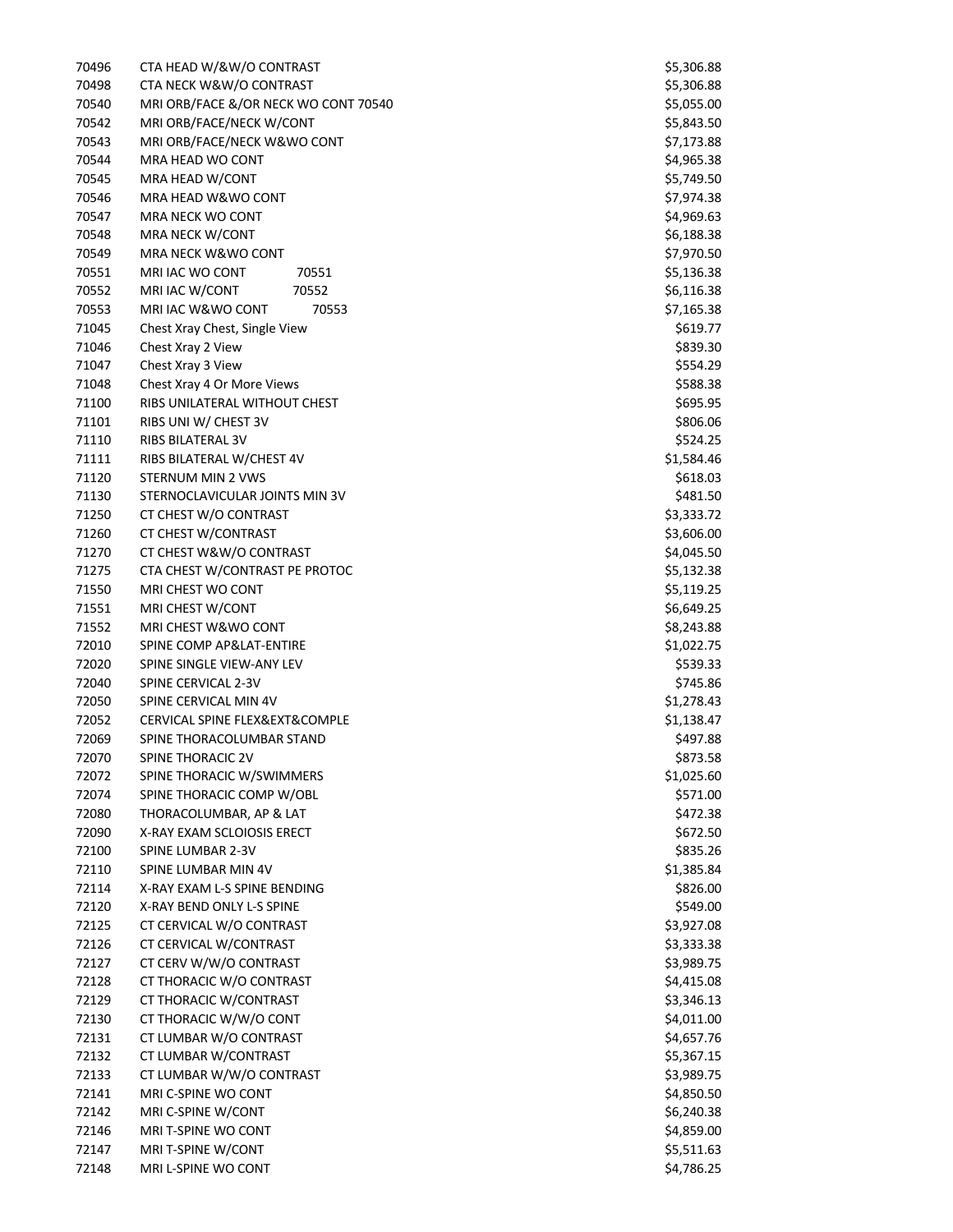| 72149          | MRI L-SPINE W/CONT                                          | \$6,031.13               |
|----------------|-------------------------------------------------------------|--------------------------|
| 72156          | MRI C-SPINE W&WO CONT                                       | \$7,169.63               |
| 72157          | <b>MRI T-SPINE W&amp;WO CONT</b>                            | \$6,662.50               |
| 72158          | MRI L-SPINE W&WO CONT                                       | \$7,015.50               |
| 72170          | PELVIS 1V                                                   | \$604.55                 |
| 72190          | PELVIS MIN 3V                                               | \$561.75                 |
| 72191          | CTA PELVIS W&W/O CONTRAST                                   | \$5,097.63               |
| 72192          | CT PELVIS W/O CONTRAST                                      | \$3,980.33               |
| 72193          | CT PELVIS W/CONTRAST                                        | \$3,757.61               |
| 72194          | CT PELVIS W/W/O CONTRAST                                    | \$3,904.38               |
| 72195          | MRI PELVIS WO CONT                                          | \$5,131.38               |
| 72196          | MRI PELVIS W/CONT                                           | \$6,014.25               |
| 72197          | MRI PELVIS W&WO CONT                                        | \$7,340.50               |
| 72200          | SACROILIAC JOINTS 1-2V                                      | \$383.38                 |
| 72202          | SACROILIAC JOINTS MIN 3V                                    | \$447.38                 |
| 72220          | SACRUM/COCCYX MIN 2V                                        | \$643.21                 |
| 72240          | MYELOGRAM CERVICAL S&I<br><b>MYELOGRAM THORACIC S&amp;I</b> | \$1,645.63               |
| 72255<br>72265 | MYELOGRAM LUMBAR S&I                                        | \$1,569.25<br>\$1,615.88 |
| 72270          | MYELOGRAM COMPLETE SPINE S&I                                | \$2,515.50               |
| 72291          | PERC VERTEBROPLSTY PER VRT S&I                              | \$2,210.75               |
| 72295          | DISKOGRAPHYLUMBAR S&I                                       | \$1,309.00               |
| 73000          | <b>CLAVICLE RT</b>                                          | \$637.13                 |
| 73010          | <b>SCAPULA RT</b>                                           | \$416.75                 |
| 73020          | SHOULDER 1V                                                 | \$306.63                 |
| 73030          | SHOULDER COMPLETE MIN 2V                                    | \$809.22                 |
| 73040          | ARTHROGRAPHY SHOULDER S&I                                   | \$4,221.69               |
| 73050          | XR AC JTS, BILAT W/WT BEAR                                  | \$523.38                 |
| 73060          | <b>HUMERUS MIN 2V RT</b>                                    | \$754.17                 |
| 73070          | ELBOW 2V RT                                                 | \$656.87                 |
| 73080          | ELBOW MIN 3V RT                                             | \$751.76                 |
| 73085          | CONTRAST X-RAY OF ELBOW                                     | \$1,317.00               |
| 73090          | <b>FOREARM 2V RT</b>                                        | \$704.58                 |
| 73092          | <b>UPPER EXTREMITY INFANT</b>                               | \$622.11                 |
| 73100          | WRIST 2V LT                                                 | \$586.06                 |
| 73110          | WRIST MIN 3V RT                                             | \$740.14                 |
| 73115          | <b>ARTHROGRAPHY WRIST S&amp;I</b>                           | \$1,440.25               |
| 73120          | HAND 2V RT                                                  | \$940.81                 |
| 73130          | HAND MIN 3V RT                                              | \$1,018.42               |
| 73140          | FINGER(S) MIN 2V                                            | \$559.97                 |
| 73200          | CT UPPER EXTREM W/O CONT                                    | \$3,326.51               |
| 73201          | CT UPPER EXTREM W/CONT                                      | \$3,593.39               |
| 73202          | CT UPPER EXT W/W/O CONT                                     | \$4,151.50               |
| 73206          | CTA UPPER EXTRM W&W/O CONTRAST                              | \$4,655.75               |
| 73218          | MRI UP EXTREM WO CONT                                       | \$5,059.63               |
| 73219          | MRI UP EXTREM W/CONT                                        | \$5,907.38               |
| 73220          | MRI UP EXTREM W&WO CONT                                     | \$7,284.75               |
| 73221<br>73222 | MRI UP EXTREM JT WO CONT                                    | \$3,533.00               |
| 73223          | MRI UP EXTREM JT W/CONT<br>MRI UP EXTREM JT W&WO CONT       | \$5,545.13<br>\$6,867.13 |
| 73225          | MRA UP EXTREM W&WO CONT                                     | \$6,045.13               |
| 73500          | HIP 1V LT                                                   | \$357.13                 |
| 73501          | Radiologic examination, hip, unilateral, with pelv          | \$821.80                 |
| 73502          | X-RAY HIP, UNILATERAL, W PEL IF PERF 2-3 VIEW               | \$821.80                 |
| 73503          | X-RAY, HIP, UNILATERAL W PEL WHEN PERF 4 VIEW               | \$1,312.90               |
| 73520          | HIP BI W/PELVIS                                             | \$532.13                 |
| 73521          | X-Ray Hip BI W/Pelvis 2 View                                | \$1,317.54               |
| 73522          | X-ray Hips 3-4 View                                         | \$1,941.70               |
| 73523          | Xray Hips Min 5 View                                        | \$582.13                 |
| 73525          | <b>ARTHROGRAPHY HIP S&amp;I</b>                             | \$1,363.63               |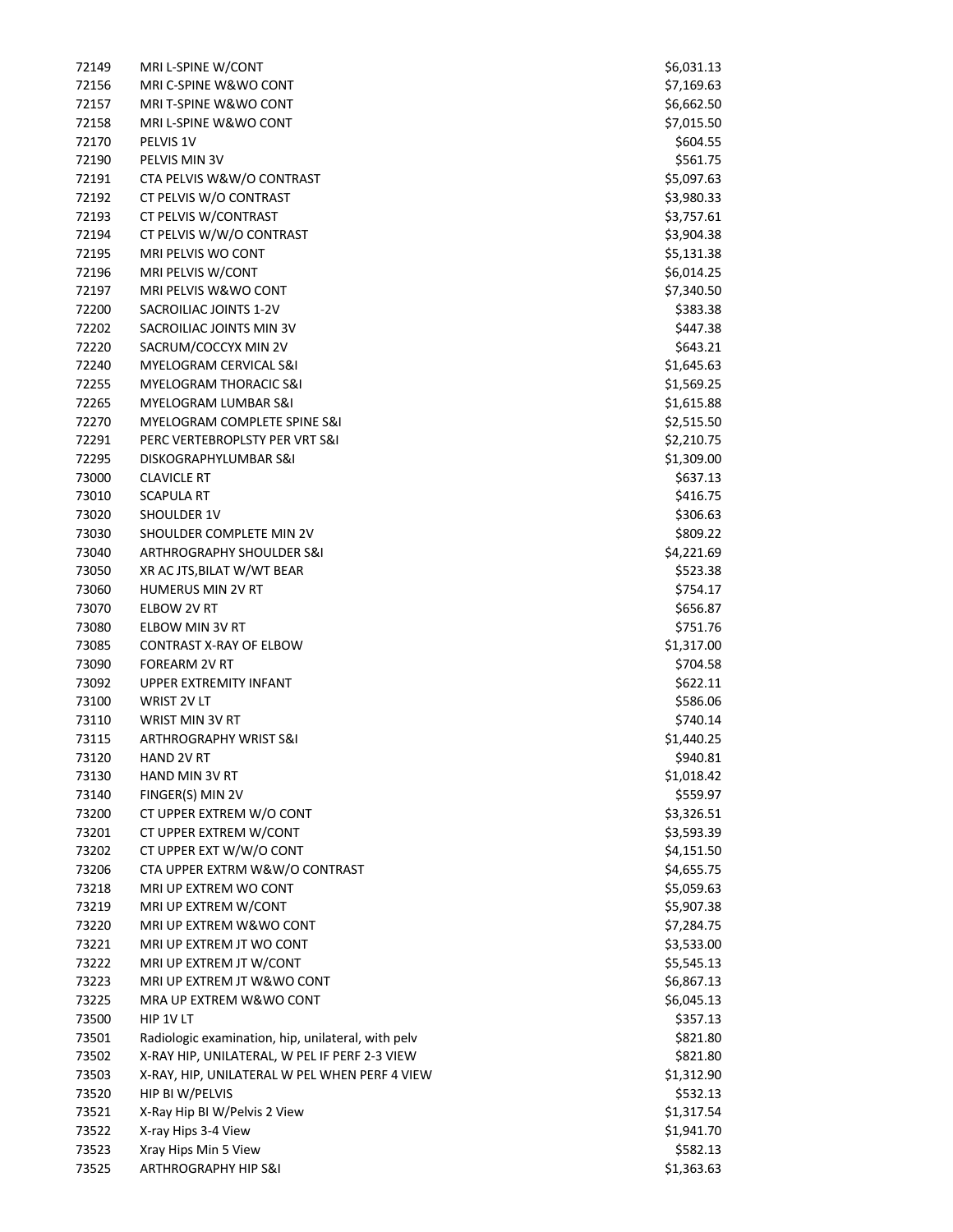| 73530 | <b>HIP OPERATIVE PROC</b>          | \$451.00                 |
|-------|------------------------------------|--------------------------|
| 73540 | X-RAY EXAM OF PELVIS & HIPS        | \$583.00                 |
| 73551 | X-RAY, FEMUR 1 VIEW                | \$787.10                 |
| 73552 | X-RAY, FEMUR, MIN 2 VIEW           | \$876.76                 |
| 73560 | KNEE 1-2V                          | \$857.06                 |
| 73562 | KNEE 3V RT                         | \$741.58                 |
| 73564 | KNEE MIN 4V RT                     | \$1,022.54               |
| 73565 | X-RAY EXAM OF KNEES                | \$467.88                 |
| 73580 | <b>ARTHROGRAPHY KNEE S&amp;I</b>   | \$1,691.38               |
| 73590 | TIBIA & FIBULA MIN 2V PORT         | \$787.97                 |
| 73592 | LOWER EXTREMITY INFANT RT          | \$622.11                 |
| 73600 | <b>ANKLE 2V RT</b>                 | \$600.64                 |
| 73610 | ANKLE MIN 3V RT                    | \$693.45                 |
| 73615 | <b>CONTRAST X-RAY OF ANKLE</b>     | \$1,363.63               |
| 73620 | FOOT 2V RT                         | \$663.72                 |
| 73630 | FOOT MIN 3V RT                     | \$787.03                 |
| 73650 | HEEL OSCALCIS MIN 2V RT            | \$665.67                 |
| 73660 | TOE(S) MIN 2V LT                   | \$550.79                 |
| 73700 | CT LOWER EXT W/O CONTRAST          | \$3,268.41               |
| 73701 | CT LOWER EXT W/CONTRAST            | \$3,847.36               |
| 73702 | CT LOWER EXT W/W/O CONT            | \$4,143.00               |
|       | CTA LOWER EXTRM W&W/O CONTRAST     |                          |
| 73706 |                                    | \$5,153.63<br>\$5,059.25 |
| 73718 | MRI LOW EXTREM WO CONT             |                          |
| 73719 | MRI LOW EXTREM W/CONT              | \$6,005.38               |
| 73720 | MRI LOW EXTREM W&WO CONT           | \$7,331.63               |
| 73721 | MRI LOW EXTREM JT WO CONT          | \$3,533.00               |
| 73722 | MRI LOW EXTREM JT W/CONT           | \$5,625.88               |
| 73723 | MRI LOW EXTREM JT W&WO CONT        | \$6,862.88               |
| 74018 | Abd Xray 1 View                    | \$634.80                 |
| 74019 | Abd Xray 2 View                    | \$729.95                 |
| 74021 | Abd Xray, 3 Or More Views          | \$693.93                 |
| 74022 | ABDOMEN ACUTE W/PA CHEST           | \$1,052.05               |
| 74150 | CT ABDOMEN W/O CONTRAST            | \$3,856.51               |
| 74160 | CT ABDOMEN W/CONTRAST              | \$3,542.25               |
| 74170 | CT ABDOMEN W/W/O CONT              | \$4,079.25               |
| 74174 | CT ANGIO ABD&PELV W/O&W/DYE        | \$9,388.80               |
| 74175 | CTA ABDOMEN W&W/O CONTRAST         | \$5,161.88               |
| 74176 | CT ABDOMEN & PELVIS W/O CONTRAST   | \$7,693.45               |
| 74177 | CT ABDOMEN & PELVIS W/CONTRAST     | \$6,103.32               |
| 74178 | CT ABDOMEN & PELVIS W/W/O CONTRAST | \$6,518.36               |
| 74181 | MRI ABD WO CONT                    | \$4,791.13               |
| 74182 | MRI ABD W/CONT                     | \$6,615.13               |
| 74183 | MRI ABD W&WO CONT                  | \$7,366.00               |
| 74220 | ESOPHAGUS W/GASTROGRAFFIN          | \$1,176.13               |
| 74230 | <b>BARIUM SWALLOW</b>              | \$1,167.88               |
| 74235 | REMOVE ESOPHAGUS OBSTRUCTION       | \$1,960.00               |
| 74240 | <b>UPPER GI SERIES</b>             | \$1,466.25               |
| 74241 | UPPER GI W/KUB                     | \$1,534.75               |
| 74245 | UPPER GI SERIES&SM BOWEL           | \$2,088.75               |
| 74246 | CONTRST X-RAY UPPR GI TRACT        | \$1,653.75               |
| 74247 | CONTRST X-RAY UPPR GI TRACT        | \$1,841.25               |
| 74249 | CONTRST X-RAY UPPR GI TRACT        | \$2,088.75               |
| 74250 | SMALL BOWEL SERIES W/GAST          | \$1,321.13               |
| 74251 | SMALL BOWEL/ENTEROCOLYSIS          | \$1,956.63               |
| 74270 | BARIUM ENEMA W/GAST                | \$1,956.38               |
| 74280 | BARIUM ENEMA/AIR CONTRAST          | \$2,135.88               |
| 74290 | CHOLECYSTO ORAL CONTRAST           | \$899.38                 |
| 74291 | CHOLECYSTO REPEAT EXAM             | \$882.00                 |
| 74300 | X-RAY BILE DUCTS/PANCREAS          | \$570.38                 |
| 74301 | X-RAYS AT SURGERY ADD-ON           | \$336.00                 |
|       |                                    |                          |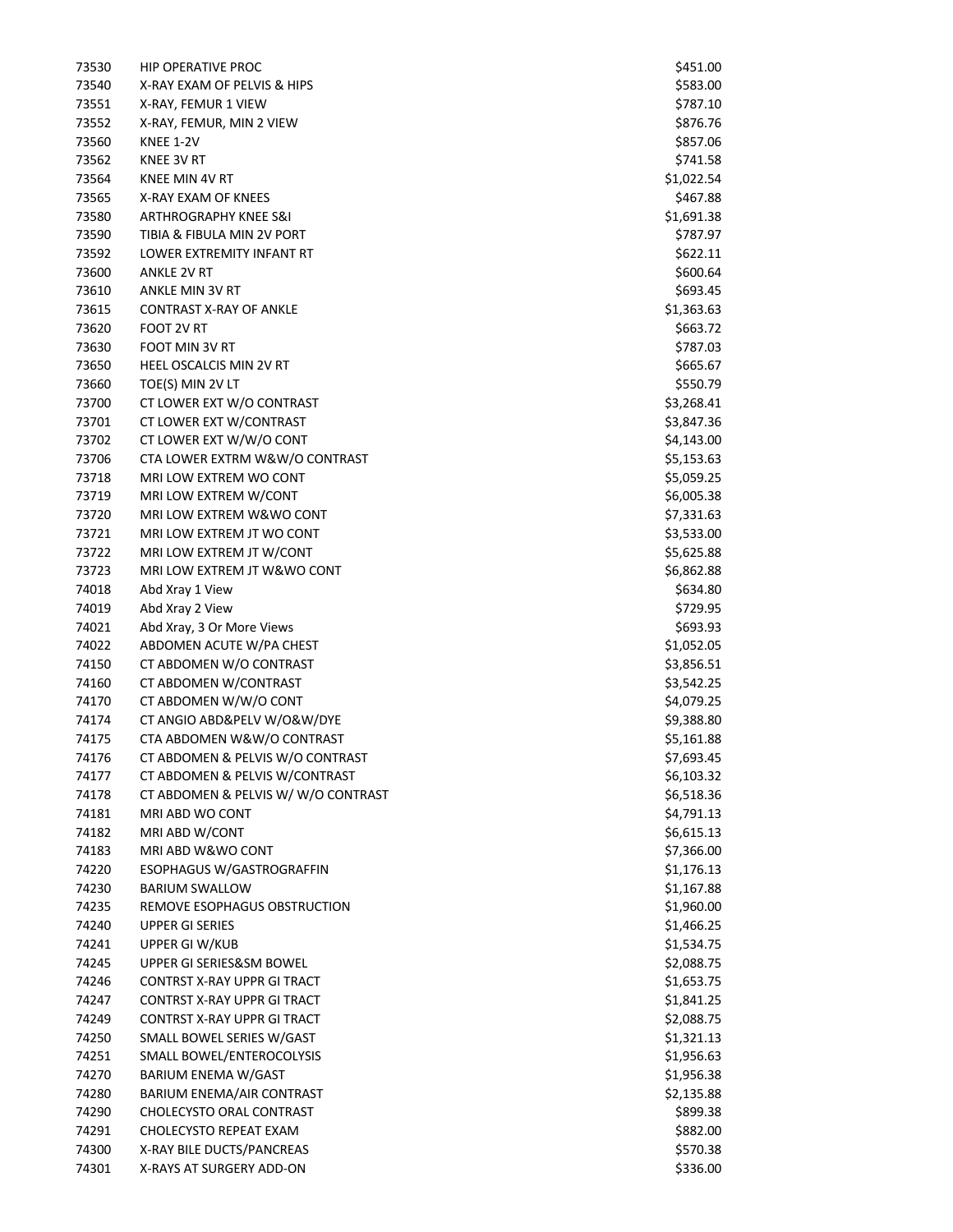| 74305 | <b>CHOLANGIOGRAM T TUBE S&amp;I</b>    | \$680.75   |
|-------|----------------------------------------|------------|
| 74320 | CONTRAST X-RAY OF BILE DUCTS           | \$1,261.63 |
| 74327 | X-RAY BILE STONE REMOVAL               | \$1,800.25 |
| 74328 | <b>ERCP BILIARY DUCT</b>               | \$2,124.00 |
| 74329 | <b>ERCP PANCREATIC DUCT S&amp;I</b>    | \$443.63   |
| 74330 | <b>ENDO BILE/PANCREAS DUCT S&amp;I</b> | \$2,247.50 |
| 74340 | <b>X-RAY GUIDE FOR GI TUBE</b>         | \$1,733.75 |
| 74355 | X-RAY GUIDE INTESTINAL TUBE            | \$1,874.00 |
| 74360 | X-RAY GUIDE GI DILATION                | \$2,038.63 |
| 74363 | X-RAY BILE DUCT DILATION               | \$1,376.75 |
| 74400 | CONTRST X-RAY URINARY TRACT            | \$1,453.25 |
| 74410 | CONTRST X-RAY URINARY TRACT            | \$1,436.25 |
| 74415 | CONTRST X-RAY URINARY TRACT            | \$1,781.38 |
| 74420 | CONTRST X-RAY URINARY TRACT            | \$1,622.75 |
| 74425 | CONTRST X-RAY URINARY TRACT            | \$915.38   |
| 74430 | <b>CONTRAST X-RAY BLADDER</b>          | \$520.13   |
| 74440 | VASOGRAM S&I                           | \$1,077.88 |
| 74445 | X-RAY EXAM OF PENIS                    | \$1,300.75 |
| 74450 | X-RAY URETHRA/BLADDER                  | \$983.75   |
| 74455 | URETHROCYSTOGRAM VOIDING S&I           | \$1,087.00 |
| 74470 | X-RAY EXAM OF KIDNEY LESION            | \$996.63   |
| 74475 | <b>X-RAY CONTROL CATH INSERT</b>       | \$1,244.63 |
| 74480 | X-RAY CONTROL CATH INSERT              | \$1,244.63 |
| 74485 | <b>X-RAY GUIDE GU DILATION</b>         | \$1,248.88 |
| 74710 | X-RAY MEASUREMENT OF PELVIS            | \$422.25   |
| 74740 | HYSTEROSALPINGOGRAPHY S&I              | \$993.38   |
| 74742 | X-RAY FALLOPIAN TUBE                   | \$962.25   |
| 74775 | X-RAY EXAM OF PERINEUM                 | \$1,163.00 |
| 75605 | <b>AORTOGRAPHY THORACIC S&amp;I</b>    | \$1,965.25 |
| 75625 | AORTOGRAM ABDOMINAL S&I                | \$1,968.50 |
| 75630 | AORTA ABD W/BI ILIOFEM S&I             | \$2,336.88 |
| 75635 | CTA AORTA W/RUNOFFS W&W/O CONT         | \$5,691.00 |
| 75650 | ANGIO AORTIC ARCH S&I                  | \$-        |
| 75662 | ANGIO EXT CAROTID BI S&I               | \$-        |
| 75665 | ANGIO CARO/CERE UNI S&I                | \$-        |
| 75671 | ANGIO CARO/CERE BI S&I                 | \$-        |
| 75685 | ANGIO VERT/CERV/INTRACRAN S&I          | \$-        |
| 75710 | ANGIO EXTREME UNI W/CONT S&I           | \$2,285.50 |
| 75722 | RENAL UNI ARTERIO S&I                  | \$-        |
| 75724 | RENAL BILAT ARTERIO S&I                | \$-        |
| 75726 | ANGIO VISCERAL S&I                     | \$2,293.00 |
| 75736 | ANGIO PELVIC SEL/SUP SEL S&I           | \$2,217.25 |
| 75741 | ANGIO PUL UN SELECT S&I                | \$2,063.38 |
| 75774 | ANGIO SELEC ADD VESSEL S&I             | \$1,286.63 |
| 75790 | ANGIO A-V SHUNT S&I                    | \$-        |
| 75820 | <b>VENO EXTREMITY UNI S&amp;I</b>      | \$1,611.25 |
| 75822 | <b>VENO EXTREMITY BI S&amp;I</b>       | \$2,003.38 |
| 75825 | VENO CAVAL INF W/SERIAL S&I            | \$1,896.63 |
| 75898 | ANGIO VIA EXIST CATH S&I               | \$1,600.13 |
| 75940 | PLACEMENT PERC IVC FILTER S&I          | \$-        |
| 75960 | TRANSCATH INT IV STENT S&I             | \$1,589.88 |
| 75961 | TRANSCATH RETRIEVE IV FB S&I           | \$-        |
| 75962 | ANGIOPLASTY PERIPH ART S&I             | \$1,917.88 |
| 75964 | ANGIOPLASTY ADD PERIP ART S&I          | \$1,239.50 |
| 75966 | ANGIOPLSTY RENAL/VISC ART S&I          | \$2,251.25 |
| 75968 | ANGIOPLASTY ADD VISC ART S&I           | \$1,125.38 |
| 75978 | ANGIOPLASTY VENOUS S&I                 | \$1,900.88 |
| 75980 | DRAIN PERC TRANS HEP S&I               | \$3,771.50 |
| 75982 | INT/EX BILIARY STENT/DRAIN S&I         | \$2,254.13 |
| 75984 | CHG PERC TUBE/CATH CONT S&I            | \$1,423.75 |
|       |                                        |            |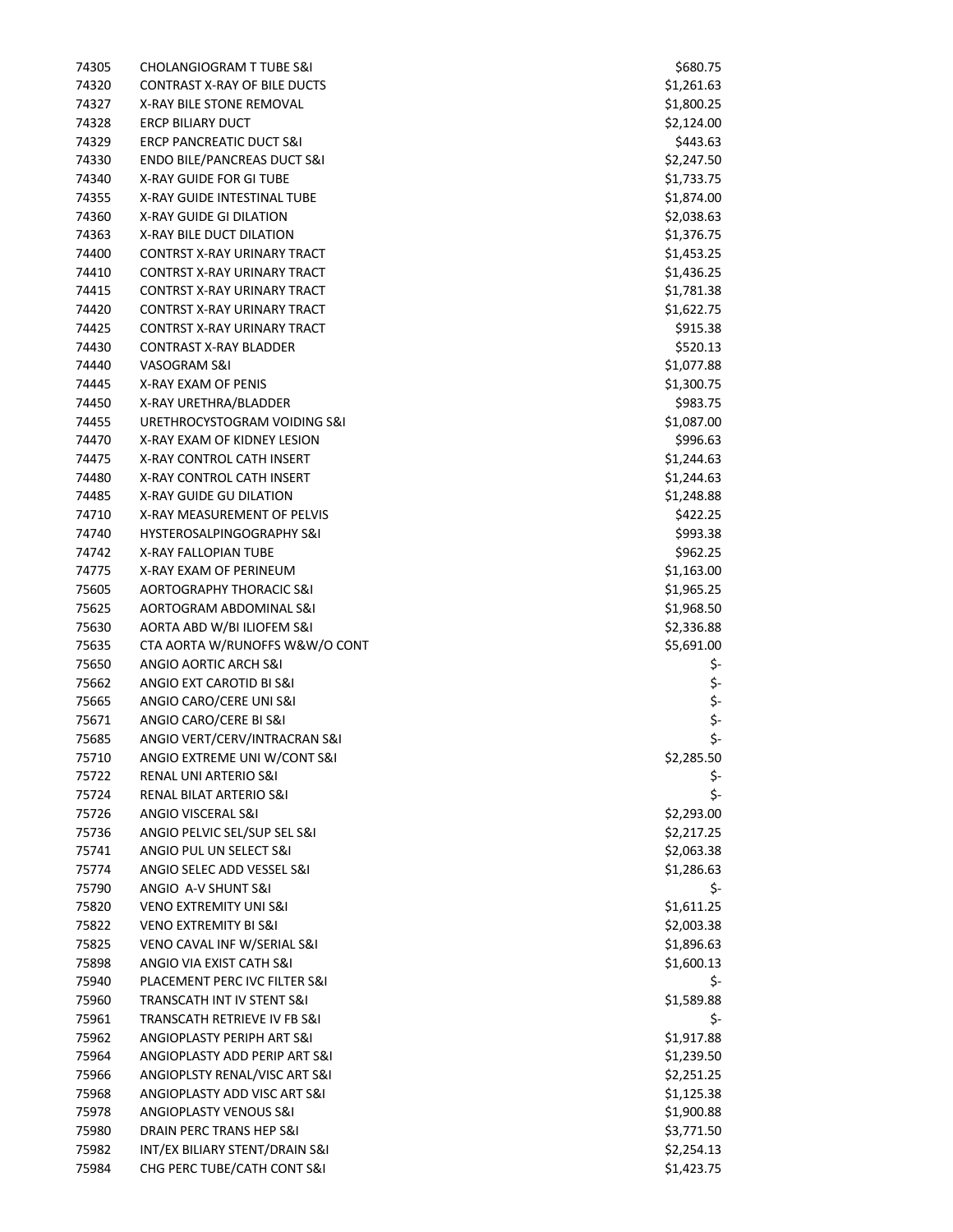| 75989          | S&I RAD GUID PERC DRN/CATH PLT<br>C-ARM: FLUOROSCOPY (SEPARATE PROCEDURE), UP TO 1 HOUR, OTHER THAN | \$1,586.75               |
|----------------|-----------------------------------------------------------------------------------------------------|--------------------------|
| 76000          | 71023 OR 71034                                                                                      | \$664.63                 |
| 76001          | C-ARM OVER 1 HOUR                                                                                   | \$1,839.38               |
| 76010          | <b>INFANT NOSE TO RECTUM</b>                                                                        | \$345.00                 |
| 76080          | ABS, FISTULA, SINUS TRACT S&I                                                                       | \$771.63                 |
| 76098          | SURGICAL SPECIMEN X-RAY                                                                             | \$238.50                 |
| 76100          | <b>TOMOGRAPHY</b>                                                                                   | \$1,273.88               |
| 76140          | <b>XRAY READING OUTSIDE</b>                                                                         | \$-                      |
| 76376          | 3D ULTSND PRCSS NO IND WRKSTN                                                                       | \$754.25                 |
| 76377          | 3D ULTSND PRCSS IND WRKSTN                                                                          | \$1,036.13               |
| 76380          | CT LTD/FOLLOW UP STUDY                                                                              | \$1,829.38               |
| 76496          | UNLISTED FLUOROSCOPIC PROC                                                                          | \$1,428.25               |
| 76497          | UNLISTED CT PROC                                                                                    | \$1,235.88               |
| 76512          | Ophthalmic Ultrasound; Diagnostic of Eye                                                            | \$1,202.88               |
| 76536          | US SOFT TISS HEAD/NECK                                                                              | \$1,564.25               |
| 76604          | US CHST W/MEDIASTINUM                                                                               | \$1,125.25               |
| 76642          | <b>US Breast</b>                                                                                    | \$1,043.55               |
| 76645          | US ECHO BREAST UNI/BI                                                                               | \$1,142.00               |
| 76700          | Ultrasound - Abdominal Complete                                                                     | \$2,018.53               |
| 76705          | Abd US Limited                                                                                      | \$1,557.90               |
| 76770          | US RENAL BI & AORTA W/NODES                                                                         | \$1,692.25               |
| 76775          | US EXAM ABDO BACK WALL LIM                                                                          | \$1,389.63               |
| 76801          | Ultrasound - OB Abd < 14 weeks                                                                      | \$1,616.63               |
| 76802          | OB US < 14 WKS ADDL FETUS                                                                           | \$840.63                 |
| 76805          | Ultrasound - OB Abd > 14 weeks                                                                      | \$1,851.00               |
| 76810          | ULS OBSTET POST 1RST EA ADL                                                                         | \$1,233.13               |
| 76811          | ULS OBSTETRIC DETAIL FIRST TRI                                                                      | \$2,377.25               |
| 76812          | ULS OBSTETRIC DETAILED EA ADDL                                                                      | \$1,916.63               |
| 76815          | ULTRSND PREGNANCY LMTD                                                                              | \$1,151.88               |
| 76816          | US FETAL FOLLOW UP                                                                                  | \$1,335.00               |
| 76817          | Ultrasound - OB Transvaginal                                                                        | \$1,270.75               |
| 76818          | U/S FETAL BIOPHYS PROF W/NST                                                                        | \$1,578.50               |
| 76819          | ULTZ FETAL BIOPHY W/O NONSTRES                                                                      | \$1,147.25               |
| 76827          | DOPPLER ECHO FETAL SPECTRAL DISPLAY COMPLETE                                                        | \$759.63                 |
| 76830          | Ultrasound - Transvaginal - non OB                                                                  | \$1,204.57               |
| 76831          | 3N-HYSTROSONOGRAM                                                                                   | \$1,615.88               |
| 76856          | Ultrasound - Pelvis                                                                                 | \$1,590.25               |
| 76857          | Pelvic US limited                                                                                   | \$1,043.88               |
| 76870          | US EXAM SCROTUM                                                                                     | \$1,589.75               |
| 76872          | <b>ECHOGRAHY TRANSRECTAL</b>                                                                        | \$920.88                 |
| 76873          | ECHOGRAP TRANS R PROS STUDY                                                                         | \$2,170.63               |
| 76881          | US XTR NON-VASC COMPLETE                                                                            | \$1,559.88               |
| 76882          | LIMITED EXTREMITY ULS                                                                               | \$466.11                 |
| 76930          | <b>USG PERICARDIOCENTESIS</b>                                                                       | \$1,075.25               |
| 76936          | U/S GUIDED REPAIR PSEUDO-ANEUR                                                                      | \$2,571.75               |
| 76937          | US GUIDE FOR VASCULAR ACCESS                                                                        | \$455.50                 |
| 76942          | ECHO GUIDE FOR BIOPSY                                                                               | \$2,612.50               |
| 76946          | U/S AMNIOCENTESIS GUIDE                                                                             | \$409.50                 |
| 76999          | UNLISTED US EXAM PROCEDURE                                                                          | \$807.13                 |
| 77001          | FLUORO CENT VEN ACCESS DEV                                                                          | \$1,516.88               |
| 77003          | <b>FLUORO GUIDE SPINE</b>                                                                           | \$1,202.13               |
| 77012          | CT GUIDED NEEDLE BIOPSY                                                                             | \$1,612.63               |
| 77032          | MAMMO GUIDE NEEDLE LOC BREAST                                                                       | \$656.63                 |
| 77051          | CAD W/DR W/WO DIGIT DX MAMO                                                                         | \$127.38                 |
| 77052          | CAD W/DR W/WO DIGIT SCR MAMO                                                                        | \$127.38                 |
| 77055<br>77056 | <b>MAMMO EXTRA VIEW</b><br>MAMMOGRAPHY-CONED MAGNIFI                                                | \$1,116.88               |
|                | MAMMOGRAM SCREENING                                                                                 | \$1,436.63<br>\$1,023.13 |
| 77057<br>77072 | <b>BONE AGE STUDIES</b>                                                                             | \$298.25                 |
|                |                                                                                                     |                          |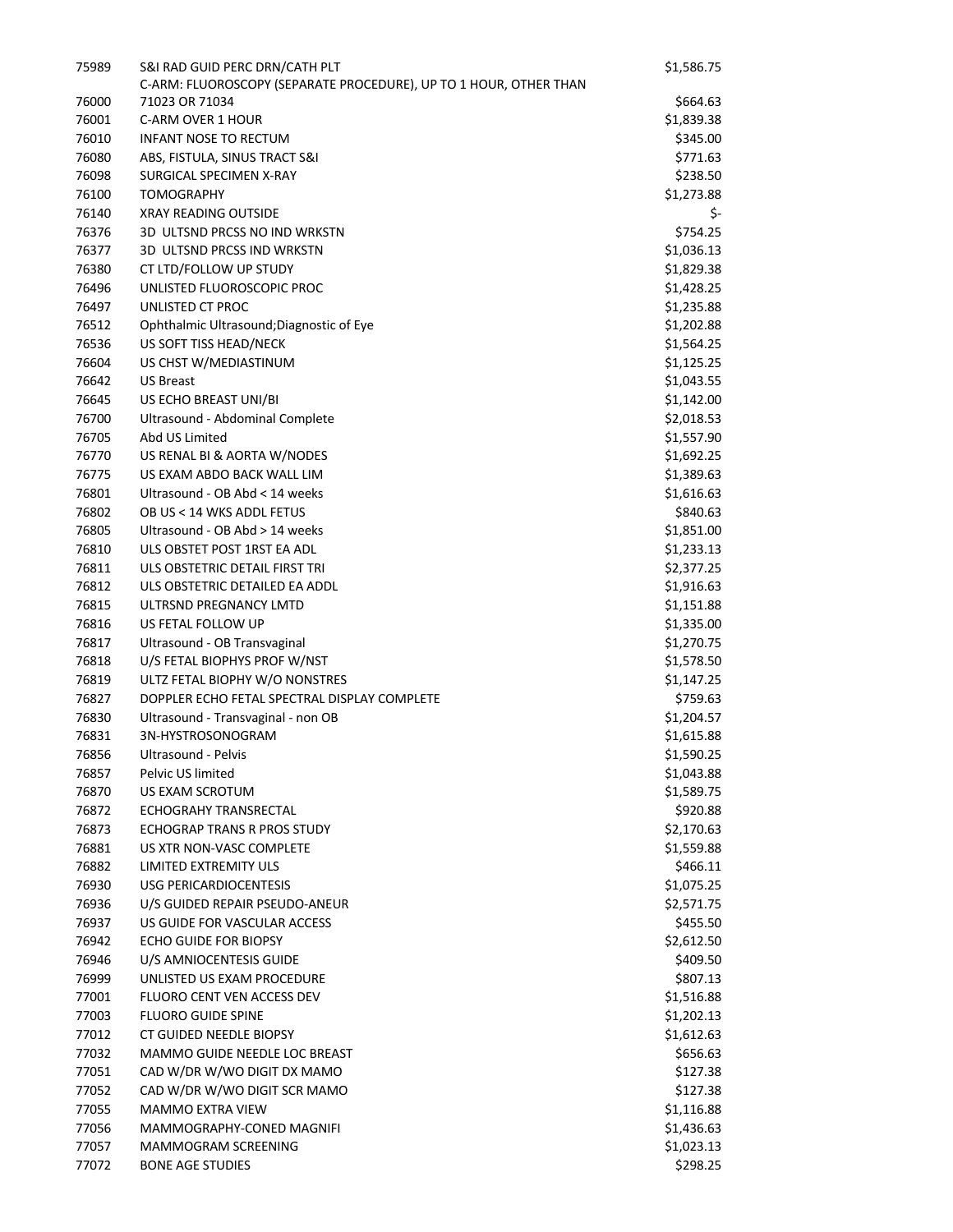| 77074 | <b>BONE SURVEY LIMITED</b>                 | \$894.88   |
|-------|--------------------------------------------|------------|
| 77075 | <b>BONE SURVEY COMPLETE</b>                | \$1,214.75 |
| 77076 | <b>BONE SURVEY INFANT</b>                  | \$1,308.63 |
| 77080 | <b>BONE DENSITY DEXA</b>                   | \$630.63   |
| 78000 | THYROID UPTAKE SINGLE DET                  | \$-        |
| 78001 | THYROID UPTAKE MULTI DET                   | \$-        |
| 78006 | THYROID IMG/UPTK SING DET                  | \$-        |
| 78007 | THYROID IMG/UPTK MULT DET                  | \$-        |
| 78010 | THYROID SCAN IMAGING ONLY                  | \$-        |
| 78018 | THYROID METASTASES W/BODY                  | \$4,035.75 |
| 78070 | PARATHYROID SCAN                           | \$3,387.88 |
| 78110 | PLASMA VOLUMNE SINGLE SAMPLE               | \$1,188.13 |
| 78120 | RBC DETERM SINGLE SAMPLE                   | \$1,171.25 |
| 78205 | LIVER SCAN (SPECT)                         | \$2,739.88 |
| 78215 | LIVER/SPLEEN SCAN STATIC ONLY              | \$2,517.88 |
| 78223 | HEPATO SCAN W&W/O GB FUNC                  | \$-        |
| 78264 | <b>GASTRIC EMPTYING SCAN</b>               | \$3,690.38 |
| 78267 | UREA BREATH TEST C-14ACQ ANALY             | \$135.13   |
| 78268 | UREA BREATH TEST C-14 ANALYSIS             | \$1,157.38 |
| 78270 | SCHILLING TEST W/O INTR FACTOR             | \$1,099.38 |
| 78271 | SCHILLING TEST W/FACTOR                    | \$1,201.63 |
| 78272 | SCHILLING TEST W&W/O FACTOR                | \$1,209.75 |
| 78278 | GI BLEEDING SCAN ACUTE                     | \$3,801.75 |
| 78290 | MECKELS DIVERTICULUM SCAN                  | \$3,617.88 |
| 78291 | PERITONEAL SHUNT PATENCY TEST              | \$3,298.25 |
| 78300 | BONE IMAGING LIMITED AREA PRO              | \$2,322.25 |
| 78305 | <b>BONE IMAGING MULT AREAS</b>             | \$3,055.50 |
| 78306 | <b>BONE IMAGING WHOLE BODY</b>             | \$3,234.63 |
| 78315 | <b>BONE IMAGING 3 PHASE</b>                | \$3,886.75 |
| 78320 | <b>BONE IMAGING SPECT</b>                  | \$2,919.50 |
| 78456 | ACUTE VENOUS THROMB IMAG PEPTI             | \$4,577.63 |
| 78461 | MYO PERF IMG/MULT W & W/O PHAR             | \$-        |
| 78464 | MYO PERF IMG SINGLE/SPECT                  | \$-        |
| 78465 | MYO PERF IMG MULT/SPECT W&W/O              | \$-        |
| 78472 | CARD BLOOD POOL IMG SNGL STUDY             | \$2,987.75 |
| 78478 | MYO PERF STUDY/WALL MOT                    | \$-        |
| 78480 | MYO PERF W/EJECT FRACT                     | \$-        |
| 78580 | LUNG PERFUSION                             | \$3,064.13 |
| 78587 | LUNG VENT AEROSOL MULT PROJCTN             | \$-        |
| 78588 | LUNG PERF/VENT AEROSOL                     | \$-        |
| 78596 | PULM QUANT FUNCTION STUDY                  | \$-        |
| 78600 | <b>BRAIN IMAGING LIMITED STATIC</b>        | \$2,365.00 |
| 78605 | <b>BRAIN IMAGING COMPLETE STATIC 78605</b> | \$2,547.88 |
| 78606 | BRAIN SCAN W/FLOW COMPLET                  | \$4,291.75 |
| 78607 | <b>BRAIN SCAN TOMOGRAP SPECT</b>           | \$4,535.13 |
| 78630 | <b>CISTERNOGRAPHY</b>                      | \$4,457.38 |
| 78645 | <b>CSF SHUNT EVALUATION</b>                | \$3,643.13 |
| 78650 | CSF LEAKAGE DETECT/LOCALIZE                | \$4,307.75 |
| 78707 | KIDNEY W/FLOW&FUNCT W/O PHARM              | \$2,970.75 |
| 78708 | KIDNEY W/FLOW&FUNCT W/ PHARM               | \$2,195.50 |
| 78710 | KIDNEY SPECT                               | \$2,634.13 |
| 78761 | TESTICULAR SCAN W/FLOW                     | \$2,782.50 |
| 78800 | TUMOR LOCAL LTD AREA                       | \$2,445.63 |
| 78801 | TUMOR LOCAL MULT AREAS                     | \$3,140.63 |
| 78802 | TUMOR LOCAL WHOLE BODY                     | \$4,167.88 |
| 78803 | TUMOR LOCAL SPECT                          | \$4,389.75 |
| 78804 | TUMOR LOCAL WHOLE BODY>1DAY                | \$7,342.13 |
| 78805 | LOCAL INFLAMM PROCESS LMT AREA             | \$2,352.13 |
| 78806 | LOCAL INFLAMM PROCESS WB                   | \$4,274.38 |
| 78807 | LOCAL INFLAMM PROCESS SPECT                | \$4,351.75 |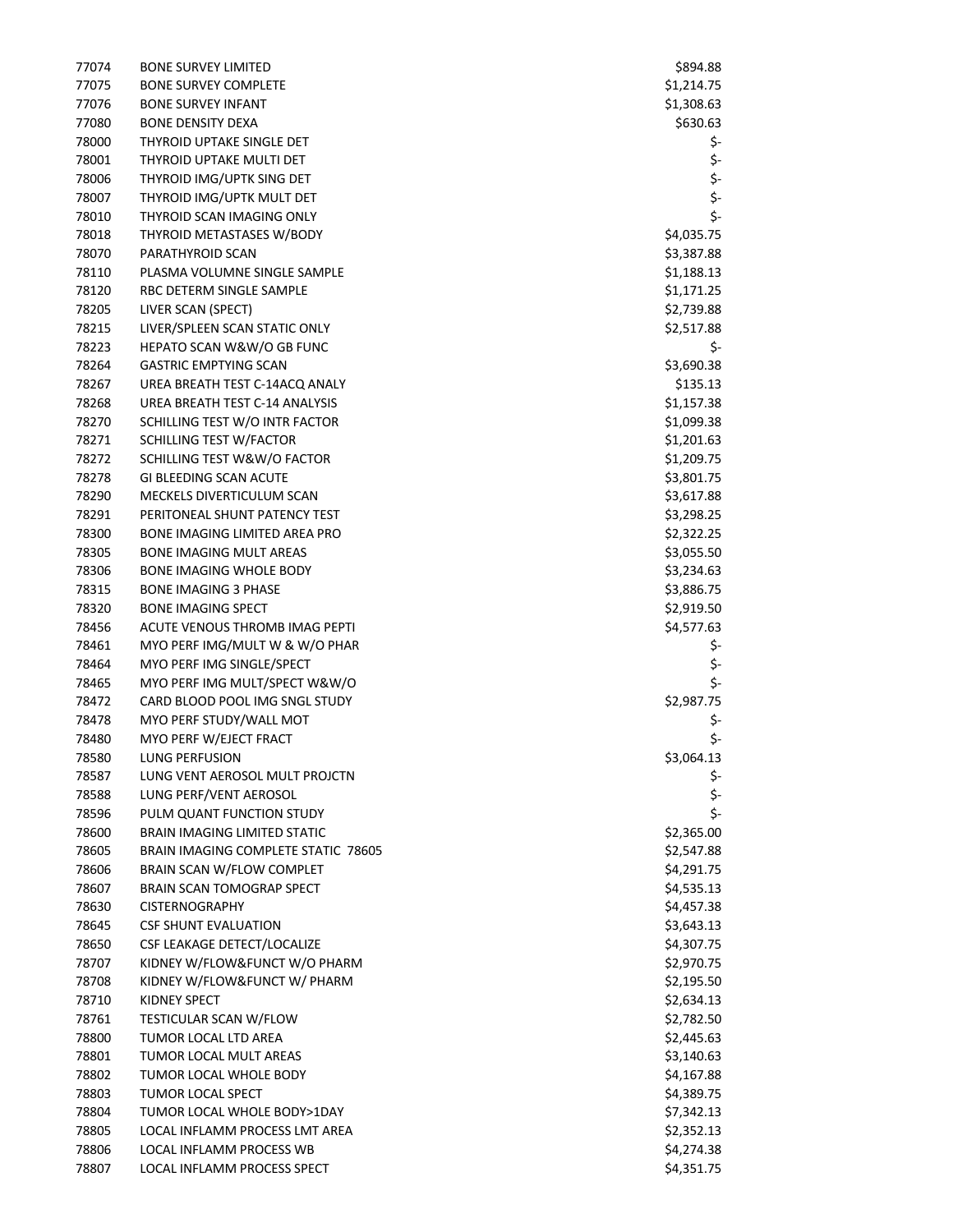| 78999 | UNLISTED NUC MED PROC                            | \$1,425.38         |
|-------|--------------------------------------------------|--------------------|
| 80048 | METABOLIC PANEL BASIC CA TOTAL                   | \$395.75           |
| 80051 | <b>Electrolyte Pane</b>                          | \$120.50           |
| 80053 | <b>COMPREHENSIVE METABOLIC PANEL</b>             | \$647.00           |
| 80061 | <b>LIPID PANEL</b>                               | \$230.25           |
| 80069 | <b>RENAL FUNCTION PANEL</b>                      | \$149.25           |
| 80074 | ACUTE HEPATITIS PANEL                            | \$818.38           |
| 80076 | <b>HEPATIC FUNCTION PANEL</b>                    | \$374.00           |
| 80150 | <b>AMIKACIN LEVEL</b>                            | \$259.00           |
| 80156 | CARBAMAZEPINE (TEGRETOL)                         | \$250.25           |
| 80158 | <b>CYCLOSPORINE LEVEL</b>                        | \$310.13           |
| 80162 | <b>DIGOXIN</b>                                   | \$228.13           |
| 80164 | <b>VALPROIC ACID</b>                             | \$232.88           |
| 80166 | DOXEPIN (SINEQUAN)                               | \$266.25           |
| 80170 | <b>GENTAMICIN LEVEL TROUGH</b>                   | \$281.63           |
| 80174 | <b>IMPRAMINE</b>                                 | \$295.75           |
| 80176 | <b>LIDOCAINE</b>                                 | \$252.38           |
| 80178 | LITHIUM                                          | \$113.63           |
| 80182 | NORTRIPTYLINE                                    | \$232.88           |
| 80184 | PHENOBARBITAL (LUMINAL)                          | \$196.75           |
| 80185 | PHENYTOIN (DILANTIN)                             | \$227.75           |
| 80188 | PRIMIDONE (MYSOLINE)                             | \$285.13           |
| 80192 | N-ACETYL PROCAINAMIDE                            | \$287.88           |
| 80194 | <b>QUINIDINE LEVEL</b>                           | \$250.88           |
| 80196 | SALICYLATE                                       | \$121.88           |
| 80197 | PROGRAF (TACROLIMUS) LEVEL                       | \$235.88           |
| 80198 | THEOPHYLLINE (AMNIOPHYLLIN                       | \$243.13           |
| 80200 | <b>TOBRAMYCIN PEAK</b>                           | \$277.00           |
| 80202 | <b>VANCOMYCIN PEAK</b>                           | \$232.88           |
| 80299 | <b>OXCARBAZEPINE</b>                             | \$235.38           |
| 80300 | Drug Screen Class A direct optical observation   | \$238.50           |
| 80305 | Drug Screen Class                                | \$238.50           |
| 80307 | <b>Presumptive Drug Testing</b>                  | \$238.50           |
| 80320 | Definitive Alcohol Blood                         |                    |
| 80329 | Analgesics, Non-opioid 1 Or 2                    | \$437.20           |
| 81000 | <b>URINE DIPSTICK</b>                            | \$127.38           |
| 81001 | URINALYSIS AUTO W/SCOPE                          | \$54.38<br>\$54.38 |
| 81002 | URINALYSIS NONAUTO W/O SCOPE                     | \$44.00            |
| 81003 |                                                  |                    |
| 81005 | UA Clinitek Analyzer<br>REDUCING SUBSTANCE URINE | \$70.00<br>\$37.25 |
| 81007 | URINE SCREEN FOR BACTERIA                        | \$44.13            |
| 81015 | MICROSCOPIC EXAM OF URINE                        | \$52.25            |
| 81020 | URINALYSIS GLASS TEST                            | \$63.38            |
| 81025 | URINE PREGNANCY TEST                             | \$108.75           |
| 81050 | TIMED VOLUME MEASUREMENT                         | \$51.50            |
|       |                                                  |                    |
| 82003 | <b>ACETAMINOPHEN</b>                             | \$347.75           |
| 82009 | <b>KETONE SERUM</b>                              | \$74.88            |
| 82010 | <b>ACETONE ASSAY, Quanitative</b>                | \$125.88           |
| 82013 | ACETYLCHOLINESTERASE                             | \$121.38           |
| 82024 | ACTH                                             | \$663.75           |
| 82040 | ALBUMIN SERUM                                    | \$85.00            |
| 82042 | <b>ALBUMIN FLUID</b>                             | \$88.88            |
| 82043 | MICROALBUMIN URINE                               | \$95.75            |
| 82055 | ALCOHOL BLOOD                                    | \$185.63           |
| 82075 | ASSAY OF BREATH ETHANOL                          | \$207.13           |
| 82085 | ALDOLASE                                         | \$166.75           |
| 82088 | ALDOSTERONE                                      | \$700.25           |
| 82104 | ALPHA-1-ANTITRYPSIN;PHE                          | \$248.50           |
| 82105 | ALPHA-FETOPROTEIN SERUM                          | \$288.25           |
| 82140 | AMMONIA BLOOD                                    | \$250.38           |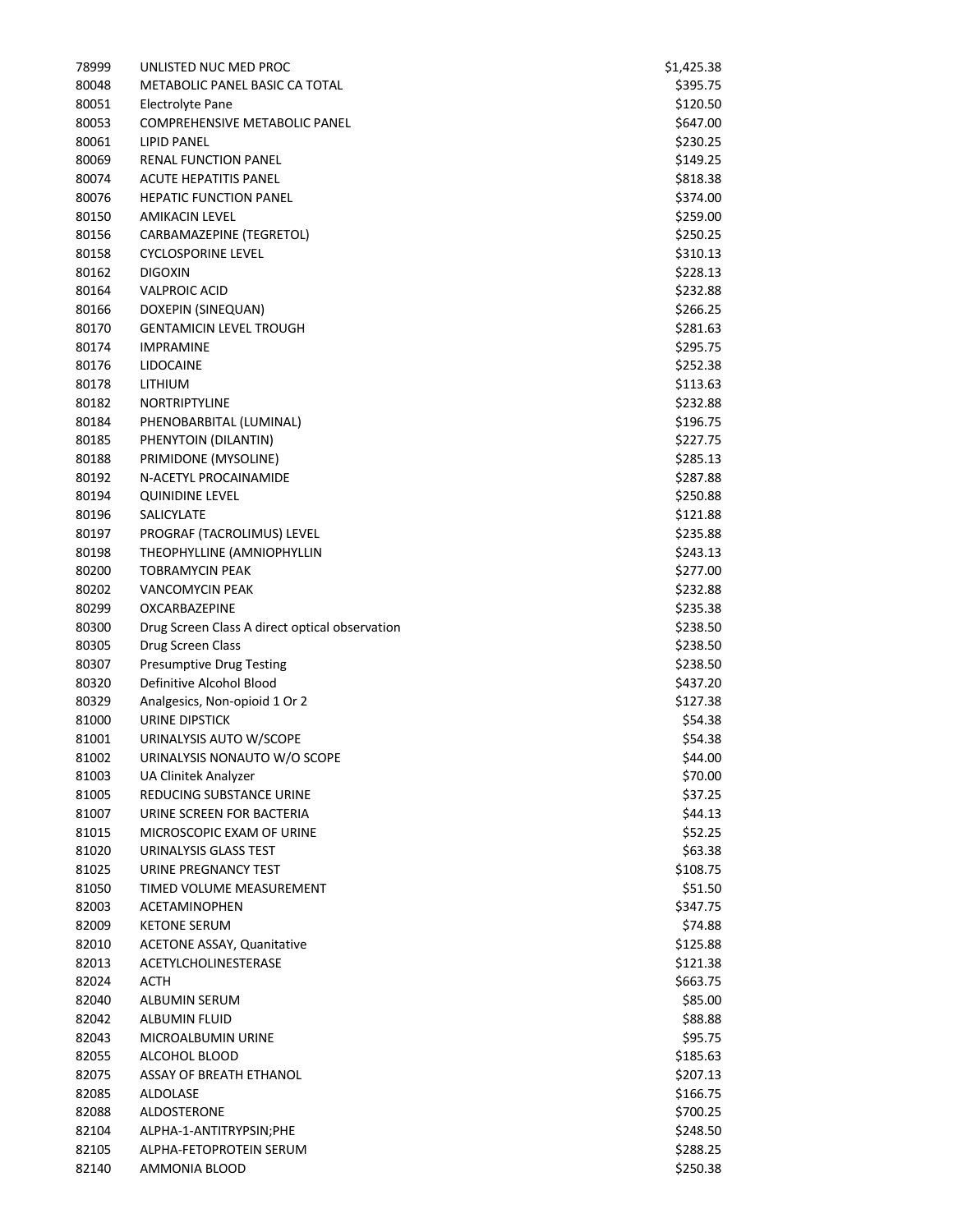| 82150 | AMYLASE BODY FLUID            | \$292.00   |
|-------|-------------------------------|------------|
| 82163 | <b>ANGIOTENSION II</b>        | \$150.25   |
| 82164 | ANGIOTENSIN CONV ENZYME       | \$250.88   |
| 82232 | <b>BETA 2 MICROGLOBULIN</b>   | \$278.00   |
| 82247 | <b>BILIRUBIN TOTAL</b>        | \$86.25    |
| 82248 | <b>BILIRUBIN DIRECT</b>       | \$86.25    |
| 82270 | HEMOCULT/GASTROCULT           | \$56.00    |
| 82271 | <b>GASTROCULT (POC)</b>       | \$56.00    |
| 82272 | BLOOD OCCULT GUIAC SINGL SPEC | \$56.00    |
| 82273 | Gastrocult                    | \$-        |
| 82274 | ASSAY TEST FOR BLOOD FECAL    | \$273.25   |
| 82300 | CADMIUM                       | \$397.63   |
| 82306 | VITAMIN D 25-OH               | \$466.88   |
| 82307 | VITAMIN D LEVEL               | \$-        |
| 82308 | CALCITONIN                    | \$460.25   |
| 82310 | CALCIUM BLOOD                 | \$88.63    |
| 82330 | <b>ISTAT ION CALCIUM</b>      | \$234.88   |
| 82340 | CALCIUM 24HR URINE            | \$103.63   |
| 82360 | STONE ANALYSIS QUAN           | \$221.13   |
| 82374 | <b>CARBON DIOXIDE</b>         | \$84.00    |
| 82375 | CARBOXYHEMOGLOBIN             | \$211.75   |
| 82376 | <b>CARBON MONOXIDE TEST</b>   | \$103.00   |
| 82378 | <b>CEA</b>                    | \$326.00   |
| 82382 | CATECHOLAMINES TOTAL URIN     | \$295.50   |
| 82383 | CATECHOLAMINES BLOOD          | \$430.63   |
| 82390 | CERULOPLASMIN                 | \$184.50   |
| 82435 | <b>ISTAT CHLORIDE</b>         | \$79.00    |
| 82436 | CHLORIDE RANDOM URINE         | \$86.38    |
| 82465 | CHOLESTEROL SERUM TOTAL       | \$74.75    |
| 82480 | CHOLINESTERASE, SERUM         | \$135.38   |
| 82482 | CHOLINESTERASE, RBC           | \$132.00   |
| 82491 | <b>GABAPENTIN (NEURONTIN)</b> | \$310.25   |
| 82495 | <b>CHROMIUM</b>               | \$348.50   |
| 82507 | <b>CITRATE</b>                | \$477.75   |
| 82525 | <b>COPPER</b>                 | \$213.25   |
| 82530 | <b>CORTISOL 24HR URINE</b>    | \$287.13   |
| 82533 | <b>CORTISOL AM</b>            | \$280.13   |
| 82550 | <b>CPK TOTAL</b>              | \$193.00   |
| 82553 | CPK-MB                        | \$322.00   |
| 82565 | <b>Blood Creatinine</b>       | \$88.00    |
| 82570 | CREATININE URINE RANDOM       | \$88.88    |
| 82575 | <b>CREATININE CLEARANCE</b>   | \$162.38   |
| 82595 | <b>CRYOGLOBULIN</b>           | \$111.13   |
| 82607 | VITAMIN B 12                  | \$259.00   |
| 82610 | <b>CYSTATIN C</b>             | \$233.63   |
| 82626 | <b>DHEA</b>                   | \$434.25   |
| 82634 | DOC (DEOXYCORT 11-)           | \$356.25   |
| 82668 | <b>ERYTHROPOIETIN</b>         | \$323.00   |
| 82670 | <b>ESTRADIOL</b>              | \$480.13   |
| 82677 | <b>ESTRIOL</b>                | \$415.63   |
| 82705 | <b>FECAL FAT SCREEN</b>       | \$87.38    |
| 82728 | <b>FERRITIN</b>               | \$234.13   |
| 82731 | LD - FETAL FIBRONECTIN        | \$1,106.75 |
| 82746 | <b>FOLATE SERUM</b>           | \$252.63   |
| 82747 | <b>FOLIC ACID RBC</b>         | \$297.13   |
| 82784 | <b>CSF IGG</b>                | \$159.75   |
| 82785 | <b>IMMUNOGLOBULIN E</b>       | \$283.00   |
| 82800 | Gases, blood, pH only         | \$145.38   |
| 82803 | <b>Blood Gases</b>            | \$332.50   |
| 82805 | BLOOD GASES W/O2 SATURATION   | \$426.32   |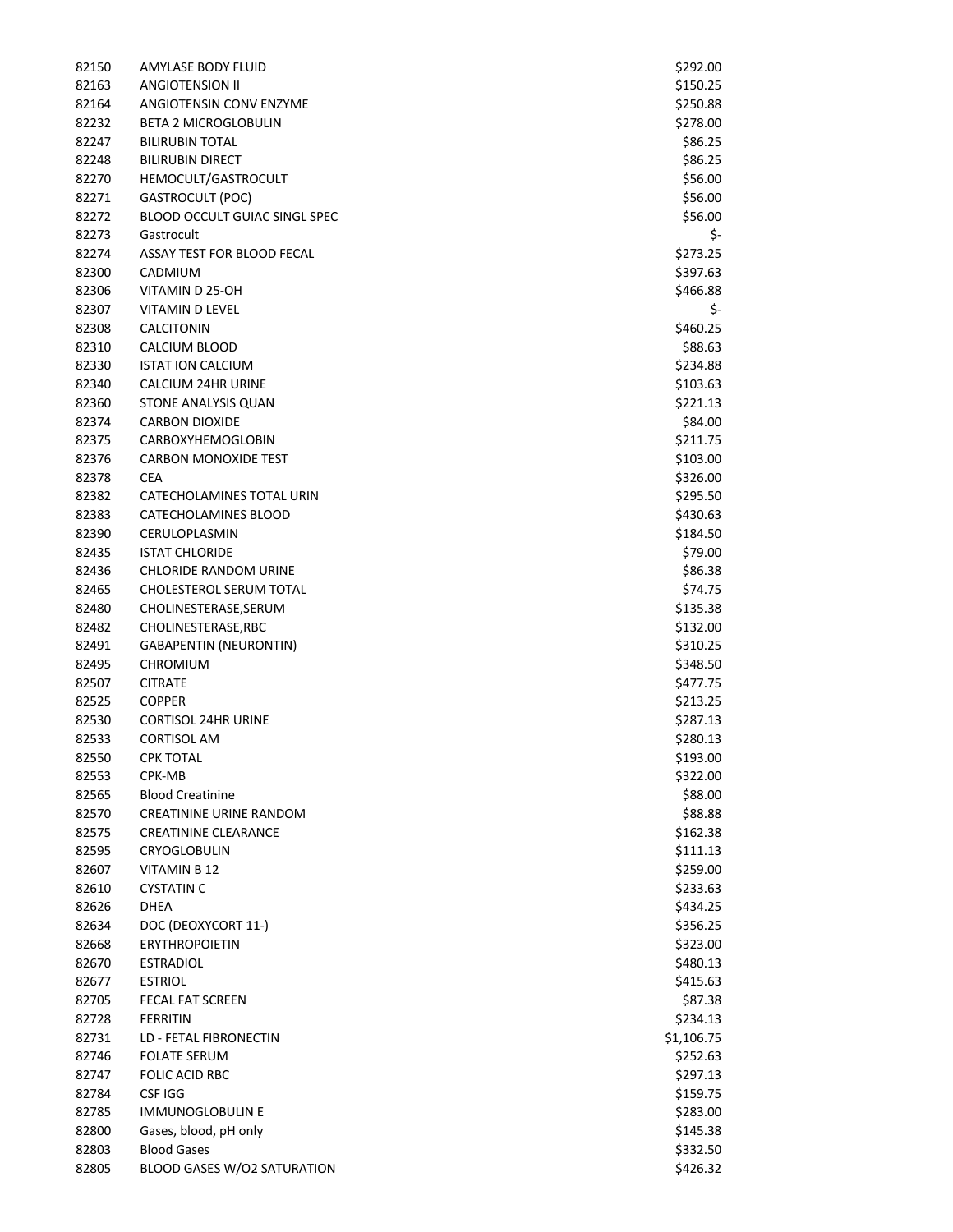| 82810 | <b>BLD GASES O2 SAT ONLY</b>                                               | \$150.00   |
|-------|----------------------------------------------------------------------------|------------|
| 82820 | Hemoglobin-oxygen affinity (pO2 for 50% hemoglobin saturation with oxygen) | \$171.63   |
| 82941 | <b>GASTRIN</b>                                                             | \$303.00   |
| 82945 | Clinitest Body Fluid Non-Blood                                             | \$67.38    |
| 82947 | <b>GLUCOSE BLOOD</b>                                                       | \$67.38    |
| 82948 | REAGENT STRIP/BLOOD GLUCOSE (TO LAB)                                       | \$54.38    |
| 82950 | GLUCOSE 1HR PC/50G                                                         | \$81.63    |
| 82951 | <b>GLUCOSE TOL 2HR</b>                                                     | \$221.13   |
| 82952 | <b>GLUCOSE TOL 4TH HR ONLY</b>                                             | \$67.38    |
| 82962 | <b>GLUCOSE BLOOD TEST (ACCUCHECK)</b>                                      | \$40.25    |
| 82977 | GGT                                                                        | \$123.75   |
| 83001 | <b>FSH</b>                                                                 | \$319.25   |
| 83002 | LUTEINIZING HORMONE                                                        | \$318.25   |
| 83003 | <b>GROWTH HORMONE (HGH)</b>                                                | \$286.63   |
| 83009 | H PYLORI (C-13) BLOOD                                                      | \$1,157.38 |
| 83010 | HAPTOGLOBIN QUANT                                                          | \$216.13   |
| 83015 | <b>HEAVY METAL SCREEN</b>                                                  | \$323.63   |
| 83020 | <b>HGB ELECT</b>                                                           | \$251.50   |
| 83021 | <b>HEMOGLOBIN CHROMOTOGRAPHY</b>                                           | \$310.25   |
| 83036 | A1C HEMOGLOBIN, GLYCOSYLATED                                               | \$166.75   |
| 83037 | A1C HEMOGLOBIN, GLYCOSYLATED, HOME DEVICE                                  | \$166.75   |
| 83050 | <b>METHEMOGLOBIN</b>                                                       | \$50.63    |
| 83497 | <b>HYDROXYINDOLACETIC 5-HIAA</b>                                           | \$79.88    |
| 83498 | <b>HYDROXYPROGESTERONE 17-D</b>                                            | \$466.88   |
| 83516 | MYELOPEROXIDASE (MPO) ANTIBODS                                             | \$198.25   |
| 83518 | IMMUNOASSAY ANALYSIS, QUAL/SEMI-QUANT, SINGLE-STEP                         | \$145.63   |
| 83519 | <b>GLUTAMIC ACID DECARBOXYLASE</b>                                         | \$232.13   |
| 83520 | <b>CELIAC DISEASE ANTIBOD</b>                                              | \$222.50   |
| 83525 | <b>INSULIN</b>                                                             | \$196.38   |
| 83540 | <b>IRON</b>                                                                | \$111.25   |
| 83550 | <b>IRON BINDING CAPACITY</b>                                               | \$150.25   |
| 83605 | LACTIC ACID                                                                | \$248.25   |
| 83615 | LDH SERUM                                                                  | \$103.75   |
| 83625 | LDH ISOENZYMES                                                             | \$220.00   |
| 83655 | <b>LEAD ASSAY</b>                                                          | \$208.00   |
| 83690 | <b>LIPASE</b>                                                              | \$118.38   |
| 83718 | HDL CHOLESTEROL, LIPOPROTEIN ASSAY                                         | \$140.75   |
| 83721 | LDL CHOLESTEROL, LIPOPROTEIN ASSAY                                         | \$163.88   |
| 83735 | MAGNESIUM                                                                  | \$115.13   |
|       | <b>METANEPHRINES 24 HR URINE</b>                                           | \$291.13   |
| 83835 |                                                                            |            |
| 83840 | METHADONE                                                                  | \$280.63   |
| 83861 | MICROFLUID ANALYSIS, TEARS                                                 | \$283.88   |
| 83872 | MUCIN SYNOVIAL FLUID<br><b>MYELIN BASIC PROTEIN CSF</b>                    | \$100.75   |
| 83873 |                                                                            | \$295.63   |
| 83874 | <b>MYOGLOBIN</b>                                                           | \$221.88   |
| 83880 | <b>B-NATRIURETIC PEPTIDE</b>                                               | \$583.25   |
| 83883 | <b>CSF ALBUMIN</b>                                                         | \$233.63   |
| 83916 | <b>OLIGOCLONAL BANDS</b>                                                   | \$345.50   |
| 83921 | METHYLMALONIC ACID URINE QUANT                                             | \$282.75   |
| 83925 | FENTANYL AND METABOLITE                                                    | \$334.25   |
| 83930 | <b>OSMOLALITY BLOOD</b>                                                    | \$84.63    |
| 83935 | <b>OSMOLALITY URINE</b>                                                    | \$84.63    |
| 83945 | <b>OXALATE 24 HR URINE</b>                                                 | \$221.13   |
| 83970 | PARATHYROID HORMONE                                                        | \$709.25   |
| 83986 | PH ASSAY, BODY FLUID, NOS                                                  | \$61.50    |
| 84030 | PKU BLOOD                                                                  | \$94.50    |
| 84066 | PROSTATIC ACID PHOSPHATAS                                                  | \$166.00   |
| 84075 | ALKALINE PHOS TOTAL                                                        | \$88.88    |
| 84080 | ALKALINE PHOS ISOENZYME                                                    | \$150.25   |
| 84100 | <b>PHOSPHORUS</b>                                                          | \$81.50    |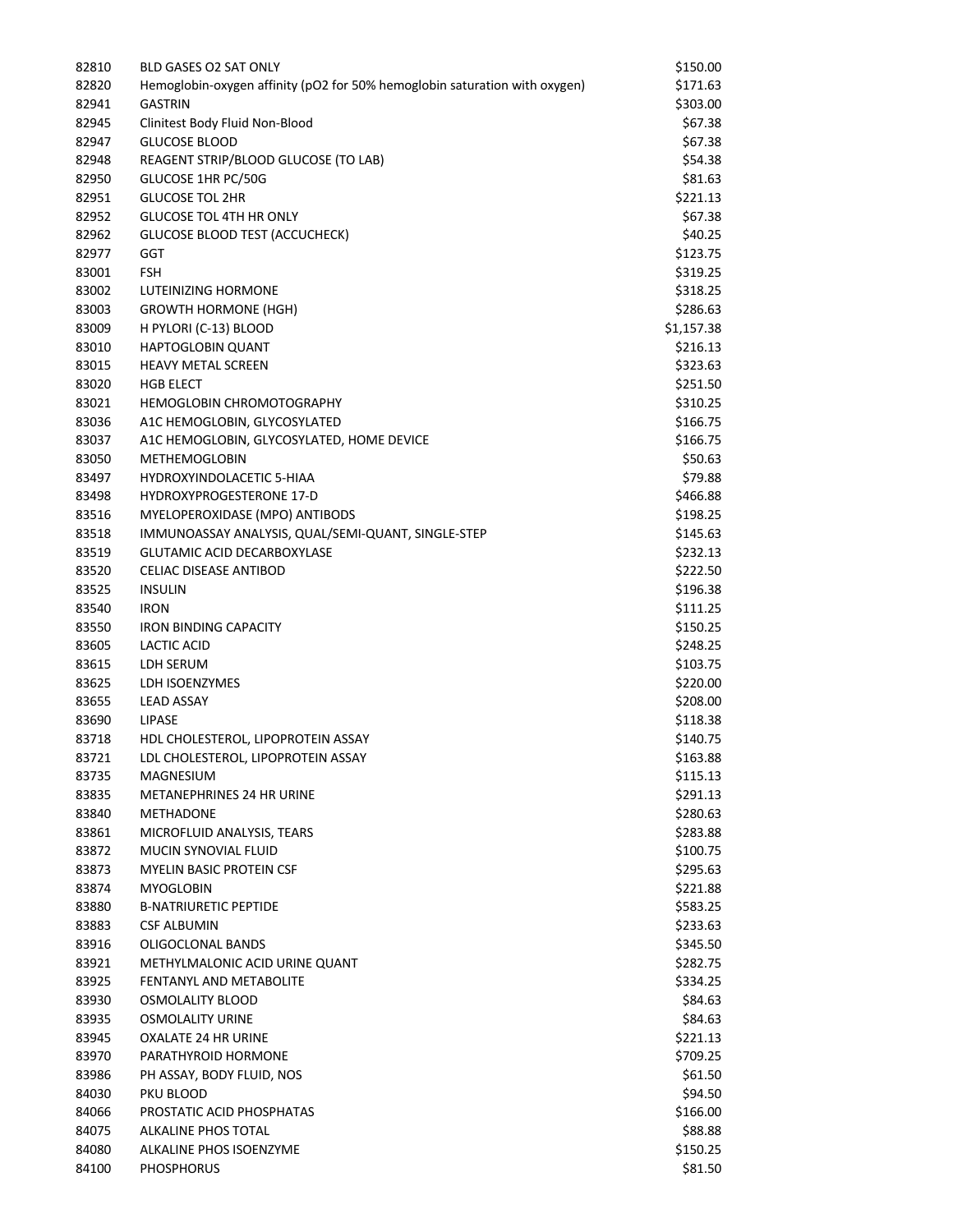| 84105 | PHOSPHORUS 24HR URINE              | \$88.88    |
|-------|------------------------------------|------------|
| 84110 | PORPHOB. URINE(QUANT)              | \$145.00   |
| 84120 | PORPHYRIN URINE QUANT              | \$252.75   |
| 84132 | <b>ISTAT POTASSIUM</b>             | \$79.00    |
| 84133 | POTASSIUM RANDOM URINE             | \$73.88    |
| 84134 | PREALBUMIN                         | \$145.13   |
| 84143 | HYDROXYPREGNENOLONE-17             | \$387.13   |
| 84144 | PROGESTERONE                       | \$358.50   |
| 84146 | <b>PROLACTIN</b>                   | \$333.00   |
| 84153 | <b>PSA TOTAL</b>                   | \$316.13   |
| 84154 | <b>PSA FREE</b>                    | \$316.13   |
| 84155 | PROTEIN SERUM ASSAY, BLOOD, TOTAL  | \$63.00    |
| 84156 | PROTEIN RANDOM URINE               | \$63.00    |
| 84157 | <b>ASSAY OF PROTEIN OTHER</b>      | \$63.00    |
| 84165 | PROTEIN PHORESIS SERUM             | \$251.50   |
| 84166 | PROTEIN PHORESIS URINE             | \$251.50   |
| 84206 | <b>PROINSULIN</b>                  | \$306.13   |
| 84233 | ESTROGEN ASSAY, ESTROGEN           | \$1,106.75 |
| 84238 | ACETYLCHOLINE RECEPTOR BINDING     | \$628.38   |
| 84244 | <b>RENIN</b>                       |            |
|       | SELENIUM                           | \$378.00   |
| 84255 |                                    | \$438.75   |
| 84260 | <b>SEROTONIN</b>                   | \$298.88   |
| 84295 | <b>ISTAT SODIUM</b>                | \$82.75    |
| 84300 | SODIUM RANDOM URINE                | \$83.63    |
| 84305 | INSULIN LK GRWTH FAC 1 (IGF-1)     | \$365.25   |
| 84315 | SPECIFIC GRAVITY-OTHER             | \$43.13    |
| 84402 | <b>TESTOSTERONE FREE</b>           | \$437.50   |
| 84403 | <b>TESTOSTERONE TOTAL</b>          | \$443.63   |
| 84432 | <b>THYROGLOBULIN</b>               | \$276.00   |
| 84436 | THYROXINE TOTAL T4                 | \$118.00   |
| 84439 | <b>THYROXINE FREE T4</b>           | \$155.00   |
| 84443 | TSH (THYROID STIM HORMONE) ASSAY   | \$288.75   |
| 84450 | <b>SGOT OR AST</b>                 | \$88.88    |
| 84460 | <b>SGPT OR ALT</b>                 | \$90.88    |
| 84466 | TRANSFERRIN                        | \$158.13   |
| 84478 | <b>TRIGLYCERIDES</b>               | \$98.75    |
| 84479 | <b>T-3 RESIN UPTAKE</b>            | \$111.13   |
| 84480 | T-3 TOTAL                          | \$243.63   |
| 84481 | T-3 FREE                           | \$291.13   |
| 84482 | T-3 REVERSE                        | \$132.25   |
| 84484 | <b>TROPONIN QUANTITATIVE</b>       | \$281.00   |
| 84520 | Urea Nitrogen                      | \$67.88    |
| 84540 | UREA NITROGEN 24HR URINE           | \$81.63    |
| 84550 | URIC ACID ASSAY, BLOOD             | \$77.63    |
| 84560 | URIC ACID FLUID                    | \$81.63    |
| 84585 | URINE VANILYMANDELIC ACID          | \$266.25   |
| 84586 | VASOACT INTES PEPTIDE-VIP          | \$239.75   |
| 84681 | C PEPTIDE                          | \$357.63   |
| 84702 | BETA HCG QUANT SERUM               | \$150.13   |
| 84703 | HCG, GONADOTROPIN, CHORIONIC, QUAL | \$201.00   |
| 84999 | <b>MISC CHEMISTRY</b>              | \$-        |
| 85002 | <b>BLEEDING TIME</b>               | \$77.38    |
| 85007 | <b>WBC DIFF ONLY</b>               | \$59.13    |
| 85014 | <b>HEMATOCRIT</b>                  | \$40.75    |
| 85018 | <b>HEMOGLOBIN (HGB)</b>            | \$40.75    |
| 85025 | CBC                                | \$242.00   |
| 85027 | HEMOGRAM/PLATELET AUTOMATED        | \$111.13   |
| 85032 | MANUAL CELL COUNT EACH             | \$73.88    |
| 85044 | RETICULOCYTE COUNT                 | \$73.88    |
| 85048 | WBC COUNT ONLY                     | \$43.63    |
|       |                                    |            |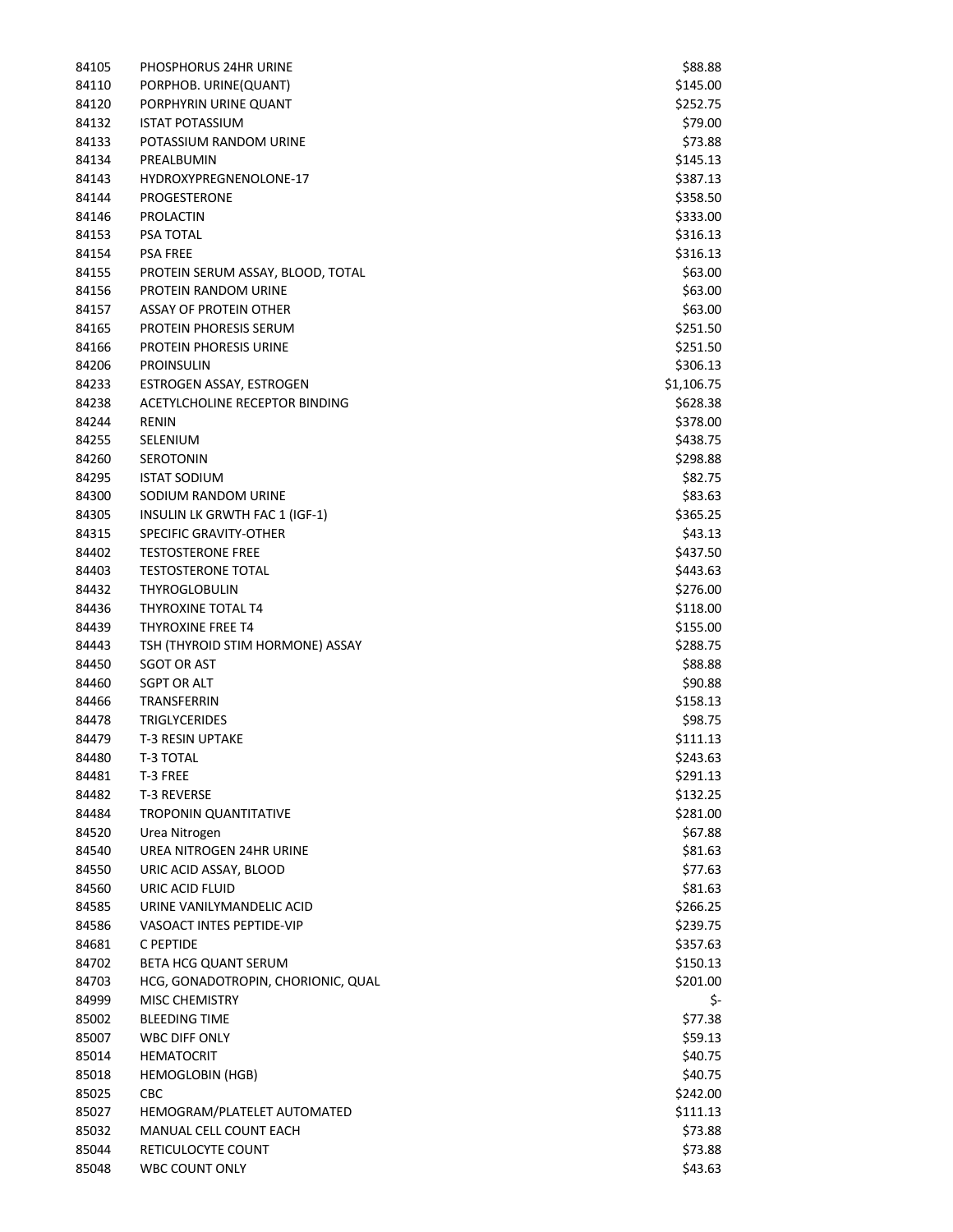| 85049 | AUTOMATED PLATELET COUNT                                | \$76.88    |
|-------|---------------------------------------------------------|------------|
| 85097 | <b>BONE MARROW INTER ONLY</b>                           | \$1,079.25 |
| 85210 | LUPUS ANTICOAGULANT S                                   | \$223.13   |
| 85230 | <b>FACTOR VII PROCONVERTIN</b>                          | \$307.63   |
| 85244 | FACTOR VIII CLOT; ANTIGEN                               | \$350.75   |
| 85245 | <b>FACTOR VIII RISTOCETIN COFACT</b>                    | \$140.50   |
| 85246 | FACTOR VIII VW FACTOR ANTIGEN                           | \$140.50   |
| 85247 | VONWILLEBRAND FACT MULTIM ANAL                          | \$140.50   |
| 85300 | ANTITHROMBIN III; ACTIVITY                              | \$203.63   |
| 85302 | PROTEIN C ANTIGEN                                       | \$206.50   |
| 85303 | PROTEIN C ACTIVITY                                      | \$237.63   |
| 85305 | <b>PROTEIN S TOTAL</b>                                  | \$199.38   |
| 85306 | PROTEIN S ACTIVITY                                      | \$237.13   |
| 85345 | <b>COAGULATION TIME</b>                                 | \$73.88    |
|       | <b>COAGULATION TIME: ACTIV</b>                          |            |
| 85347 |                                                         | \$73.13    |
| 85362 | <b>FDP</b>                                              | \$118.38   |
| 85378 | D-DIMER                                                 | \$122.63   |
| 85379 | <b>FIBRIN DEGRADATION QUANT</b>                         | \$174.50   |
| 85384 | <b>FIBRINOGEN ACTIVITY</b>                              | \$146.00   |
| 85460 | KLEIHAUER-BETKE                                         | \$133.00   |
| 85461 | <b>FETAL SCREEN ROSETTE</b>                             | \$114.00   |
| 85536 | <b>IRON STAIN, BONE MARROW</b>                          | \$111.13   |
| 85540 | LEUKOCYTE ALKALINE PHOS.                                | \$147.88   |
| 85576 | PLATELET FUNCTION ASSAY #2                              | \$251.50   |
| 85597 | HEX PHOSPHOLIPID NEUTRALIZTION                          | \$249.38   |
| 85610 | MIXING STUDIES, PT                                      | \$167.00   |
| 85613 | RUSS VIPER VENOM TIME DIL                               | \$120.13   |
| 85651 | SEDIMENTATION RATE - ESR                                | \$61.00    |
| 85660 | RBC SICKLE CELL TEST                                    | \$94.88    |
| 85670 | <b>THROMBIN TIME</b>                                    | \$99.13    |
| 85730 | MIXING STUDIES, PTT                                     | \$103.13   |
| 85732 | PTT FRACTIONATED                                        | \$111.13   |
| 86000 | ROCKY MTN SPOTTED FEVER                                 | \$120.00   |
| 86003 | ALLERGY BERMUDA                                         | \$82.13    |
| 86005 | ALLERG SCR FOOD                                         | \$137.00   |
| 86021 | P-ANCA (MYELOPEROXIDASE AB)                             | \$258.75   |
| 86022 | PLATELET ANTIBODY PANEL                                 | \$168.13   |
| 86038 | ANTI NUCLEAR ANTIBODY                                   | \$207.75   |
| 86060 | ASO TITER                                               | \$125.38   |
| 86078 | TRANSFUSN REACTION INVESTIGATN                          | \$674.38   |
| 86140 | <b>C-REACTIVE PROTEIN</b>                               | \$88.25    |
| 86141 | <b>CRP ULTRASENSITIVE</b>                               | \$222.50   |
| 86147 | CARDIOLIPIN ANTIBODY                                    | \$134.88   |
| 86160 | <b>C1 ESTERASE INHIBITOR</b>                            | \$206.25   |
| 86161 | <b>COMPLEMENT C4</b>                                    | \$206.25   |
| 86162 | <b>COMPLEMENT TOTAL (CH 50)</b>                         | \$322.88   |
| 86225 | DNA ANTIBODIES NATIVE                                   | \$236.00   |
|       | DNA ANTIBODY SINGLE                                     |            |
| 86226 |                                                         | \$208.13   |
| 86235 | <b>ANTIBODY SJOGREN</b>                                 | \$308.13   |
| 86255 | ANTIBODY RETICULIN IGA                                  | \$251.50   |
| 86256 | ANTIBODY MYOCARDIAL TITER                               | \$239.38   |
| 86294 | IMMUNOASSAY TUMOR ANTIGEN, QUAL                         | \$337.13   |
| 86300 | CA 27-29                                                | \$357.63   |
| 86301 | CA-19-9                                                 | \$357.63   |
| 86304 | CA-125                                                  | \$357.63   |
| 86308 | HETEROPHILE ANTIBODY, SCREEN                            | \$182.00   |
| 86316 | CHROMOGRANIN A                                          | \$357.63   |
| 86318 | IMMUNOASSAY INFECTIOUS ANTIGEN, QUAL/SEMI-QUANT, SINGLE | \$222.50   |
| 86320 | <b>IMMUNOELECTROPHORESIS</b>                            | \$230.88   |
| 86325 | IGG SYNTHSIS & INDEX                                    | \$235.13   |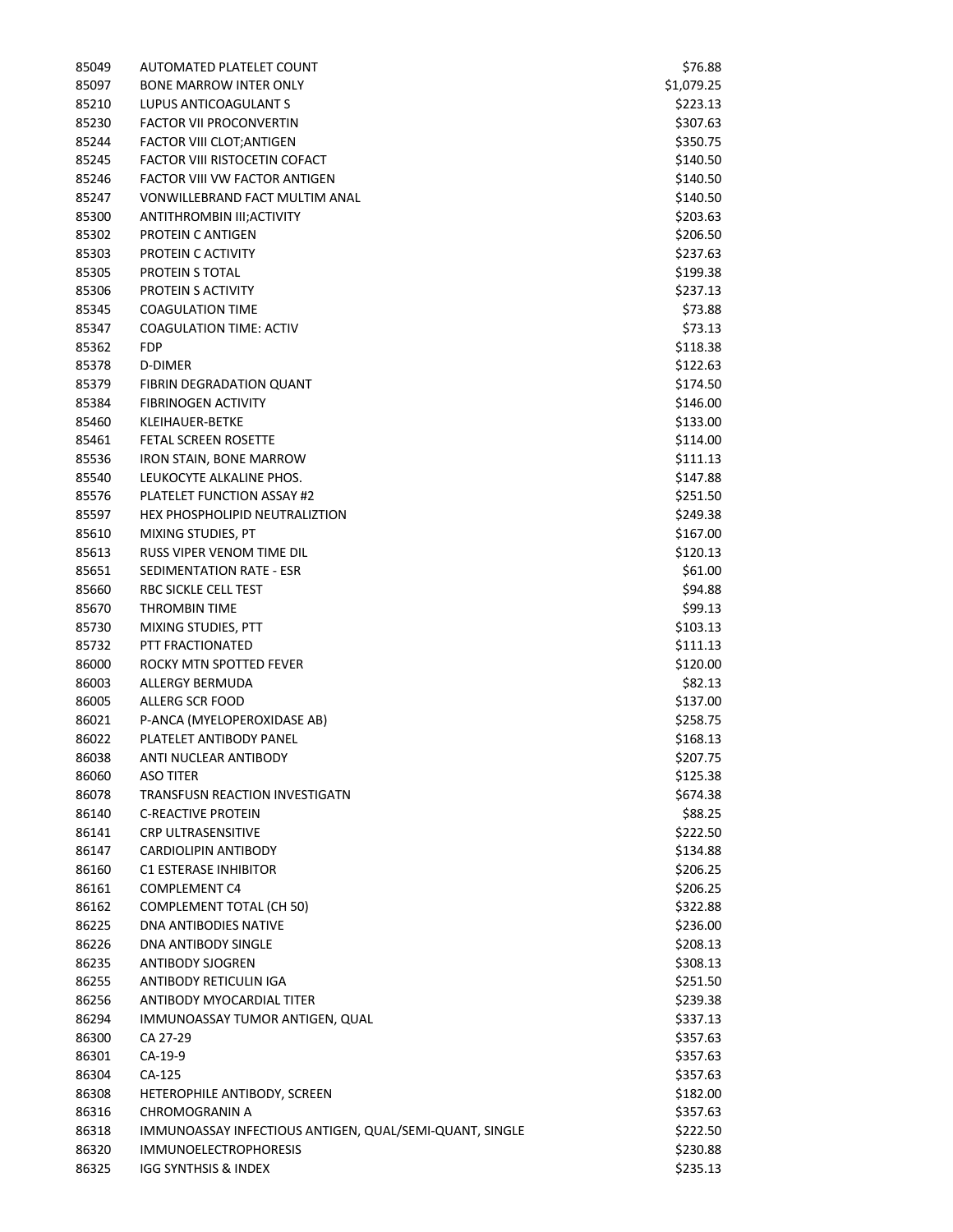| 86328 | Immunoassay For Infections Agent Antibiody  | \$200.00 |
|-------|---------------------------------------------|----------|
| 86334 | <b>IMMUNOFIXATION ELECTROPHO</b>            | \$247.25 |
| 86340 | ANTIBODY INTRINSIC FACTOR                   | \$259.00 |
| 86360 | T CELL HELPER/SUPPRESSOR                    | \$807.38 |
| 86376 | THYROID PEROXIDASE ABS                      | \$249.88 |
| 86386 | NUCLEAR MATRIX PROTEIN 22 (NMP22), QUAL     | \$274.38 |
| 86403 | H. INFLU GP.B ANTIGEN EIA                   | \$175.13 |
| 86413 | Quantitative Of SARS-CoV2antibodies         | \$200.00 |
| 86430 | RA LATEX QUAL                               | \$97.50  |
| 86431 | RA QUANTITATIVE                             | \$97.50  |
| 86580 | TB INTRADERMAL TEST                         | \$101.88 |
| 86592 | <b>VDRL-CSF</b>                             | \$73.38  |
| 86593 | VDRL/RPR(QUANT)                             | \$75.63  |
| 86603 | ADENOVIRUS ANTIBODY                         | \$140.50 |
| 86611 | BARTONELLA HENSALAE/QUINTANA                | \$140.50 |
| 86618 | LYME DISEASE (BORRELIA BUGDORFERI) ANTIBODY | \$292.63 |
| 86631 | CHLAMYDIA ANTIBODY                          | \$140.50 |
| 86641 | <b>ANTIBODY CRYPTOCOCCUS</b>                | \$140.50 |
| 86644 | <b>CYTOMEGALO IGG</b>                       | \$247.38 |
| 86658 | <b>COXSACKIE A VIRAL TITER</b>              | \$140.50 |
| 86663 | EPSTEIN BARR (EA)                           | \$225.38 |
| 86664 | ANTIBODY EPSTEIN BARR (EBNA)                | \$262.88 |
| 86665 | ANTIBODY EPSTEIN BARR VCA                   | \$311.75 |
| 86677 | ANTIBODY HELICOBACTER PYLORI                | \$140.50 |
| 86689 | <b>WESTERN BLOT CONFIRMATION</b>            | \$332.50 |
| 86695 | <b>HERPES SIMPLEX TEST</b>                  | \$225.00 |
| 86696 | <b>HERPES SIMPLEX IGG</b>                   | \$332.50 |
| 86701 | HIV-1 ANTIBODY                              | \$152.63 |
| 86702 | HIV Rapid Screening (POC Test)              |          |
|       |                                             | \$181.50 |
| 86704 | HEP B CORE ANTIBODY TOTAL                   | \$181.25 |
| 86705 | HEP B CORE ANTIBODY IGM                     | \$181.25 |
| 86706 | <b>HEPATITIS B SURF ANTIBODY</b>            | \$184.50 |
| 86708 | <b>HEPATITIS A ANTIBODY IGG</b>             | \$212.88 |
| 86709 | HEP A ANTIBODY IGM                          | \$184.50 |
| 86710 | PARAINFLUENZA TYPE 1                        | \$232.88 |
| 86713 | LEGIONELLA ANTIBODY                         | \$263.00 |
| 86735 | <b>MUMPS ANTIBODY</b>                       | \$224.25 |
| 86738 | MYCOPLASMA PNEU IGG                         | \$227.50 |
| 86756 | RESPIRATORY SYNCYTIAL VIRU                  | \$345.00 |
| 86757 | RICKETTSIA ANTIBODY                         | \$140.50 |
| 86759 | ROTAVIRUS                                   | \$226.63 |
| 86762 | RUBELLA IGG                                 | \$247.38 |
| 86765 | <b>RUBEOLA</b>                              | \$221.38 |
| 86769 | Antibody-SARS-CoV-2 Covid-19                | \$200.00 |
| 86777 | <b>TOXOPLASMA IGG</b>                       | \$247.38 |
| 86787 | <b>VARICELLA ZOSTER</b>                     | \$140.50 |
| 86788 | WEST NILE VIRUS AB IGM                      | \$140.50 |
| 86790 | RABIES ANTIBODY                             | \$140.50 |
| 86803 | <b>HEPATITIS C ANTIBODY</b>                 | \$245.25 |
| 86804 | <b>HEPATITIS C RIBA</b>                     | \$266.25 |
| 86812 | HLA B <sub>27</sub>                         | \$443.50 |
| 86849 | <b>LUPUS PROFILE</b>                        | \$-      |
| 86850 | ANTIBODY SCREEN RBC                         | \$110.83 |
| 86860 | <b>ANTIBODY ELUTION</b>                     | \$411.53 |
| 86870 | ANTIBODY ID                                 | \$152.99 |
| 86880 | <b>CORD BLOOD STUDIES</b>                   | \$92.38  |
| 86886 | <b>ANTIBODY TITER</b>                       | \$88.88  |
| 86891 | AUTOLOGOUS BLOOD OP SALVAGE                 | \$224.50 |
| 86900 | <b>ABO GROUP</b>                            | \$51.25  |
| 86901 | <b>BLOOD TYPING RH (D)</b>                  | \$51.25  |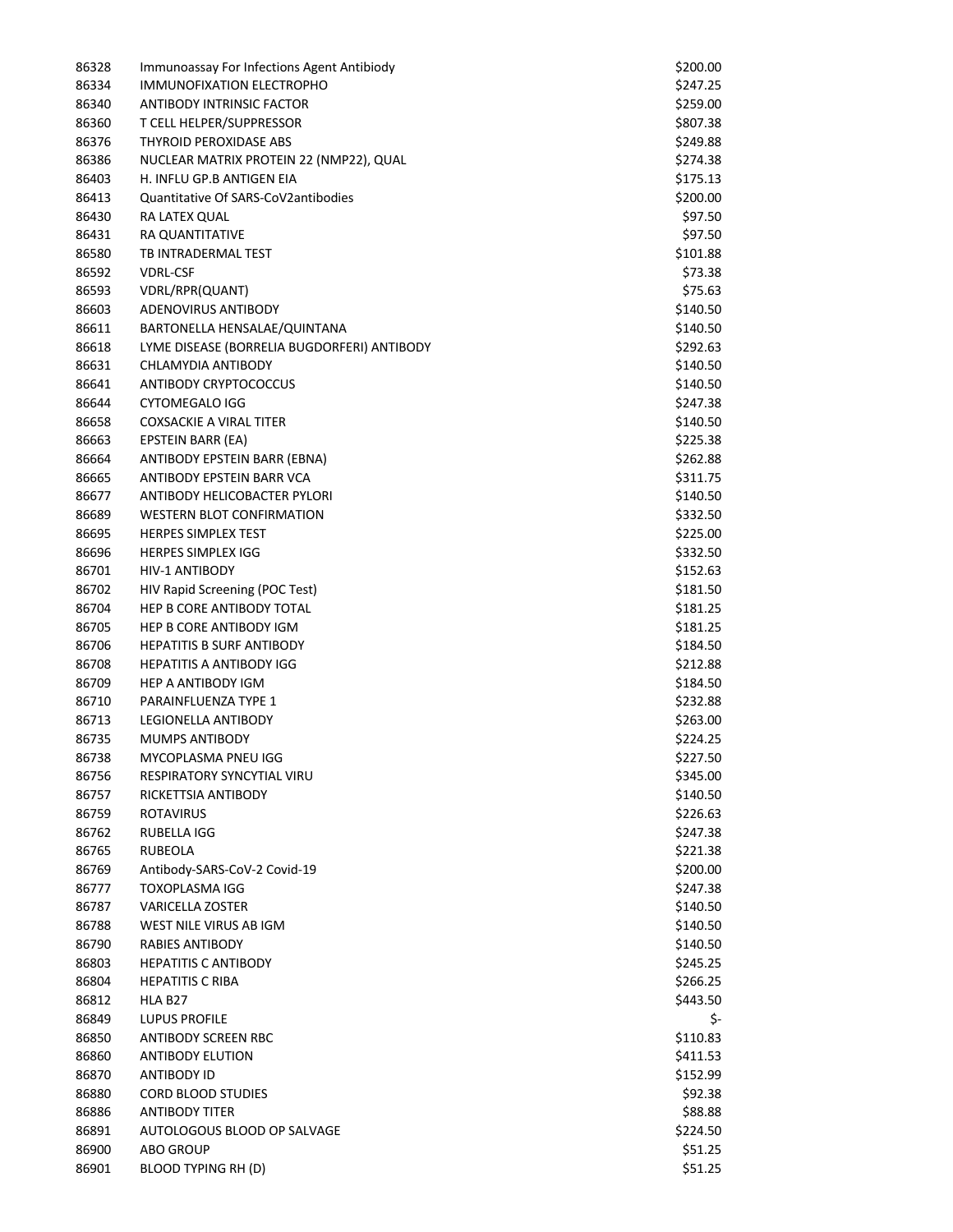| 86903 | ANTIGEN SCREEN REAGENT                           | \$-      |
|-------|--------------------------------------------------|----------|
| 86905 | ANTIGEN TYPING W/AHG                             | \$65.63  |
| 86906 | RH PHENOTYPING                                   | \$133.25 |
| 86920 | <b>CROSSMATCH 1 UNIT</b>                         | \$189.88 |
| 86922 | <b>CROSSMATCH AHG/UNIT</b>                       | \$221.65 |
| 86923 | COMPATIBILITY EA UNIT ELECTRON                   | \$216.38 |
| 86927 | FRESH FROZ PLASMA THAWING/UNIT                   | \$224.50 |
| 86945 | IRRADIATED BLOOD PRODUCT                         | \$224.50 |
| 86978 | ANTIBODY AUTOABSORPTION                          | \$312.38 |
| 86999 | <b>MULTIPLE SCL PROFILE</b>                      | \$224.50 |
| 87015 | <b>CONCENTRATE ANY TYPE</b>                      | \$114.75 |
| 87040 | <b>CULTURE BLOOD</b>                             | \$378.00 |
| 87045 | <b>CULTURE STOOL LOOSE</b>                       | \$162.13 |
| 87046 | <b>CULTURE VIBRIO STOOL</b>                      | \$162.13 |
| 87070 | <b>CULTURE BLOOD</b>                             | \$301.00 |
| 87075 | <b>CULTURE ANAEROBIC</b>                         | \$162.63 |
| 87076 | <b>CULTURE ANAEROBIC ADDL METH ID</b>            | \$138.88 |
| 87077 | <b>CULTURE NON URINE ID</b>                      | \$138.88 |
| 87081 | <b>CULTURE SCREEN ONLY</b>                       | \$114.00 |
| 87086 | <b>CULTURE URINE</b>                             | \$249.00 |
| 87088 | <b>CULTURE URINE ID</b>                          | \$139.13 |
| 87101 | <b>CULTURE FUNGUS (SKIN)</b>                     | \$132.50 |
| 87102 | <b>CULTURE FUNGUS (OTHER)</b>                    | \$144.38 |
| 87103 | <b>CULTURE FUNGUS (BLOOD)</b>                    | \$155.00 |
| 87106 | YEAST ID                                         |          |
|       |                                                  | \$177.38 |
| 87109 | CULTURE MYCOPLASMA                               | \$179.13 |
| 87110 | <b>CULTURE CHLAMYDIA</b>                         | \$336.63 |
| 87116 | <b>CULTURE TB/AFB ISO ONLY</b>                   | \$185.63 |
| 87147 | SEROL AGGLUT/ANTISERUM                           | \$88.88  |
| 87172 | PINWORM PREP                                     | \$73.38  |
| 87176 | <b>HOMOGENIZATION TISSUE CELL</b>                | \$101.13 |
| 87177 | PARASITE/OVA ID                                  | \$150.25 |
| 87181 | E-TEST AMOXICIL CLAVULAN ACID                    | \$81.63  |
| 87184 | SENSITIVITY/DISK METH                            | \$118.63 |
| 87186 | <b>SENSITIVITY MIC</b>                           | \$148.50 |
| 87205 | FECAL LEUKOCYTES SMEAR                           | \$73.38  |
| 87206 | AFB SMEAR ONLY                                   | \$92.38  |
| 87207 | PNEUMOCYSTIS PREP                                | \$251.50 |
| 87210 | SMEAR, WET MOUNT                                 | \$73.38  |
| 87220 | <b>KOH PREP</b>                                  | \$73.38  |
| 87230 | TOXIN/ANTITOXIN ASSAY CULTURE                    | \$339.25 |
| 87252 | <b>CULTURE VIRUS</b>                             | \$447.88 |
| 87299 | CYTOMEGALOVIRUS IMM EARLY AG                     | \$206.13 |
| 87324 | AG CLOSTRIDIA DIFF TOXIN A                       | \$206.13 |
| 87328 | AG GIARDIC ANTIGEN EIA                           | \$206.13 |
| 87335 | AG N MEN B/E.COLI                                | \$206.13 |
| 87338 | HELICOBACTOR PYLORI STOOL                        | \$247.13 |
| 87340 | <b>HEPATITIS B SURF ANTIGEN</b>                  | \$177.50 |
| 87390 | $HIV-1$                                          | \$303.13 |
| 87400 | INFLUENZA A&B ANTIGEN                            | \$248.00 |
| 87420 | <b>HB RAPID RSV</b>                              | \$206.13 |
| 87426 | Inf Agent Antigen Detectionby Enzyme Immunoassay | \$200.00 |
| 87427 | SHIGA-LIKE TOXIN                                 | \$206.13 |
| 87430 | STREP GROUP A ANTIGEN                            | \$206.13 |
| 87449 | AG N MEN C/W                                     | \$206.13 |
| 87450 | LEGIONELLA ANTIGEN SCRN                          | \$164.75 |
| 87481 | CANDIDA DNA AMP PROBE                            | \$206.19 |
| 87491 | CHYLMD TRACH DNA AMP PROBE                       | \$206.19 |
| 87493 | C DIFF AMPLIFIED PROBE                           | \$232.69 |
| 87510 | <b>GARDNER VAG DNA DIR PROBE</b>                 | \$341.13 |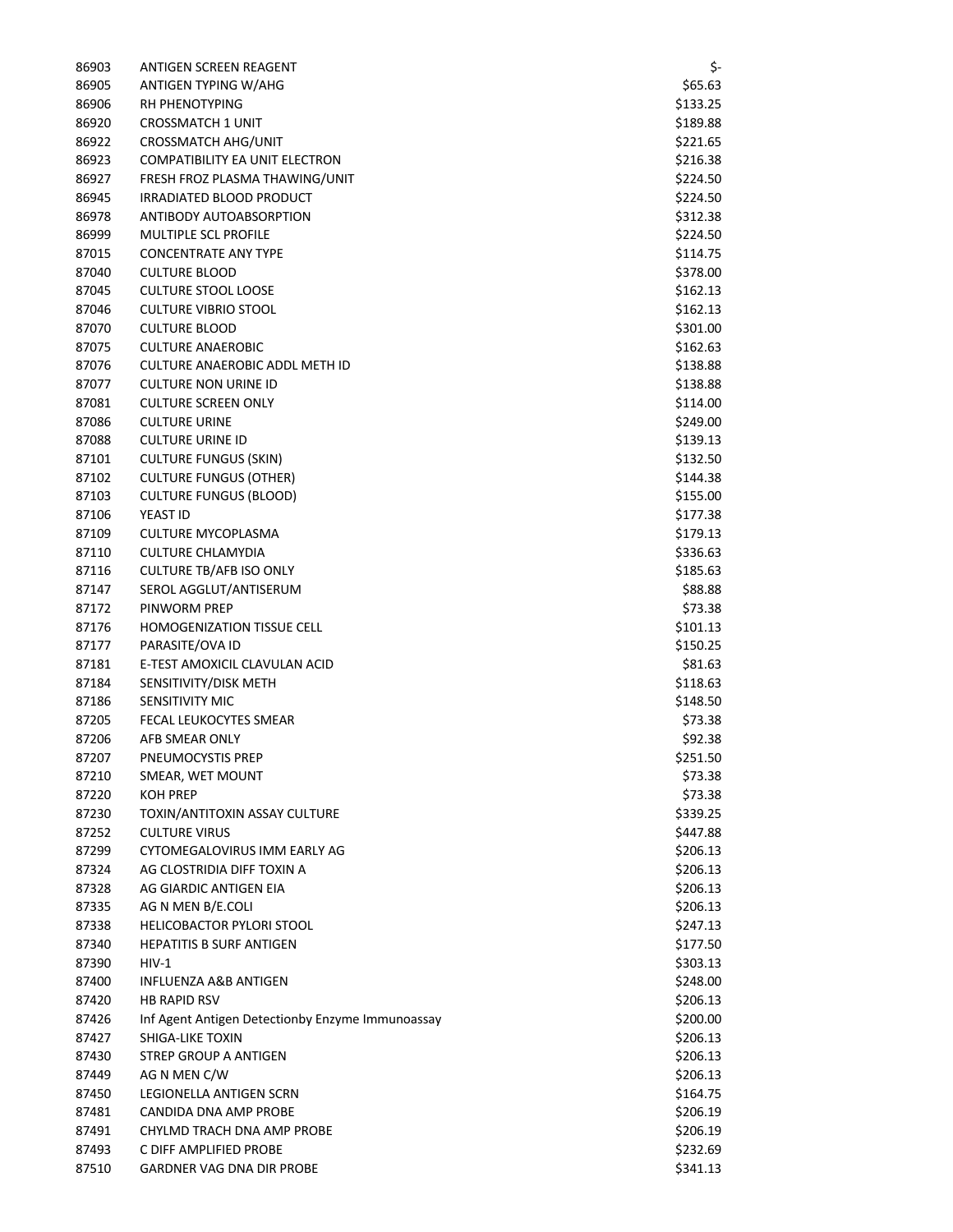| 87512          | GARDNER VAG DNA QUANT                                           | \$347.12             |
|----------------|-----------------------------------------------------------------|----------------------|
| 87521          | <b>HEPATITIS C PRR QUAL</b>                                     | \$603.00             |
| 87522          | <b>HEPATITIS C/RNA/PCR</b>                                      | \$487.50             |
| 87536          | HIV VIRAL LOAD 3RD GENERATION                                   | \$1,462.00           |
| 87590          | <b>GONORRHEA BY DNA PROBE</b>                                   | \$344.63             |
| 87591          | N.GONORRHOEAE DNA AMP PROB                                      | \$206.19             |
| 87633          | Inf Agent Detection By Nucleic Acid, Resp Virus                 | \$625.00             |
| 87635          | Inf Agent Det By Nucleic Acid; SARS-CoV19                       | \$200.00             |
| 87661          | Trich Vaginalis, Amplified Probe Tech                           | \$206.19             |
| 87797          | CHLAMYDIA/GC DNA PROB                                           | \$344.63             |
| 87804          | INFLUENZA ASSAY W/OPTIC (RAPID FLU)                             | \$206.13             |
| 87807          | RSV ASSAY W/OPTIC                                               | \$206.13             |
| 87808          | TRICHOMONAS ASSAY W/OPTIC                                       | \$206.13             |
| 87809          | ADENOVIRUS ASSAY W/OPTIC                                        | \$206.13             |
| 87810          | CHLAMYDIA TRACHOMATIS                                           | \$206.13             |
| 87880          | STREP A ASSAY W/OPTIC                                           | \$206.13             |
| 87899          | AGENT NOS ASSAY W/OPTIC                                         | \$206.13             |
| 87902          | <b>HCV GENOTYPE</b>                                             | \$3,149.00           |
| 87905          | SIALIDASE ENZYME ASSAY                                          | \$210.00             |
| 88104          | <b>CYTO NON GYN SMEAR INTERP</b>                                | \$955.50             |
| 88108          | CYTOLOGY NON-GYN CON TECH                                       | \$989.25             |
| 88125          | <b>CYTOPATHOLOGY FORENSIC</b><br>PAP SMEAR THIN PREP DIAGNOSTIC | \$281.38             |
| 88142          |                                                                 | \$348.13             |
| 88150<br>88164 | PAP SMEAR DIAGNOSTIC<br>PAP SMEAR DIAGNOSTIC-BETHESDA           | \$181.63<br>\$181.63 |
| 88173          | FNA EVALUATION, INTERP/REPORT                                   | \$1,881.75           |
| 88182          | FLOW CYTOMETRY/DNA ANALYSIS                                     | \$1,368.13           |
| 88230          | TISSUE CULTURE, LYMPHOCYTE                                      | \$2,001.75           |
| 88237          | TISSUE CULTURE BONE MARROW                                      | \$2,170.25           |
| 88262          | <b>CHROM COUNT 15-20 CELLS</b>                                  | \$2,141.63           |
| 88264          | <b>CHROM ANALYSIS 20-25 CELLS</b>                               | \$2,141.63           |
| 88271          | MOLECULAR CYTO DNA PROBE                                        | \$368.00             |
| 88274          | <b>CHROM ANALYSIS 25-99 CELLS</b>                               | \$598.13             |
| 88275          | MOLEC INTERPHASE INSITU                                         | \$690.00             |
| 88280          | <b>CHROM ANAL KARYOTYPE</b>                                     | \$431.25             |
| 88291          | CYTO AND MOLEC CYTOGEN INT&REP                                  | \$384.13             |
| 88300          | PATHOLOGY LEVEL I                                               | \$182.75             |
| 88302          | PATHOLOGY LEVEL II                                              | \$387.50             |
| 88304          | PATHOLOGY LEVEL III                                             | \$558.25             |
| 88305          | PATHOLOGY LEVEL IV                                              | \$879.38             |
| 88307          | PATHOLOGY LEVEL V                                               | \$3,727.50           |
| 88309          | PATHOLOGY LEVEL VI                                              | \$5,633.88           |
| 88311          | <b>DECALCIFICATION PROCEDURE</b>                                | \$255.75             |
| 88312          | SPECIAL STAINS GROUP I                                          | \$1,224.00           |
| 88313          | SPECIAL STAINS GROUP II                                         | \$848.00             |
| 88314          | HISTO STAIN FROZEN SECT                                         | \$1,014.88           |
| 88321          | REFERRED PATHOLOGY CONSULT                                      | \$1,169.13           |
| 88325          | <b>CONSULT COMPREHENSIVE</b>                                    | \$2,637.00           |
| 88329          | PATHOLOGY CONSULT IN SURG                                       | \$720.88             |
| 88331          | FROZEN SECTION SINGLE SPECIMEN                                  | \$1,251.50           |
| 88332          | <b>FROZEN SECTION ADDL TISSUE BLK</b>                           | \$546.50             |
| 88333          | PATH CONSULT OR INITIAL SITE                                    | \$1,318.63           |
| 88334          | PATH CONSULT OR EA ADD SITE                                     | \$823.25             |
| 88342          | IMMUNOCYTOCHEMISTRY EA ANTIBDY                                  | \$1,445.75           |
| 88346          | L.E. PREP                                                       | \$1,369.75           |
| 88348          | ELECTRON MICROSCOPY DIAGNOSTIC                                  | \$9,085.75           |
| 88360          | <b>ESTROGEN RECEPTOR</b>                                        | \$1,595.63           |
| 88368          | INSITU HYBRIDIZATION MANUAL                                     | \$2,908.75           |
| 88399          | UNLISTED MISC PATH LAB                                          | \$158.88             |
| 88720          | <b>BILIRUBIN TRANSCUTANEOUS</b>                                 | \$86.25              |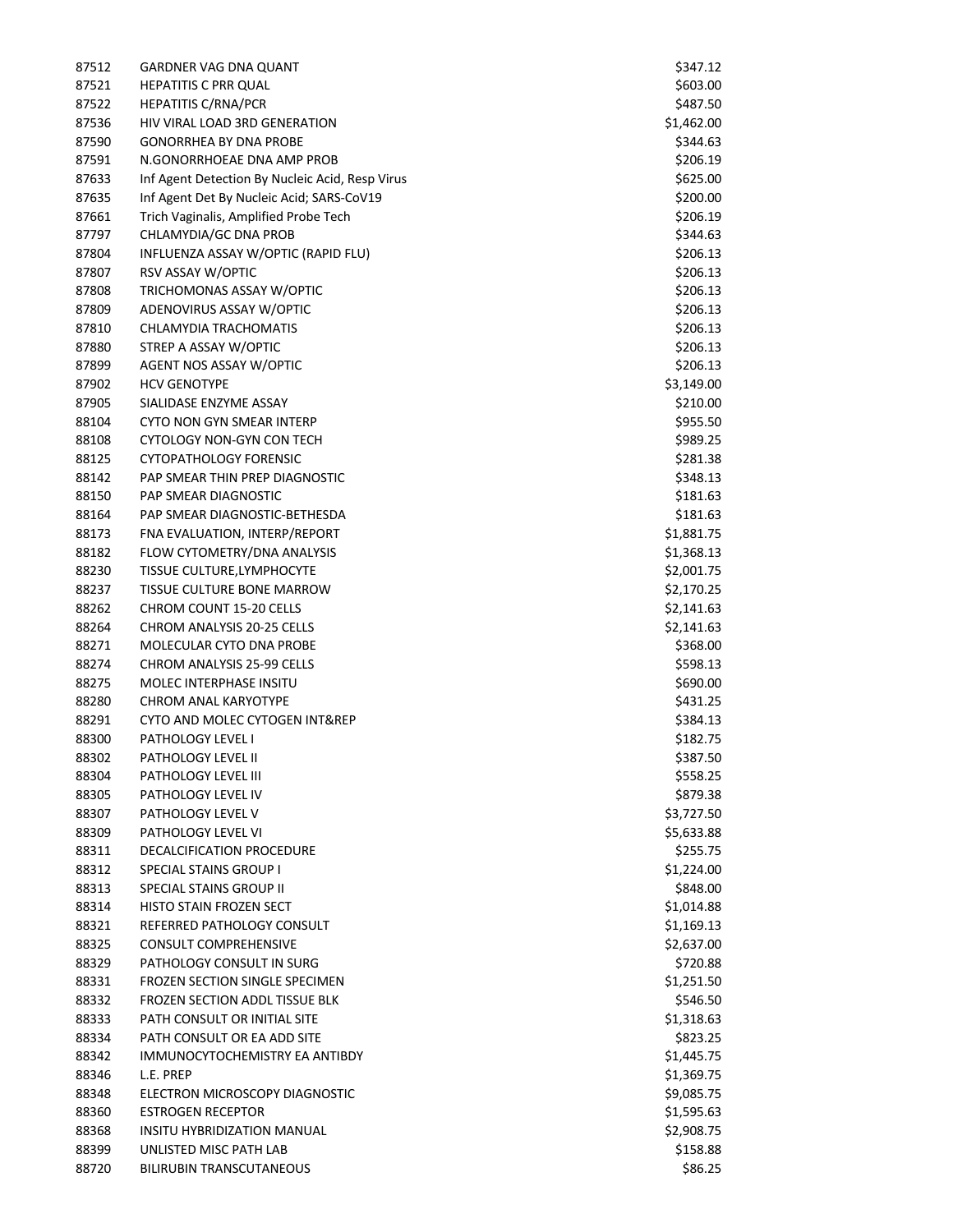| 89051 | <b>CSF CELL COUNT &amp; DIFF</b>                                           | \$94.63    |
|-------|----------------------------------------------------------------------------|------------|
| 89055 | LEUKOCYTE SMEAR - STOOL                                                    | \$73.38    |
| 89060 | <b>CRYSTAL ANALYSIS</b>                                                    | \$122.88   |
| 89190 | EOSINOPHILS NASAL SMEAR                                                    | \$81.63    |
| 89220 | Sputum, obtaining specimen, aerosol induced technique (separate procedure) | \$221.25   |
| 90281 | TC IMMUNE GLOBULIN IG                                                      | \$-        |
| 90371 | TC HEPATITIS B IMMUNE GLOBLIN                                              | \$1,400.36 |
| 90375 | RABIES IG IM/SC                                                            | \$2,747.69 |
| 90385 | RH IG MINIDOSE IM                                                          | \$316.01   |
| 90386 | Rho(D) immune globulin (RhIgIV), human, for intravenous use                | \$-        |
| 90389 | TC TETANUS IMMUNE GLOBULIN                                                 | \$-        |
| 90393 | VACCINA IG IM                                                              | \$-        |
| 90396 | VARICELLA-ZOSTER IG IM                                                     | \$998.50   |
| 90471 | IMMUNIZATION ADMIN - INITIAL                                               | \$324.00   |
| 90472 | IMMUNIZATION ADMIN SUBSEQUENT                                              | \$157.75   |
| 90473 | IMMUNE ADMIN ORAL/NASAL                                                    | \$324.00   |
| 90474 | ED-IMMUNIZATION NASAL\ORAL 2or more                                        | \$157.75   |
| 90585 | <b>BCG VACCINE PERCUT</b>                                                  | \$1,511.43 |
| 90586 | <b>BCG VACCINE INTRAVESICAL</b>                                            | \$1,511.43 |
| 90632 | HEP A VACCINE ADULT IM                                                     | \$620.84   |
| 90633 | HEP A VACC PED/ADOL 2 DOSE                                                 | \$476.32   |
| 90634 | HEP A VACC PED/ADOL 3 DOSE                                                 | \$-        |
| 90636 | HEP A/HEP B VACC ADULT IM                                                  | \$1,535.74 |
| 90645 | HIBTITER .5ML INJ                                                          | \$-        |
| 90647 | HIB VACCINE PRP-OMP IM                                                     | \$-        |
| 90648 | HIB VACCINE PRP-T IM                                                       | \$378.05   |
| 90649 | <b>HPV VACCINE 4 VALENT IM</b>                                             | \$2,246.73 |
| 90650 | <b>HPV VACCINE 2 VALENT IM</b>                                             | \$2,141.17 |
| 90653 | FLU VACCINE ADJUVANT IM                                                    | \$-        |
| 90654 | FLU VACCINE NO PRESERV ID                                                  | \$236.48   |
| 90655 | FLU VAC NO PRSV 3 VAL 6-35 M                                               | \$215.53   |
| 90656 | FLU VACCINE NO PRESERV 3 & >                                               | \$154.97   |
| 90657 | FLU VACCINE 3 YRS IM                                                       | \$75.28    |
| 90658 | FLU VACCINE 3 YRS & > IM                                                   | \$256.53   |
| 90659 | <b>ED-FLU SHOT INDUSTRY</b>                                                | \$-        |
| 90660 | FLU VACCINE NASAL                                                          | \$319.30   |
| 90662 | FLU VACC PRSV FREE INC ANTIG                                               | \$397.79   |
| 90669 | PNEUMOCOCCAL VACC 7 VAL IM                                                 | \$1,193.51 |
| 90670 | PNEUMOCOCCAL VACC 13 VAL IM                                                | \$1,813.84 |
| 90672 | FLU VACCINE 4 VALENT NASAL                                                 | \$307.44   |
| 90675 | RABIES VACCINE IM                                                          | \$2,904.81 |
| 90676 | RABIES VACCINE ID                                                          | \$1,945.50 |
| 90680 | ROTOVIRUS VACC 3 DOSE ORAL                                                 | \$1,239.38 |
| 90696 | DTAP-IPV VACC 4-6 YR IM                                                    | \$-        |
| 90700 | DTAP VACCINE > 7 YRS IM                                                    | \$-        |
| 90702 | DIPHERIA plus TETANUS DRUG FOR AGE YOUNGER THAN 7YRS                       | \$-        |
| 90703 | TETANUS VACCINE IM                                                         | \$491.06   |
| 90706 | RUBELLA VACCINE VIAL 0.5ML                                                 | \$-        |
| 90707 | MEASLES MUMPS RUBELLA VACCINE                                              | \$928.30   |
| 90708 | MEASLES-RUBELLA VACCINE SC                                                 | \$-        |
| 90710 | TC DPT                                                                     | \$2,493.33 |
| 90714 | DIPHERIA plus TETANUS DRUG FOR AGE 7 OR OLDER                              | \$243.43   |
| 90715 | <b>DTAP DRUG</b>                                                           | \$422.49   |
| 90718 | ER-Immun-Tetanus/Diptheria Vaccine                                         | \$-        |
| 90723 | DTAP-HEP B-IPV VACCINE IM                                                  | \$1,167.00 |
| 90732 | PNEUMOCOCCAL VACCINE                                                       | \$904.40   |
| 90733 | MENINGOCOCCAL VACCINE SC                                                   | \$1,331.15 |
| 90739 | HEP B VACC ADULT 2 DOSE IM                                                 | \$-        |
| 90740 | HEPB VACC ILL PAT 3 DOSE IM                                                | \$1,492.69 |
| 90741 | CCU-H1N1 VACCINE ADMINISTRTN                                               | \$-        |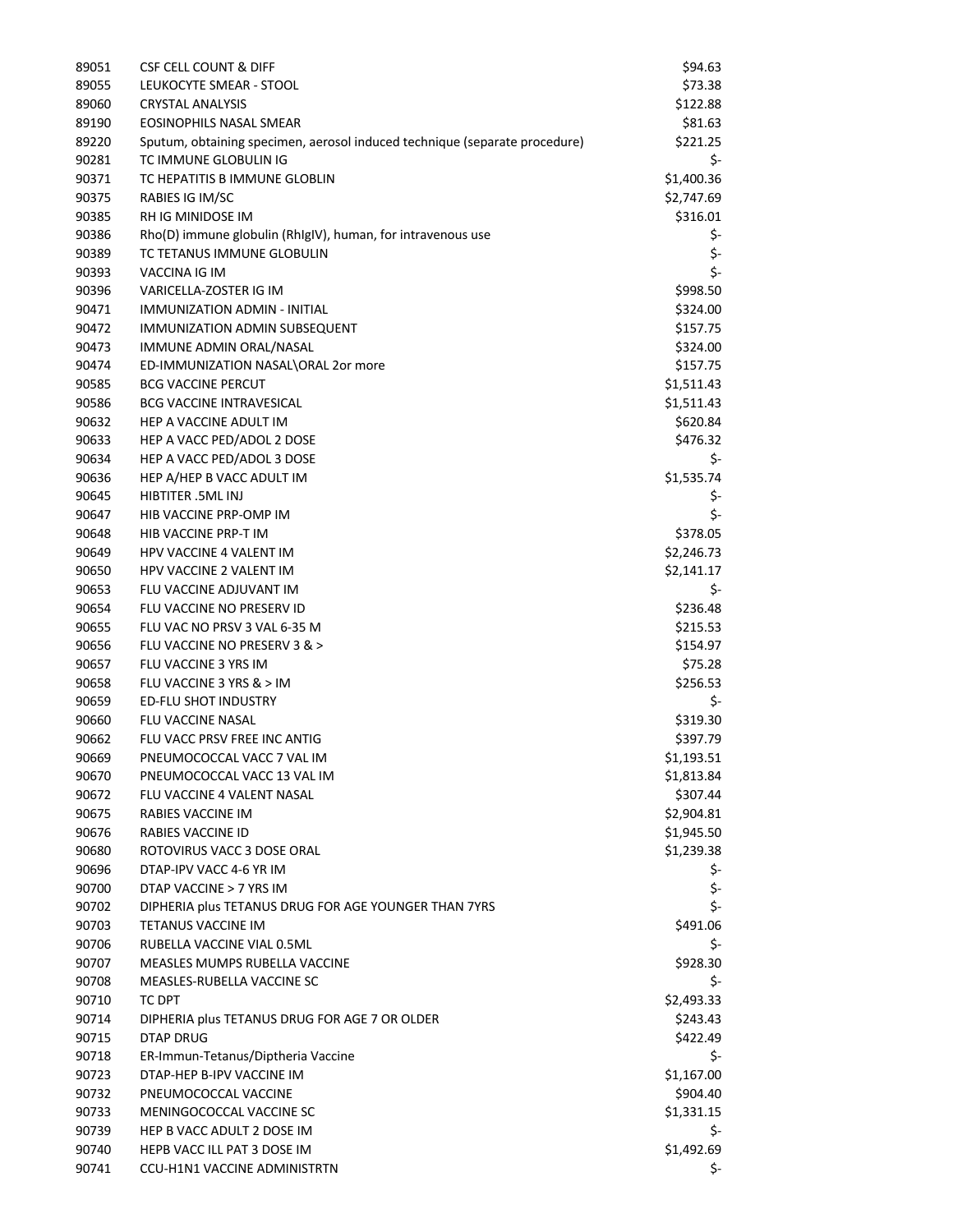| 90743 | HEP B VACC ADOL 2 DOSE IM                                                   | \$302.69             |
|-------|-----------------------------------------------------------------------------|----------------------|
| 90744 | HEPATIT B VIR VACC 10MCG/.5ML                                               | \$302.69             |
| 90746 | HEP B VACC ADULT 3 DOSE IM                                                  | \$746.34             |
| 90747 | HEPB VACC ILL PAT 4 DOSE IM                                                 | \$1,492.69           |
| 90748 | HEP B/HIB VACCINE IM                                                        | \$720.91             |
| 90749 | 4A-PPD ADMINISTRATION                                                       | \$-                  |
| 90785 | PSYTX COMPLEX INTERACTIVE                                                   | \$59.63              |
| 90791 | PSYCH DIAGNOSTIC EVALUATION                                                 | \$1,892.38           |
| 90792 | PSYCH DIAG EVAL W/MED SRVCS                                                 | \$1,560.50           |
| 90801 | PSYCH EVALUATION                                                            | \$-                  |
| 90846 | Family psychotherapy (without the patient present)                          | \$927.88             |
| 90847 | Family psychotherapy (conjoint psychotherapy) (with patient present)        | \$1,111.88           |
| 90849 | Multiple-family group psychotherapy                                         | \$426.88             |
| 90853 | Group psychotherapy (other than of a multiple-family group)                 | \$307.63             |
| 92511 | NASOPHARYNGOSCOPY WITH ENDOSCOPE                                            | \$1,803.38           |
| 92950 | HEART/LUNG RESUSCITATION CPR                                                | \$3,857.75           |
| 92953 | TEMPORARY EXTERNAL PACING                                                   | \$132.50             |
| 92960 | CARDIOVERSION ELECTRIC EXT                                                  | \$2,575.88           |
| 92977 | CORONARY THROMBOLYSIS BY IV INFUSION                                        | \$710.63             |
| 93000 | ELECTROCARDIOGRAM COMPLETE                                                  | \$230.00             |
| 93005 | ELECTROCARDIOGRAM TRACING                                                   | \$472.00             |
| 93010 | ELECTROCARDIOGRAM REPORT                                                    | \$102.50             |
| 93041 | RHYTHM ECG TRACING                                                          | \$72.00              |
| 93770 | MONITOR CVP, VENOUS PRESSURE                                                | \$108.81             |
| 93880 | <b>EXTRACRANIAL STUDY</b>                                                   | \$1,925.88           |
| 93882 | <b>EXTRACRANIAL STUDY Uni</b>                                               | \$962.90             |
| 93925 | <b>LOWER EXTREMITY STUDY</b>                                                | \$2,354.12           |
| 93926 | <b>LOWER EXTREMITY STUDY</b>                                                | \$1,392.13           |
| 93931 | UPPER EXTREMITY STUDY                                                       | \$1,136.92           |
|       | Duplex scan of extremity veins including responses to compression and other |                      |
| 93970 | mane                                                                        | \$2,196.14           |
| 93971 | <b>EXTREMITY STUDY</b>                                                      | \$1,465.63           |
| 93976 | <b>VASCULAR STUDY</b>                                                       | \$1,465.63           |
| 93990 | US Lower EXT L Venous And Arterial Duplex                                   | \$1,759.25           |
| 94010 | SPIROM SIMPL PFT VC                                                         | \$468.63             |
| 94060 | <b>BRONCH EVAL PRE/POST</b>                                                 | \$805.50             |
| 94150 | <b>VITAL CAPACITY</b>                                                       | \$334.96             |
| 94200 | MAX VOLUNTARY VENT (MVV)                                                    | \$327.75             |
| 94240 | <b>FUNC RESID CAPACITY</b>                                                  | Ş-                   |
| 94350 | <b>DIFFUSION STUDIES</b>                                                    | \$-                  |
| 94370 | Peak Flow                                                                   | \$-                  |
| 94640 | Nebulizer first (initial)                                                   | \$242.63             |
| 94644 | CONTINUOUS INHALATION TX W/ AEROSOL MEDICATION, FIRST HOUR                  | \$587.75             |
| 94645 | EACH ADD'L HOUR CONTINUOUS INHALATION TX W/ AEROSOL MEDICATION              | \$187.13             |
| 94660 | POS AIRWAY PRESSURE CPAP                                                    | \$801.75             |
| 94664 | DEMO AND/OR EVAL OF PT UTILIZATION OF AEROSOL, NEB, MDI, OR IPPB DEVICE     | \$234.00             |
| 94667 | CHEST WALL MANIPULATION, INITIAL DEMO AND/OR EVAL                           | \$327.75             |
| 94760 | MEASURE BLOOD OXYGEN LEVEL (PULSE OX)                                       | \$42.25              |
| 94761 | CONTINUOUS PULSE OX                                                         | \$63.63              |
| 94762 | PulseOx Overnight                                                           | \$315.00             |
| 94770 | CO2 Expired Gas Determination                                               | \$101.75             |
| 95115 | <b>ALLERGY INJECTION</b>                                                    | \$119.00             |
| 96360 | <b>HYDRATION IV INITIAL</b>                                                 | \$732.50             |
| 96361 | HYDRATE IV INFUSION ADDITIONAL                                              | \$294.00             |
| 96365 | THER/PROPH/DIAG IV INF FIRST HOUR                                           | \$945.63             |
| 96366 | THER/PROPH/DIAG IV INF ADDITIONAL HOURS                                     | \$272.88             |
| 96367 | TX/PROPH/DG ADDL SEQ IV INF                                                 | \$400.75             |
| 96368 |                                                                             |                      |
|       | THER/DIAG CONCURRENT INF                                                    |                      |
| 96372 | THER/PROPH/DIAG INJ SC/IM                                                   | \$276.00<br>\$324.00 |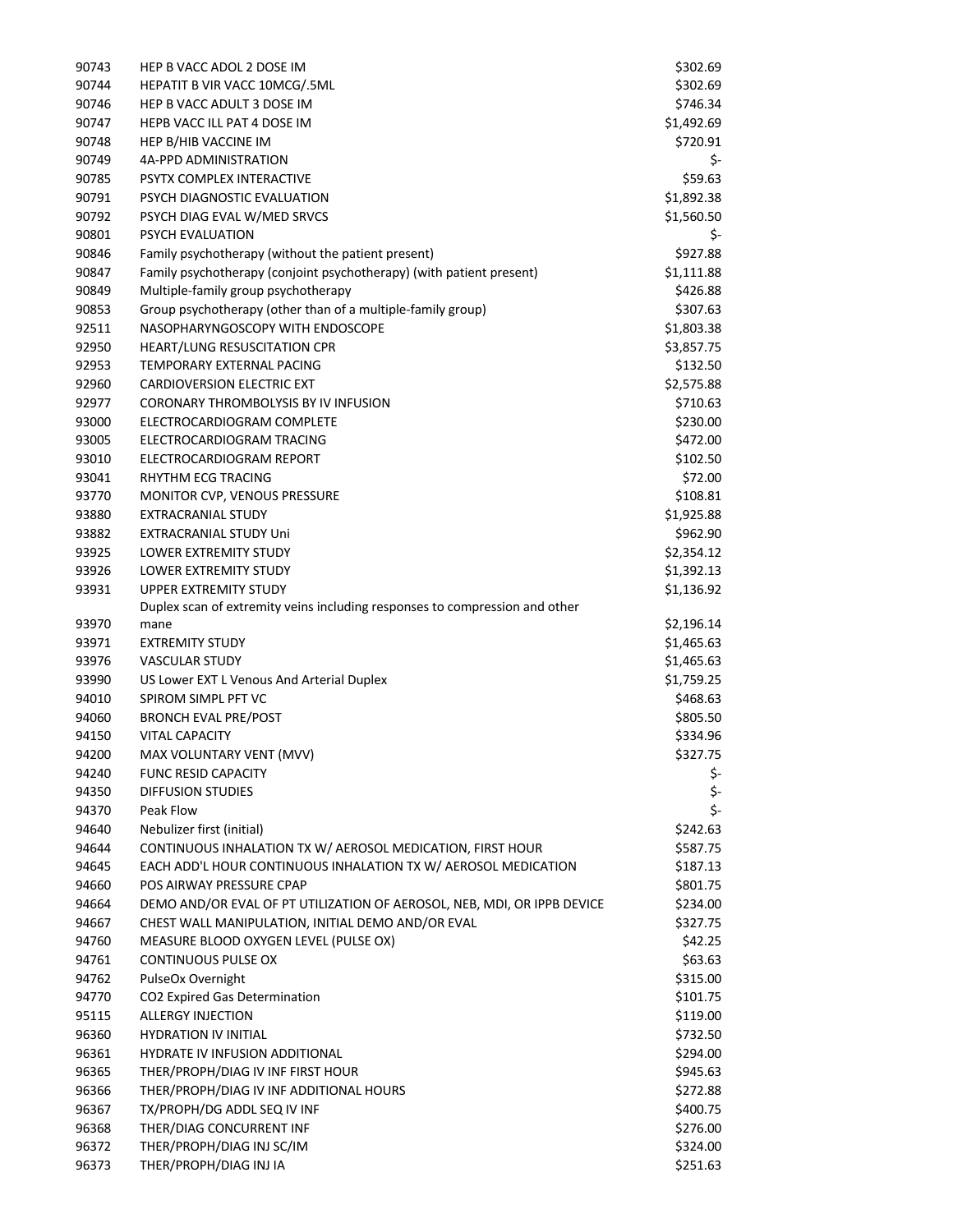| 96374   | THER/PROPH/DIAG INJ IV PUSH                                   | \$719.75    |
|---------|---------------------------------------------------------------|-------------|
| 96375   | TX/PRO/DX INJ NEW DRUG ADDON                                  | \$281.25    |
| 96376   | TX/PRO/DX INJ SAME DRUG ADON                                  | \$281.25    |
| 96401   | CHEMO ANTI-NEOPL SQ/IM                                        | \$949.63    |
| 96523   | IRRIG DRUG DELIVERY DEVICE                                    | \$315.13    |
| 97597   | DEBRIDEMENT OPEN WOUND, FIRST 20 SQ CM OR LESS                | \$980.00    |
| 97598   | DEBRIDEMENT OPEN WOUND, EACH ADD'L 20 SQ CM                   | \$319.25    |
| 97602   | WOUND CARE, NON-SELECT DEBRIDEMENT W/O ANESTH                 | \$894.25    |
| 97605   | Application of wound VAC dressing                             | \$531.63    |
| 98925   | Osteopathic manipulative treatment (OMT) 1-2 body regions     | \$392.38    |
| 98926   | OMT 3-4 Body Regions                                          | \$559.38    |
| 99000   | SPECIMEN HANDLING                                             | \$152.36    |
| 99053   | MED SERV 10PM-8AM 24 HR FAC                                   | \$240.00    |
| 99143   | MOD/CON SED <5YRS 1ST 30M                                     | \$512.43    |
| 99144   | MOD/CON SED AGE 5+1ST 30M                                     | \$421.63    |
| 99145   | MOD/CON SED EA ADDL 15 MIN                                    | \$115.00    |
| 99148   | MOD/CON SEDATION BY DIFF. PHYS, 30 MIN, UNDER 5               | \$-         |
| 99149   | MODERATE SEDATION BY DIFF. PHYS, 30 MIN, OVER 5Y              | \$511.00    |
| 99150   | MODERATE SEDATION BY DIFF. PHYS ADD ON (15 MIN.)              | \$166.13    |
| 99151   | Mod Sedation 15 Min, Under 5yrs                               | \$273.45    |
| 99152   | Individual Intervention (15 Mins)                             | \$624.10    |
| 99153   | <b>Each Additional 15 Minutes</b>                             | \$166.13    |
| 99170   | ANOGENITAL ABUSE EXAM CHILD                                   | \$1,577.88  |
| 99173   | Screening test of visual acuity, quantitative, bilateral      | \$60.48     |
| 99175   | <b>INDUCTION OF VOMITING</b>                                  | \$212.75    |
| 99195   | Phlebotomy, therapeutic (separate procedure)                  | \$1,285.25  |
| 99281   | <b>EMERGENCY DEPT VISIT LEVEL 1</b>                           | \$359.00    |
| 99282   | <b>EMERGENCY DEPT VISIT LEVEL 2</b>                           | \$867.72    |
| 99283   | <b>EMERGENCY DEPT VISIT LEVEL 3</b>                           | \$1,603.50  |
| 99284   | <b>EMERGENCY DEPT VISIT LEVEL 4</b>                           | \$2,938.53  |
|         |                                                               |             |
| 99285   | <b>EMERGENCY DEPT VISIT LEVEL 5</b>                           | \$3,700.78  |
| 99291   | CRITICAL CARE FIRST HOUR<br>CRITICAL CARE ADDL 30 MIN         | \$5,539.21  |
| 99292   |                                                               | \$1,513.50  |
| 99471   | PED CRITICAL CARE INITIAL                                     | \$10,471.50 |
| 99472   | PED CRITICAL CARE SUBSQ                                       | \$4,976.38  |
| 99999   | <b>NO CHARGE</b>                                              | \$-         |
| 7003026 | X-RAY EYE FOR FOREIGN BODY                                    | \$102.50    |
| 7025026 | X-RAY EXAM OF SKULL                                           | \$153.75    |
| 7026026 | X-RAY EXAM OF SKULL                                           | \$209.50    |
| 7101026 | <b>CHEST X-RAY 1 VIEW FRONTAL</b>                             | \$111.00    |
| 7101526 | <b>CHEST X-RAY STEREO FRONTAL</b>                             | \$128.13    |
| 7102026 | CHEST X-RAY 2VW FRONTAL&LATL                                  | \$132.38    |
| 7102126 | CHEST X-RAY FRNT LAT LORDOTC                                  | \$166.63    |
| 7102226 | CHEST X-RAY FRNT LAT OBLIQUE                                  | \$192.38    |
| 7102326 | <b>CHEST X-RAY AND FLUOROSCOPY</b>                            | \$226.63    |
| 7103026 | CHEST X-RAY 4/> VIEWS                                         | \$183.88    |
| 7103426 | CHEST X-RAY&FLUORO 4/> VIEWS                                  | \$273.75    |
| 7103526 | <b>CHEST X-RAY SPECIAL VIEWS</b>                              | \$106.75    |
| 7110026 | X-RAY EXAM RIBS UNI 2 VIEWS                                   | \$136.63    |
| 7110126 | X-RAY EXAM UNILAT RIBS/CHEST                                  | \$162.38    |
| 7111026 | X-RAY EXAM RIBS BIL 3 VIEWS                                   | \$166.63    |
| 7111126 | X-RAY EXAM RIBS/CHEST4/> VWS                                  | \$196.63    |
| 7112026 | X-RAY EXAM BREASTBONE 2/>VWS                                  | \$119.63    |
| 7113026 | X-RAY STRENOCLAVIC JT 3/>VWS                                  | \$136.63    |
| 7201026 | X-RAY EXAM SPINE AP&LAT                                       | \$285.88    |
| 7202026 | X-RAY EXAM OF SPINE 1 VIEW                                    | \$93.88     |
| 7204026 | X-RAY EXAM NECK SPINE 3/ <vws< td=""><td>\$144.50</td></vws<> | \$144.50    |
| 7205026 | X-RAY EXAM NECK SPINE 4/5VWS                                  | \$196.00    |
| 7205226 | X-RAY EXAM NECK SPINE 6/>VWS                                  | \$225.88    |
| 7206926 | X-RAY EXAM TRUNK SPINE STAND                                  | \$144.50    |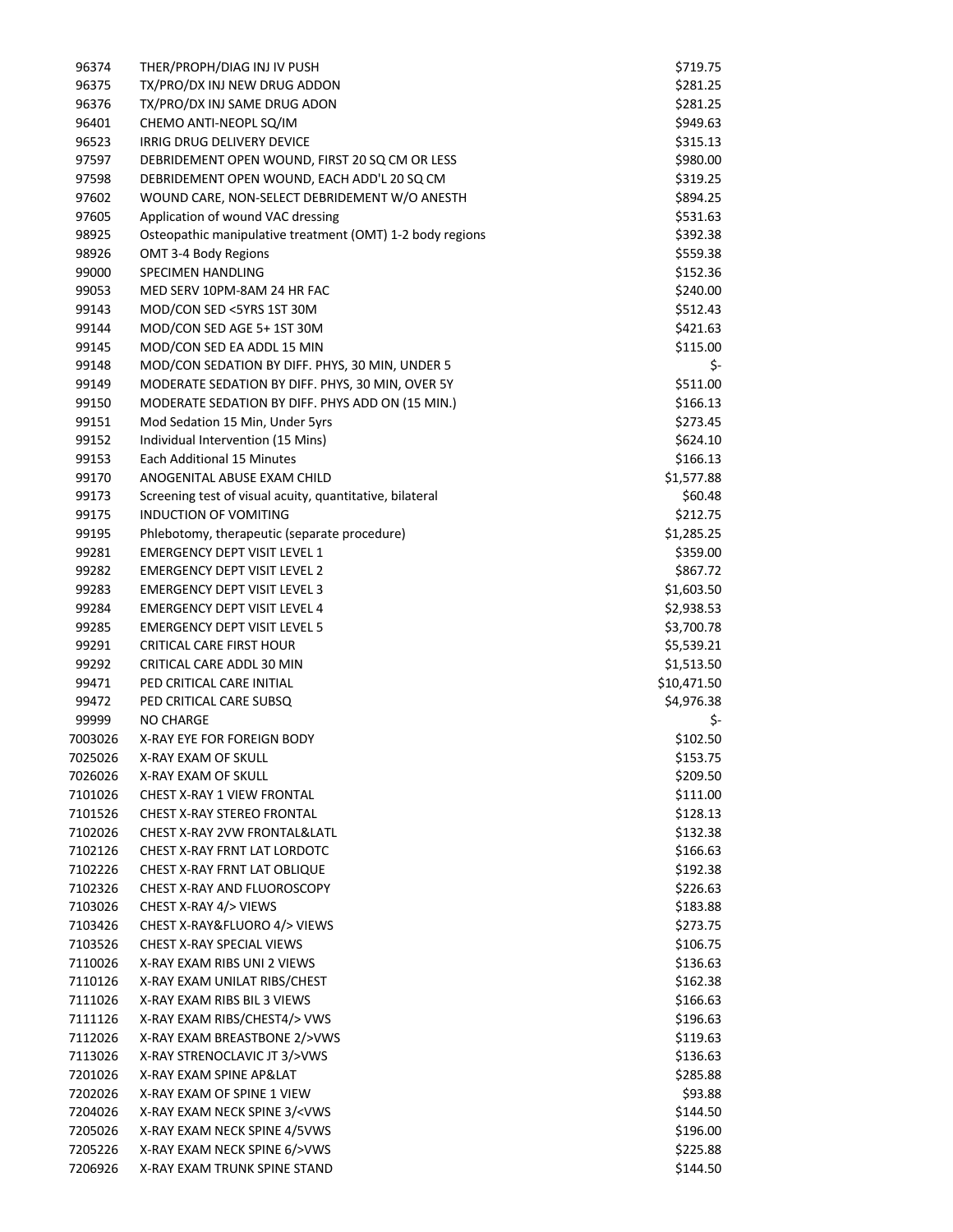| 7207026 | X-RAY EXAM THORAC SPINE 2VWS       | \$136.63   |
|---------|------------------------------------|------------|
| 7207226 | X-RAY EXAM THORAC SPINE 3VWS       | \$132.38   |
| 7207426 | X-RAY EXAM THORAC SPINE4/>VW       | \$132.38   |
| 7208026 | X-RAY EXAM TRUNK SPINE 2 VWS       | \$144.50   |
| 7209026 | X-RAY EXAM SCLOIOSIS ERECT         | \$187.00   |
| 7210026 | X-RAY EXAM L-S SPINE 2/3 VWS       | \$144.50   |
| 7211026 | X-RAY EXAM L-2 SPINE 4/>VWS        | \$196.00   |
| 7211426 | X-RAY EXAM L-S SPINE BENDING       | \$208.38   |
| 7212026 | X-RAY BEND ONLY L-S SPINE          | \$148.75   |
| 7217026 | X-RAY EXAM OF PELVIS               | \$114.50   |
| 7219026 | X-RAY EXAM OF PELVIS               | \$140.25   |
| 7300026 | X-RAY EXAM OF COLLAR BONE          | \$102.38   |
| 7301026 | X-RAY EXAM OF SHOULDER BLADE       | \$118.88   |
| 7302026 | X-RAY EXAM OF SHOULDER             | \$93.88    |
| 7303026 | X-RAY EXAM OF SHOULDER             | \$123.13   |
| 7304026 | <b>CONTRAST X-RAY OF SHOULDER</b>  | \$336.88   |
| 7305026 | X-RAY EXAM OF SHOULDERS            | \$136.00   |
| 7306026 | X-RAY EXAM OF HUMERUS              | \$106.75   |
| 7307026 | <b>X-RAY EXAM OF ELBOW</b>         | \$98.13    |
| 7308026 | X-RAY EXAM OF ELBOW                | \$106.75   |
| 7308526 | CONTRAST X-RAY OF ELBOW            | \$354.25   |
|         |                                    |            |
| 7309026 | X-RAY EXAM OF FOREARM              | \$102.38   |
| 7309226 | X-RAY EXAM OF ARM INFANT           | \$102.38   |
| 7310026 | X-RAY EXAM OF WRIST                | \$114.50   |
| 7311026 | X-RAY EXAM OF WRIST                | \$106.75   |
| 7311526 | <b>CONTRAST X-RAY OF WRIST</b>     | \$345.38   |
| 7312026 | X-RAY EXAM OF HAND                 | \$102.38   |
| 7313026 | X-RAY EXAM OF HAND                 | \$106.75   |
| 7314026 | X-RAY EXAM OF FINGER(S)            | \$85.25    |
| 7350026 | X-RAY EXAM OF HIP                  | \$118.88   |
| 7351026 | X-RAY EXAM OF HIP                  | \$140.25   |
| 7352026 | X-RAY EXAM OF HIPS                 | \$170.25   |
| 7352526 | <b>CONTRAST X-RAY OF HIP</b>       | \$358.25   |
| 7353026 | X-RAY EXAM OF HIP                  | \$178.88   |
| 7354026 | X-RAY EXAM OF PELVIS & HIPS        | \$136.00   |
| 7355026 | X-RAY EXAM OF THIGH                | \$114.50   |
| 7356026 | X-RAY EXAM OF KNEE 1 OR 2          | \$118.88   |
| 7356226 | X-RAY EXAM OF KNEE 3               | \$123.13   |
| 7356426 | X-RAY EXAM KNEE 4 OR MORE          | \$148.75   |
| 7356526 | X-RAY EXAM OF KNEES                | \$123.13   |
| 7358026 | CONTRAST X-RAY OF KNEE JOINT       | \$357.88   |
| 7359026 | X-RAY EXAM OF LOWER LEG            | \$106.75   |
| 7359226 | X-RAY EXAM OF LEG INFANT           | \$98.13    |
| 7360026 | X-RAY EXAM OF ANKLE                | \$102.38   |
| 7361026 | X-RAY EXAM OF ANKLE                | \$106.75   |
| 7361526 | <b>CONTRAST X-RAY OF ANKLE</b>     | \$354.00   |
| 7362026 | X-RAY EXAM OF FOOT                 | \$93.88    |
| 7363026 | X-RAY EXAM OF FOOT                 | \$102.50   |
| 7365026 | X-RAY EXAM OF HEEL                 | \$98.13    |
| 7366026 | X-RAY EXAM OF TOE(S)               | \$81.00    |
| 7400026 | X-RAY EXAM OF ABDOMEN              | \$111.00   |
| 7401026 | X-RAY EXAM OF ABDOMEN              | \$141.00   |
| 7402026 | X-RAY EXAM OF ABDOMEN              | \$162.38   |
| 7402226 | X-RAY EXAM SERIES ABDOMEN          | \$192.38   |
| 7417626 | CT ABDOMEN & PELVIS W/O CONTRAST   | \$1,054.38 |
| 7417726 | CT ABDOMEN & PELVIS W/CONTRAST     | \$1,101.50 |
| 7417826 | CT ABDOMEN & PELVIS W/W/O CONTRAST | \$1,220.75 |
| 7423526 | REMOVE ESOPHAGUS OBSTRUCTION       | \$818.38   |
| 7424026 | X-RAY UPPER GI DELAY W/O KUB       | \$422.63   |
| 7424126 | X-RAYUPPER GI DELAY W/KUB          | \$414.38   |
|         |                                    |            |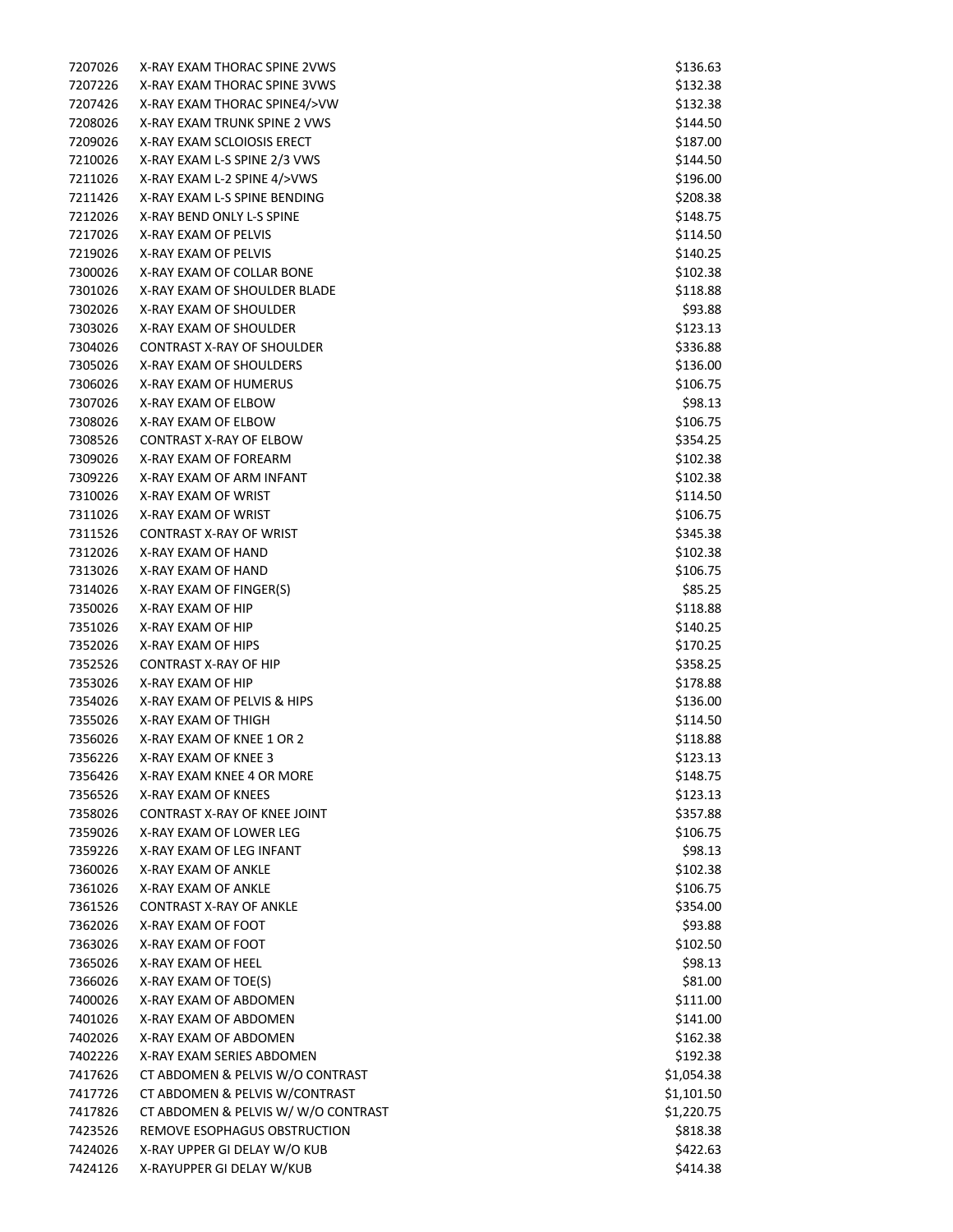7424526 X -RAY UPPER GI&SMALL INTEST \$550.75 7424626 CONTRST X -RAY UPPR GI TRACT \$418.38 7424726 CONTRST X -RAY UPPR GI TRACT \$418.38 7424926 CONTRST X -RAY UPPR GI TRACT \$550.75 7425026 X-RAY EXAM OF SMALL BOWEL ALLOWING THE SERVICE OF SAME STATES AND STATES AND STATES AND STATES AND STATES AND S 7425126 X-RAY EXAM OF SMALL BOWEL ALLOWING THE SALE OF SALE SALE SALES AND SALE SALES AND SALE SALE SALE SALE SALE SALE 7429026 CONTRAST X -RAY GALLBLADDER \$192.38 7429126 CONTRAST X -RAYS GALLBLADDER \$123.88 7430026 X-RAY BILE DUCTS/PANCREAS **bilitary and the contract of the contract of the contract of the contract of the contract of the contract of the contract of the contract of the contract of the contract of the contract of the co** 7430126 X -RAYS AT SURGERY ADD -ON \$131.75 7430526 X -RAY BILE DUCTS/PANCREAS \$259.88 7432026 CONTRAST X -RAY OF BILE DUCTS \$324.50 7432726 X-RAY BILE STONE REMOVAL **And the Second Contract of Second Contract Contract Contract Contract Contract Contract Contract Contract Contract Contract Contract Contract Contract Contract Contract Contract Contract Contract** 7432826 X-RAY BILE DUCT ENDOSCOPY **\$439.38** \$439.38 7432926 X-RAY FOR PANCREAS ENDOSCOPY **\$443.63** \$443.63 7433026 X-RAY BILE/PANC ENDOSCOPY **\$562.88** \$562.88 7434026 X-RAY GUIDE FOR GI TUBE \$332.63 and \$332.63 and \$332.63 and \$332.63 and \$332.63 and \$332.63 and \$332.63 and \$332.63 and \$332.63 and \$332.63 and \$332.63 and \$332.63 and \$332.63 and \$332.63 and \$332.63 and \$332.63 and \$332.6 7435526 X-RAY GUIDE INTESTINAL TUBE \$472.88 7436026 X -RAY GUIDE GI DILATION \$354.00 7436326 X-RAY BILE DUCT DILATION AND SENSION SERVICES AND STRUCK AND STRUCK AND STRUCK AND STRUCK AND STRUCK AND STRUCK 7440026 CONTRST X -RAY URINARY TRACT \$298.75 7441026 CONTRST X -RAY URINARY TRACT \$294.50 7441526 CONTRST X -RAY URINARY TRACT \$298.75 7442026 CONTRST X -RAY URINARY TRACT \$221.63 7442526 CONTRST X -RAY URINARY TRACT \$217.38 7443026 CONTRAST X -RAY BLADDER \$188.13 7444026 X -RAY MALE GENITAL TRACT \$234.50 7444526 X-RAY EXAM OF PENIS NORTH STATES AND THE SEPARATE SERVICE SERVICE SERVICE SERVICE SERVICE SERVICE SERVICE SERVICE SERVICE SERVICE SERVICE SERVICE SERVICE SERVICE SERVICE SERVICE SERVICE SERVICE SERVICE SERVICE SERVICE SERV 7445026 X -RAY URETHRA/BLADDER \$204.50 7445526 X -RAY URETHRA/BLADDER \$196.63 7447026 X-RAY EXAM OF KIDNEY LESION **\$328.38** \$328.38 7447526 X -RAY CONTROL CATH INSERT \$324.50 7448026 X -RAY CONTROL CATH INSERT \$324.50 7448526 X -RAY GUIDE GU DILATION \$324.50 7471026 X -RAY MEASUREMENT OF PELVIS \$188.13 7474026 X -RAY FEMALE GENITAL TRACT \$226.63 7474226 X-RAY FALLOPIAN TUBE \$379.38 \$379.38 7477526 X-RAY EXAM OF PERINEUM **\$383.75** and \$383.75 7670026 US EXAM ABDOM COMPLETE \$491.13 7670526 ECHO EXAM OF ABDOMEN \$354.50 7685626 US EXAM PELVIC COMPLETE \$414.38 7685726 US EXAM PELVIC LIMITED \$234.50 7687026 US EXAM SCROTUM \$388.38 7687226 US TRANSRECTAL \$414.13 7687326 ECHOGRAP TRANS R PROS STUDY \$952.25 7688126 US XTR NON -VASC COMPLETE \$388.38 7688226 US XTR NON -VASC LMTD \$298.38  $8740059$  Inf A&B  $$124.00$  $8780459$  Influenza B  $$206.13$ 9464076 NEBULIZER, SUBSEQUENT \$248.00 0042T CT BRAIN PERFUSION 0144T CT HEART WO DYE; QUAL CALC 0145T CT HEART W/WO DYE FUNCT 0146T CCTA W/WO DYE 0147T CCTA W/WO, QUAN CALCIUM 0148T CCTA W/WO, STRXR 0149T CCTA W/WO, STRXR QUAN CALC 0150T CCTA W/WO, DISEASE STRXR 0151T CT HEART FUNC ADD ON 70030TC X-RAY EYE FOR FOREIGN BODY **\$272.38** \$272.38

\$ - \$ - \$ - \$ - \$ - \$ - \$ - \$ - \$ -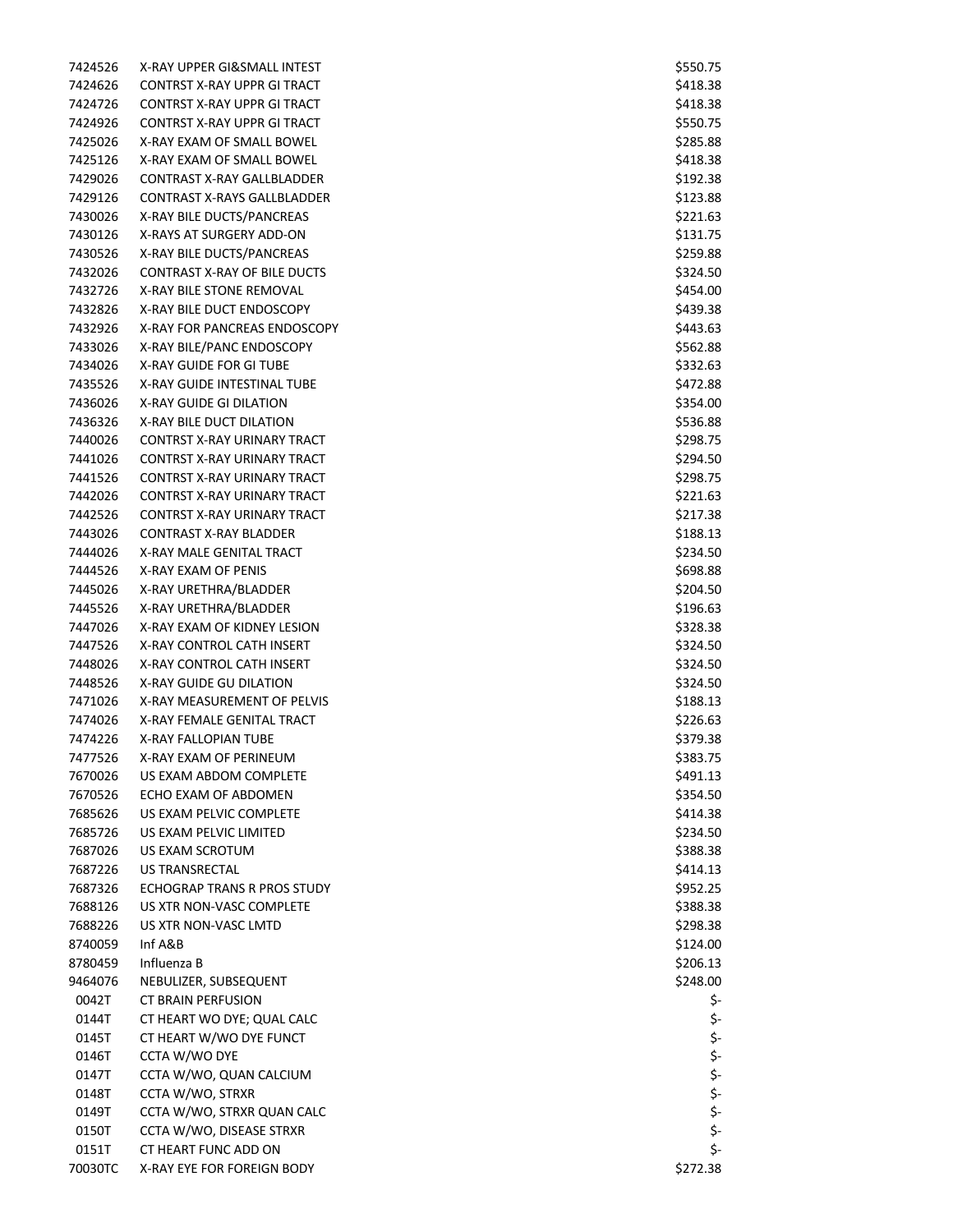70250TC X-RAY EXAM OF SKULL AND RESOLUTION OF SALE AND STRUCK AND SALE AND STRUCK AND STRUCK AND STRUCK AND STRUCK AND 70260TC X-RAY EXAM OF SKULL AND RESOLUTION OF SALE AND RESOLUTION OF SALE AND STRUCK AND STRUCK AND STRUCK AND STRUCK 71010TC CHEST X-RAY 1 VIEW FRONTAL **1999 120 120 120 120 120 120 120 120 120 13** 137.13 71015TC CHEST X-RAY STEREO FRONTAL **And The CHEST STEREO FRONTAL 3263.88** 71020TC CHEST X-RAY 2VW FRONTAL&LATL \$255.38 71021TC CHEST X-RAY FRNT LAT LORDOTC **\$315.00** \$315.00 71022TC CHEST X-RAY FRNT LAT OBLIQUE THE SAME SERVICE STATES AND STATES AND SALL SO SALL SO SALL SO SALL SO SA 71023TC CHEST X -RAY AND FLUOROSCOPY \$617.63 71030TC CHEST X -RAY 4/> VIEWS \$404.50 71034TC -RAY&FLUORO 4/> VIEWS \$826.38 \$826.38 71035TC CHEST X-RAY SPECIAL VIEWS **\$353.38** 71100TC X-RAY EXAM RIBS UNI 2 VIEWS \$280.88 \$280.88 71101TC X-RAY EXAM UNILAT RIBS/CHEST \$344.88 \$344.88 71110TC X-RAY EXAM RIBS BIL 3 VIEWS \$457.63 \$357.63 71111TC X-RAY EXAM RIBS/CHEST4/> VWS \$489.75 71120TC X-RAY EXAM BREASTBONE 2/>VWS \$285.13 71130TC X-RAY STRENOCLAVIC JT 3/>VWS \$344.88 72010TC X -RAY EXAM SPINE AP&LAT \$736.88 72020TC X-RAY EXAM OF SPINE 1 VIEW \$208.50 72040TC X-RAY EXAM NECK SPINE 3/<VWS \$315.00 72050TC X-RAY EXAM NECK SPINE 4/5VWS \$425.75 72052TC X-RAY EXAM NECK SPINE 6/>VWS \$575.00 72069TC X-RAY EXAM TRUNK SPINE STAND \$353.38 \$353.38 \$ 72070TC X-RAY EXAM THORAC SPINE 2VWS \$298.00 \$298.00 72072TC X-RAY EXAM THORAC SPINE 3VWS \$344.88 \$344.88 72074TC X-RAY EXAM THORAC SPINE4/>VW \$438.63 72080TC X-RAY EXAM TRUNK SPINE 2 VWS \$427.75 \$327.75 72090TC X-RAY EXAM SCLOIOSIS ERECT ALL AND THE SAME SERVICE OF SAME SERVICE STATES AND SAME SAME SAME SAME SAME SAME S 72100TC X-RAY EXAM L-S SPINE 2/3 VWS \$319.25 72110TC X-RAY EXAM L-2 SPINE 4/>VWS \$434.38 72114TC X-RAY EXAM L-S SPINE BENDING  $$617.63$ 72120TC X -RAY BEND ONLY L  $-$ S SPINE  $\leq$ 72170TC X -RAY EXAM OF PELVIS \$259.63 72190TC X-RAY EXAM OF PELVIS **All and Security Contract Contract Contract Contract Contract Contract Contract Contract Contract Contract Contract Contract Contract Contract Contract Contract Contract Contract Contract Contract Con** 73000TC X-RAY EXAM OF COLLAR BONE \$272.38 73010TC X-RAY EXAM OF SHOULDER BLADE \$298.00 \$298.00 73020TC X-RAY EXAM OF SHOULDER **\$212.75** 73030TC X-RAY EXAM OF SHOULDER **\$276.63** and \$276.63 73040TC CONTRAST X -RAY OF SHOULDER \$1,030.88 73050TC X-RAY EXAM OF SHOULDERS **\$287.50** \$387.50 73060TC X-RAY EXAM OF HUMERUS AND RESERVE THE SERVE OF SALES AND THE SALES AND STRIKE STRIKE STRIKE STRIKE STRIKE STRI 73070TC X-RAY EXAM OF ELBOW **\$272.38** 73080TC X-RAY EXAM OF ELBOW \$227.75 73085TC CONTRAST X -RAY OF ELBOW \$962.75 73090TC X-RAY EXAM OF FOREARM  $$259.63$ 73092TC X-RAY EXAM OF ARM INFANT NAMEL AND SOLUTION OF ARM INFANT SALES AND STRIKE A SAME STRIKE AND STRIKE A STRIKE S 73100TC X-RAY EXAM OF WRIST **the UNITED STATES ASSESSED A** STATES AND THE STATES AND A STATES ASSOCTED A STATES AND STATES 73110TC X-RAY EXAM OF WRIST NORTH STATES AND THE SAME STATES OF SAME STATES AND STATES AND STATES AND STATES AND STATES 73115TC CONTRAST X-RAY OF WRIST  $\sim$  81,094.88 73120TC X-RAY EXAM OF HAND \$255.38 73130TC X-RAY EXAM OF HAND \$315.00 73140TC X -RAY EXAM OF FINGER(S) \$353.38 73500TC X -RAY EXAM OF HIP \$238.25 73510TC X-RAY EXAM OF HIP \$370.38 73520TC X-RAY EXAM OF HIPS \$361.88 73525TC CONTRAST X -RAY OF HIP \$1,005.38 73530TC X-RAY EXAM OF HIP \$272.13 73540TC X-RAY EXAM OF PELVIS & HIPS  $\lesssim 447.13$ 73550TC X-RAY EXAM OF THIGH \$255.38 (1) THE SERVE TO A SAME STOLEN. THE SAME STOLEN STOLEN STOLEN STOLEN STOLEN STOLEN 73560TC X-RAY EXAM OF KNEE 1 OR 2 \$285.13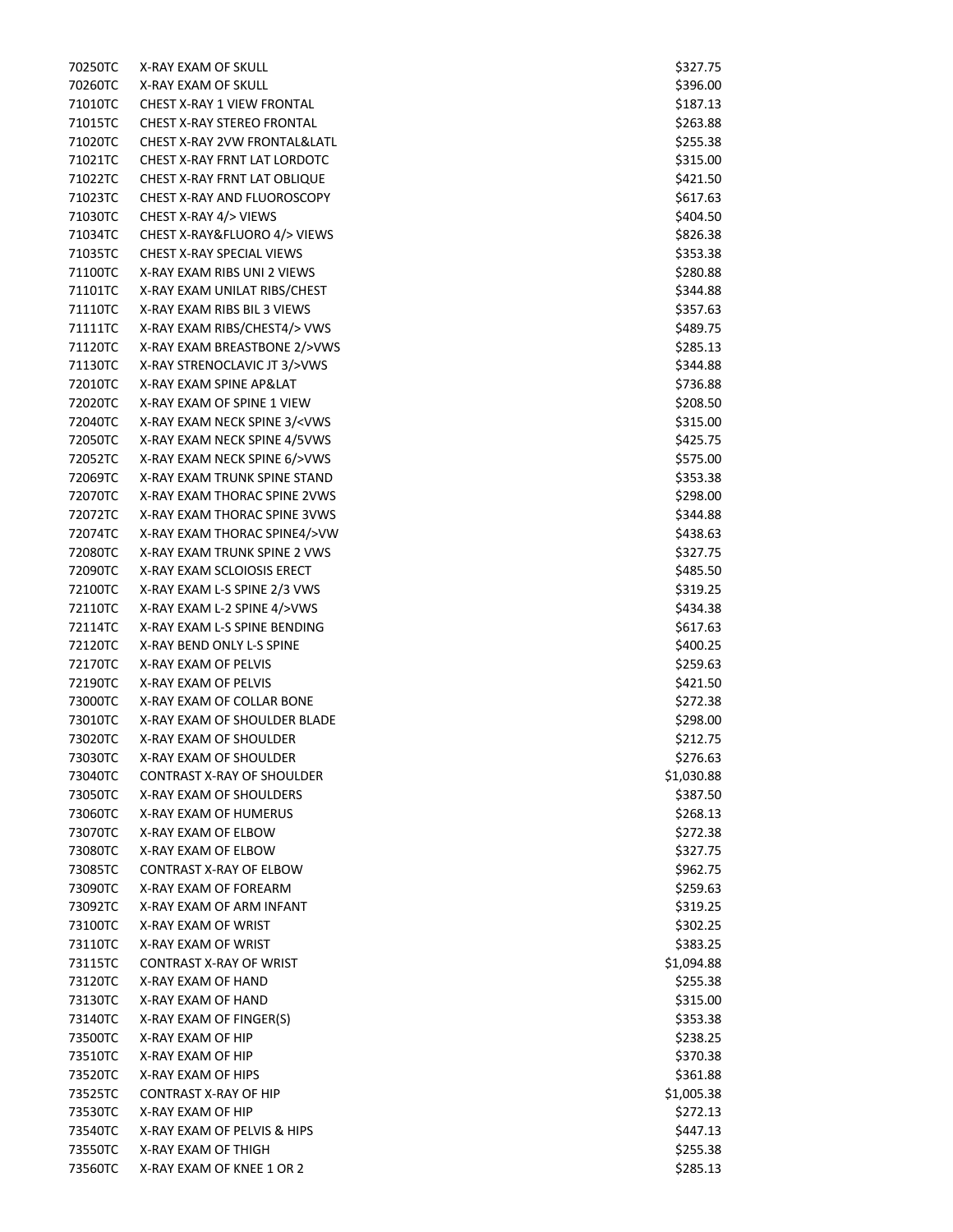| 73562TC | X-RAY EXAM OF KNEE 3                | \$366.13   |
|---------|-------------------------------------|------------|
| 73564TC | X-RAY EXAM KNEE 4 OR MORE           | \$421.50   |
| 73565TC | X-RAY EXAM OF KNEES                 | \$344.88   |
| 73580TC | CONTRAST X-RAY OF KNEE JOINT        | \$1,333.50 |
| 73590TC | X-RAY EXAM OF LOWER LEG             | \$251.13   |
| 73592TC | X-RAY EXAM OF LEG INFANT            | \$263.88   |
| 73600TC | <b>X-RAY EXAM OF ANKLE</b>          | \$272.38   |
| 73610TC | X-RAY EXAM OF ANKLE                 | \$327.75   |
| 73615TC | <b>CONTRAST X-RAY OF ANKLE</b>      | \$1,009.63 |
| 73620TC | X-RAY EXAM OF FOOT                  | \$263.88   |
| 73630TC | X-RAY EXAM OF FOOT                  | \$306.50   |
| 73650TC | X-RAY EXAM OF HEEL                  | \$272.38   |
| 73660TC | X-RAY EXAM OF TOE(S)                | \$315.00   |
| 74000TC | X-RAY EXAM OF ABDOMEN               | \$200.00   |
| 74010TC | X-RAY EXAM OF ABDOMEN               | \$357.63   |
| 74020TC | X-RAY EXAM OF ABDOMEN               | \$357.63   |
| 74022TC | X-RAY EXAM SERIES ABDOMEN           | \$434.38   |
| 74176TC | CT ABDOMEN & PELVIS W/O CONTRAST    | \$1,857.63 |
| 74177TC | CT ABDOMEN & PELVIS W/CONTRAST      | \$3,280.88 |
| 74178TC | CT ABDOMEN & PELVIS W/W/O CONTRAST  | \$3,911.63 |
| 74235TC | REMOVE ESOPHAGUS OBSTRUCTION        | \$1,141.63 |
| 74240TC | X-RAY UPPER GI DELAY W/O KUB        | \$1,043.75 |
| 74241TC | X-RAYUPPER GI DELAY W/KUB           | \$1,120.38 |
| 74245TC | X-RAY UPPER GI&SMALL INTEST         | \$1,538.00 |
| 74246TC | <b>CONTRST X-RAY UPPR GI TRACT</b>  | \$1,235.50 |
| 74247TC | <b>CONTRST X-RAY UPPR GI TRACT</b>  | \$1,423.00 |
| 74249TC | <b>CONTRST X-RAY UPPR GI TRACT</b>  | \$1,538.00 |
| 74250TC | X-RAY EXAM OF SMALL BOWEL           | \$1,035.13 |
| 74251TC | X-RAY EXAM OF SMALL BOWEL           | \$1,538.38 |
| 74290TC | <b>CONTRAST X-RAY GALLBLADDER</b>   | \$707.00   |
| 74291TC | <b>CONTRAST X-RAYS GALLBLADDER</b>  | \$758.25   |
| 74300TC | X-RAY BILE DUCTS/PANCREAS           | \$348.75   |
| 74301TC | X-RAYS AT SURGERY ADD-ON            | \$204.25   |
| 74305TC | X-RAY BILE DUCTS/PANCREAS           | \$420.88   |
| 74320TC | <b>CONTRAST X-RAY OF BILE DUCTS</b> | \$937.13   |
| 74327TC | X-RAY BILE STONE REMOVAL            | \$1,346.25 |
| 74328TC | X-RAY BILE DUCT ENDOSCOPY           | \$1,684.63 |
| 74329TC | X-RAY FOR PANCREAS ENDOSCOPY        | \$2,077.31 |
| 74330TC | X-RAY BILE/PANC ENDOSCOPY           | \$1,684.63 |
| 74340TC | X-RAY GUIDE FOR GI TUBE             | \$1,401.13 |
| 74355TC | X-RAY GUIDE INTESTINAL TUBE         | \$1,401.13 |
| 74360TC | X-RAY GUIDE GI DILATION             | \$1,684.63 |
| 74363TC | X-RAY BILE DUCT DILATION            | \$839.88   |
| 74400TC | <b>CONTRST X-RAY URINARY TRACT</b>  | \$1,154.50 |
| 74410TC | CONTRST X-RAY URINARY TRACT         | \$1,141.75 |
| 74415TC | CONTRST X-RAY URINARY TRACT         | \$1,482.63 |
| 74420TC | <b>CONTRST X-RAY URINARY TRACT</b>  | \$1,401.13 |
| 74425TC | CONTRST X-RAY URINARY TRACT         | \$698.00   |
| 74430TC | <b>CONTRAST X-RAY BLADDER</b>       | \$332.00   |
| 74440TC | X-RAY MALE GENITAL TRACT            | \$843.38   |
| 74445TC | X-RAY EXAM OF PENIS                 | \$601.88   |
| 74450TC | X-RAY URETHRA/BLADDER               | \$779.25   |
| 74455TC | X-RAY URETHRA/BLADDER               | \$890.25   |
| 74470TC | X-RAY EXAM OF KIDNEY LESION         | \$668.25   |
| 74475TC | X-RAY CONTROL CATH INSERT           | \$920.13   |
| 74480TC | X-RAY CONTROL CATH INSERT           | \$920.13   |
| 74485TC | X-RAY GUIDE GU DILATION             | \$924.38   |
| 74710TC | X-RAY MEASUREMENT OF PELVIS         | \$234.00   |
| 74740TC | X-RAY FEMALE GENITAL TRACT          | \$766.75   |
| 74742TC | X-RAY FALLOPIAN TUBE                | \$582.88   |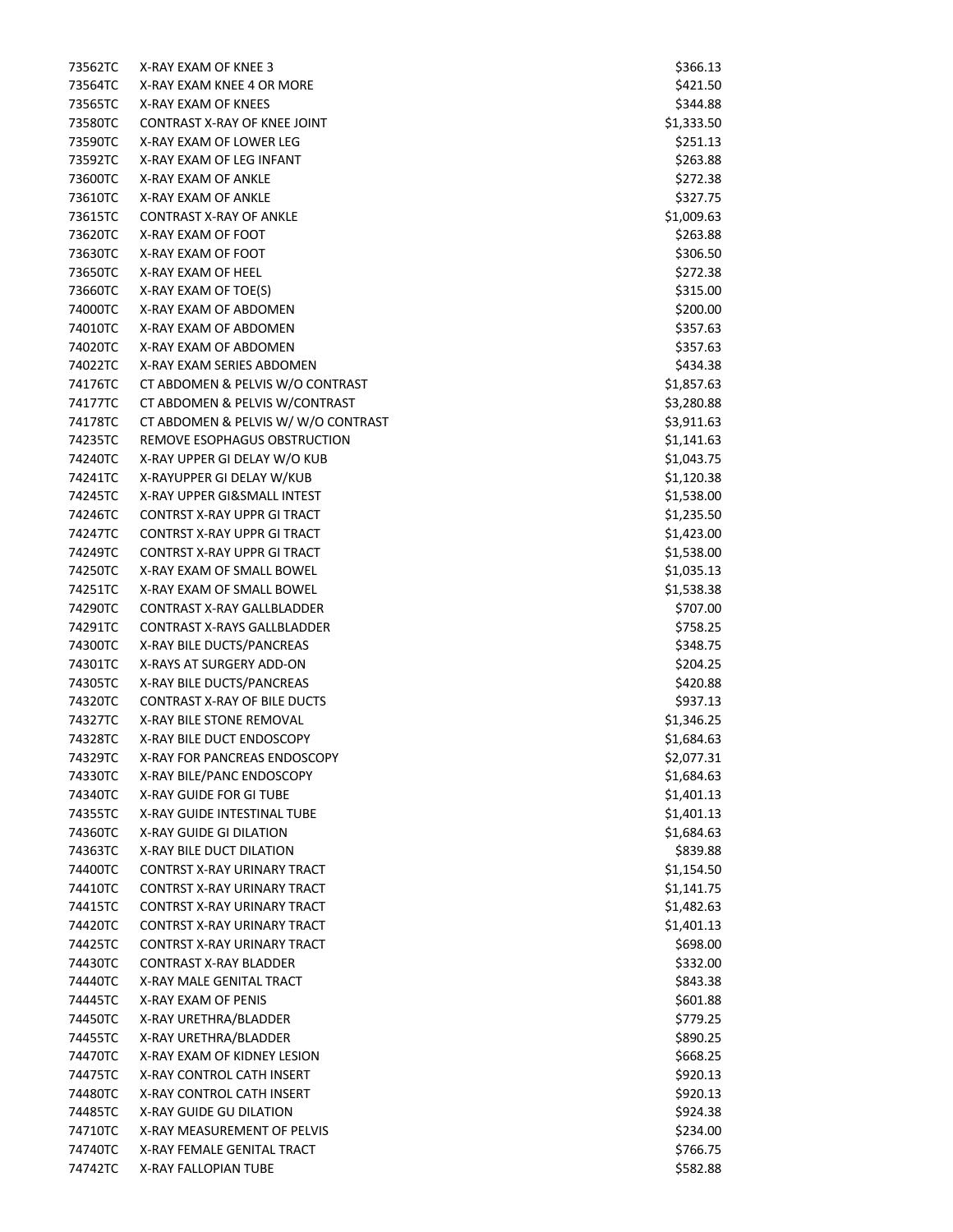| 74775TC | X-RAY EXAM OF PERINEUM                             | \$779.25   |
|---------|----------------------------------------------------|------------|
| 76700TC | US EXAM ABDOM COMPLETE                             | \$1,244.00 |
| 76705TC | ECHO EXAM OF ABDOMEN                               | \$1,026.63 |
| 76856TC | US EXAM PELVIC COMPLETE                            | \$1,175.75 |
| 76857TC | US EXAM PELVIC LIMITED                             | \$809.38   |
| 76870TC | US EXAM SCROTUM                                    | \$1,201.38 |
| 76872TC | US TRANSRECTAL                                     | \$506.75   |
| 76873TC | ECHOGRAP TRANS R PROS STUDY                        | \$1,218.38 |
| 76881TC | US XTR NON-VASC COMPLETE                           | \$1,171.50 |
| 76882TC | US XTR NON-VASC LMTD                               | \$144.50   |
| 80047QW | <b>BASIC METABOLIC PANEL</b>                       | \$145.38   |
| 80048QW | BASIC METABOLIC PANEL, CALCIUM TOTAL               | \$145.38   |
| 80051QW | ELECTROLYTE PANEL                                  | \$120.50   |
| 80053QW | <b>COMPREHENSIVE METABOLIC PANEL</b>               | \$181.63   |
| 80061QW | <b>LIPID PANEL</b>                                 |            |
|         |                                                    | \$230.25   |
| 80069QW | <b>RENAL FUNCTION PANEL</b>                        | \$149.25   |
| 80178QW | LITHIUM ASSAY                                      | \$113.63   |
| 81003GW | URINALYSIS, AUTO, W/O MICROSCOPE                   | \$38.63    |
| 81007QW | URINALYSIS, BACTERIA SCREEN                        | \$44.13    |
| 82010QW | KETONE BODY(S), QUANTITATIVE                       | \$125.88   |
| 82040QW | ALBUMIN, SERUM ASSAY                               | \$85.00    |
| 82042QW | ALBUMIN, URINE/OTHER, QUANTITATIVE ASSAY           | \$88.88    |
| 82043QW | MICROALBUMIN, URINE, QUANTITATIVE ASSAY            | \$95.75    |
| 82044QW | MICROALBUMIN, URINE, SEMIQUANTITATIVE ASSAY        | \$78.63    |
| 82055QW | ALCOHOL (ETHANOL) ASSAY                            | \$185.63   |
| 82120QW | AMINES, VAGINAL FLUID, QUALITATIVE                 | \$64.63    |
| 82150QW | <b>AMYLASE ASSAY</b>                               | \$111.38   |
| 82247QW | <b>BILIRUBIN, TOTAL</b>                            | \$86.25    |
| 82271QW | OCCULT BLOOD, OTH SOURCE, FOR COLORECTAL CA SCREEN | \$56.00    |
| 82272QW | BLOOD OCCULT GUIAC SINGL SPEC                      | \$56.00    |
| 82274QW | OCCULT BLOOD, FECES, IMMUNOASSAY                   | \$273.25   |
| 82310QW | CALCIUM ASSAY, TOTAL                               | \$88.63    |
| 82330QW | CALCIUM ASSAY, IONIZED                             | \$234.88   |
| 82374QW | CARBON DIOXIDE (BICARBONATE) ASSAY                 | \$84.00    |
| 82435QW | CHLORIDE ASSAY, BLOOD                              | \$79.00    |
| 82465QW | CHOLESTEROL, BLOOD/SERUM, TOTAL                    | \$74.75    |
| 82523QW | <b>COLLAGEN CROSSLINKS</b>                         | \$321.13   |
| 82550QW | CPK (CREATINE KINASE), TOTAL                       | \$111.88   |
| 82565QW | CREATININE ASSAY, BLOOD                            | \$88.00    |
| 82570QW | CREATININE ASSAY, OTHER SOURCE                     | \$88.88    |
| 82679QW | <b>ESTRONE ASSAY</b>                               | \$428.88   |
| 82947QW | GLUCOSE, BLOOD, QUANT                              | \$67.38    |
| 82950QW | GLUCOSE, BLOOD, POST GLUCOSE DOSE                  | \$81.63    |
| 82951QW | GLUCOSE (GTT), BLOOD, TOLERANCE TEST, 3 SPECIMENS  | \$221.13   |
| 82952QW | GLUCOSE (GTT), BLOOD, TOLERANCE TEST, 4 OR MORE SP | \$67.38    |
| 82977QW | GGT (GLUTAMYLTRANSFERASE GAMMA)                    | \$123.75   |
| 82985QW | <b>GLYCATED PROTEIN</b>                            | \$259.00   |
|         | <b>GONADOTROPIN (FSH)</b>                          |            |
| 83001QW |                                                    | \$319.25   |
| 83002QW | <b>GONADOTROPIN (LH)</b>                           | \$318.25   |
| 83036QW | A1C HEMOGLOBIN, GLYCOSYLATED                       | \$166.75   |
| 83037QW | A1C HEMOGLOBIN, GLYCOSYLATED, HOME DEVICE          | \$166.75   |
| 83518QW | IMMUNOASSAY ANALYSIS, QUAL/SEMI-QUANT, SINGLE-STEP | \$145.63   |
| 83520QW | IMMUNOASSAY ANALYSIS, QUANT, NOS                   | \$222.50   |
| 83605QW | LACTIC ACID ASSAY                                  | \$183.50   |
| 83655QW | <b>LEAD ASSAY</b>                                  | \$208.00   |
| 83718QW | HDL CHOLESTEROL, LIPOPROTEIN ASSAY                 | \$140.75   |
| 83721QW | LDL CHOLESTEROL, LIPOPROTEIN ASSAY                 | \$163.88   |
| 83861QW | MICROFLUID ANALYSIS, TEARS                         | \$283.88   |
| 83880QW | NATRIURETIC PEPTIDE                                | \$583.25   |
| 83986QW | PH ASSAY, BODY FLUID, NOS                          | \$61.50    |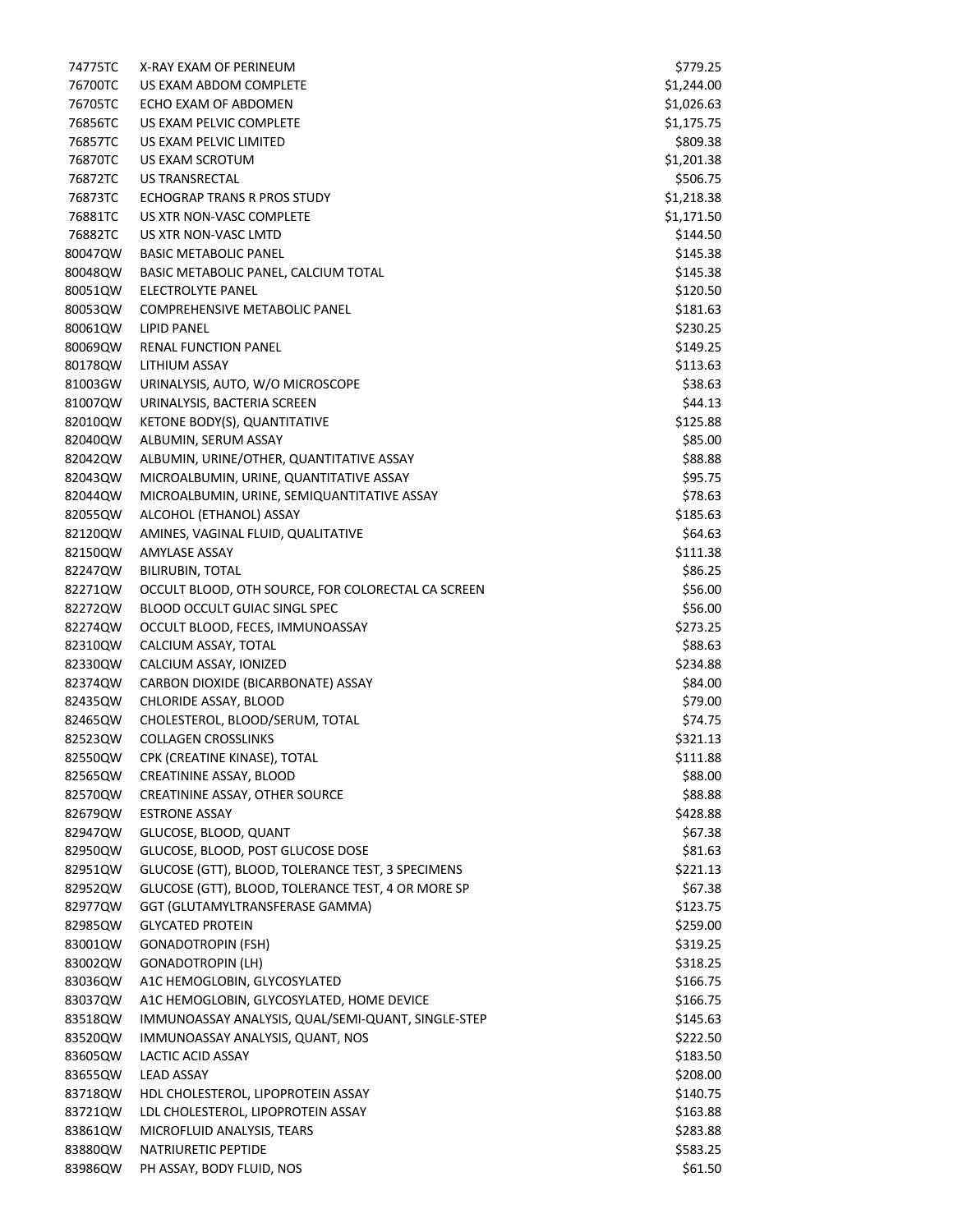| 84075QW  | PHOSPHATASE ALKALINE ASSAY                         | \$88.88  |
|----------|----------------------------------------------------|----------|
| 84132QW  | POTASSIUM, SERUM, BLOOD                            | \$79.00  |
| 84155QW  | PROTEIN SERUM ASSAY, BLOOD, TOTAL                  | \$63.00  |
| 84157QW  | PROTEIN SERUM ASSAY, OTH SOURCE                    | \$63.00  |
| 84295QW  | SODIUM, SERUM, BLOOD                               | \$82.75  |
| 84443QW  | TSH (THYROID STIM HORMONE) ASSAY                   | \$288.75 |
| 84450QW  | TRANSFERASE, (AST) (SGOT), ASPARTATE AMINO         | \$88.88  |
| 84460QW  | TRANSFERASE, (ALT) (SGPT), ALANINE AMINO           | \$90.88  |
| 84478QW  | TRIGLYCERIDES ASSAY                                | \$98.75  |
| 84520QW  | UREA NITROGEN, QUANT                               | \$67.88  |
|          |                                                    |          |
| 84550QW  | URIC ACID ASSAY, BLOOD                             | \$77.63  |
| 84703QW  | HCG, GONADOTROPIN, CHORIONIC, QUAL                 | \$129.13 |
| 85014QW  | <b>HEMATOCRIT (HCT)</b>                            | \$40.75  |
| 85018QW  | <b>HEMOGLOBIN (HGB)</b>                            | \$40.75  |
| 85576QW  | PLATELET, AGGREGATION                              | \$369.13 |
| 85610QW  | PROTHROMBIN TIME                                   | \$67.50  |
| 86294QW  | IMMUNOASSAY TUMOR ANTIGEN, QUAL                    | \$337.13 |
| 86308QW  | HETEROPHILE ANTIBODY, SCREEN                       | \$88.88  |
| 86318QW  | IMMUNOASSAY INFECTIOUS ANTIGEN, QUAL/SEMI-QUANT, S | \$222.50 |
| 86386QW  | NUCLEAR MATRIX PROTEIN 22 (NMP22), QUAL            | \$274.38 |
| 86618QW  | LYME DISEASE (BORRELIA BUGDORFERI) ANTIBODY        | \$292.63 |
| 86701QW  | <b>HIV-1 ANTIBODY</b>                              | \$152.63 |
| 86803QW  | <b>HEPATITS C ANTIBODY</b>                         | \$245.25 |
| 87077QW  | CULTURE, BACTERIA, ANY SOURCE, AEROBIC, ADDTL      | \$138.88 |
| 87210QW  | SMEAR, WET MOUNT                                   | \$73.38  |
| 87449QW  | INFECTIOUS AGENT ANTIGEN, ENZYME DETECT, MULTISTEP | \$206.13 |
| 87804QW  | INFLUENZA ASSAY W/OPTIC                            | \$206.13 |
| 87807QW  | RSV ASSAY W/OPTIC                                  | \$206.13 |
| 87808QW  | TRICHOMONAS ASSAY W/OPTIC                          |          |
|          |                                                    | \$206.13 |
| 87809QW  | ADENOVIRUS ASSAY W/OPTIC                           | \$206.13 |
| 87880QW  | STREP A ASSAY W/OPTIC (RAPID STREP)                | \$206.13 |
| 87899QW  | AGENT NOS ASSAY W/OPTIC                            | \$206.13 |
| 87905QW  | SIALIDASE ENZYME ASSAY                             | \$210.00 |
| A4215    | Sterile needle                                     | \$10.10  |
| A4215BV  | <b>BUTTERFLY VACUTAINER</b>                        | \$10.10  |
| A4221    | TRIPLE LUMEN CENTRAL LINE                          | \$193.20 |
| A4223A1  | PROTECTIVE IV CATHETER                             | \$11.85  |
| A4223A10 | IV TUBING PUMP X2                                  | \$48.44  |
| A4223A11 | IV TUBING SECONDARY                                | \$5.63   |
| A4223A12 | <b>IV TUBING SECONDARY X2</b>                      | \$11.26  |
| A4223A13 | IV TUBING BURETROL                                 | \$31.24  |
| A4223A14 | DIAL A FLOW                                        | \$24.64  |
| A4223A15 | DIAL A FLOW X2                                     | \$49.28  |
| A4223A16 | IV START KIT                                       | \$7.00   |
| A4223A17 | IV START KIT                                       | \$14.00  |
| A4223A2  | PROTECTIVE IV CATHETER X2                          | \$23.68  |
| A4223A3  | PROTECTIVE IV CATHETER X3                          | \$35.50  |
| A4223A4  | IV LOOP CONNECTOR                                  | \$18.90  |
|          |                                                    |          |
| A4223A5  | IV LOOP CONNECTOR X2                               | \$37.80  |
| A4223A6  | IV LOOP CONNECTOR X3                               | \$56.70  |
| A4223A7  | IV TUBING PRIMARY                                  | \$18.55  |
| A4223A8  | IV TUBING PRIMARY X2                               | \$37.10  |
| A4223A9  | IV TUBING PUMP                                     | \$24.22  |
| A4258    | Lancet device each                                 | \$5.00   |
| A4320    | Irrigation tray                                    | \$7.00   |
| A4340    | INDWELLING CATHETER (COUDE CATH ALL)               | \$94.00  |
| A4353    | Intermittent urinary cath                          | \$26.50  |
| A4358    | Urinary leg or abdomen bag                         | \$12.00  |
| A4450    | NON-WATERPROOF TAPE (STERI STRIPS)                 | \$4.90   |
| A4550    | SUTURE REMOVAL TRAY                                | \$11.06  |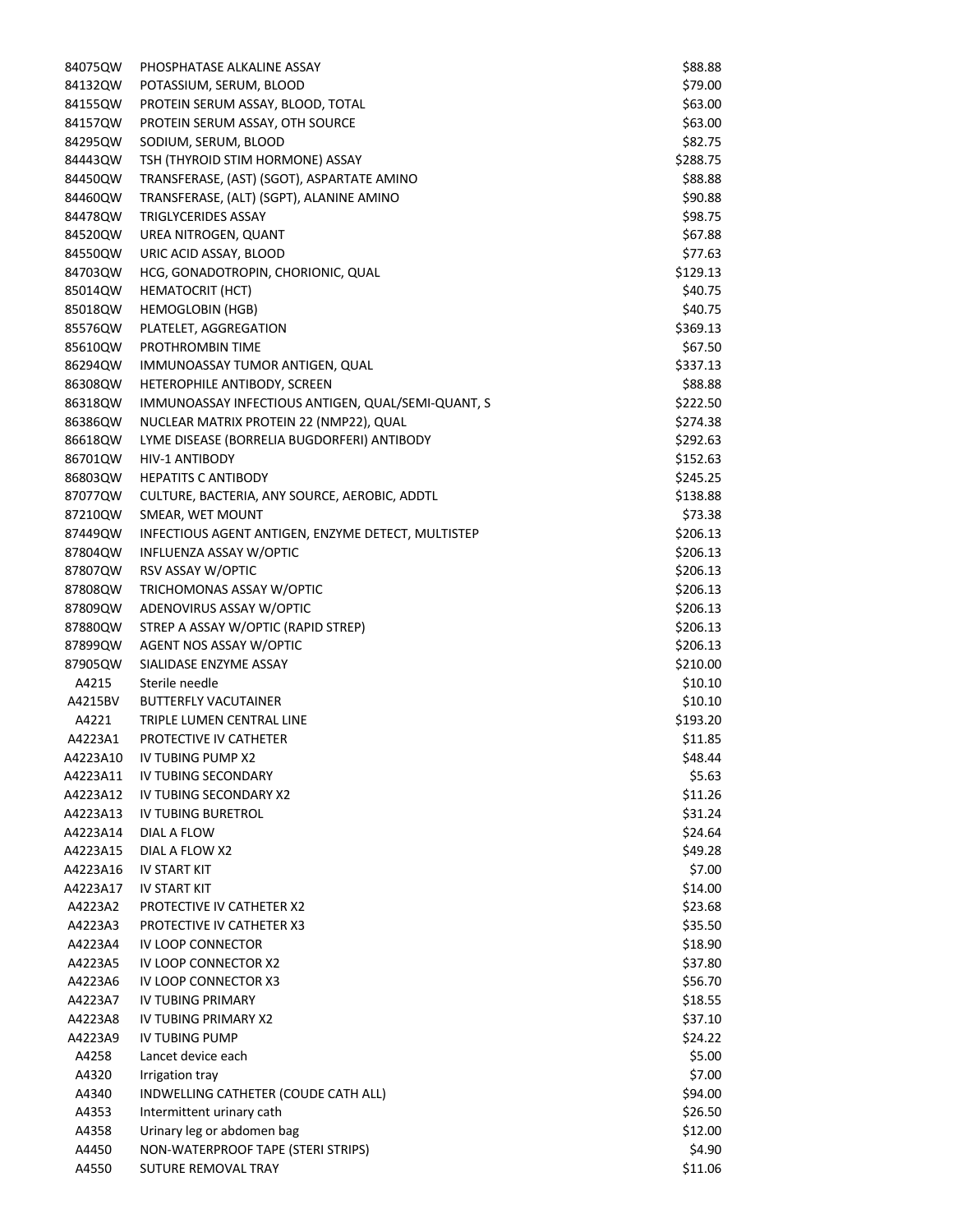| A4550A1  | Pelvic Tray                                   | \$43.85    |
|----------|-----------------------------------------------|------------|
| A4550ID  | <b>I&amp;D TRAY</b>                           | \$26.10    |
| A4565    | SLING ARM BLUE VOG PAD SMALL (Arm Sling)      | \$22.20    |
| A4566    | Should sling/vest/abrestrain                  | \$22.20    |
| A4570    | Splint Finger 3/4inX18In Alumafoam            | \$7.56     |
| A4615    | Cannula nasal                                 | \$5.00     |
| A4620    | Mask Oxygen Non-Rebreather                    | \$9.10     |
| A4628    | OROPHARYNGEAL SUCTION CATH (SUCTION YANKAUER) | \$5.00     |
| A4649    | <b>CHEST TUBE KIT</b>                         | \$665.00   |
| A4649A1  | PNEUMOTHORAX TRAY                             | \$756.00   |
| A4649A2  | <b>RHINO ROCKET</b>                           | \$88.62    |
|          |                                               |            |
| A4649A2X | Rapid Rhino X 2                               | \$610.00   |
| A4649A3  | <b>I&amp;D LOOPS</b>                          | \$7.70     |
| A4649A6  | Rapid Rhino                                   | \$305.00   |
| A4649AF  | <b>Alligator Forceps</b>                      | \$133.00   |
| A4649DB  | Dental Box                                    | \$100.00   |
| A4649KE  | Katz Extractor                                | \$300.00   |
| A4649NB  | NoseBleed tray                                | \$126.00   |
| A4649VD  | Vaginal Delivery Kit                          | \$209.00   |
| A4930    | Sterile, gloves per pair                      | \$13.58    |
| A6250    | Skin seal protect moisturizr Secure Seal      | \$75.89    |
| A6250CR7 | Hydrocortisone Topical Cream                  | \$5.00     |
| A6257    | DRESSING TEGADERM 4x4 3/4                     | \$7.00     |
| A6258    | DRESSING TEGADERM 4x4 3/4 X2                  | \$14.00    |
| A6259    | DRESSING TEGADERM 4x4 3/4 X3                  | \$21.00    |
| A6402    | Sterile gauze <= 16 sq in                     | \$5.00     |
| A6403    | Sterile gauze>16 <= 48 sq in                  | \$5.04     |
| A6404    | Sterile gauze > 48 sq in                      | \$7.56     |
| A6443    | CONFORM BAND N/S W>=3 <5 /YD (COBAN ROLL)     | \$9.60     |
| A6451    | MOD COMPRES BAND W>=3 <5 YD (Ace)             | \$9.87     |
| A6451A1  | MOD COMPRES BAND W>=3 <5 /YD (Ace X2)         | \$19.74    |
| A6451A2  | MOD COMPRES BAND W>=3 <5 /YD (Ace X3)         | \$29.61    |
| A6452    | HIGH COMPRES BAND W>=3 <5 YD (Ace X4)         | \$39.48    |
| A7002    | Tubing used w suction pump                    | \$7.35     |
| A7040    | DRAINAGE CHEST PLEUR-EVAC                     | \$618.25   |
| A7041    | Water seal drain container                    | \$210.00   |
| A7042    | <b>CHEST TUBE</b>                             | \$102.50   |
| A9150    | Misc/exper non-prescript dru                  | \$5.00     |
| A9270    | CATHETER KIT - INFANT 5 FR.                   | \$37.80    |
| A9270A1  | <b>CATHETER KIT - FEMAL 8 FR</b>              | \$18.62    |
|          |                                               |            |
| A9900    | STAPLE REMOVER KIT                            | \$13.86    |
| A9900A1  | NEONATAL PROCEDURE TRAY                       | \$337.25   |
| A9999    | <b>SKIN STAPLER</b>                           | \$53.00    |
| A9999A1  | CATUERY HIGH TEMP FINE TEMP                   | \$73.00    |
| A9999A10 | LUMBAR PUNCTURE TRAY                          | \$90.75    |
| A9999A2  | SECURESEAL TOPICAL SKIN ADHESIVE              | \$137.00   |
| A9999A3  | <b>SURGICEL</b>                               | \$153.00   |
| A9999a4  | SUTURE (ALL TYPES)                            | \$61.80    |
| A9999A5  | <b>LACERATION TRAY</b>                        | \$78.54    |
| A9999A6  | ET TUBE                                       | \$11.50    |
| A9999A7  | EASY CAP II CO2 DETECTOR                      | \$66.78    |
| A9999A8  | EASY CAP END-TIDAL CO2 DETECTR                | \$66.78    |
| A9999A9  | AMBU BAG EASY CAP                             | \$110.00   |
| B4082    | TUBE SALEM SUMP                               | \$99.05    |
| C8900    | MRA ABD W/CONT                                | \$5,682.00 |
| C8901    | MRA ABD WO CONT                               | \$4,231.13 |
| C8902    | MRA ABD W&WO CONT                             | \$6,868.38 |
| C8907    | MRI BREAST BI WO CON                          | \$4,231.13 |
| C8908    | MRI BREAST BI W&WO CONT                       | \$6,868.38 |
| C8914    | MRA LOW EXTREM W&WO                           | \$6,868.38 |
|          |                                               |            |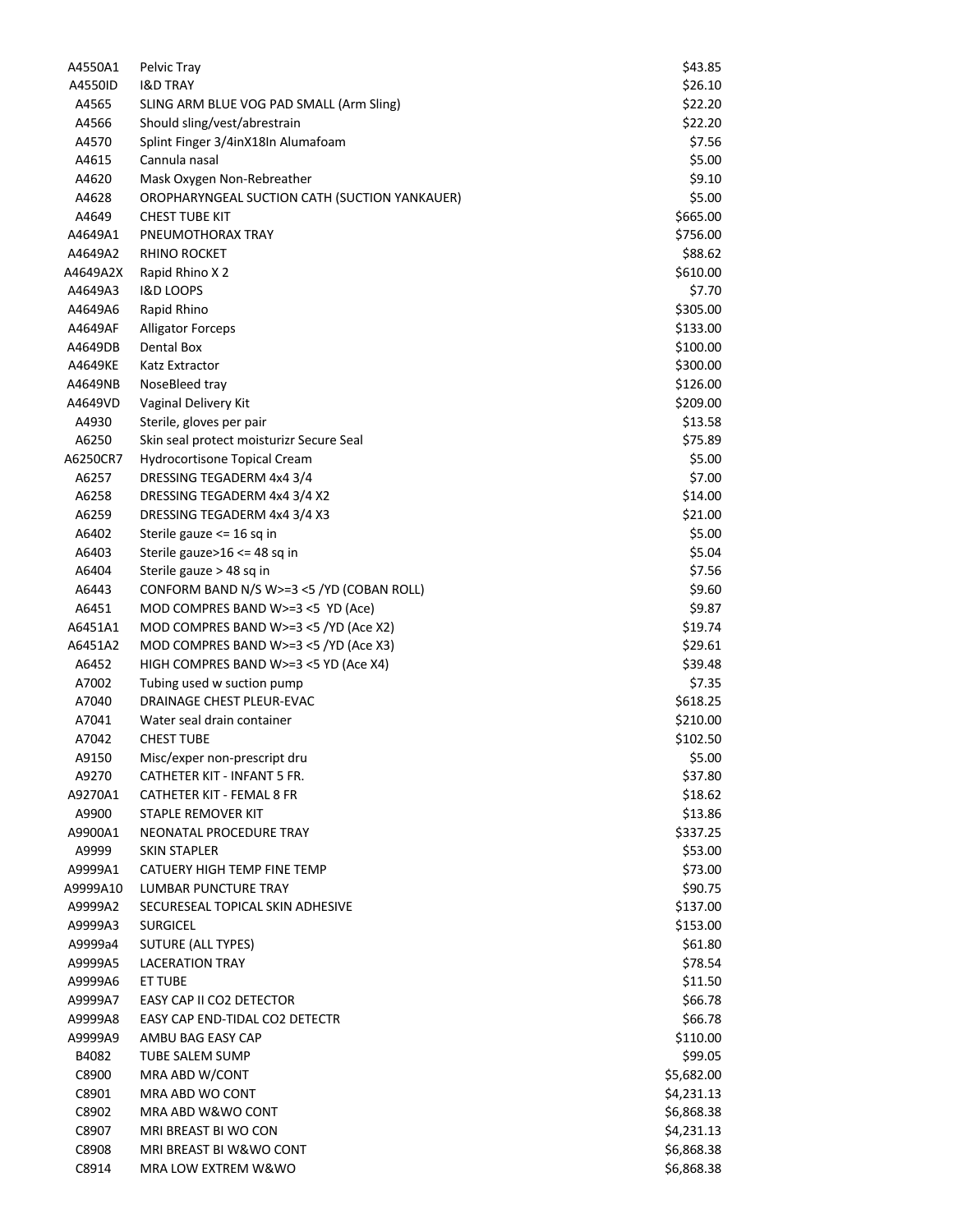| C8918   | MRA PELVIS W/CONTRAST                               | \$5,682.00 |
|---------|-----------------------------------------------------|------------|
| C8919   | MRA PELVIS W/O CONTRAST                             | \$4,231.13 |
| C8920   | MRA PELVIS W/WO CONTRAST                            | \$6,868.38 |
| C8929   | ECHO TTE 2D CONTRAST W DOPP/CF                      | \$7,229.50 |
| C8957   | Prolonged IA Infusion>8hours requiring a pump       | \$2,881.25 |
| C9113   | Inj pantoprazole sodium Per Vial                    | \$22.33    |
| C9121   | ARGATROBAN 100MG/ML 2.5ML INJ                       | \$225.88   |
| C9803   | Hospital outpatient clinic visit specimen collec    | \$648.64   |
| E0110   | <b>CRUTCHES</b>                                     | \$130.50   |
| G0008   | Admin influenza virus vac                           | \$337.63   |
| G0009   | Admin pneumococcal vaccine                          | \$1,329.88 |
| G0168   | Wound closure by adhesive                           | \$341.25   |
| G016826 | Wound closure by adhesive                           | \$341.00   |
| G0259   | Inject for sacroiliac joint                         | \$243.00   |
| G0260   | Inj for sacroiliac jt anesth                        | \$661.38   |
| G0268   | Removal of impacted wax md                          | \$401.38   |
| G0378   | Hospital observation per hr                         | \$1,000.00 |
|         |                                                     |            |
| G03782  | Hospital observation per hr                         | \$1,000.00 |
| G9141   | IMMUNIZATION INJECTION, H1N1- MEDICARE/MEDICAID     | \$-        |
| G9141TC | INFLUENZA A H1N1 VACCINE ADMIN - MEDICARE/MEDICAID  | \$-        |
| G9142   | Influenza A H1N1, vaccine                           | \$-        |
| G9142TC | Influenza A H1N1, vaccine                           | \$-        |
| G9315C2 | Amoxicillin 500 mg Cap                              | \$5.00     |
| G9315S1 | AMOXICILLIN 400MG SUS 100ML                         | \$5.00     |
| J0129   | Abatacept injection                                 | \$288.25   |
| J0130   | ABCIXIMAB 2MG/ML 5ML INJ                            | \$8,140.66 |
| J0133   | ACYCLOVIR 500MG INJ                                 | \$0.60     |
| J0152   | Adenosine injection                                 | \$1,367.24 |
| J0153   | INJECTION ADENOSINE 1MG                             | \$60.06    |
| J0171   | Adrenalin epinephrine inject Per.01 MG              | \$2.16     |
| J0171D2 | EPINEPHRINE 1:10,0001 MG                            | \$64.96    |
| J0207   | AMIFOSTINE 500MG INJ                                | \$3,731.76 |
| J0210   | METHYLDOPATE 500MG/10ML INJ                         | \$530.00   |
| J0256   | Alpha 1 proteinase inhibitor                        | \$50.30    |
| J0270   | Alprostadil for injection                           | \$-        |
| J0275   | Alprostadil urethral suppos                         | \$-        |
| J0278   | AMIKACIN 500MG/2ML 2ML                              | \$13.44    |
| J0280   | AMINOPHYLLINE 250MG/10ML 10ML                       | \$14.85    |
| J0282   | AMIODARONE INJECTION 30MG                           | \$3.10     |
| J0282D1 | AMIODARONE 500 ML IV SOLUTION                       | \$3.10     |
| J0282T1 | Amiodarone 200mg tablet                             | \$5.00     |
| J0285   | AMPHOTERICIN B 50MG INJ                             | \$142.18   |
| J0287   | AMPHOTERICIN 5MG/ML 20ML INJ                        | \$142.69   |
| J0289   | Amphotericin b liposome inj                         | \$194.68   |
| J0290   | AMPICILLIN INJ 500mg                                | \$57.05    |
| J0295   | Ampicillin sodium per 1.5 gm                        | \$20.76    |
| J0330   | SUCCINYLCHOLINE 20MG/ML 200 MG SOLN                 | \$23.94    |
| J0348   | ANIDULAFUNGIN 50MG INJ                              | \$10.59    |
| J0360   | HYDRALAZINE INJECTION 20MG                          | \$56.00    |
|         | APROTININ 10MU/ML 200ML INJ                         |            |
| J0365   |                                                     | \$33.07    |
| J0380   | METARAMINOL 10MG/ML 10ML INJ                        | \$18.60    |
| J0456   | AZITHROMYCIN 500MG INJ                              | \$64.10    |
| J0461   | Atropine sulfate injection 0.010 MG                 | \$12.75    |
| J0475   | Baclofen 10 MG injection                            | \$2,003.78 |
| J0500   | DICYCLOMINE INJECTION 20 MG (bentyl)                | \$166.40   |
| J0515   | BENZTROPINE 1MG/ML 2ML                              | \$262.79   |
| J0530   | PENICILLIN G BENZATHINE 600000 U/ML 1 ML DISP SYRIN | \$290.99   |
| J0540   | Penicillin g benzathine inj                         | \$504.07   |
| J0550   | PENICILLIN G PRO 2.4MU/4ML 4ML                      | \$-        |
| J0558   | PenG benzathine/procaine inj                        | \$50.55    |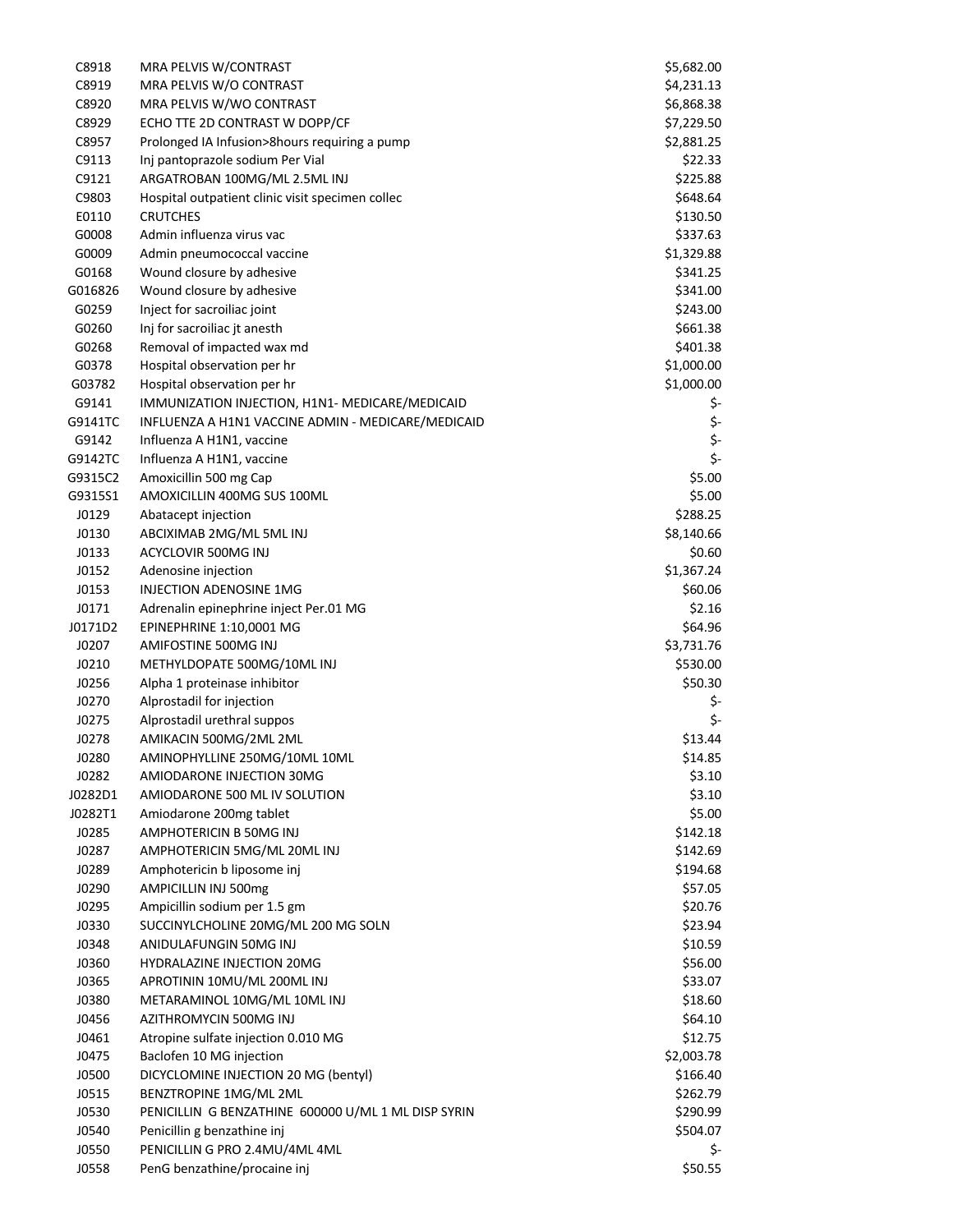| J0560   | PENICILLIN G BENZATHINE 600000 U/ML 1 ML DISP SYRIN | \$290.99 |
|---------|-----------------------------------------------------|----------|
| J0561   | Penicillin G Benathine 100,000U                     | \$78.00  |
| J0570   | PENICILLIN G BENZ 1.2MU/2ML                         | \$504.07 |
| J0583   | <b>BIVALIRUDIN 1MG INJ</b>                          | \$40.13  |
| J0585   | <b>BOTULINUM 100U INJ</b>                           | \$68.16  |
| J0586   | AbobotulinumtoxinA                                  | \$88.16  |
| J0587   | INJ, RIMABOTULINUMTOXINB                            | \$136.11 |
| J0592   | BUPRENORPHINE 0.3MG/ML                              | \$12.37  |
| J0595   | Butorphanol tartrate 1 mg                           | \$21.81  |
| J0595D1 | Butorphanol Tartrate (Stadol) 2mg Inj               | \$36.75  |
| J0610   | CALCIUM GLUCONATE 10% 10ML                          | \$13.41  |
| J0630   | CALCITONIN 200IU/ML 0.5ML                           | \$863.10 |
|         |                                                     |          |
| J0636   | CALCITRIOL 1MCG/ML 1ML                              | \$4.64   |
| J0637   | CASPOFUNGIN ACET 50MG 10ML INJ                      | \$166.81 |
| J0640   | LEUCOVORIN CA 100MG INJ                             | \$56.26  |
| J0641   | Levoleucovorin injection                            | \$21.80  |
| J0670   | MEPIVACAINE HCL 1% 30ML INJ                         | \$30.40  |
| J0690   | CEFAZOLIN INJECTION 500 MG                          | \$18.13  |
| J0692   | CEFEPIME INJ 500MG                                  | \$41.23  |
| J0694   | Cefoxitin sodium injection 1GM                      | \$86.23  |
| J0696   | <b>CEFTRIAXONIE INJECTION 500 MG</b>                | \$30.50  |
| J0697   | CEFUROXIME 1.5GM INJ                                | \$39.53  |
| J0698   | Cefotaxime sodium injection                         | \$64.32  |
| J0702   | Betamethasone acet&sod phosp                        | \$71.25  |
| J0706   | Caffeine citrate injection                          | \$6.46   |
| J0713   | Inj ceftazidime per 500 mg                          | \$25.76  |
| J0720   | CHLORAMPHENICOL 1GRAM INJ                           | \$368.25 |
| J0725   | Chorionic gonadotropin/1000u                        | \$192.54 |
| J0743   | PRIMAXIN 500MG INJ                                  | \$71.18  |
| J0744   | CIPROFLOXACIN 200MG IVPB                            | \$14.46  |
| J0745   | <b>CODEINE PHOSPHATE 60MG INJ</b>                   | \$20.46  |
| J0760   | COLCHICINE 0.5MG/ML 2ML INJ                         | \$99.82  |
| J0770   | <b>COLISTIMETHATE 150MG INJ</b>                     | \$154.45 |
| J0780   | PROCHLORPERAZINE INJ UP TO 10MG                     | \$87.54  |
| J0834   | Cosyntropin cortrosyn inj                           | \$818.05 |
| J0835   | COSYNTROPIN 0.25MG INJ                              | \$-      |
| J0878   | DAPTOMYCIN 500MG INJ                                | \$7.55   |
| J0881   | DARBEPOETIN ALFA 60MCG/ML                           | \$45.06  |
| J0882   | Darbepoetin alfa, esrd use                          | \$45.06  |
| J0885   | EPOETIN ALFA 20,000U/1ML                            | \$140.28 |
|         | Decitabine injection                                |          |
| J0894   |                                                     | \$434.78 |
| J0895   | DEFEROXAMINE 2GM INJ                                | \$98.56  |
| J0897   | DENOSUMAB INJECTION                                 | \$176.91 |
| J0900   | TESTOSTERON ENANT 200MG/ML 1ML                      | \$417.00 |
| J0970   | ESTRADIOL VAL 20MG/ML 5ML INJ                       | \$-      |
| J1000   | Depo-estradiol cypionate inj                        | \$101.29 |
| J1020   | DEPO-MEDROL 40MG/ML 1ML                             | \$37.45  |
| J1030   | Methylprednisolone 40 MG inj                        | \$34.19  |
| J1040   | Methylprednisolone 80 MG inj                        | \$66.28  |
| J1050   | MEDROXYPROGESTERONE ACETATE                         | \$2.71   |
| J1051   | MEDROXYPROGESTERONE 150MG/ML                        | \$-      |
| J1070   | Testosterone cypionat 100 MG                        | \$55.98  |
| J1080   | Testosterone cypionat 200 MG                        | \$63.14  |
| J1094   | DEXAMETHASONE 8MG/ML 1ML                            | \$3.72   |
| J1100   | DEXAMETH SOD PHOS 1MG                               | \$1.51   |
| J1100D1 | DEXAMETHASONE 4MG/ML 4 MG INJECTION                 | \$12.60  |
| J1100D2 | DEXAMETHASONE 10MG/ML 10 MG INJECTION               | \$23.80  |
| J1110   | DIHYDROERGOTAMINE 1MG/ML                            | \$418.36 |
| J1120   | ACETAZOLAMIDE 500MG 1ML                             | \$331.70 |
| J1160   | DIGOXIN INJECTION 0.5 MG                            | \$50.25  |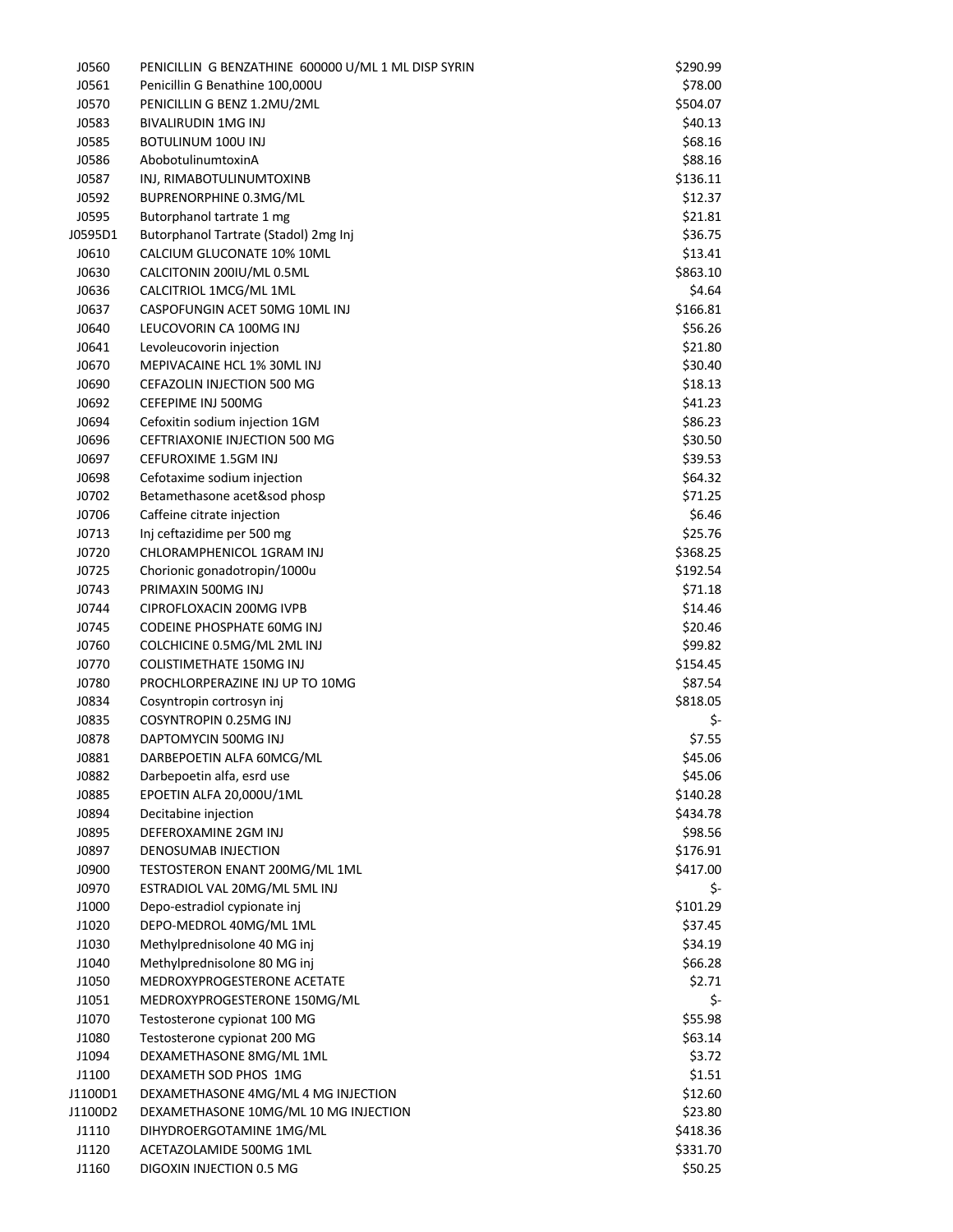| J1162   | DIGOXIN IMMUNE 38MG INJ                            | \$15,517.08 |
|---------|----------------------------------------------------|-------------|
| J1165   | PHENYTOIN SODIUM 50MG/ML 2ML                       | \$6.78      |
| J1170   | HYDROMORPHONE 2MG/ML INJ                           | \$27.61     |
| J1190   | Dexrazoxane HCl injection                          | \$1,745.64  |
| J1200   | DIPHENHYDRAMINE INJECTION 50MG                     | \$12.85     |
| J1205   | CHLOROTHIAZIDE 500MG INJ                           | \$2,049.76  |
| J1212   | Dimethyl sulfoxide 50% 50 ML                       | \$991.50    |
| J1240   | DIMENHYDRINATE 50MG/ML 1ML                         | \$64.86     |
| J1245   | DIPYRIDAMOLE 5MG/ML 10ML                           | \$10.30     |
| J1250   | DOBUTAMINE INJECTION 250MG                         | \$54.58     |
| J1260   | DOLASETRON 100MG/5ML INJ                           | \$68.28     |
| J1265   | DOPAMINE HCL 40 MG                                 | \$15.47     |
| J1327   | EPTIFIBATIDE 0.75MG/ML 100ML                       | \$350.95    |
| J1335   | <b>ERTAPENEM INJECTION 500MG</b>                   | \$112.24    |
| J1364   | ERYTHROMYCIN LACT INJ 500MG                        | \$144.45    |
| J1380   | Estradiol valerate 10 MG inj                       | \$108.61    |
| J1410   | ESTROGEN CONJ 25MG INJ                             | \$1,869.58  |
| J1430   | ETHANOLAMINE OLEATE 5% 2ML INJ                     | \$3,749.21  |
| J1438   | Etanercept injection                               | \$3,188.76  |
| J1440   | FILGRASTIM 300MCG/ML 1ML                           | \$3,608.64  |
| J1441   | FILGRASTIM 300MCG/ML 1.6ML                         | \$5,731.34  |
| J1450   | Fluconazole                                        | \$48.66     |
| J1453   | Fosaprepitant injection                            | \$21.46     |
| J1459   | Inj IVIG privigen 500 mg                           | \$456.46    |
| J1561   | GAMUNEX-C/GAMMAKED                                 | \$505.85    |
| J1566   | Immune globulin, powder                            | \$446.85    |
| J1568   | Octagam injection                                  | \$393.64    |
| J1569   | Gammagard liquid injection                         | \$490.81    |
| J1570   | <b>GANCICLOVIR 500MG INJ</b>                       | \$921.38    |
| J1580   | Garamycin gentamicin inj 80 MG                     | \$15.96     |
| J1600   | Gold sodium thiomaleate inj                        | \$376.92    |
| J1610   | <b>GLUCAGON 1 MG INJECTION</b>                     | \$1,251.39  |
| J1626   | <b>GRANISETRON 1MG/ML INJ</b>                      | \$6.28      |
| J1630   | HALOPERIDOL 5MG INJ                                | \$18.48     |
| J1631   | HALOPERIDOL DEC 50MG/ML INJ                        | \$245.25    |
| J1642   | Inj heparin sodium per 10 u                        | \$1.90      |
| J1644   | Inj heparin sodium I ML Injection per 1000u        | \$10.28     |
| J1644D1 | HEPARIN 5000 UNITS/ML 1 ML INJECTION               | \$9.17      |
| J1644D2 | HEPARIN IN SODIUM CHLORIDE 2 UNITS/ML 500 ML INJEC | \$672.00    |
| J1644D3 | HEPARIN 100 UNITS IN 10 ML NS (HEPARIN FLUSH)      | \$5.00      |
| J1645   | DALTEPARIN 2500 UNITS                              | \$162.35    |
| J1650   | ENOXAPARIN INJ 10MG                                | \$6.23      |
| J1650D1 | ENOXAPARIN 100MG/ML 100 MG INJECTION               | \$454.30    |
| J1650D2 | ENOXAPARIN 40MG/0.4ML 40 MG INJECTION              | \$182.00    |
| J1652   | FONDAPARINUX 2.5MG/0.5ML INJ                       | \$48.90     |
| J1670   | TET IMMUNE GLOB 250U VIAL                          | \$136.57    |
| J1720   | <b>HYDROCORTISONE 100MG INJ</b>                    | \$60.31     |
| J1730   | DIAZOXIDE 300MG/20ML INJ                           | \$1,698.96  |
| J1740   | Ibandronate sodium injection                       | \$1,940.60  |
| J1742   | IBUTILIDE 0.1MG/ML 10ML INJ                        | \$986.63    |
| J1745   | INFLIXIMAB 100MG INJ                               | \$874.48    |
| J1750   | Inj iron dextran                                   | \$151.63    |
| J1751   | IRON DEXTRAN COMPLEX 100MG INJ                     | \$-         |
| J1756   | IRON SUCROSE 20MG/ML 5ML                           | \$3.40      |
| J1790   | DROPERIDOL 2.5MG/ML 1ML INJ                        | \$26.77     |
| J1800   | PROPRANOLOL 1MG/ML 1 MG INJECTION                  | \$32.23     |
| J1815   | Insulin injection Per 5 Units                      | \$21.50     |
| J1815D1 | INSULIN HUMULIN 70/30 100 UNITS/ML INJECTION       | \$721.91    |
| J1815D2 | INSULIN LANTUS 100 UNITS/ML INJECTION              | \$1,339.66  |
| J1817   | INSULIN HUMAN REGULAR INJECTION per 50 Units       | \$68.94     |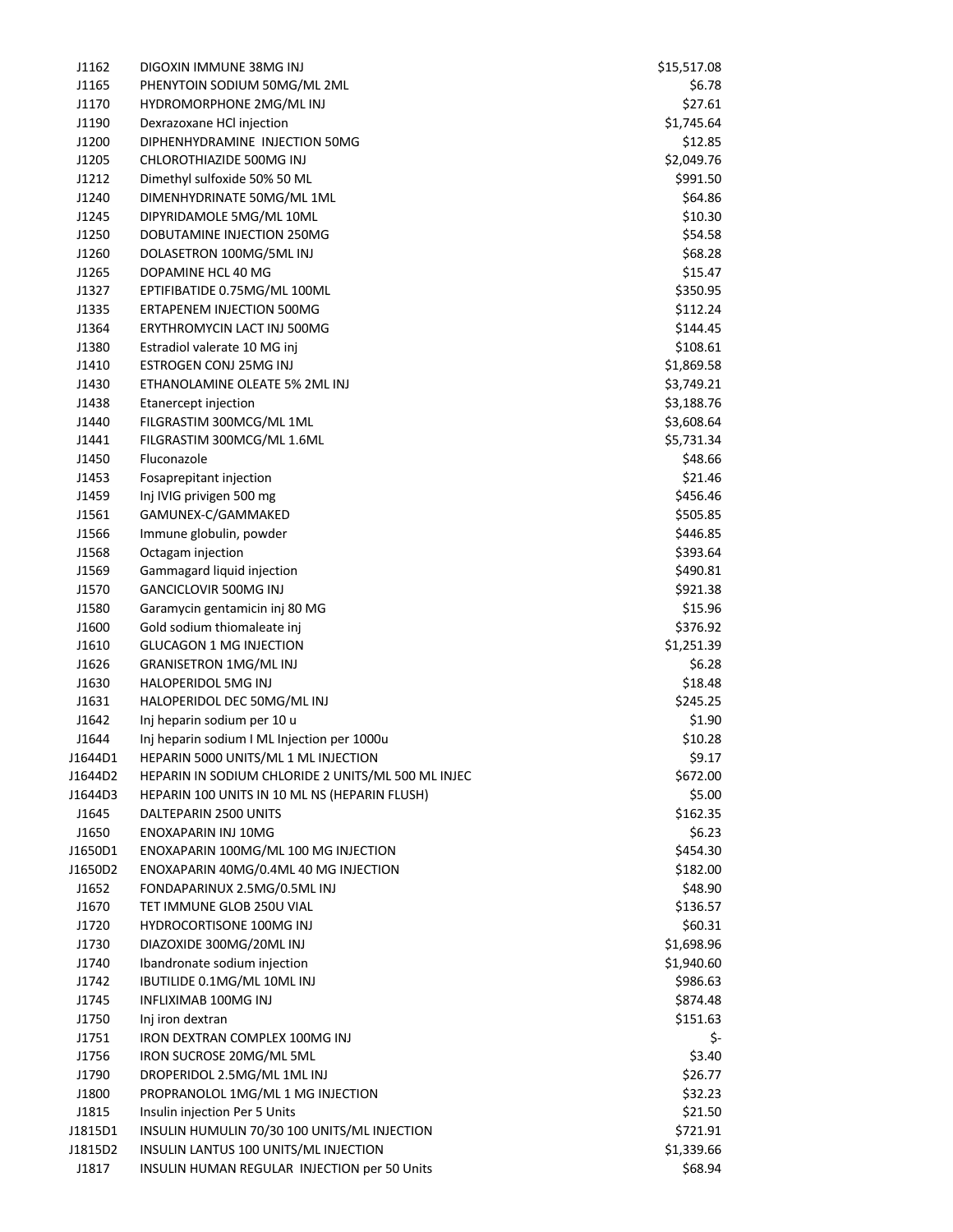| J1835   | <b>ITRACONAZOLE 200MG IV KIT</b>                | \$3.50      |
|---------|-------------------------------------------------|-------------|
| J1840   | KANAMYCIN 1GM/3ML 3ML INJ                       | \$96.06     |
| J1885   | <b>KETOROLAC INJECTION 15MG</b>                 | \$12.45     |
| J1885D1 | INJECTION KETOROLAC TROMETHAMINE PER 15MG       | \$12.04     |
| J1885D2 | KETOROLAC 30MG/ML 60 MG INJECTION               | \$12.74     |
| J1940   | <b>FUROSEMIDE INJECTION 20 MG</b>               | \$18.95     |
| J1945   | LEPIRUDIN 50MG 1ML INJ                          | \$7,131.75  |
| J1950   | LEUPROLIDE 11.25MG DEPOT 3MO                    | \$9,348.98  |
| J1953   | Levetiracetam injection                         | \$13.16     |
| J1956   | LEVOFLOXACIN INJECTION 250 MG                   | \$14.82     |
| J1956D1 | LEVOFLOXACIN 500MG/100ML 500 MG INJECTION       | \$113.82    |
| J1956D2 | LEVOFLOXACIN/5% DEXTROSE 750MG/150ML 750 MG INJ | \$204.75    |
| J1980   | HYOSCYAMINE 0.5MG/ML INJ                        | \$215.96    |
| J2001   | Lidocaine injection HCL For IV Infusion, 10 Mg  | \$10.01     |
| J2001D1 | INJECTABLE LIDOCAINE 1% PLAIN UP TO 10ML        | \$10.01     |
| J2001D2 | INJECTABLE LIDOCAINE 1% WITH EPI UP TO          | \$35.49     |
| J2001D3 | LIDOCAINE 2GM W/D5W 500ML                       | \$42.70     |
| J2010   | LINCOMYCIN 600MG/2ML 2ML                        | \$97.08     |
| J2020   | LINEZOLID 600MG/300ML                           | \$496.38    |
| J2060   | LORAZEPAM INJECTION 2MG                         | \$7.56      |
|         | MANNITOL 25% 50ML INJ                           |             |
| J2150   |                                                 | \$17.75     |
| J2175   | Meperidine hydrochl /100 MG                     | \$29.66     |
| J2185   | MEROPENEM 1GM INJ                               | \$8.80      |
| J2210   | METHYLERGONOVINE INJ Up To 0.2 Mg               | \$46.27     |
| J2250   | Inj midazolam hydrochloride 1MG                 | \$10.01     |
| J2260   | MILRINONE 1MG/ML 20ML                           | \$32.28     |
| J2270   | Morphine sulfate injection 10MG                 | \$18.23     |
| J2270D1 | MORPHINE SULFATE (CII) 5MG/ML 5 MG INJECTION    | \$8.19      |
| J2270D2 | MORPHINE SULFATE (CII) 10MG/ML 10 MG INJECTION  | \$8.33      |
| J2270D3 | MORPHINE SULFATE (CII) 2MG/ML 2 MG INJECTION    | \$18.70     |
| J2270D4 | MORPHINE SULFATE (CII) 4MG/ML 4MG INJECTION     | \$18.70     |
| J2280   | Inj, moxifloxacin 100 mg                        | \$42.35     |
| J2300   | Inj nalbuphine hydrochloride 10 Mg              | \$22.25     |
| J2310   | NALOXONE HCL 1 MG                               | \$76.30     |
| J2322   | NANDROLONE 100MG/ML 2ML                         | \$-         |
| J2323   | Natalizumab injection                           | \$161.23    |
| J2325   | NESIRITIDE 1.5MG 5ML INJ                        | \$753.19    |
| J2353   | Octreotide injection, depot                     | \$1,701.73  |
| J2354   | OCTREOTIDE INJ 25 MCG                           | \$18.62     |
| J2355   | OPRELVEKIN 5MG INJ                              | \$3,457.45  |
| J2357   | Omalizumab injection                            | \$319.00    |
| J2360   | ORPHENADRINE SOLN 60 MG                         | \$28.76     |
| J2370   | PHENYLEPHRINE 10MG/ML 5ML INJ                   | \$50.68     |
| J2400   | CHLOROPROCAINE HCL 2% 30ML                      | \$206.61    |
| J2405   | Ondansetron hcl injection 1 MG                  | \$10.50     |
| J2430   | Pamidronate disodium /30 MG                     | \$133.96    |
| J2440   | PAPAVERINE 30MG/ML 10ML                         | \$18.60     |
| J2469   | Palonosetron hcl                                | \$242.30    |
| J2501   | PARICALCITOL 5MCG INJ                           | \$20.24     |
| J2505   | PEGFILGRASTIM 6MG INJ                           | \$39,002.84 |
| J2510   | PENICILLIN G PRO 1.2MU/2ML 2ML                  | \$186.59    |
| J2515   | PENTOBARBITAL 50MG/ML 2ML INJ                   | \$401.99    |
| J2540   | PENICILLIN G POT 10MMU                          | \$7.54      |
| J2543   | ZOSYN 2/.25 GM                                  | \$75.60     |
| J2545   | Pentamidine non-comp unit                       | \$1,036.55  |
| J2550   | Promethazine hcl injection 50 Mg                | \$16.38     |
| J2560   | PHENOBARBITAL 130MG/ML INJ                      | \$131.68    |
| J2590   | OXYTOCIN 10U/ML 1ML INJ                         | \$5.39      |
| J2597   | Inj desmopressin acetate                        | \$70.35     |
|         |                                                 |             |
| J2675   | Inj progesterone per 50 MG                      | \$18.64     |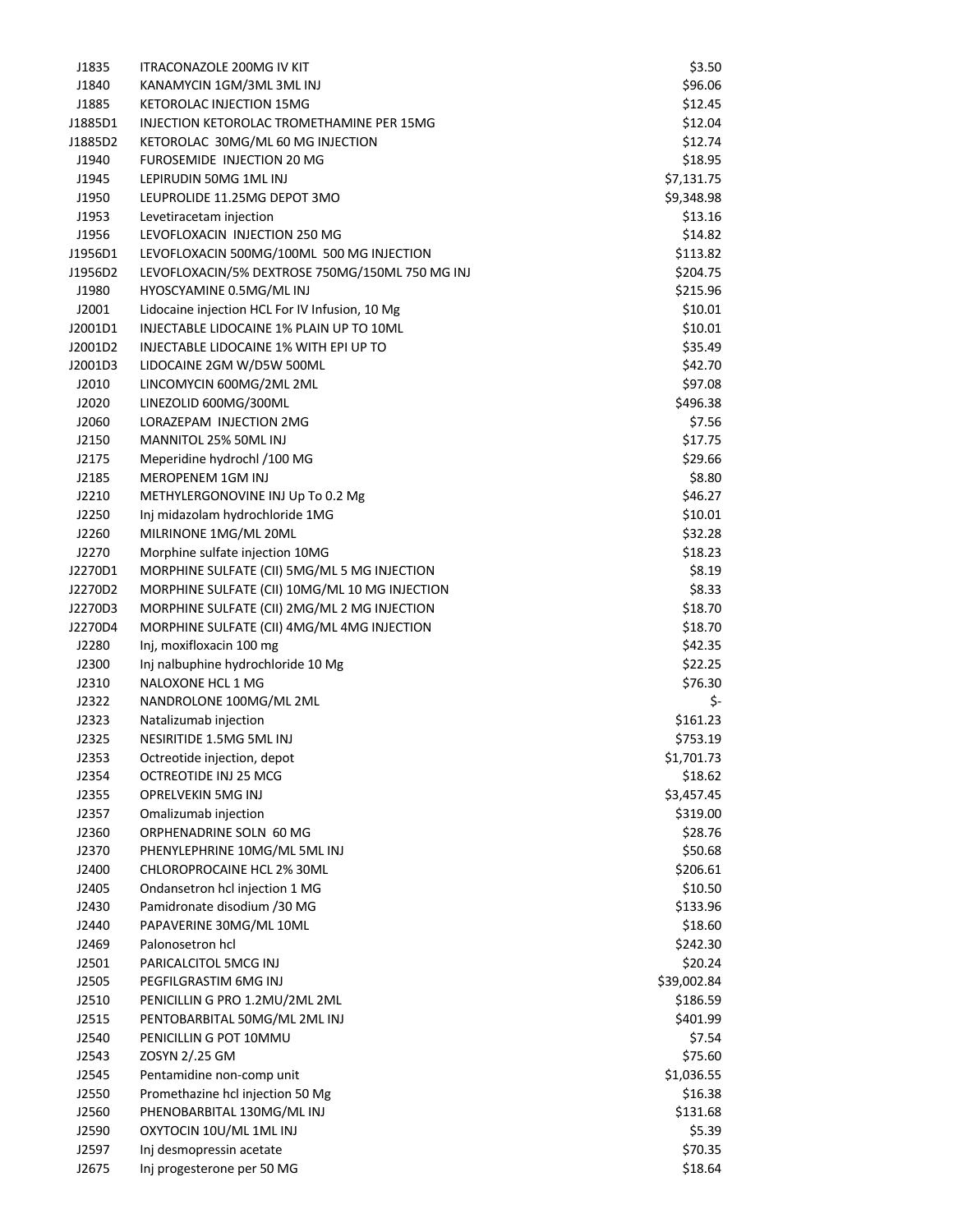| J2680          | FLUPHENAZINE DEC 25MG/ML 1ML                         | \$237.44            |
|----------------|------------------------------------------------------|---------------------|
| J2690          | PROCAINAMIDE HCL 100MG/ML 10ML                       | \$235.76            |
| J2700          | <b>OXACILLIN 1GM INJ</b>                             | \$27.41             |
| J2710          | NEOSTIGMINE 1:2000 10ML INJ                          | \$6.67              |
| J2720          | PROTAMINE 250MG/25ML INJ                             | \$10.76             |
| J2760          | PHENTOLAMINE 5MG INJ                                 | \$1,432.99          |
| J2765          | Metoclopramide hcl injection 10 MG                   | \$7.56              |
| J2770          | QUINOPRISTIN/DALFOPRISTIN 10ML                       | \$2,429.04          |
| J2780          | Ranitidine HCL Inj                                   | \$30.80             |
| J2783          | RASBURICASE 1.5MG INJ                                | \$2,641.91          |
| J2790          | Rho d immune globulin inj                            | \$1,033.56          |
| J2791          | Rhophylac injection                                  | \$59.73             |
| J2792          | <b>WINRHO 5000U 2.5ML</b>                            | \$233.43            |
| J2794          | RISPERIDONE 25MG INJ                                 | \$72.21             |
| J2795          | ROPIVACAINE 5MG/ML 30ML INJ                          | \$1.24              |
|                |                                                      |                     |
| J2796          | Romiplostim injection                                | \$638.96            |
| J2800          | METHOCARBAMOL 100MG/ML 10ML                          | \$476.65            |
| J2805          | SINCALIDE 5MCG INJ                                   | \$1,038.86          |
| J2820          | SARGRAMOSTIM 500MCG INJ                              | \$357.40            |
| J2850          | SECRETIN 16MCG INJ                                   | \$343.68            |
| J2916          | Na ferric gluconate complex                          | \$36.30             |
| J2920          | Methylprednisolone Sodium 40 MG Injection            | \$63.28             |
| J2930          | Methylprednisolone injection 125 MG                  | \$72.20             |
| J2930D1        | METHYLPREDNISOLONE SODIUM 125 MG INJECTION           | \$72.10             |
| J2930D2        | METHYLPREDNISOLONE SODIUM 40 MG INJECTION            | \$63.28             |
| J2993          | RETEPLASE 10U                                        | \$28,773.83         |
| J2997          | Alteplase recombinant Per 1 Mg                       | \$202.80            |
| J3000          | Streptomycin injection                               | \$128.50            |
| J3010          | FENTANYL CITRATE Ampule .01MG=100MCG                 | \$14.14             |
| J3030          | Sumatriptan succinate / 6 MG                         | \$218.40            |
| J3070          | PENTAZOCINE 30MG/ML INJ                              | \$396.81            |
| J3100          | TENECTEPLACE 50MG IV                                 | \$-                 |
| J3105          | TERBUTALINE 1MG/ML 1ML INJ                           | \$20.43             |
| J3120          | Testosterone enanthate inj                           | \$90.05             |
| J3130          | Testosterone enanthate inj                           | \$127.48            |
| J3150          | TESTOSTERON PROP 100MG/ML 10ML                       | \$10.85             |
| J3230          | CHLORPROMAZINE HCL 50 MG INJECTION                   | \$181.72            |
| J3243          | TIGECYCLINE 50MG INJ                                 | \$22.13             |
| J3246          | TIROFIBAN HCL 12.5MG/50ML                            | \$111.93            |
| J3250          | TRIMETHOBENZAMIDE 100MG/ML 2ML                       | \$129.43            |
| J3260          | TOBRAMYCIN 10MG/ML 2ML                               | \$28.63             |
| J3262          | Tocilizumab injection                                | \$46.29             |
| J3265          | TORSEMIDE 20MG/2ML INJ                               | \$60.14             |
| J3301          | TRIAMCINOLONE 10MG/ML 5ML                            | \$21.75             |
| J3302          | TRIAMCINOLONE 20MG/ML 1ML INJ                        | \$3.50              |
|                |                                                      | \$36.20             |
| J3303          | Triamcinolone hexacetonl inj                         |                     |
| J3305          | Inj trimetrexate glucoronate                         | \$2,203.48          |
| J3357          | Ustekinumab injection<br>DIAZEPAM 5MG/ML 2ML AMP     | \$1,777.08          |
| J3360          |                                                      |                     |
| J3365          |                                                      | \$154.98            |
|                | UROKINASE 250MU INJ                                  | \$7,094.82          |
| J3370          | VANCOMYCIN INJ 500 MG                                | \$43.19             |
| J3410          | HYDROXYZINE HCL INJECTION 25 Mg                      | \$27.72             |
| J3411          | THIAMINE 100 MG INJECTION                            | \$37.45             |
| J3415          | PYRIDOXINE 100MG/ML 1ML                              | \$102.71            |
| J3420          | CYANOCOBALAMIN 1000MG/ML 30ML                        | \$10.13             |
| J3430          | PHYTONADIONE INJESTION 1MG                           | \$82.65             |
| J3465          | VORICONAZOLE 200MG/20ML INJ                          | \$56.06             |
| J3475          | MAGNESIUM INJECTION 500 MG                           | \$16.54             |
| J3480<br>J3486 | Inj potassium chloride 2 MEQ<br>ZIPRASIDONE 20MG INJ | \$12.64<br>\$119.30 |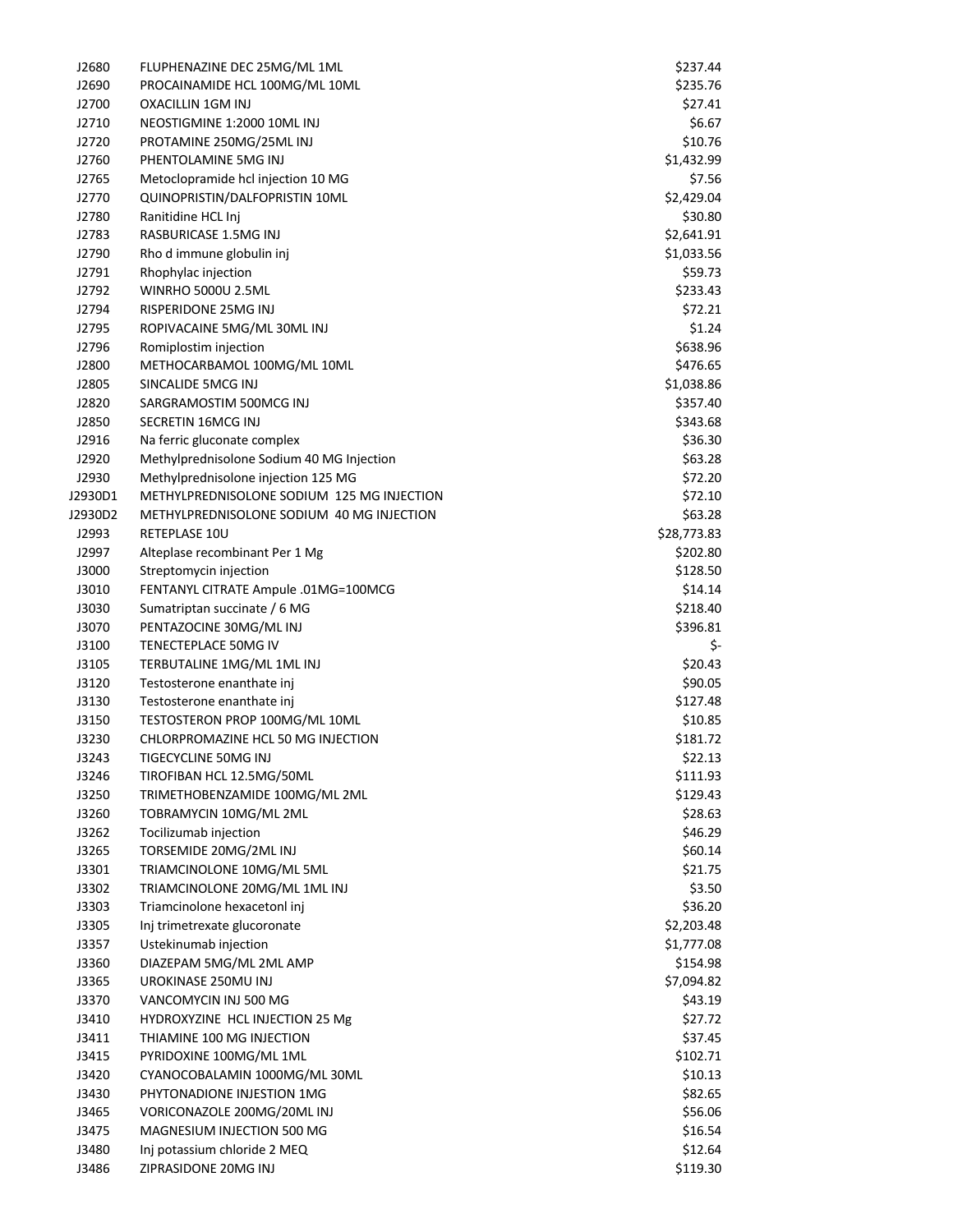| J3487    | ZOLEDRONIC ACID 4MG INJ                           | \$3,424.73 |
|----------|---------------------------------------------------|------------|
| J3490A3  | Promethazine 25mg Or 1 Tablet                     | \$14.50    |
| J3490c1  | DIPHENHYDRAMINE 25 MG CAPSULE                     | \$5.00     |
| J3490C12 | KEFLEX 500 MG CAP                                 | \$5.00     |
| J3490C2  | KEPPRA 500 MG CAPSULES                            | \$5.00     |
| J3490C3  | PANTOPRAZOLE 40 MG CAP                            | \$5.00     |
| J3490C4  | PHENYTOIN 100 MG CAPS                             | \$5.00     |
| J3490C5  | PRILOSEC 20MG SR CAPSUL                           | \$53.50    |
| J3490CH1 | <b>ASPIRIN 81 MG CHEW</b>                         | \$5.00     |
| J3490CH2 | CARBAMAZEPINE 100 MG CHEW                         | \$5.00     |
| J3490CR1 | ELA-MAX 5% 5 GM KIT                               | \$14.00    |
| J3490CR2 | NITROGLYCERIN 2% 1 IN OINT                        | \$199.64   |
| J3490CR3 | SILVER NITRATE 1 APP MISC                         | \$5.00     |
| J3490CR4 | Silvadene Cream 20gm                              | \$72.52    |
| J3490CR5 | Erythromycin Eye Ointment 1 Application           | \$34.23    |
| J3490D1  | FAMOTIDINE 10MG/ML 20 MG INJECTION                | \$9.87     |
| J3490D10 | ENALAPRILAT 1.25MG/ML 2.5 MG INJECTION            | \$23.80    |
| J3490D11 | ETOMIDATE 40MG/20ML INJECTION                     | \$84.00    |
| J3490D12 | FLUMAZENIL 0.1MG/ML 1 MG INJECTION                | \$151.20   |
| J3490D13 | FOLIC ACID 2 MG INJECT VIAL                       | \$17.64    |
| J3490D14 | KEPPRA 500 MG INJECTION VIAL                      | \$37.80    |
| J3490D15 | KETAMINE 100MG/10ML 10MG/ML 1 EA SYRINGE          | \$121.80   |
| J3490D16 | LABETALOL 5MG/ML 20 MG INJECTION                  | \$28.63    |
| J3490D17 | METOPROLOL TARTRATE INJ 1MG/ML 5 MG INJECTION     | \$19.95    |
| J3490D18 | NICARDIPINE IN 0.9% SODIUM CHORIDE 20MG/200ML 20  | \$763.00   |
| J3490D19 | NITROGLYCERIN 25MG/250ML 250 ML INJECTION         | \$47.32    |
| J3490D2  | METRONIDAZOLE IN 0.9% SODIUM CHLORIDE 500 MG INJ  | \$13.16    |
| J3490D20 | NITROPRUSSIDE SODIUM 25MG/ML 1 ml vial            | \$393.05   |
| J3490D21 | NOREPINEPHRINE 1MG/ML 4 MG INJECTION              | \$25.55    |
| J3490D22 | PROTONIX 40MG INJECTION                           | \$45.75    |
| J3490D23 | SODIUM BICARBONATE 8.4% 50 MEQ SYRINGE            | \$19.11    |
| J3490D24 | TETRACAINE 0.5% O/S                               | \$67.75    |
| J3490D25 | VASOPRESSIN 20 U/ML 20 UNITS INJECTION            | \$36.40    |
| J3490D26 | VECURONIUM 10 MG INJECTION                        | \$23.10    |
| J3490D27 | LIDOCAINE-EPINEPHRINE 1% (1-1:100000) 1%20 ML INJ | \$14.49    |
| J3490D28 | CLINDAMYCIN 600mg/4ml inj                         | \$27.30    |
| J3490D29 | SODIUM BICARBONATE 4.2% 0.5 MEQ                   | \$82.25    |
| J3490D3  | PROPOFOL 10MG/ML 20 MLEMUL                        | \$48.30    |
| J3490D30 | Rocuronium BR 10mg/ml                             | \$50.12    |
| J3490D4  | PROPOFOL 10MG/ML 100 ML EMUL                      | \$234.64   |
| J3490D43 | <b>MULTI VITAMIN INJECTION</b>                    | \$77.00    |
| J3490D45 | <b>Tdap Injection</b>                             | \$328.20   |
| J3490D5  | CLINDAMYCIN 150MG/ML 300 MG INJECTION             | \$29.68    |
| J3490D6  | BUPIVICAINE 0.5% 10 ML INJECTION                  | \$22.47    |
| J3490D7  | CALCIUM CHLORIDE 1 GM SYRINGE                     | \$43.12    |
| J3490D8  | DIAZEPAM (CIV) 5MG/ML 10 MG INJECTION             | \$154.98   |
| J3490D9  | DILTIAZEM 25MG/5ML 25 MG INJECTION                | \$35.28    |
| J3490E1  | DIPHENHYDRAMINE 12.5MG/5ML 12.5 MG ELIX           | \$5.00     |
| J3490E2  | PHENOBARBITAL (CIV) 20MG/5ML 20MG ELIX            | \$131.68   |
| J3490G1  | LIDOCAINE JELLY 2% 30 APP GEL                     | \$17.50    |
| J3490G2  | Lidocain Viscus                                   | \$5.00     |
| J349011  | AMMONIA AROMATIC ASPIROL 1 EA INHA                | \$5.00     |
| J3490L1  | ACETAMINOPHEN 325MG/10.15ML 1 CUP SOLN            | \$5.00     |
| J3490L10 | MILK OF MAGNESIA 30 ML SUSP                       | \$5.00     |
| J3490L11 | OXYMETAZOLINE 0.05% 1 EA SOLN                     | \$5.00     |
| J3490L12 | SODIUM BORATE 120 GTT SOLN (eye wash)             | \$11.97    |
| J3490L13 | SODIUM POLYSTYRENE SULFONATE 15GM/60ML 15 GM SUSP | \$57.82    |
| J3490L14 | STERILE WATER 10 ML SOLN                          | \$8.05     |
| J3490L15 | TETANUS TOXOID ADSORBED 5 UNIT/ML 5 ML SOLN       | \$301.98   |
| J3490L16 | Activated charcoal 15 gm                          | \$140.00   |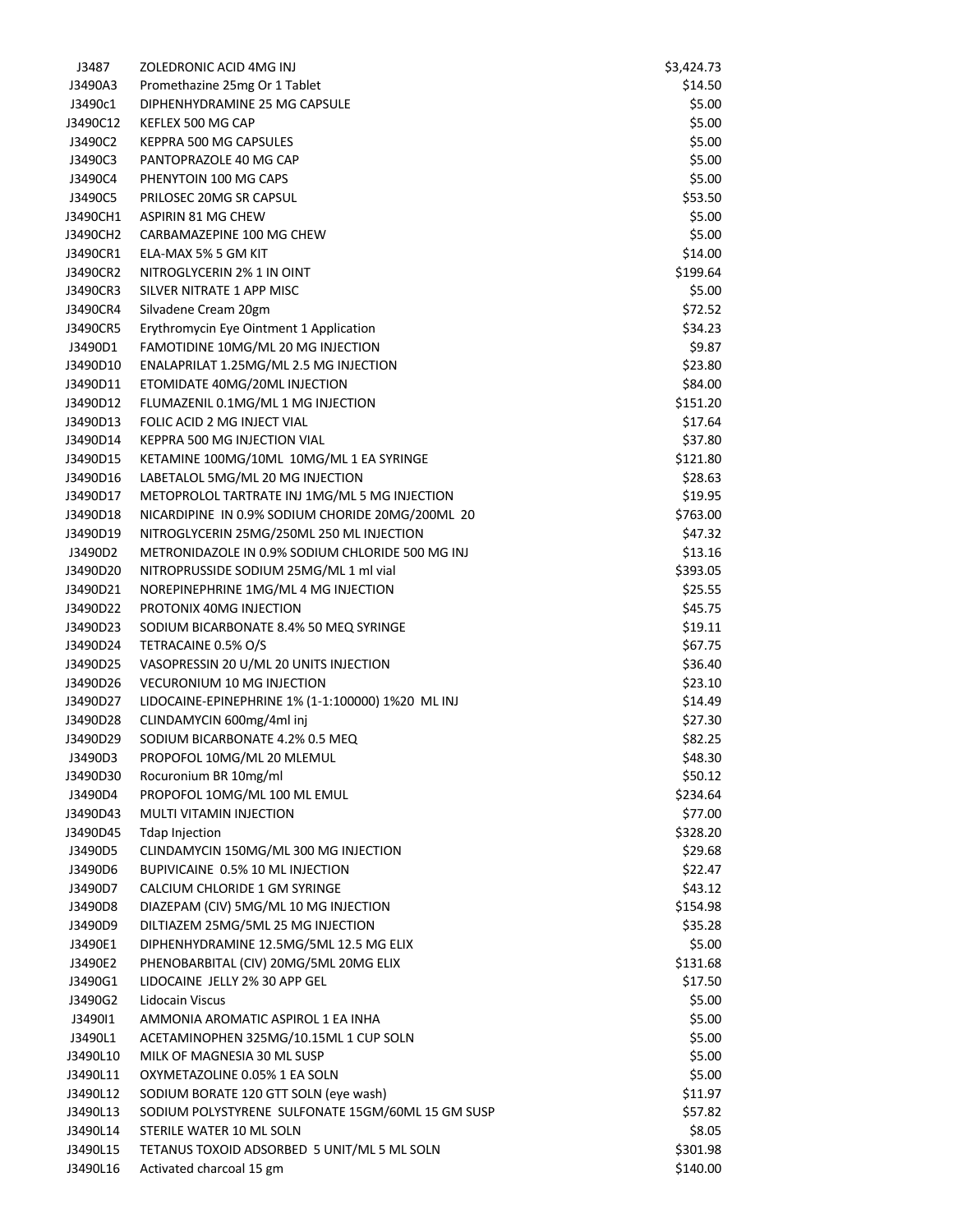| J3490L2  | ACETAMINOPHEN-CODEINE (CV) 120-12MG/5ML5 ML SOLN   | \$5.00   |
|----------|----------------------------------------------------|----------|
| J3490L21 | BACTRIM 200/40 per 5ml SUSPENSION                  | \$5.00   |
| J3490L22 | AZITHROMYCIN 200mg/5ml suspension                  | \$52.64  |
| J3490L23 | Polytrim 10mu-0.1% eye drop                        | \$16.87  |
| J3490L24 | Fluorescein Eye Drop                               | \$23.28  |
| J3490L3  | ACTIVATED CHARCOAL/SORBITOL 240 ML LIQD            | \$136.71 |
| J3490L4  | ACTIVATED CHARCOAL-WATER 25 GM LIQD(actidose)      | \$72.66  |
| J3490L5  | ALLU_MAG HYDROX 30 ML LIQD                         | \$5.00   |
| J3490L6  | AURALGAN 15 GTT SOLN                               | \$50.33  |
| J3490L7  | DONNATAL 5 ML ORAL SOLUTION                        | \$66.36  |
| J3490L8  | HYDROCODONE/APAP 7.5/325 MG/15 ML LIQUID (LORTAB L | \$5.00   |
| J3490L9  | LACTULOSE 10GM/15ML 30 ML SOLUTION                 | \$49.84  |
| J3490N1  | RACEMIC EPINEPHRINE 2.25% 1 APP NEBU               | \$11.03  |
| J3490NS  | Afrin                                              | \$35.00  |
| J3490S1  | ACETAMINOPHEN 120 MG SUPP                          | \$5.00   |
| J3490S2  | ACETAMINOPHEN 325 MG SUPP                          | \$5.00   |
| J3490S3  | BISACODYL 10 MG SUPP                               | \$5.00   |
| J3490S4  | <b>GLYCERIN INFANT 1 SUP SUPP</b>                  | \$5.00   |
| J3490S5  | IBUPROFEN 100MG/5ML 100 MG SUSP                    | \$5.00   |
| J3490SL1 | NITROGLYCERIN 0.4 MG SUBL                          | \$5.00   |
| J3490ST1 | <b>FLUORISTRIPS 1 APP STRP</b>                     | \$5.00   |
| J3490T1  | <b>HYDRALAZINE 25MG TABLET</b>                     | \$17.46  |
| J3490T10 | ACETAMINOPHEN 325 MG TABS                          | \$5.00   |
| J3490T11 | ALPRAZOLAM (CIV) 0.25 MG TABS                      | \$5.00   |
| J3490T12 | ALPRAZOLAM CIV 1 MG TABS                           | \$5.00   |
| J3490T13 | AMLODIPINE BESYLATE 5 MG TABS                      | \$5.00   |
| J3490T14 | <b>ASPIRIN 325MG ED TABLET</b>                     | \$5.00   |
| J3490T15 | ATENOLOL 50 MG TABS                                | \$5.00   |
| J3490T16 | <b>CLOPIDOGREL 75 MG TABS</b>                      | \$5.00   |
| J3490T17 | <b>COUMADIN 5 MG TABS</b>                          | \$5.00   |
| J3490T18 | <b>CYCLOBENZAPRINE 10 MG TABS</b>                  | \$5.00   |
| J3490T19 | DIAZEPAM 5 MG TAB                                  | \$5.00   |
| J3490T2  | AZITHROMYCIN 250 MG TABS                           | \$18.55  |
| J3490T20 | DIVALPROEX 250 MG TABLETS                          | \$5.00   |
| J3490T21 | <b>ENALAPRIL 5 MG TABS</b>                         | \$5.00   |
| J3490T22 | <b>FAMOTIDINE 20 MG TABS</b>                       | \$5.00   |
| J3490T23 | HYDROCODONE APAP 5/325 MG TABLET                   | \$5.00   |
| J3490T24 | HHYDROCODONE/APAP 7.5/325 MG TABLET                | \$5.00   |
| J3490T25 | HYDROCODONE APAP 10/325 MG TABLET                  | \$5.00   |
| J3490T26 | <b>IBUPROFEN 200 MG TABS</b>                       | \$5.00   |
| J3490T27 | MECLIZINE 25 MG TABS                               | \$5.00   |
| J3490T28 | METFORMIN 500 MG TABS                              | \$5.00   |
| J3490T29 | METOPROLOL TARTRATE 25 MG TABS                     | \$5.00   |
| J3490T3  | DICYCLOMINE 20 MG TABS                             | \$5.00   |
| J3490T30 | METRONIDAZOLE 500 MG TABS                          | \$5.00   |
| J3490T31 | OXYCODONE SR 20MG TABLET                           | \$5.00   |
| J3490T32 | OXYCODONE/APAP 5-325MG (GIL) 5-325MG TABS          | \$5.00   |
| J3490T33 | PHENOBARBITAL (CIV) 100MG TABLETS                  | \$5.00   |
| J3490T34 | <b>TRAMADOL 50 MG TABS</b>                         | \$5.00   |
| J3490T35 | HYDROCODONE/APAP 7.5/500 MG TABLET                 | \$5.00   |
| J3490T36 | HYDROCODONE/APAP 5/500 MG TABLET                   | \$5.00   |
| J3490T37 | HYDROCODONE/APAP 10/500 MG TABLET                  | \$5.00   |
| J3490T38 | CLINDAMYCIN 300mg tablet                           | \$5.00   |
| J3490T39 | Pyridium 100mg Tablet                              | \$5.00   |
| J3490T4  | FUROSEMIDE 40 MG TABS                              | \$5.00   |
| J3490T40 | Protonix 40mg Tab PO                               | \$5.00   |
| J3490T5  | LEVOFLOXACIN 500 MG TABS                           | \$5.00   |
| J3490T53 | BACTRIM DS 800/160 TABLET                          | \$5.00   |
| J3490T54 | DOXYCYCLINE 100MG PO                               | \$37.20  |
| J3490T55 | Cipro 500 mg Tab                                   | \$5.00   |
|          |                                                    |          |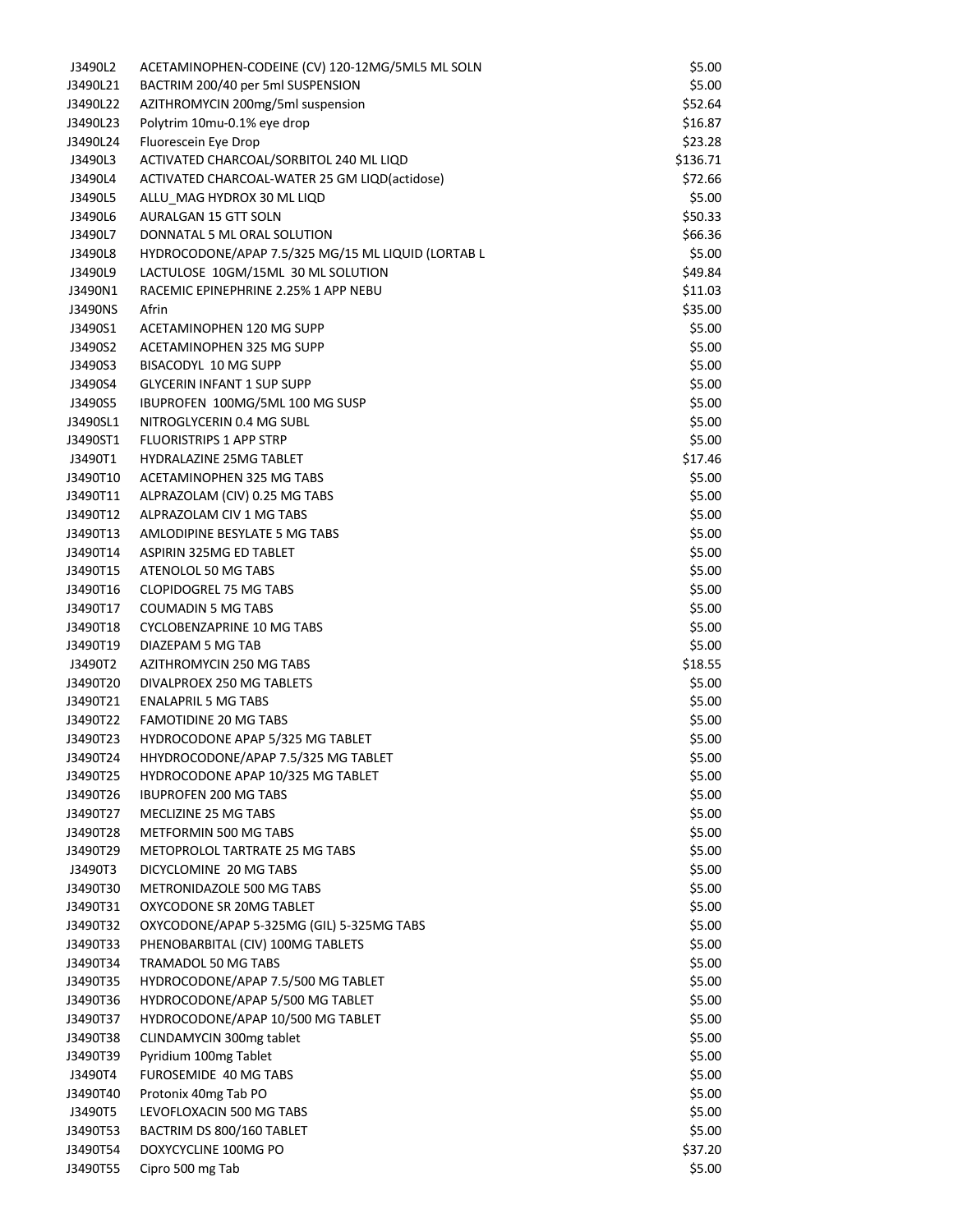| J3490T56 | Lomotil PO 2.5-0.025 Mg (Diphenoxylate-atropine        | \$5.00     |
|----------|--------------------------------------------------------|------------|
| J3490T6  | LEVOFLOXACIN 750 MG TABS                               | \$6.09     |
| J3490T7  | LORAZEPAM (CIV) 1 MG TABS                              | \$5.00     |
| J3490T8  | POTASSIUM CHLORIDE 20MEQ ER 1 TAB TBCR                 | \$5.00     |
| J3490T9  | <b>CLONIDINE 0.1 MG TABS</b>                           | \$5.00     |
| J7030    | Normal saline solution infus 1000ML                    | \$18.75    |
| J7040    | Normal saline solution infus 500 ML                    | \$18.25    |
| J7042    | 5% dextrose/normal saline 500ML                        | \$18.25    |
| J7042D1  | 5% DEXTROSE & 0.45% SODIUM CHLORIDE 500 ML INJECTI     | \$6.09     |
| J7042D2  | 5% DEXTROSE & 0.45% SODIUM CHLORIDE 500 ML INJECTI     | \$5.81     |
| J7042D3  | 5% DEXTROSE & 0.9% SODIUM CHLORIDE 1000 ML INJECT      | \$14.35    |
| J7050    | Normal saline solution infus 250 ML                    | \$18.75    |
| J7060    | 5% dextrose/water                                      | \$12.70    |
| J7070    | D5w infusion                                           | \$25.23    |
| J7120    | LACTATED RINGERS INFUSION 1000CC                       | \$18.65    |
| J7308    | AMINOLEVULAN, 354MG (1 UNIT=354MG)                     | \$2,157.50 |
| J7321    | Hyalgan/supartz inj per dose                           | \$1,110.65 |
| J7324    | Orthovisc inj per dose                                 | \$2,214.46 |
| J7325    |                                                        | \$160.38   |
|          | Synvisc or Synvisc-One<br><b>AZATHIOPRINE 50MG TAB</b> |            |
| J7500    |                                                        | \$1.55     |
| J7502    | <b>CYCLOSPORINE MICR 100MG CAP</b>                     | \$39.75    |
| J7507    | <b>TACROLIMUS 1MG CAP</b>                              | \$20.18    |
| J7510    | Prednisolone oral per 5 mg                             | \$5.00     |
| J7512    | PREDNISONE IMMEDIATE OR DELAYED RELEASE ORAL 1MG       | \$2.30     |
| J7515    | <b>CYCLOSPORINE 25MG CAP</b>                           | \$11.06    |
| J7516    | CYCLOSPORINE 250MG 5ML INJ                             | \$394.28   |
| J7517    | MYCOPHENOLATE MOFET 250MG CAP                          | \$12.95    |
| J7520    | SIROLIMUS 1MG TAB                                      | \$166.00   |
| J7605    | Arformoterol non-comp unit                             | \$69.38    |
| J7608    | <b>ACETYLCYSTEINE SOLN 1gm</b>                         | \$75.00    |
| J7610    | Albuterol comp con                                     | \$-        |
| J7611    | Albuterol non-comp con                                 | \$1.29     |
| J7613    | ALBUTEROL NEBU 1 MG                                    | \$5.00     |
| J7614    | LEVALBUTEROL AMPULE FOR INHALATION 0.5 MG              | \$18.08    |
| J7620    | Albuterol ipratrop non-comp 0.5 MG                     | \$5.00     |
| J7644    | <b>IPRATROPIUM SOLN 1MG</b>                            | \$5.00     |
| J7799    | DEXTROSE 50% 50 ML SYRINGE                             | \$78.26    |
| J8499    | Oral prescrip drug non chemo                           | \$35.22    |
| J8499A1  | Oral prescrip drug non chemo                           | \$5.00     |
| J8499A2  | Oral prescrip drug non chemo                           | \$42.59    |
| J8499A3  | Promethazine 25mg Or 1 Tablet                          | \$14.50    |
| J8499A4  | PO Capsule75 Mg Tamiflu                                | \$35.62    |
| J8499A5  | Xofluza                                                | \$32.65    |
| J8499A6  | Linzess 145 Mcg Capsule                                | \$5.00     |
| J8499A7  | Valtrex 100 Mg                                         | \$5.00     |
| J8499A8  | Glucotrol 10mg                                         | \$5.00     |
| J8499A9  | Eliquis 2.5mg                                          | \$5.00     |
| J8501    | APREPITANT 80MG TAB                                    | \$83.60    |
| J8520    | CAPECITABINE 500MG TAB                                 | \$121.09   |
| J8530    | CYCLOPHOSPHAMIDE 50MG TAB                              | \$12.19    |
| J8540    | DEXAMETHASONE 2MG TAB                                  | \$2.23     |
| J8600    | MELPHALAN 2MG TAB                                      | \$109.18   |
| J8610    | METHOTREXATE 2.5MG TAB                                 | \$13.53    |
| J8999    | FLUTAMIDE 125MG CAPSULE                                | \$-        |
| J9000    | DOXORUBICIN 10MG INJ                                   | \$43.41    |
| J9001    | DOXORUBICIN LIPO 2MG/ML 10ML                           | \$-        |
| J9017    | Arsenic trioxide injection                             | \$617.50   |
| J9020    | ASPARAGINASE, NOS                                      | \$807.06   |
| J9025    | Azacitidine injection                                  | \$71.80    |
| J9031    | Bcg live intravesical vac                              | \$1,511.43 |
|          |                                                        |            |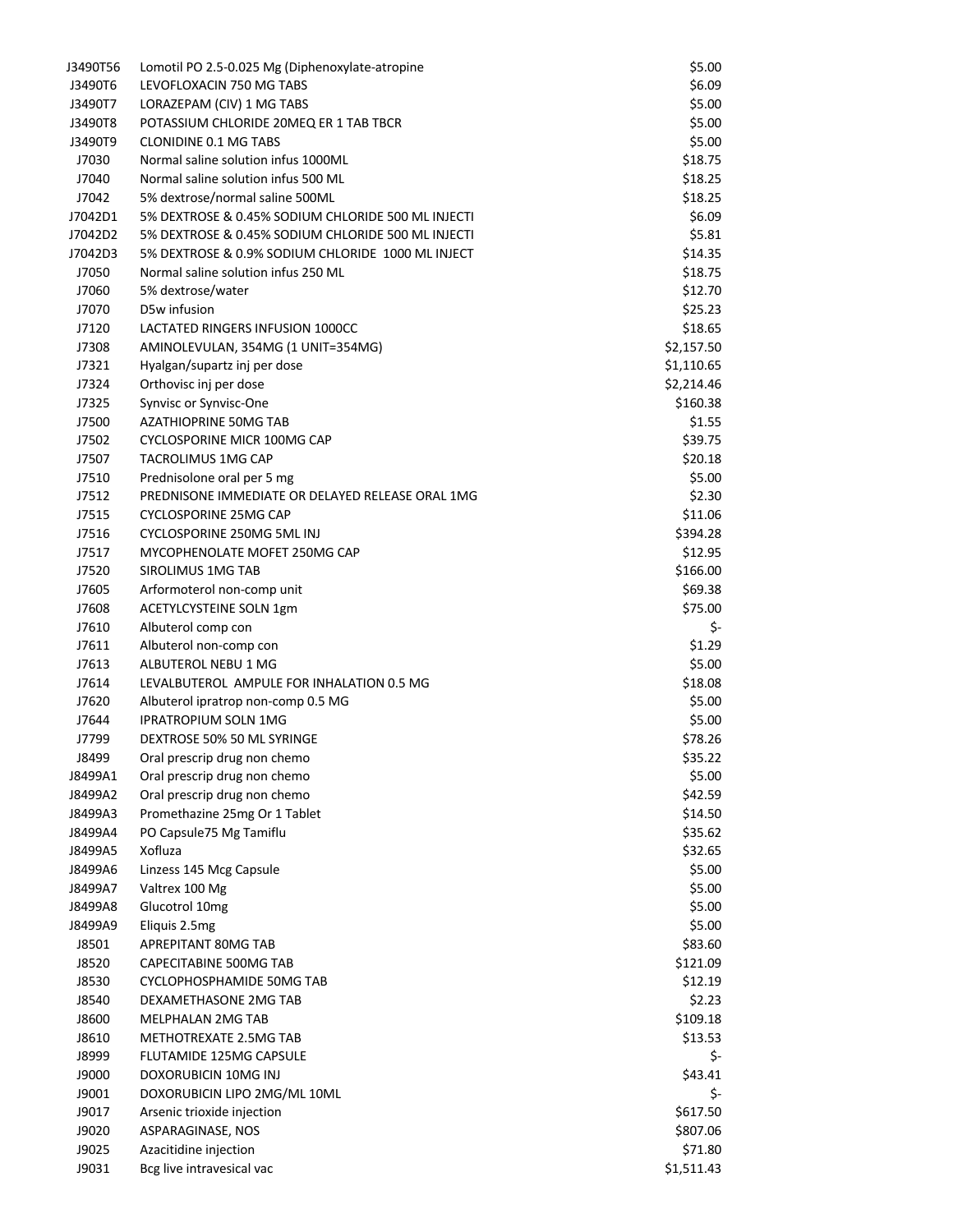| J9033 | Bendamustine injection          | \$263.25    |
|-------|---------------------------------|-------------|
| J9035 | Bevacizumab injection           | \$807.78    |
| J9040 | <b>BLEOMYCIN 15U INJ</b>        | \$263.05    |
| J9041 | Bortezomib injection            | \$561.18    |
| J9043 | Cabazitaxel injection           | \$1,738.86  |
| J9045 | CARBOPLATIN 50MG INJ            | \$38.03     |
| J9050 | Carmustine injection            | \$10,886.59 |
| J9055 | Cetuximab injection             | \$656.94    |
| J9060 | Cisplatin 10 MG injection       | \$26.39     |
| J9065 | Inj cladribine per 1 MG         | \$299.93    |
| J9070 | Cyclophosphamide 100 MG inj     | \$495.86    |
| J9093 | CYCLOPHOSPHAMIDE LYO 1GM INJ    | \$-         |
| J9100 | CYTARABINE 100MG INJ            | \$12.06     |
| J9130 | Dacarbazine 100 mg inj          | \$49.81     |
| J9155 | Degarelix injection             | \$46.46     |
| J9170 | DOCETAXEL 20MG INJ              | \$-         |
| J9171 | Docetaxel injection             | \$57.85     |
| J9178 |                                 | \$14.75     |
|       | Inj, epirubicin hcl, 2 mg       |             |
| J9179 | ERIBULIN MESYLATE INJECTION     | \$1,230.40  |
| J9181 | ETOPOSIDE 100MG/ML 5ML          | \$8.93      |
| J9185 | FLUDARABINE PHOS 50MG INJ       | \$1,052.11  |
| J9190 | FLUOROURACIL 50MG/ML 10ML       | \$24.94     |
| J9200 | Floxuridine injection           | \$838.46    |
| J9201 | <b>GEMCITABINE 1GM INJ</b>      | \$99.51     |
| J9202 | <b>GOSERELIN 3.6 MG SYRINGE</b> | \$2,427.40  |
| J9206 | IRINOTECAN HCL 100MG/5ML        | \$55.58     |
| J9207 | Ixabepilone injection           | \$858.06    |
| J9208 | <b>IFOSFAMIDE INJECTION</b>     | \$388.01    |
| J9209 | MESNA 1GM/10ML INJ              | \$35.69     |
| J9211 | Idarubicin hcl injection        | \$441.39    |
| J9212 | Interferon alfacon-1 inj        | \$254.36    |
| J9213 | Interferon alfa-2a inj          | \$574.43    |
| J9214 | Interferon alfa-2b inj          | \$258.69    |
| J9215 | Interferon alfa-n3 inj          | \$476.16    |
| J9217 | LEUPROLIDE 22.5MG KIT           | \$2,535.46  |
| J9218 | LEUPROLIDE 30MG (4MOS)          | \$128.13    |
| J9228 | <b>IPILIMUMAB INJECTION</b>     | \$1,611.94  |
| J9250 | METHOTREXATE 25MG/ML 4ML INJ    | \$3.19      |
| J9260 | Methotrexate sodium inj         | \$31.23     |
| J9263 | Oxaliplatin                     | \$6.69      |
| J9264 | Paclitaxel protein bound        | \$119.41    |
| J9265 | PACLITAXEL 100MG/16.7ML INJ     | \$54.35     |
| J9280 | MITOMYCIN 5MG INJ               | \$306.69    |
| J9290 | MITOMYCIN 20MG INJ              | \$-         |
| J9293 | MITOXANTRONE 2MG/ML 10ML        | \$432.74    |
| J9303 | Panitumumab injection           | \$1,142.25  |
| J9305 | PEMETREXED 500MG INJ            | \$743.60    |
| J9307 | Pralatrexate injection          | \$2,282.64  |
| J9310 | RITUXIMAB 500MG INJ             | \$8,483.78  |
| J9330 | Temsirolimus injection          | \$699.63    |
| J9340 | THIOTEPA 15MG INJ               |             |
| J9350 | TOPOTECAN 4MG INJ               | \$7,883.75  |
|       |                                 | \$-         |
| J9351 | Topotecan injection             | \$27.45     |
| J9355 | TRASTUZUMAB 440MG KIT           | \$984.00    |
| J9360 | VINBLASTINE 1MG INJ             | \$20.73     |
| J9370 | VINCRISTINE 1MG/ML 1ML          | \$72.09     |
| J9390 | VINORELBINE 10MG/ML 5ML INJ     | \$110.13    |
| J9395 | FULVESTRANT 250MG/5ML INJ       | \$1,120.96  |
| L0120 | Cerv flexible non-adjustable    | \$-         |
| L0130 | C-COLLAR/SOFT NECK SPLINT       | \$-         |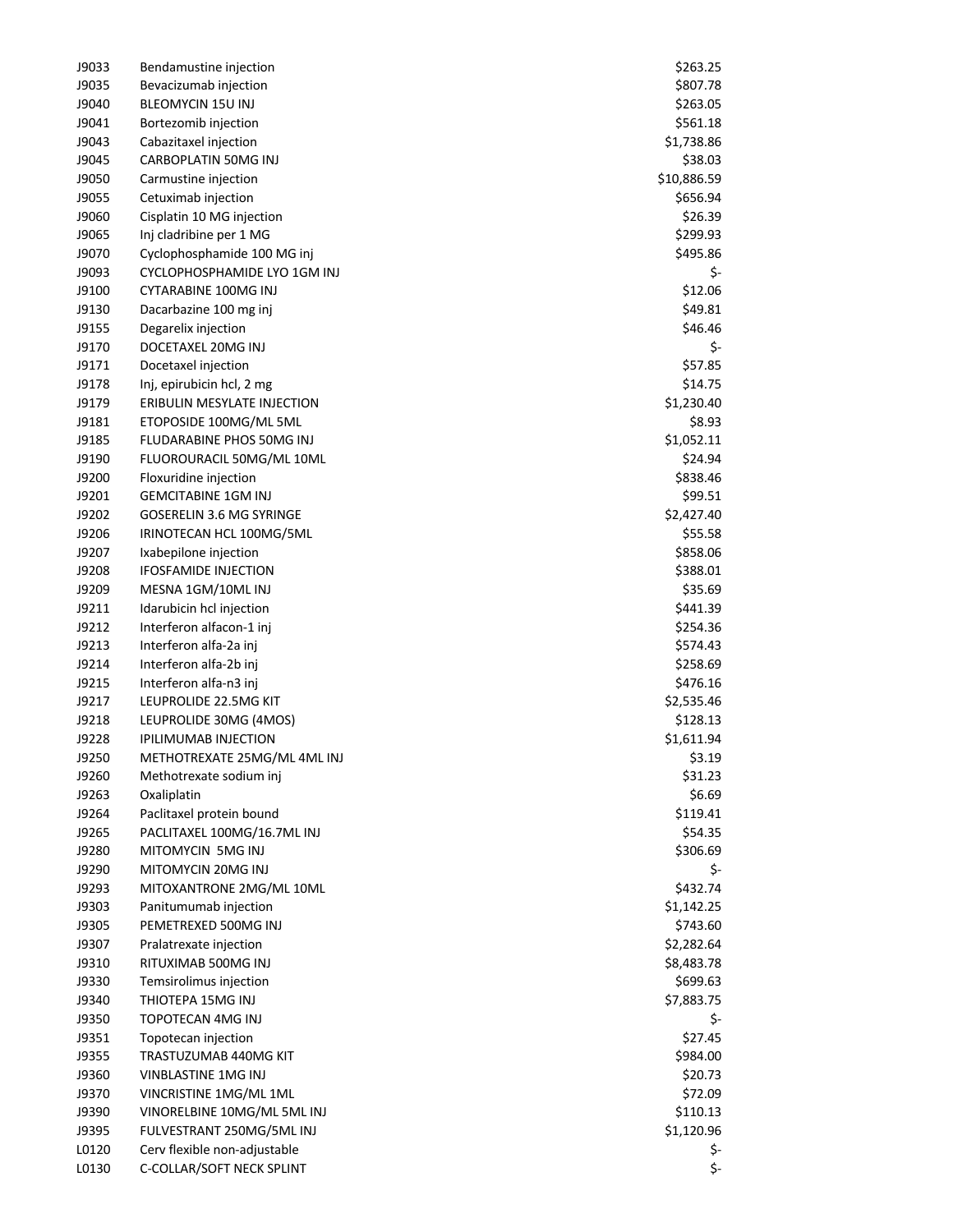| L0140        | C-COLLAR/HARD NECK SPLINT                               | \$-        |
|--------------|---------------------------------------------------------|------------|
| L0150        | DUP[28877]COLLAR CERVICAL PATR                          | \$-        |
| L0170        | <b>CERVICAL COLLAR</b>                                  | \$-        |
| L0172        | COLLAR ASPEN ADULT REGULAR                              | \$-        |
| L0180        | <b>CERVICAL COLLAR</b>                                  | \$32.20    |
| L1810        | Ko elastic with joints                                  | \$-        |
| L1820        | Ko elas w/ condyle pads & jo                            | \$-        |
| L1830        | KO IMMOBILIZER CANVAS LONGIT (Splint Knee 3 panel 24in) | \$154.00   |
| L1830L1      | KO IMMOBILIZER CANVAS LONGIT (Splint Knee 3 panel       | \$131.95   |
| L1830l2      | Splint Knee 3 Panel 20 in Univ                          | \$97.75    |
| L1832        | <b>BRACE KNEE</b>                                       | \$-        |
| L1902        | Afo ankle gauntlet                                      | \$-        |
| L1906        | SPLINT ANKLE AIR STIRRUP (2)                            | \$-        |
| L2114        | SHOE CAST ROCKER MEDIUM                                 | \$-        |
| L2630        | <b>T-POD IMMOBILIZER</b>                                | \$-        |
| L3203        | Oxford w/ supinator/pronator                            | \$-        |
| L3260        | SHOE POSTOP LARGE 11-13 MALE                            | \$66.50    |
| L3300        | Sho lift taper to metatarsal                            | \$-        |
| L3650        | LONG ARM IMMOBILIZER                                    | \$-        |
| L3660        | Abduct restrainer canvas&web                            | \$-        |
| L3670        | Acromio/clavicular canvas&we                            | \$-        |
| L3702        | EO w/o joints CF                                        | \$-        |
| L3807        | THUMB SPICA SPLINT                                      | \$-        |
| L3808        | WHFO, rigid w/o joints                                  | \$-        |
| L3908        | SPLINT WRIST ELASTIC                                    | \$639.87   |
| L3999        | Upper limb orthosis NOS                                 | \$-        |
| L4350        | AIR STIRRUP ANKLE BRACE (GEL REGULAR)                   | \$123.90   |
| L4360        | MULTI-BRACE WALKING AIRCAST                             | \$-        |
| L4386        | Non-pneum walk boot prefab                              | \$-        |
| L4396        | Static AFO                                              | \$-        |
| L5699        | Shoulder harness                                        | \$-        |
| L8606        | Synthetic implnt urinary 1ml                            | \$2,558.37 |
| <b>NC000</b> | No Charge - Other                                       | \$-        |
| <b>NC001</b> | Suture Removal                                          | \$-        |
| <b>NC002</b> | <b>Blood Pressure Check</b>                             | \$-        |
| <b>NC003</b> | <b>LWBS</b>                                             | \$-        |
| <b>NC015</b> | <b>Patient Admitted</b>                                 | \$-        |
| <b>NSF</b>   | <b>Returned Check Fee</b>                               | \$25.00    |
| P9010        | WHOLE BLOOD PROCESSING                                  | \$3,080.94 |
| P9012        | <b>CRYOPRECIPITATE PROCESSING</b>                       | \$712.38   |
| P9016        | RBC leukocytes reduced                                  | \$2,959.88 |
| P9017        | Plasma 1 donor frz w/in 8 hr                            | \$1,205.28 |
| P9019        | PLATELET CONCENTRATE PROCESS                            | \$1,127.94 |
| P9020        | PLATELET RICH PLASMA PROCESS                            | \$2,171.55 |
| P9021        | RBC DIRECTED PROCESSING                                 | \$2,344.07 |
| P9022        | WASHED RED BLOOD CELLS PROC                             | \$4,341.09 |
| P9023        | PLASMA POOL MLTI DNR TREAT FRZ                          | \$925.66   |
| P9031        | PLATELET CONC L/R PROCESSING                            | \$1,678.65 |
| P9032        | Platelets, irradiated                                   | \$2,198.21 |
| P9034        | Platelets, pheresis                                     | \$6,965.24 |
| P9035        | PLATELET APHER/PHER L/R PROC                            | \$8,179.97 |
| P9038        | RBC irradiated                                          | \$3,405.51 |
| P9039        | RED BLOOD CELLS DEGLYC PROCESS                          | \$5,543.89 |
| P9040        | RBC leukoreduced irradiated                             | \$3,764.64 |
| P9041        | ALBUMIN 5% 250ML                                        | \$119.32   |
| P9045        | Albumin (human), 5%, 250 ml                             | \$596.60   |
| P9046        | Albumin (human), 25%, 20 ml                             | \$246.00   |
| P9047        | Albumin (human), 25%, 50ml                              | \$615.01   |
| P9055        | Plt, aph/pher, I/r, cmv-neg                             | \$6,698.64 |
| P9604        | TRAVEL ALLOWANCE ROUND TRIP                             | \$-        |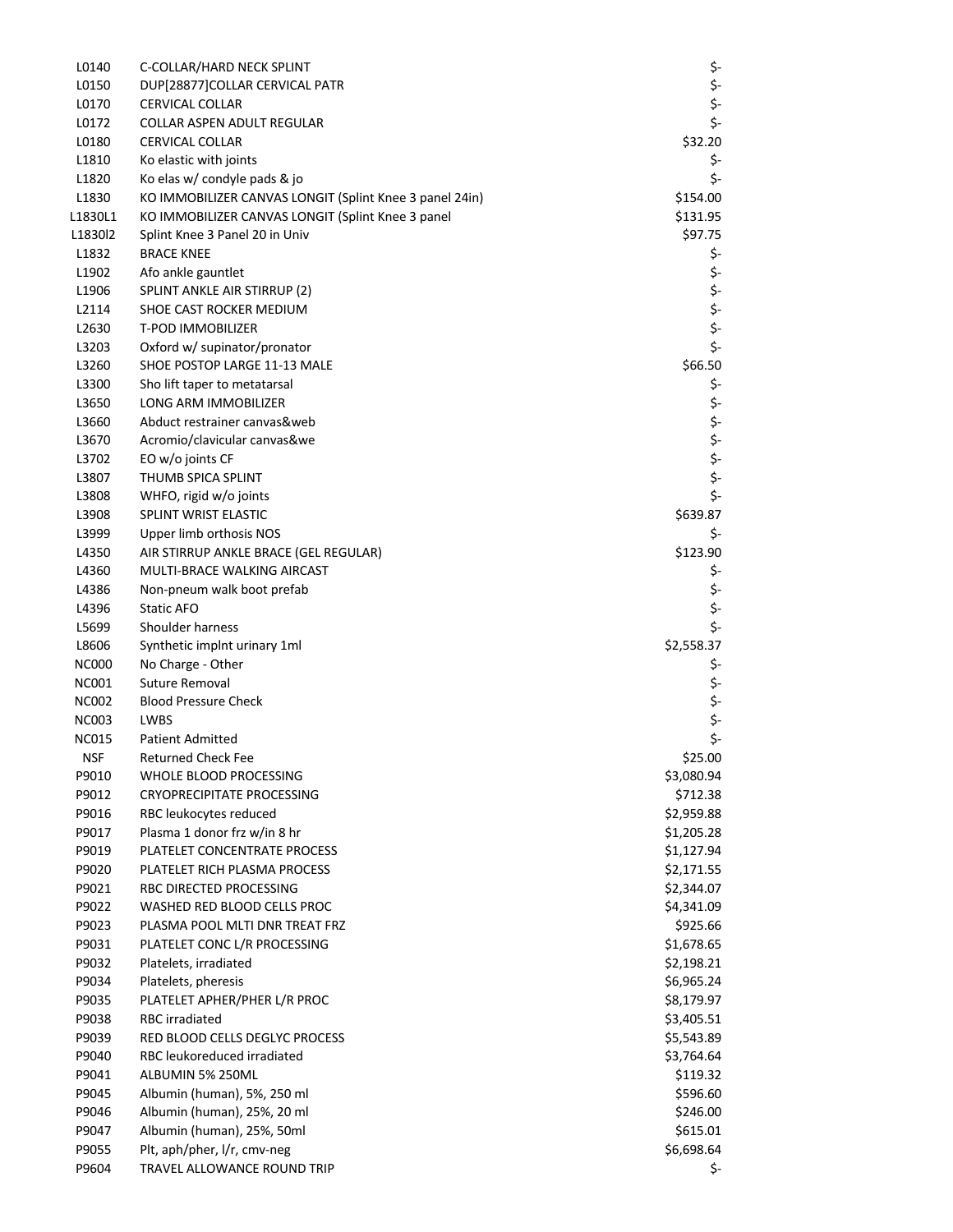| P9612   | Catheterize for urine spec                 | \$229.00     |
|---------|--------------------------------------------|--------------|
| Q0162   | ONDANSETRON ODT 1 MG TBDP                  | \$5.00       |
| Q0163   | DIPHENHYDRAMINE HCI 50mg                   | \$5.00       |
| Q0169   | Promethazine HCl 12.5mg oral               | \$5.00       |
| Q2009   | FOSPHEYTOIN INJ 50 MG                      | \$28.49      |
| Q2034   | AGRIFLU VACCINE                            | \$-          |
| Q2035   | Afluria vacc, 3 yrs & >, im                | \$144.28     |
| Q2036   | Flulaval vacc, 3 yrs & >, im               | \$107.23     |
| Q2037   | Fluvirin vacc, 3 yrs & >, im               | \$187.03     |
| Q2038   | Fluzone vacc, 3 yrs & >, im                | \$150.55     |
| Q2039   | NOS flu vacc, 3 yrs & >, im                | \$-          |
| Q2043   | SIPULEUCEL-T AUTO CD54+                    | \$408,874.70 |
| Q2044   | BELIMUMAB 10 MG (BENLYSTA)                 | \$-          |
| Q2049   | <b>IMPORTED LIPODOX INJ</b>                | \$6,228.30   |
| Q3001   | <b>Brachytherapy Radioelements</b>         | \$-          |
| Q3014   | Telehealth facility fee                    | \$280.24     |
| Q3025   | INTERFERON BETA-1A 30MCG                   | \$3,839.26   |
| Q4049   | FINGER SPLINT PADDED, STATIC               | \$7.00       |
| Q4050   | Cast supplies ORTHOGLASS 5in               | \$112.50     |
| Q4050Q1 | CAST SUPPLIES UNLISTED (ORTHOGLASS 4in)    | \$91.75      |
| Q4050Q2 | CAST SUPPLIES UNLISTED (ORTHOGLASS 3in)    | \$83.25      |
| Q4050Q3 | CAST SUPPLIES UNLISTED (ORTHOGLASS 2in)    | \$30.63      |
| Q9958   | HOCM <= 149 mg/ml iodine, 1ml              | \$3.24       |
| Q9963   | HOCM 350-399mg/ml iodine,1ml               | \$3.24       |
| Q9966   | LOCM 200-299 Mg/ml Iodine, 1ml             | \$3.24       |
| Q9967   | LOCM 300-399mg/ml iodine,1ml               | \$3.24       |
| S0010   | BANDAGE, ELASTIC (ACE) 4                   | \$-          |
| S0028   | Injection, famotidine, 20 mg               | \$9.87       |
| S0078   | Cerebryx fosphenytoin 750 MG INJ           | \$31.20      |
| S0081   | ENEMA, FLEET                               | \$-          |
| S0090   | TRAY, CENTRAL VENOUS CATH                  | \$-          |
| S0119   | <b>ONDANSETRON ORAL 4 MG</b>               | \$5.00       |
| S0143   | DRESSING, ABD 8X10 OR 8X7 1/2              | \$-          |
| S0220   | Medical conference by physic               | \$275.00     |
| S0221   | Medical conference, 60 min                 | \$275.00     |
| S0271   | ENEMA, CAN DISP                            | \$-          |
| S0450   | TRAY, SKELETAL TRACTION                    | \$-          |
| S0630   | REMOVAL OF SUTURES                         | \$209.04     |
| S2078   | MASK, FACE                                 | \$-          |
| S2083   | ADJUSTMENT GASTRIC BAND OF                 | \$-          |
| S2118   | <b>BRACE, ANKLE AIR</b>                    | \$-          |
| S2202   | DRESSING, MODERATE                         | \$-          |
| S2204   | DRESSING, COMPLEX                          | \$-          |
| S2206   | DRESSING, BURN SIMPLE                      | \$-          |
| S2208   | DRESSING, BURN MODERATE                    | \$-          |
| S2210   | DRESSING, BURN COMPLEX                     | \$-          |
| S2250   | SPLINT PLASTER SUGAR TONG                  | \$-          |
| S2262   | SPLINT ORTHO GLASS SUGAR TONG              | \$-          |
| S2266   | CLEANING, WOUND CARE                       | \$-          |
| S8189QT | Quicktrach                                 | \$1,334.00   |
| S8450PD | Splint Finger Padded                       | \$-          |
| S9981   | Med record copy admin                      | \$-          |
| U0002   | Validated Non-CDC lab Tests For SARS-CoV19 | \$200.00     |
| U0003   | Inf Agent Det By: SARS-cov-2/COVOD-19      | \$200.00     |
| U0004   | CoVid-19, Any Tech, NonCDC High Throughput | \$200.00     |
| V2797   | <b>MORGAN LENS</b>                         | \$163.80     |
| V2797V1 | <b>MORGAN LENS X2</b>                      | \$327.60     |
| V2797V2 | <b>MORGAN LENS X3</b>                      | \$491.40     |
| Q0245   | Bam And Etesevima 2100 Mg Inj              | 0            |
| Q0243   | Inj, 600 mg Casirivimab & 600 mg Imdeimab  | 0.01         |